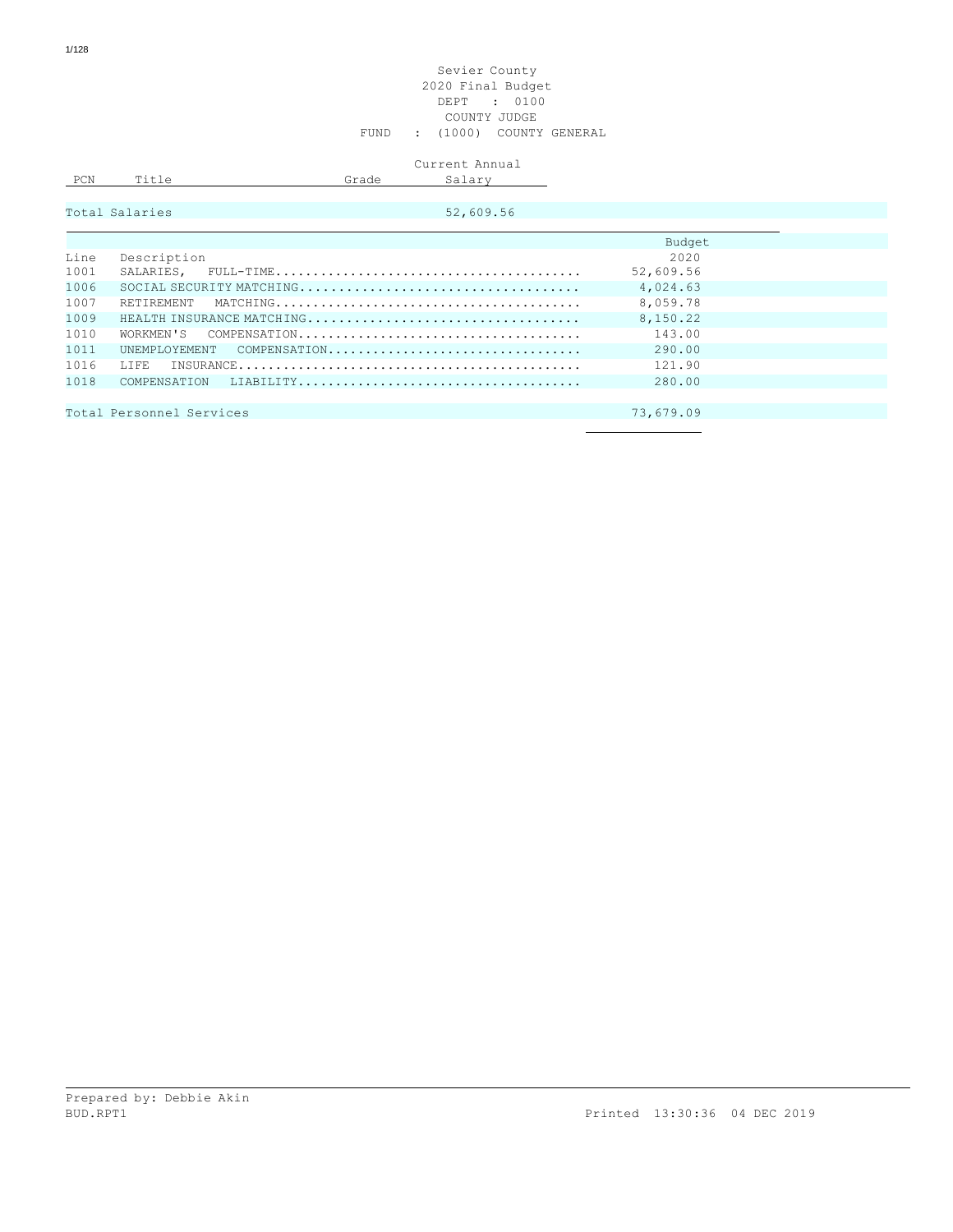## Sevier County 2020 Final Budget DEPT : 0100 COUNTY JUDGE FUND : (1000) COUNTY GENERAL

| Line | Description                                                                                                                 | Budget<br>2020                  |  |
|------|-----------------------------------------------------------------------------------------------------------------------------|---------------------------------|--|
|      | Section 2: Supplies                                                                                                         |                                 |  |
| 2001 |                                                                                                                             | 2,000.00                        |  |
| 2002 | SMAT <sub>L</sub>                                                                                                           | 500.00                          |  |
| 2023 |                                                                                                                             | 200.00                          |  |
|      | Total Supplies                                                                                                              | 2,700.00                        |  |
|      | Section 3: Other Charges                                                                                                    |                                 |  |
| 3005 | SPECIAL                                                                                                                     | 5,000.00                        |  |
| 3020 | TELEPHONE & FAX - LANDLINE                                                                                                  | 3,500.00                        |  |
| 3021 |                                                                                                                             | 280.00                          |  |
| 3022 |                                                                                                                             | 1,400.00                        |  |
| 3023 | INTERNET<br>$\texttt{CONNECTION} \dots \dots \dots \dots \dots \dots \dots \dots \dots \dots \dots \dots \dots \dots \dots$ | 500.00                          |  |
| 3030 |                                                                                                                             | 500.00                          |  |
| 3040 | ADVERTISING & PUBLICATION                                                                                                   | 5,000.00                        |  |
| 3054 |                                                                                                                             | 144.00                          |  |
| 3073 | LEASE - MACHINERY & EQUIPMENT                                                                                               | 42.00                           |  |
| 3090 |                                                                                                                             | 6,000.00                        |  |
| 3094 |                                                                                                                             | 2,000.00                        |  |
| 3095 |                                                                                                                             | 1,200.00                        |  |
| 3100 | OTHER                                                                                                                       | 23,000.00                       |  |
| 3101 |                                                                                                                             | 1,200.00                        |  |
| 3102 | COMPUTER SOFTWARE, SUPPORT & MAINTENANCE AGREEMENT                                                                          | 6,000.00                        |  |
|      | Total Other Charges                                                                                                         | 55,766.00                       |  |
|      |                                                                                                                             |                                 |  |
|      | Section 4: Capital Outlay                                                                                                   |                                 |  |
| 4004 |                                                                                                                             | 1,000.00                        |  |
|      | Total Capital Outlay                                                                                                        | 1,000.00                        |  |
|      | Dept 0100 Total Budget                                                                                                      | 133, 145.09<br>---------------- |  |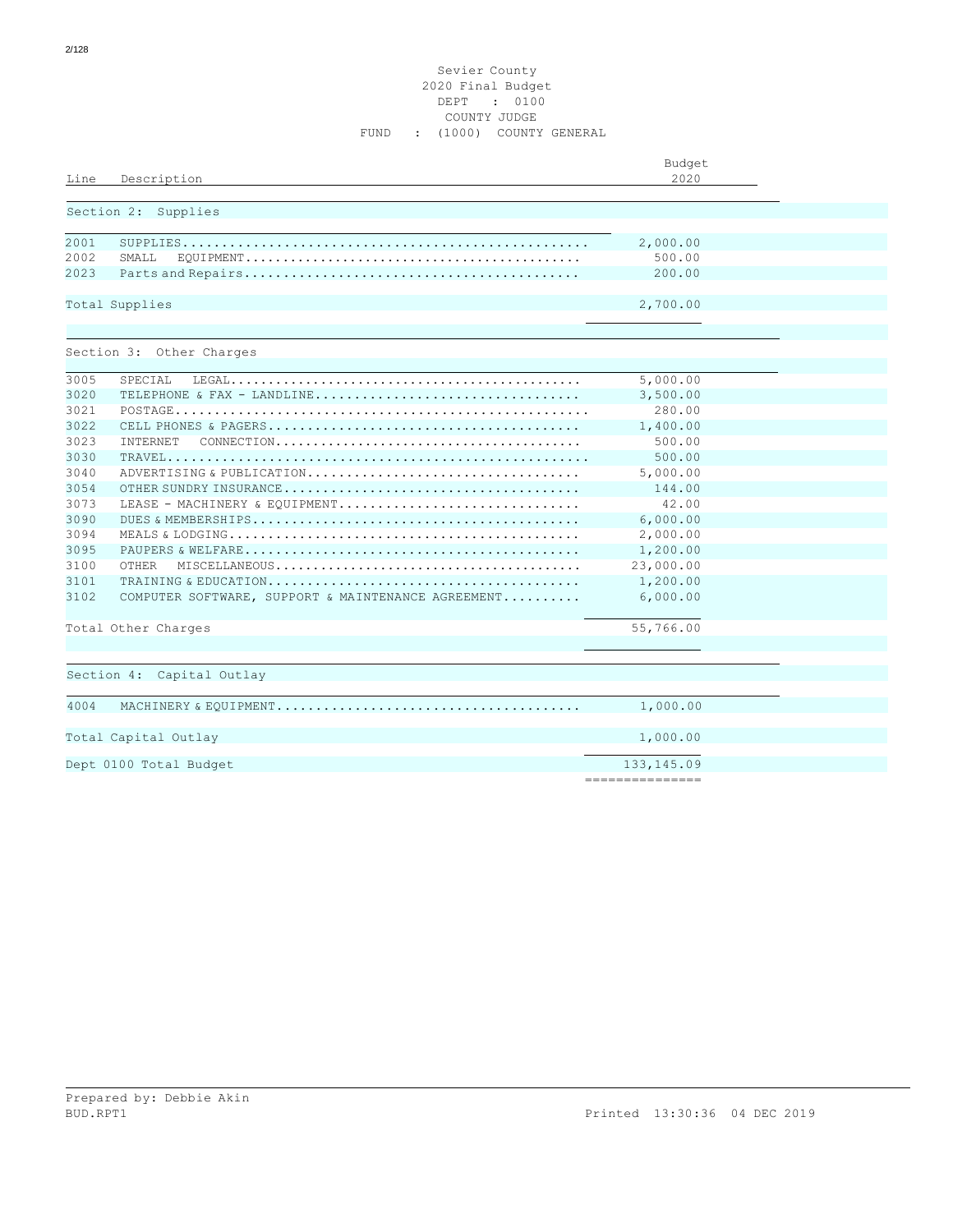### Sevier County 2020 Final Budget DEPT : 0101 COUNTY CLERK FUND : (1000) COUNTY GENERAL

# Current Annual

PCN Title Grade Salary

Total Salaries 105,855.00

|      |                                                                                                              | Budget     |
|------|--------------------------------------------------------------------------------------------------------------|------------|
| Line | Description                                                                                                  | 2020       |
| 1001 | SALARIES,<br>$FULL-TIME \dots \dots \dots \dots \dots \dots \dots \dots \dots \dots \dots \dots \dots \dots$ | 105,855.00 |
| 1002 |                                                                                                              | 7,000.00   |
| 1005 | OVERTIME & OTHER PREMIUM COMPENSATION                                                                        | 1,000.00   |
| 1006 |                                                                                                              | 8,709.91   |
| 1007 | RETIREMENT                                                                                                   | 17,442.59  |
| 1009 |                                                                                                              | 18,111.60  |
| 1010 |                                                                                                              | 200.00     |
| 1011 | UNEMPLOYEMENT<br>$COMPENSATION \ldots \ldots \ldots \ldots \ldots \ldots \ldots \ldots \ldots \ldots$        | 400.00     |
| 1016 | T. T. F. F.                                                                                                  | 366.00     |
| 1018 |                                                                                                              | 1,435.00   |
|      |                                                                                                              |            |
|      | Total Personnel Services                                                                                     | 160,520.10 |
|      |                                                                                                              |            |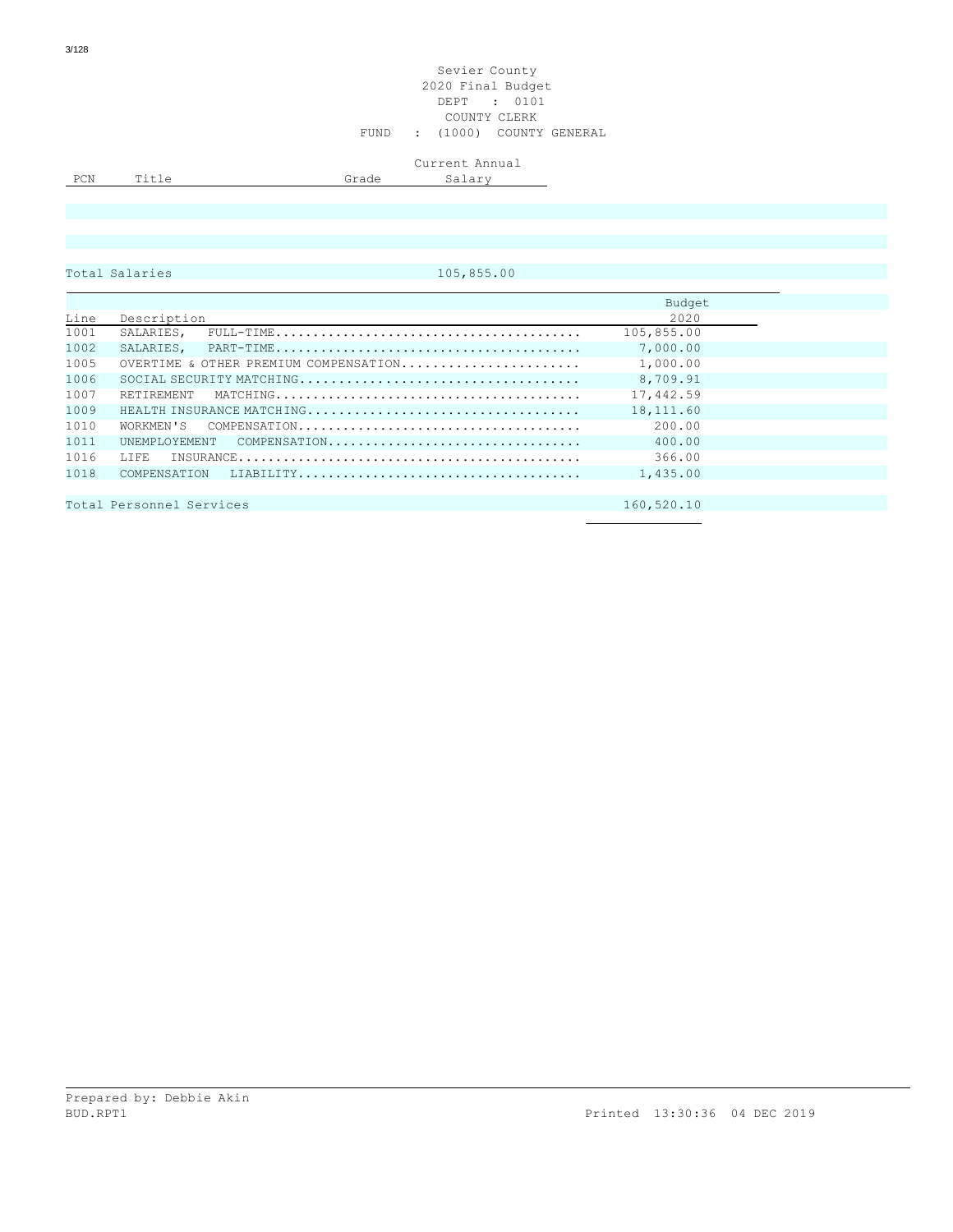## Sevier County 2020 Final Budget DEPT : 0101 COUNTY CLERK FUND : (1000) COUNTY GENERAL

| Line         | Description                                        | Budget<br>2020                |  |
|--------------|----------------------------------------------------|-------------------------------|--|
|              | Section 2: Supplies                                |                               |  |
| 2001<br>2002 | SMALL                                              | 6,000.00<br>750.00            |  |
| 2007         |                                                    | 100.00                        |  |
| 2024         | MAINTENANCE & SERVICE CONTRACTS                    | 1,000.00                      |  |
| 2006         |                                                    | 600.00                        |  |
|              | Total Supplies                                     | 8,450.00                      |  |
|              |                                                    |                               |  |
|              | Section 3: Other Charges                           |                               |  |
| 3009         | OTHER PROFESSIONAL SERVICES                        | 1,000.00                      |  |
| 3020         |                                                    | 2,500.00                      |  |
| 3021         |                                                    | 3,500.00                      |  |
| 3023         | <b>TNTERNET</b>                                    | 2,500.00                      |  |
| 3030         |                                                    | 1,000.00                      |  |
| 3040         | ADVERTISING & PUBLICATION                          | 500.00                        |  |
| 3054         |                                                    | 216.00                        |  |
| 3073         | LEASE - MACHINERY & EOUIPMENT                      | 800.00                        |  |
| 3080         | PUBLIC                                             | 250.00                        |  |
| 3090         |                                                    | 250.00                        |  |
| 3094         |                                                    | 1,000.00                      |  |
| 3100         | <b>OTHER</b>                                       | 500.00                        |  |
| 3101         |                                                    | 500.00                        |  |
| 3102         | COMPUTER SOFTWARE, SUPPORT & MAINTENANCE AGREEMENT | 17,000.00                     |  |
|              | Total Other Charges                                | 31,516.00                     |  |
|              |                                                    |                               |  |
|              | Section 4: Capital Outlay                          |                               |  |
| 4004         |                                                    | 5,000.00                      |  |
|              | Total Capital Outlay                               | 5,000.00                      |  |
|              | Dept 0101 Total Budget                             | 205,486.10<br>=============== |  |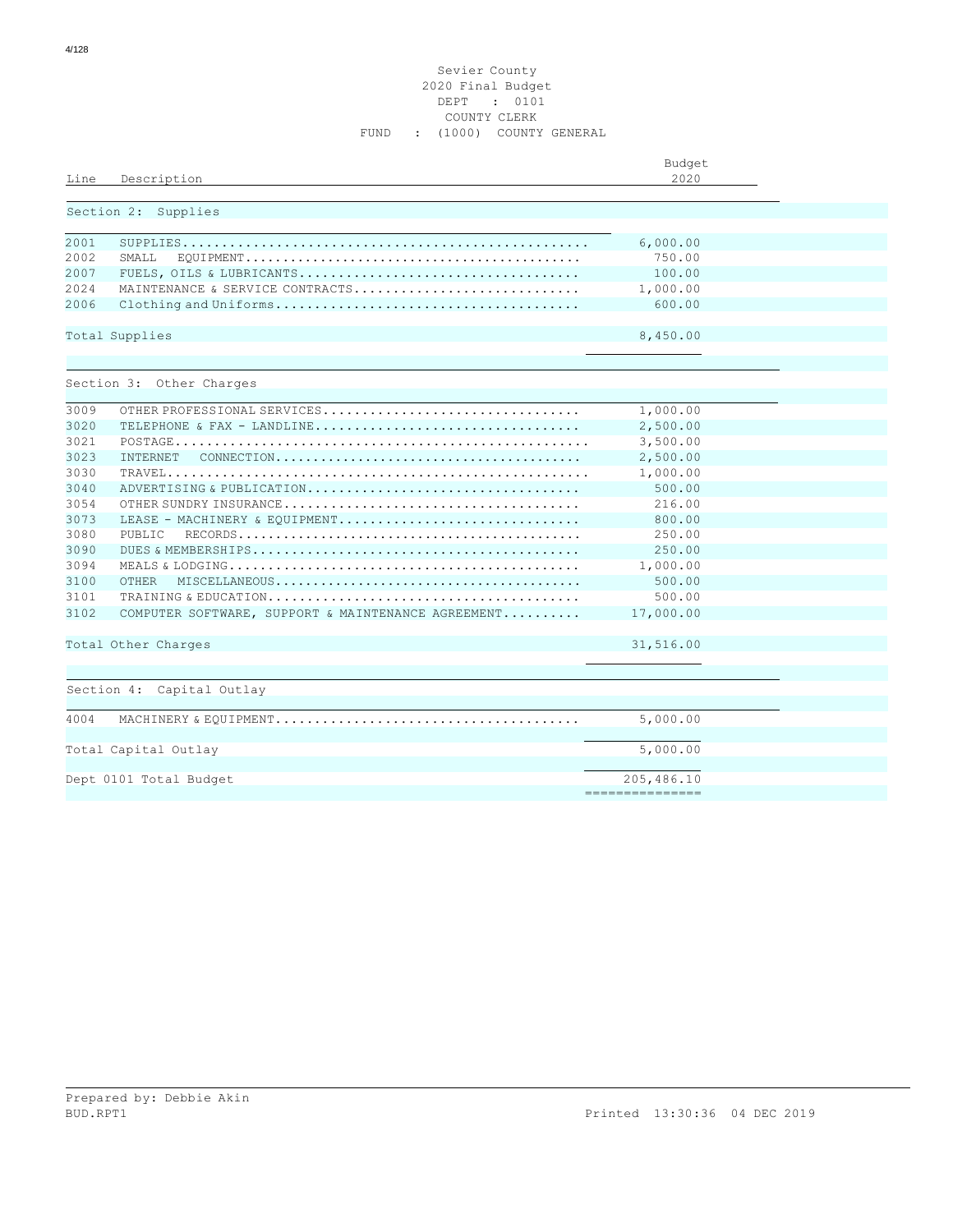### Sevier County 2020 Final Budget DEPT : 0102 CIRCUIT CLERK FUND : (1000) COUNTY GENERAL

|            |                | Current Annual  |
|------------|----------------|-----------------|
| <b>PCN</b> | Title          | Salary<br>Grade |
|            | Total Salaries | 103,843.00      |
|            |                |                 |

|      |                           | Budget     |
|------|---------------------------|------------|
| Line | Description               | 2020       |
| 1001 |                           | 103,843.00 |
| 1006 |                           | 7,944.45   |
| 1007 |                           | 15,908.75  |
| 1009 | HEALTH INSURANCE MATCHING | 18,111.60  |
| 1010 |                           | 158.00     |
| 1011 | UNEMPLOYMENT COMPENSATION | 580.00     |
| 1016 | T.T.F.R.                  | 366.00     |
| 1018 |                           | 120.00     |
| 1025 |                           | 6,139.00   |
| 1017 |                           | 6.00       |
|      |                           |            |
|      | Total Personnel Services  | 153,176.80 |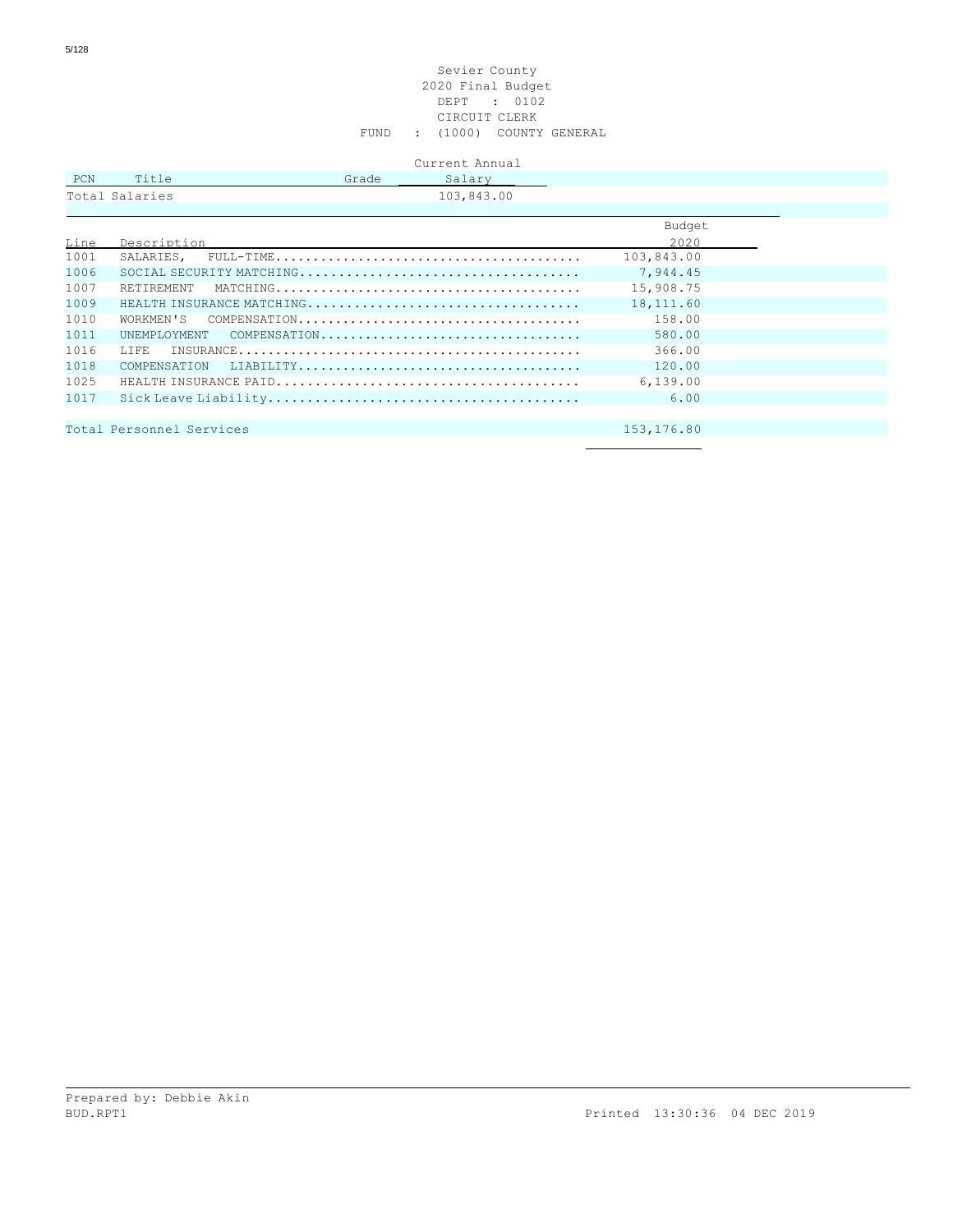## Sevier County 2020 Final Budget DEPT : 0102 CIRCUIT CLERK FUND : (1000) COUNTY GENERAL

| Line                  | Description                                                      | Budget<br>2020                |
|-----------------------|------------------------------------------------------------------|-------------------------------|
|                       | Section 2: Supplies                                              |                               |
| 2001<br>2002          | SMAT <sub>L</sub>                                                | 3,500.00<br>600.00            |
| 2005<br>2020<br>2.024 | BUILDING MATERIALS & SUPPLIES<br>MAINTENANCE & SERVICE CONTRACTS | 230.00<br>500.00<br>250.00    |
|                       | Total Supplies                                                   | 5,080.00                      |
|                       | Section 3: Other Charges                                         |                               |
| 3009                  | OTHER PROFESSIONAL SERVICES                                      | 250.00                        |
| 3020                  | TELEPHONE & FAX - LANDLINE                                       | 3,000.00                      |
| 3021                  |                                                                  | 3,000.00                      |
| 3023                  | <b>TNTERNET</b>                                                  | 800.00                        |
| 3030                  |                                                                  | 800.00                        |
| 3040                  | ADVERTISING & PUBLICATION                                        | 100.00                        |
| 3054                  |                                                                  | 216.00                        |
| 3073                  | LEASE - MACHINERY & EOUIPMENT                                    | 3,200.00                      |
| 3080                  | PUBLIC                                                           | 1,500.00                      |
| 3090                  |                                                                  | 150.00                        |
| 3094                  |                                                                  | 2,000.00                      |
| 3100                  | <b>OTHER</b>                                                     | 500.00                        |
| 3101                  |                                                                  | 500.00                        |
|                       | Total Other Charges                                              | 16,016.00                     |
|                       | Dept 0102 Total Budget                                           | 174,272.80<br>=============== |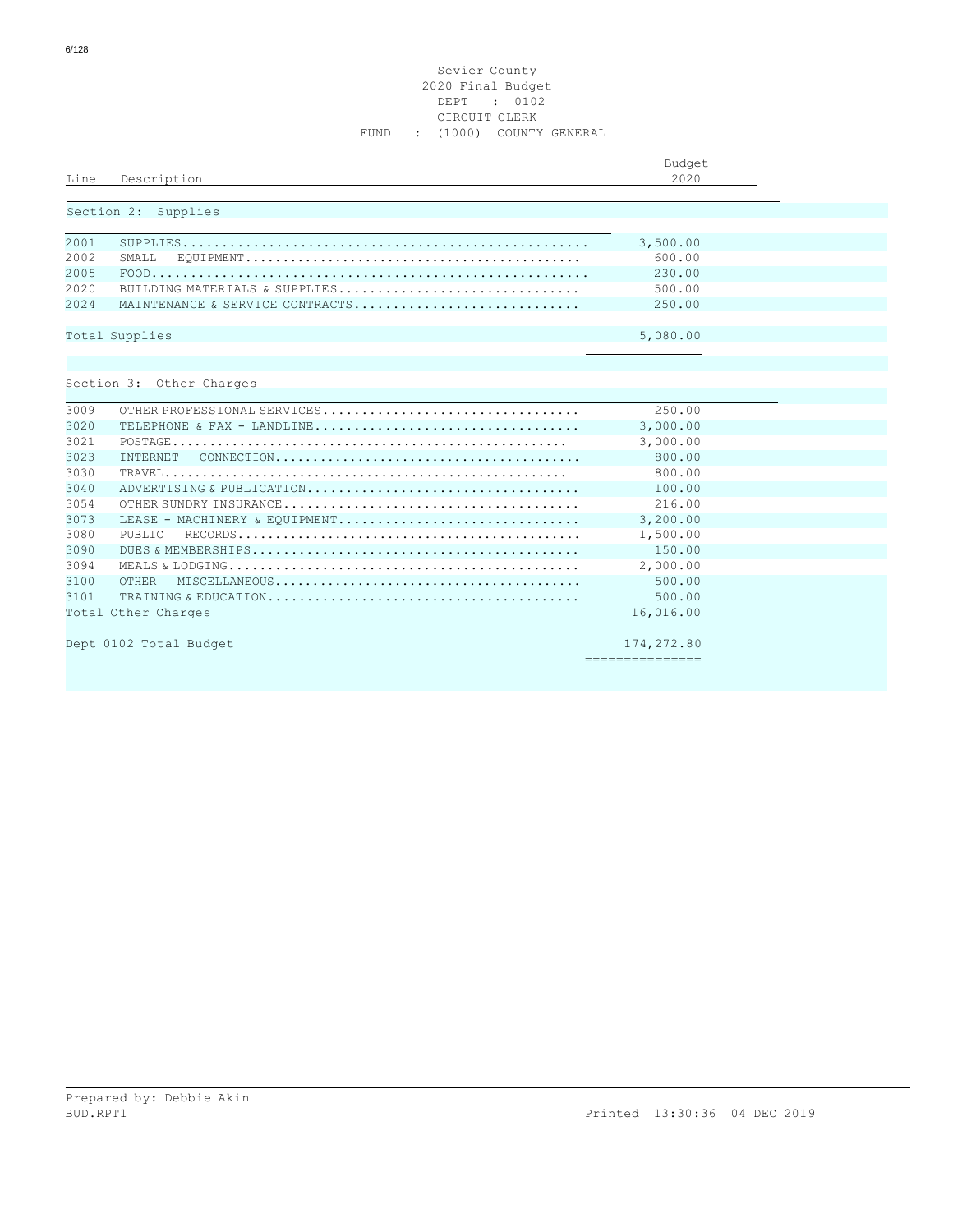### Sevier County 2020 Final Budget DEPT : 0103 TREASURER FUND : (1000) COUNTY GENERAL

## Current Annual Salary Salary

| ′ 'Ni |                             |        |
|-------|-----------------------------|--------|
|       | OFFICIAL<br>ם ה<br>. SIIRER | TRATNT |

|      | Total Salaries           | 42,840.00                 |           |  |
|------|--------------------------|---------------------------|-----------|--|
|      |                          |                           |           |  |
|      |                          |                           | Budget    |  |
| Line | Description              |                           | 2020      |  |
| 1001 | SALARIES,                |                           | 42,840.00 |  |
| 1002 |                          |                           | 16,320.00 |  |
| 1006 |                          |                           | 4,525.74  |  |
| 1007 | RETIREMENT               |                           | 6,627.00  |  |
| 1009 |                          | HEALTH INSURANCE MATCHING | 6,142.20  |  |
| 1010 |                          |                           | 92.00     |  |
| 1011 |                          | UNEMPLOYMENT COMPENSATION | 100.00    |  |
| 1016 | T.T.F.R.                 |                           | 122.00    |  |
|      |                          |                           |           |  |
|      | Total Personnel Services |                           | 76,768.94 |  |
|      |                          |                           |           |  |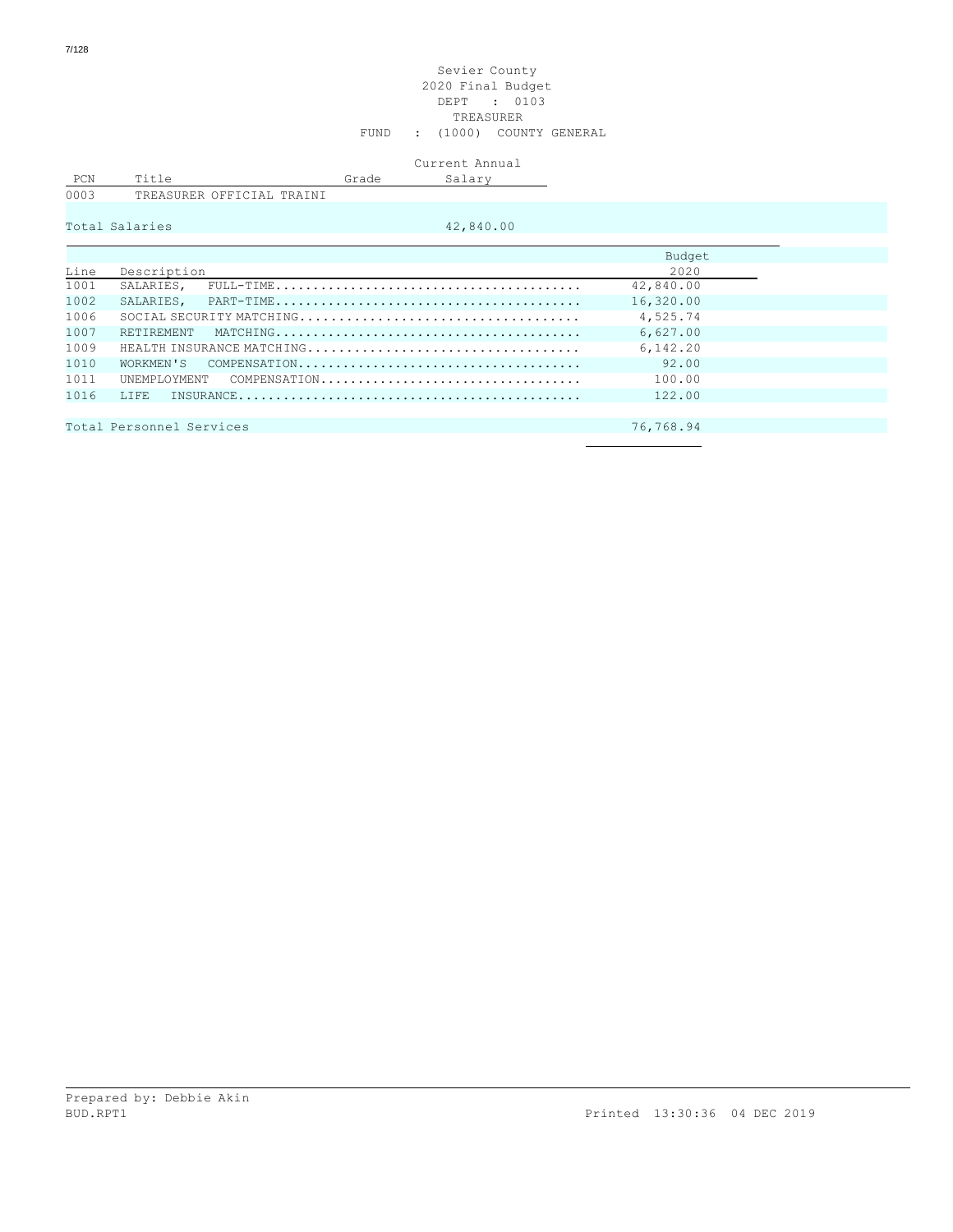## Sevier County 2020 Final Budget DEPT : 0103 TREASURER FUND : (1000) COUNTY GENERAL

|                                                                                                                      | Budget          |
|----------------------------------------------------------------------------------------------------------------------|-----------------|
| Description<br>Line                                                                                                  | 2020            |
|                                                                                                                      |                 |
| Section 2: Supplies                                                                                                  |                 |
|                                                                                                                      |                 |
| 2001                                                                                                                 | 1,000.00        |
| 2002<br>SMALL.                                                                                                       | 500.00          |
|                                                                                                                      |                 |
| Total Supplies                                                                                                       | 1,500.00        |
|                                                                                                                      |                 |
| Section 3: Other Charges                                                                                             |                 |
|                                                                                                                      |                 |
| 3020<br>TELEPHONE & FAX - LANDLINE                                                                                   | 600.00          |
| 3021                                                                                                                 | 125.00          |
| 3023<br>INTERNET<br>$COMNECTION \ldots \ldots \ldots \ldots \ldots \ldots \ldots \ldots \ldots \ldots \ldots \ldots$ | 1,000.00        |
| 3030                                                                                                                 | 500.00          |
| 3054                                                                                                                 | 144.00          |
| 3073<br>LEASE - MACHINERY & EQUIPMENT                                                                                | 25.00           |
| 3090                                                                                                                 | 250.00          |
| 3094                                                                                                                 | 750.00          |
| 3101                                                                                                                 | 500.00          |
|                                                                                                                      |                 |
| Total Other Charges                                                                                                  | 3,894.00        |
|                                                                                                                      |                 |
| Dept 0103 Total Budget                                                                                               | 82,162.94       |
|                                                                                                                      | =============== |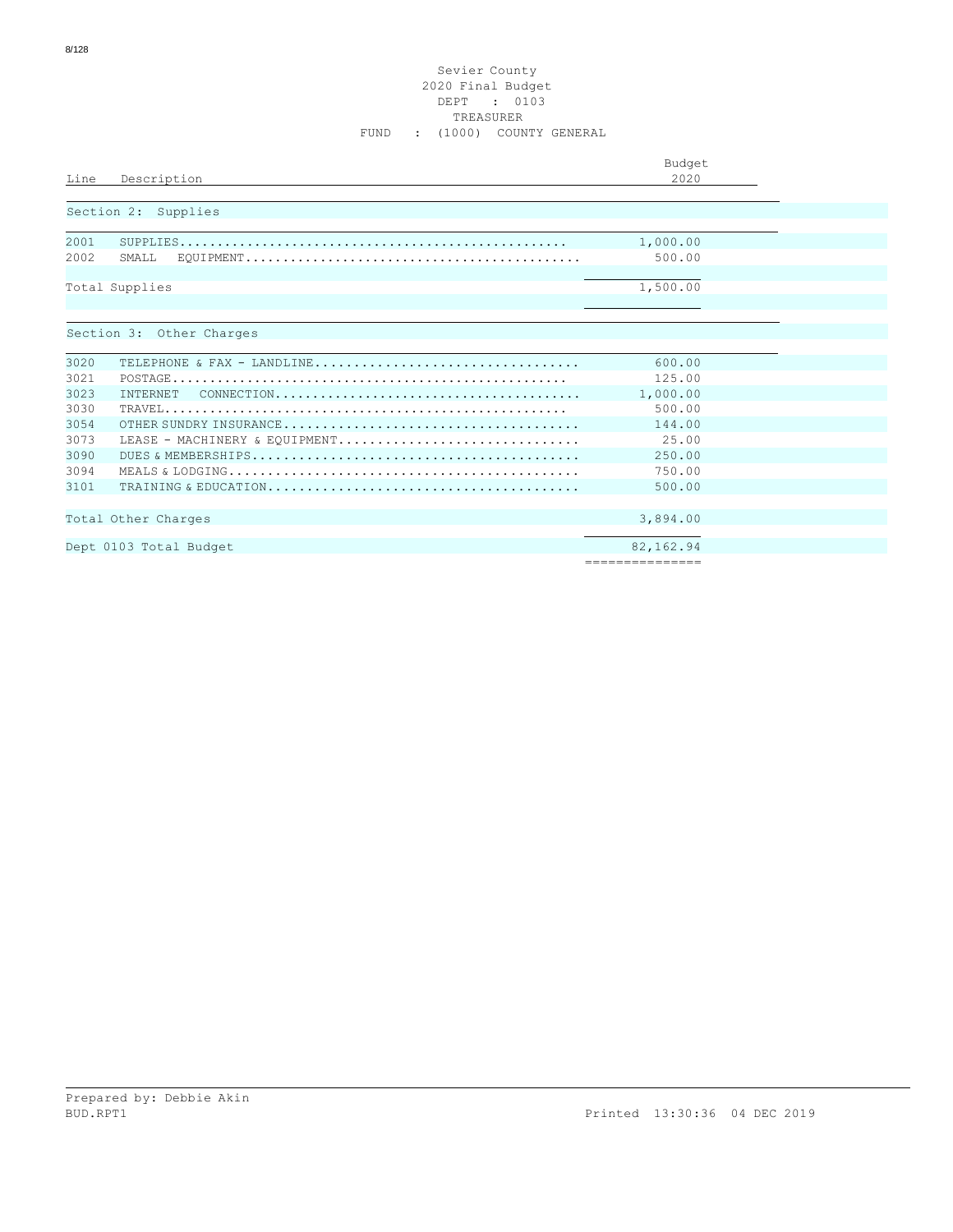### Sevier County 2020 Final Budget DEPT : 0104 COLLECTOR FUND : (1000) COUNTY GENERAL

| Current Annual |  |
|----------------|--|
|----------------|--|

|                |       |       | $\cup$ $\alpha$ $\pm$ $\sim$ $\alpha$ $\alpha$ $\pm$ |
|----------------|-------|-------|------------------------------------------------------|
| PCN            | Title | Grade | Salary                                               |
| Total Salaries |       |       | 86,125.00                                            |
|                |       |       |                                                      |

|      |                                       | Budget      |
|------|---------------------------------------|-------------|
| Line | Description                           | 2020        |
| 1001 |                                       | 86,125.00   |
| 1005 | OVERTIME & OTHER PREMIUM COMPENSATION | 6,000.00    |
| 1006 |                                       | 7,197.35    |
| 1007 |                                       | 14, 113. 55 |
| 1009 |                                       | 15,093.00   |
| 1010 |                                       | 780.00      |
| 1011 | UNEMPLOYMENT COMPENSATION             | 450.00      |
| 1016 |                                       | 305.00      |
| 1017 |                                       | 1,958.00    |
| 1018 |                                       | 813.00      |
|      |                                       |             |
|      | Total Personnel Services              | 132,834.90  |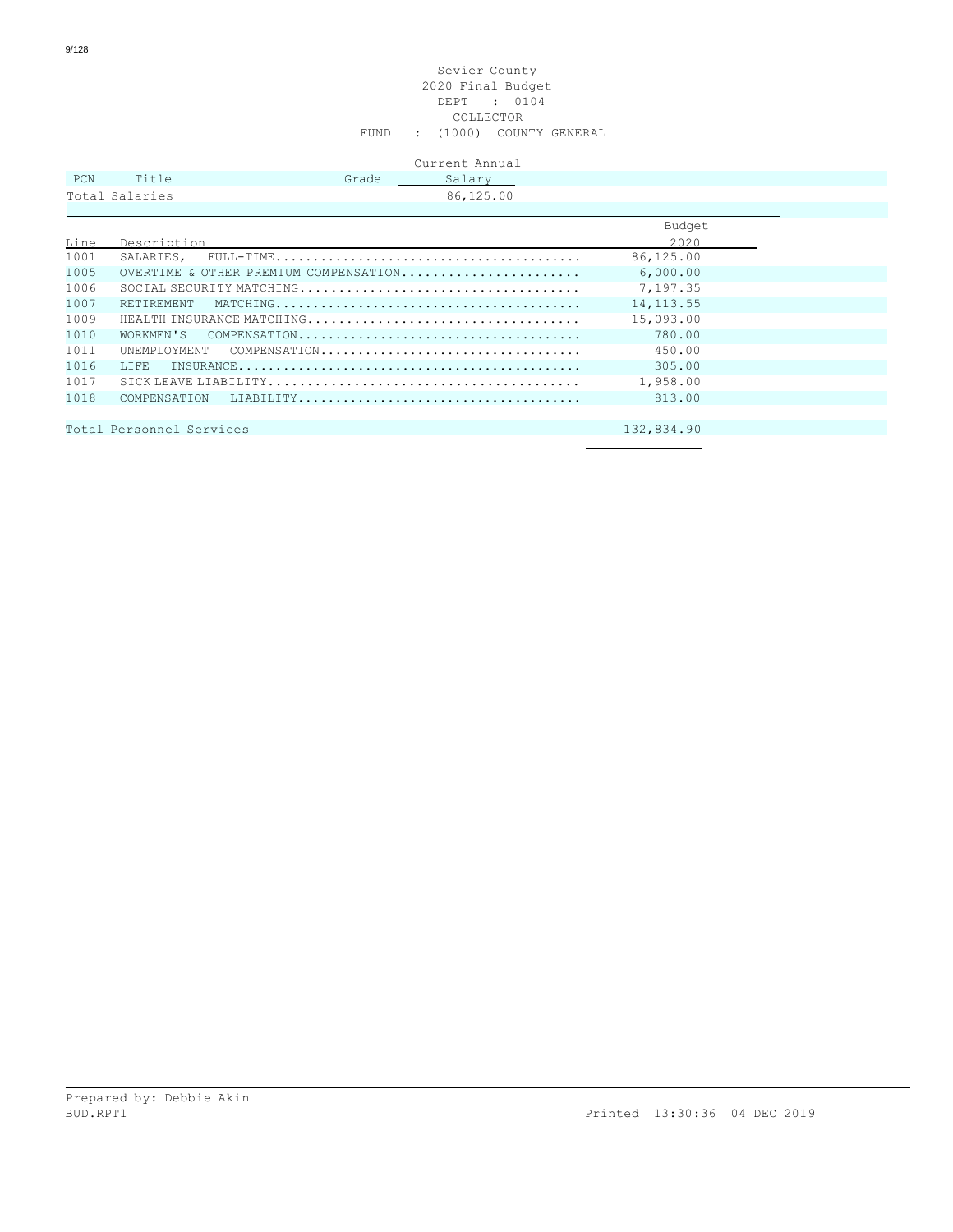### Sevier County 2020 Final Budget DEPT : 0104 COLLECTOR FUND : (1000) COUNTY GENERAL

|      |                                                                                                   | Budget          |  |
|------|---------------------------------------------------------------------------------------------------|-----------------|--|
| Line | Description                                                                                       | 2020            |  |
|      | Section 2: Supplies                                                                               |                 |  |
| 2001 |                                                                                                   | 4,000.00        |  |
|      | Total Supplies                                                                                    | 4,000.00        |  |
|      | Section 3: Other Charges                                                                          |                 |  |
|      |                                                                                                   |                 |  |
| 3003 | COMPUTER                                                                                          | 200.00          |  |
| 3020 | TELEPHONE & FAX - LANDLINE                                                                        | 2,500.00        |  |
| 3021 |                                                                                                   | 6,500.00        |  |
| 3023 | <b>INTERNET</b>                                                                                   | 500.00          |  |
| 3030 | $\texttt{TRAVEL}\dots\dots\dots\dots\dots\dots\dots\dots\dots\dots\dots\dots\dots\dots\dots\dots$ | 440.00          |  |
| 3040 | ADVERTISING & PUBLICATION                                                                         | 8,000.00        |  |
| 3054 |                                                                                                   | 144.00          |  |
| 3073 | LEASE - MACHINERY & EQUIPMENT                                                                     | 1,511.00        |  |
| 3090 |                                                                                                   | 100.00          |  |
| 3094 |                                                                                                   | 500.00          |  |
| 3100 |                                                                                                   | 800.00          |  |
|      | Total Other Charges                                                                               | 21,195.00       |  |
|      | Dept 0104 Total Budget                                                                            | 158,029.90      |  |
|      |                                                                                                   | =============== |  |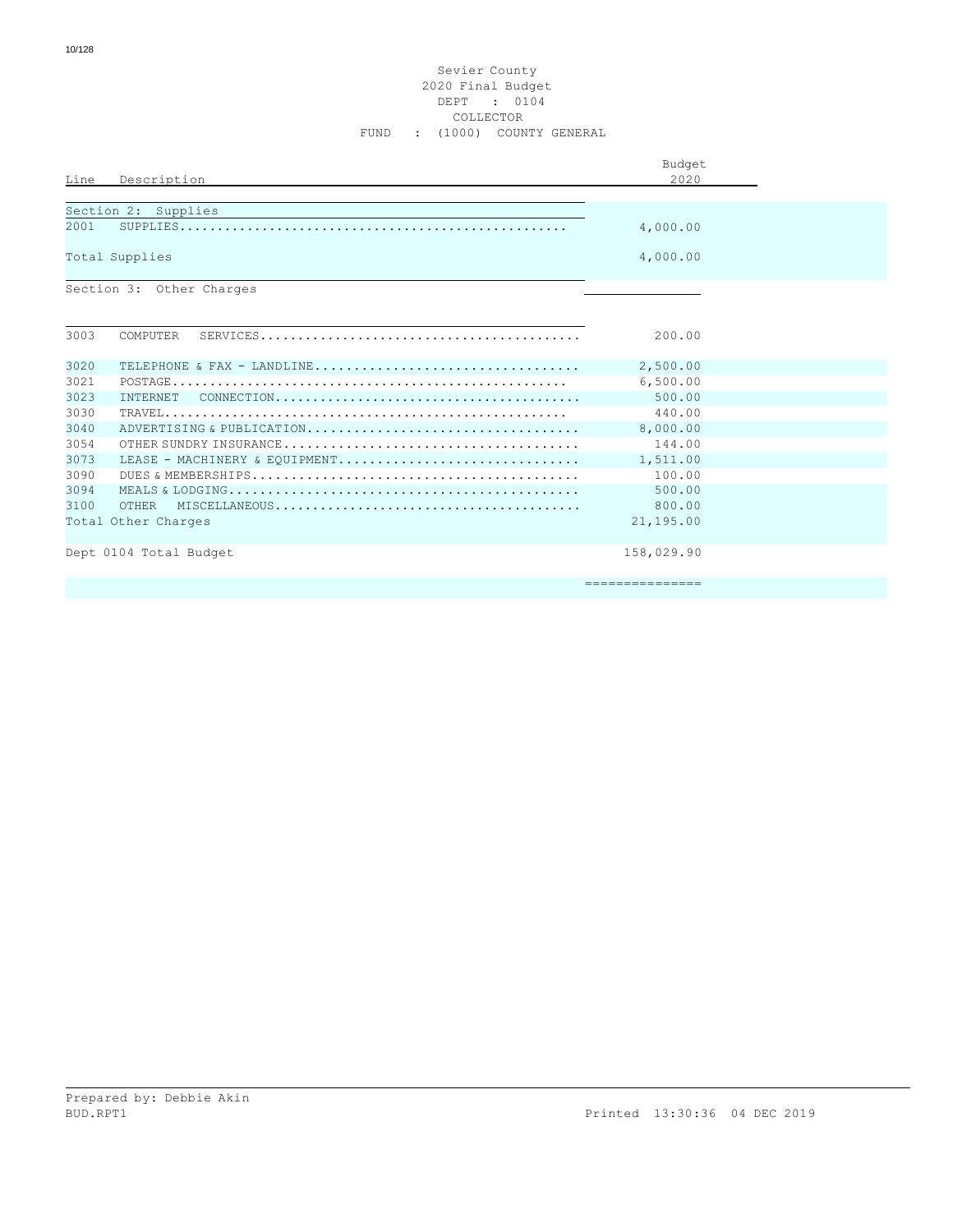|     |       |       | Current Annual |
|-----|-------|-------|----------------|
| PCN | △1+أ™ | Grade | 2011<br>nd⊥d⊥  |
|     |       |       |                |

Total Salaries 120,293.00

|      |                                                                                                                                  | Budget     |
|------|----------------------------------------------------------------------------------------------------------------------------------|------------|
| Line | Description                                                                                                                      | 2020       |
| 1001 |                                                                                                                                  | 120,293.00 |
| 1006 |                                                                                                                                  | 9,202.42   |
| 1007 |                                                                                                                                  | 18,428.89  |
| 1009 | HEALTH INSURANCE MATCHING                                                                                                        | 24,148.80  |
| 1010 |                                                                                                                                  | 950.00     |
| 1011 | UNEMPLOYMENT COMPENSATION                                                                                                        | 870.00     |
| 1016 | T.T.F.R.<br>$\texttt{INSUBANCE} \dots \dots \dots \dots \dots \dots \dots \dots \dots \dots \dots \dots \dots \dots \dots \dots$ | 488.00     |
| 1018 |                                                                                                                                  | 1,075.00   |
|      |                                                                                                                                  |            |
|      | Total Personnel Services                                                                                                         | 175,456.11 |
|      |                                                                                                                                  |            |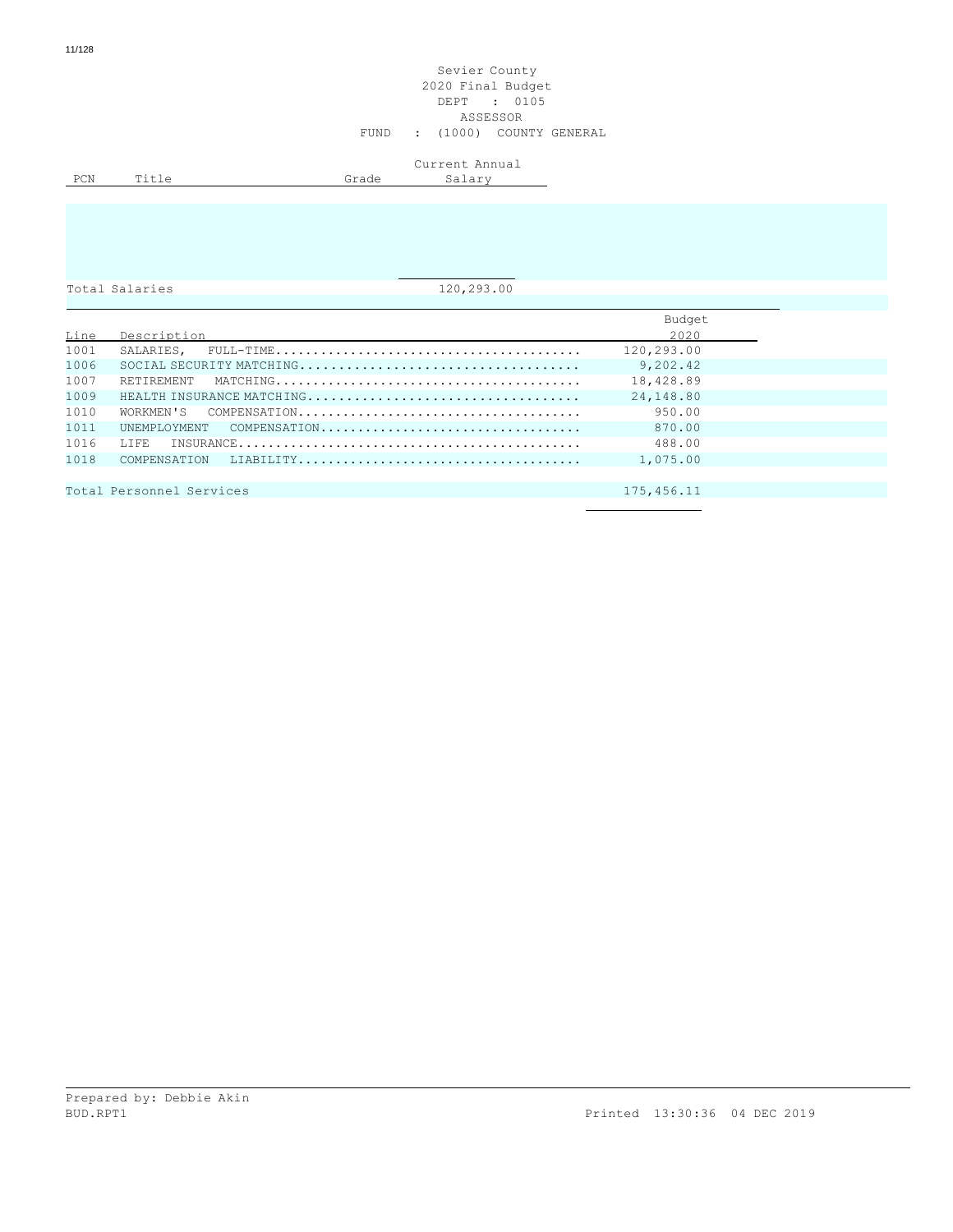### Sevier County 2020 Final Budget DEPT : 0105 ASSESSOR FUND : (1000) COUNTY GENERAL

|      |                                                                                                              | Budget          |  |
|------|--------------------------------------------------------------------------------------------------------------|-----------------|--|
| Line | Description                                                                                                  | 2020            |  |
|      |                                                                                                              |                 |  |
|      | Section 2: Supplies                                                                                          |                 |  |
| 2001 |                                                                                                              | 4,500.00        |  |
| 2002 | SMAT.T.                                                                                                      | 2,000.00        |  |
|      | Total Supplies                                                                                               | 6,500.00        |  |
|      |                                                                                                              |                 |  |
|      | Section 3: Other Charges                                                                                     |                 |  |
|      |                                                                                                              |                 |  |
|      |                                                                                                              |                 |  |
|      |                                                                                                              |                 |  |
| 3008 | <b>PROPERTY</b>                                                                                              | 98,001.00       |  |
| 3009 | OTHER PROFESSIONAL SERVICES                                                                                  | 1,000.00        |  |
| 3020 | TELEPHONE & FAX - LANDLINE                                                                                   | 1,700.00        |  |
| 3021 |                                                                                                              | 3,286.00        |  |
| 3023 | $\texttt{CONNECTION}\dots\dots\dots\dots\dots\dots\dots\dots\dots\dots\dots\dots\dots\dots\dots$<br>INTERNET | 600.00          |  |
| 3030 |                                                                                                              | 2,500.00        |  |
| 3040 | ADVERTISING & PUBLICATION                                                                                    | 1,800.00        |  |
| 3054 |                                                                                                              | 288.00          |  |
| 3073 | LEASE - MACHINERY & EQUIPMENT                                                                                | 243.00          |  |
| 3090 |                                                                                                              | 1,200.00        |  |
| 3094 |                                                                                                              | 3,000.00        |  |
| 3101 |                                                                                                              | 5,000.00        |  |
| 3102 | COMPUTER SOFTWARE, SUPPORT & MAINTENANCE AGREEMENT                                                           | 38,000.00       |  |
|      |                                                                                                              |                 |  |
|      | Total Other Charges                                                                                          | 156,618.00      |  |
|      |                                                                                                              |                 |  |
|      | Section 4: Capital Outlay                                                                                    |                 |  |
|      |                                                                                                              |                 |  |
| 4004 |                                                                                                              | 10,500.00       |  |
|      |                                                                                                              |                 |  |
|      | Total Capital Outlay                                                                                         | 10,500.00       |  |
|      |                                                                                                              |                 |  |
|      | Dept 0105 Total Budget                                                                                       | 349,074.11      |  |
|      |                                                                                                              | =============== |  |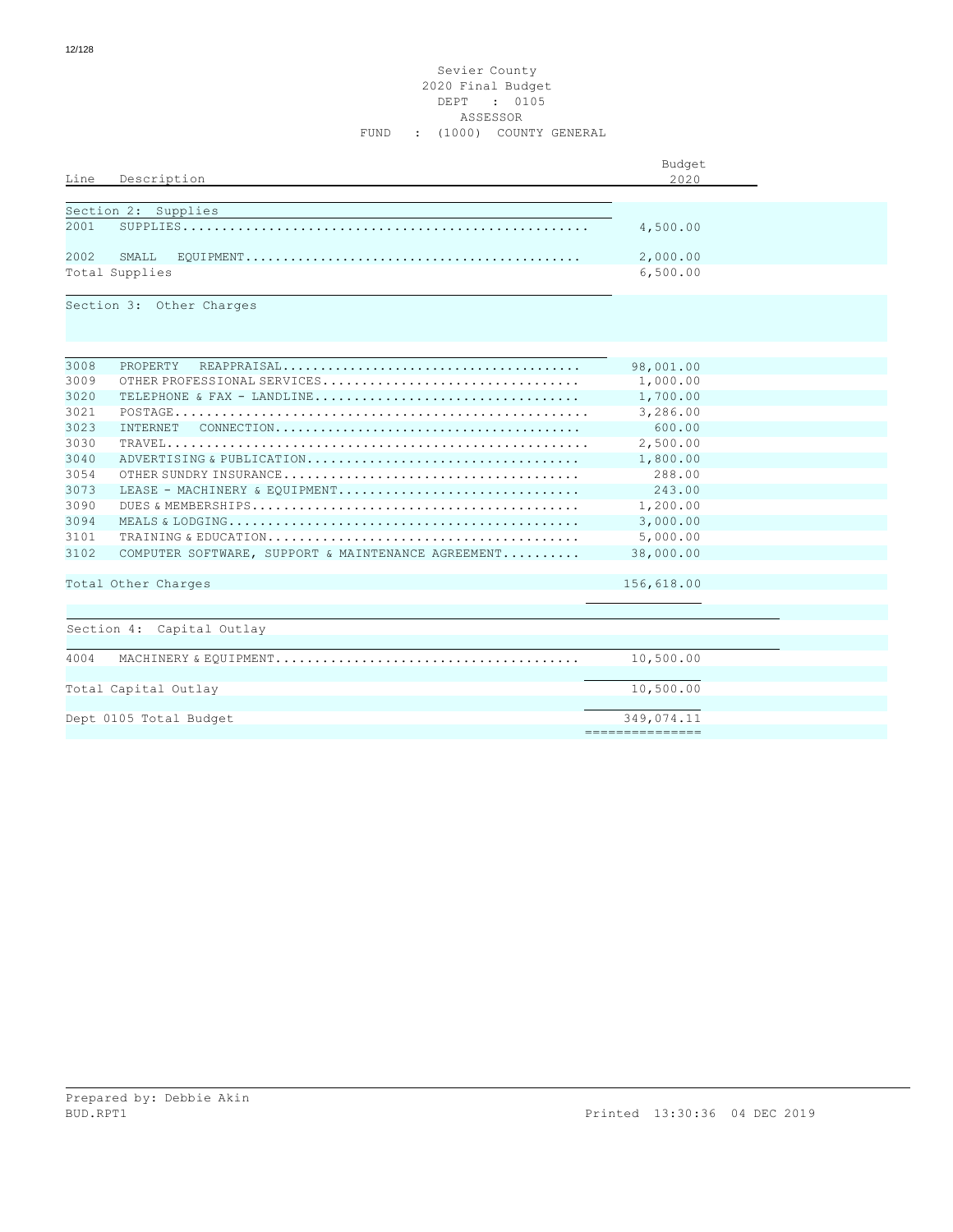### Sevier County 2020 Final Budget DEPT : 0106 BOARD OF EQUALIZATION FUND : (1000) COUNTY GENERAL

| 2020<br>Description<br>Line                    |  |
|------------------------------------------------|--|
| Budget<br>2020<br>Line<br>Description          |  |
| 1002<br>5,000.00<br>SALARIES.                  |  |
| 1006<br>400.00                                 |  |
| 1010<br>10.00<br>WORKMEN'S                     |  |
| 1011<br>100.00<br>UNEMPLOYMENT<br>COMPENSATION |  |
|                                                |  |
| Total Personnel Services<br>5,510.00           |  |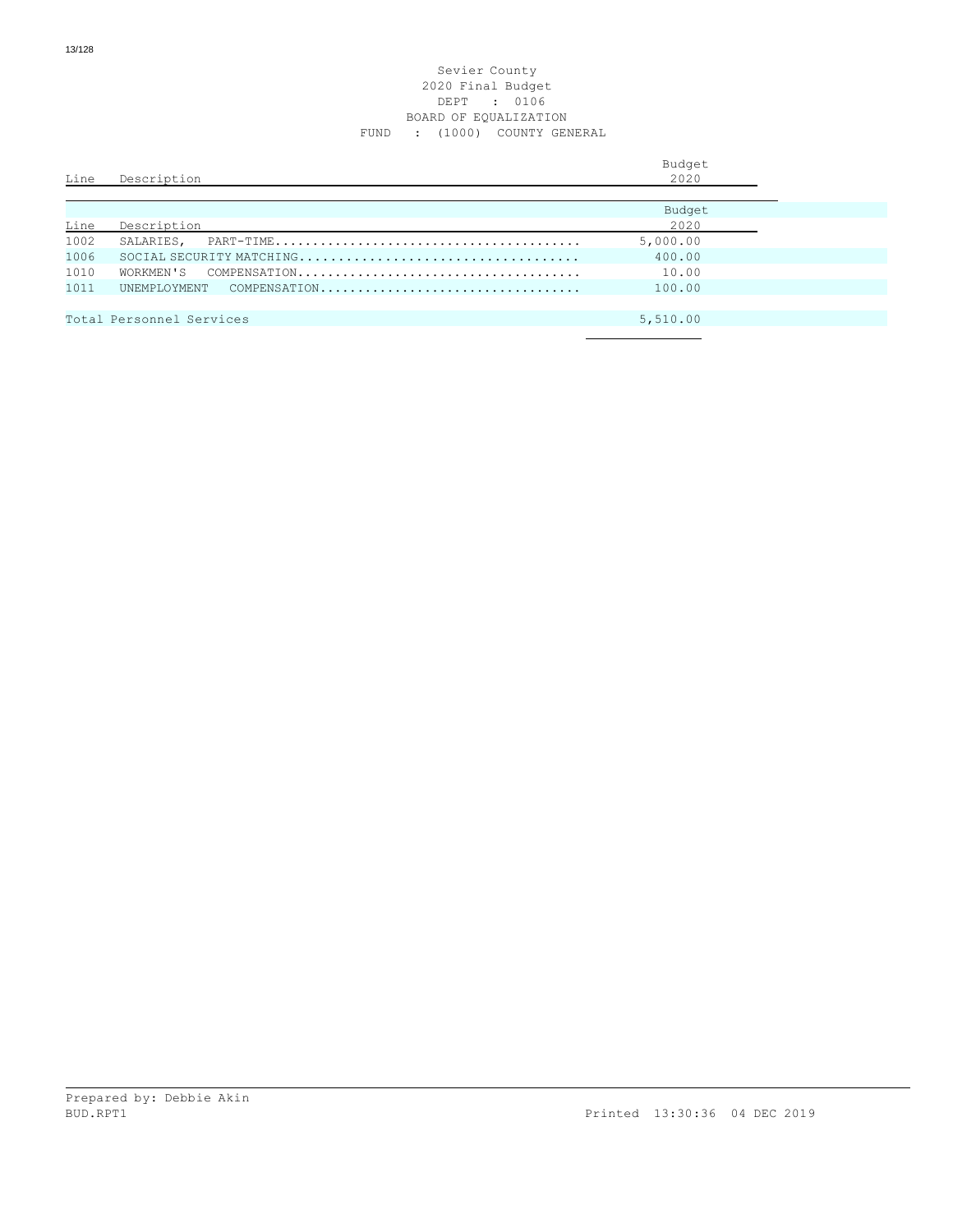### Sevier County 2020 Final Budget DEPT : 0106 BOARD OF EQUALIZATION FUND : (1000) COUNTY GENERAL

| Line<br>Description                 | Budget<br>2020  |
|-------------------------------------|-----------------|
| Section 2: Supplies                 |                 |
| 2001                                | 200.00          |
| 3021                                | 50.00           |
| Total Supplies                      | 250.00          |
| Section 3: Other Charges            |                 |
| 3030                                | 600.00          |
| 3040<br>ADVERTISING & PUBLICATION   | 500.00          |
| 3054                                | 360.00          |
| 3094                                | 500.00          |
| 3073<br>Lease Machinery & Equipment | 25.00           |
| Total Other Charges                 | 1,985.00        |
| Dept 0106 Total Budget              | 7,745.00        |
|                                     | =============== |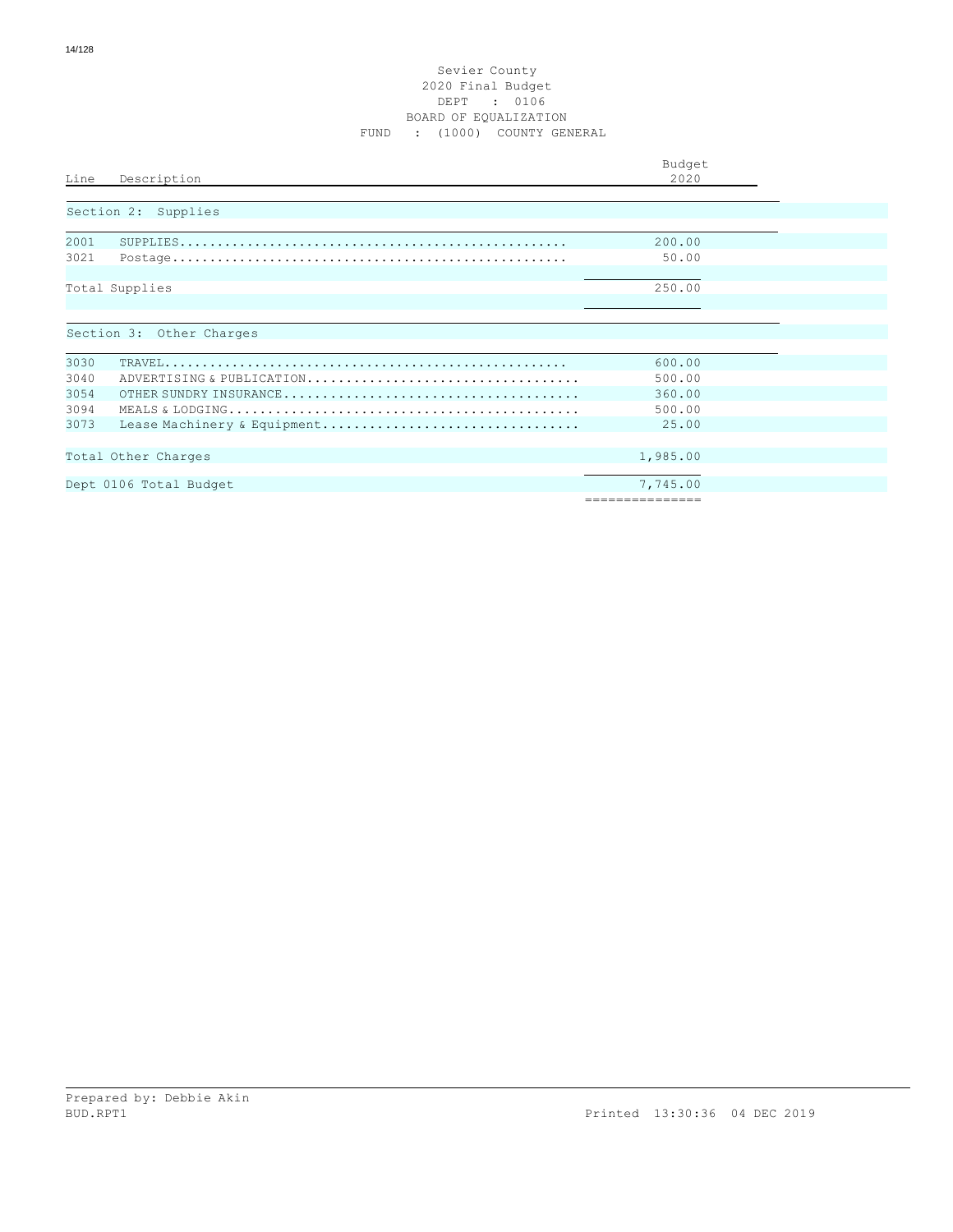## Sevier County 2020 Final Budget DEPT : 0107 QUORUM COURT FUND : (1000) COUNTY GENERAL

| Line | Description              | Budget<br>2020 |
|------|--------------------------|----------------|
|      |                          | Budget         |
| Line | Description              | 2020           |
| 1002 | SALARIES.                | 31,392.00      |
| 1006 |                          | 2,401.48       |
| 1009 |                          | 945.00         |
| 1010 |                          | 50.00          |
|      |                          |                |
|      | Total Personnel Services | 34,788.48      |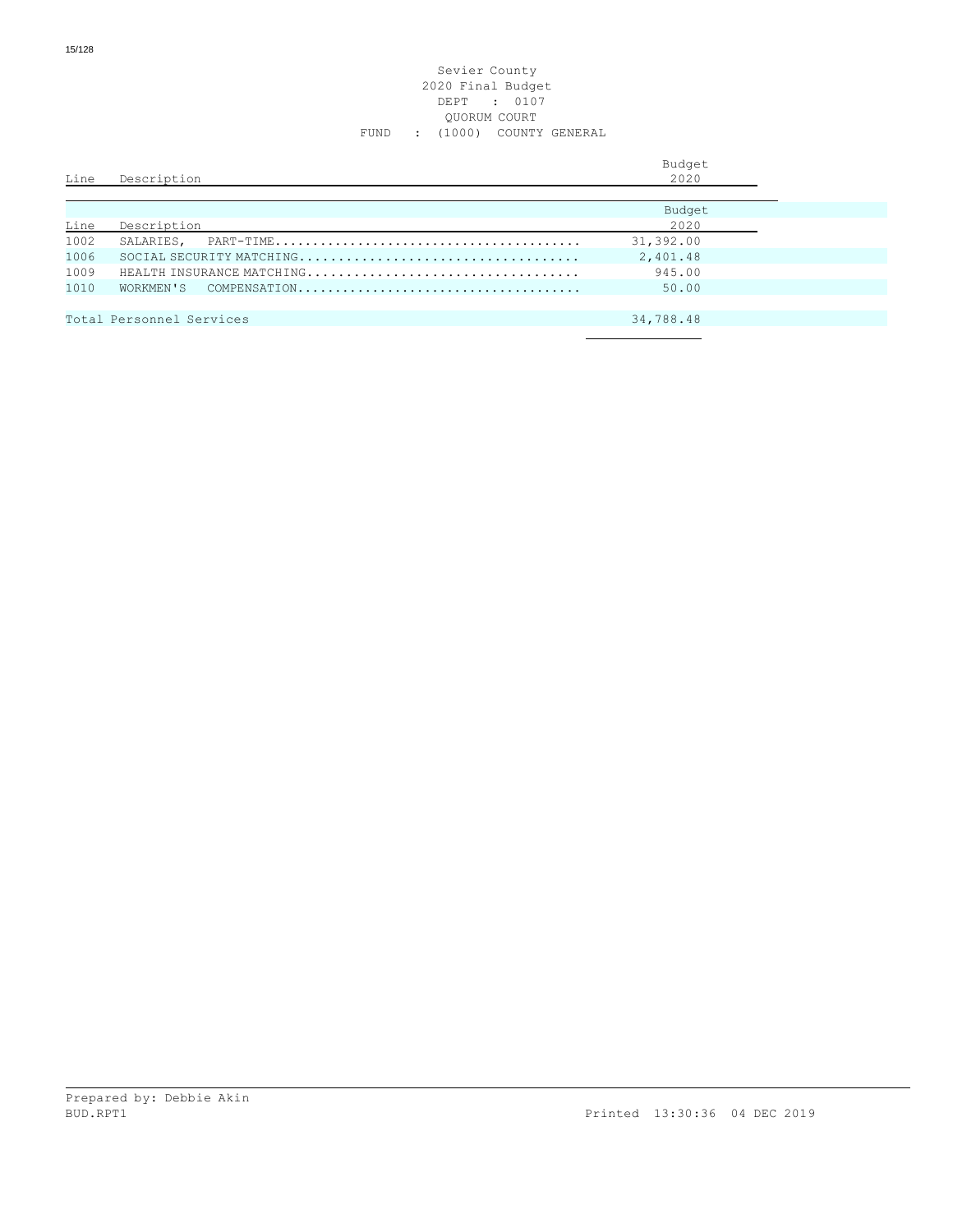## Sevier County 2020 Final Budget DEPT : 0107 QUORUM COURT FUND : (1000) COUNTY GENERAL

|      |                                                                                                                 | Budget          |  |
|------|-----------------------------------------------------------------------------------------------------------------|-----------------|--|
| Line | Description                                                                                                     | 2020            |  |
|      |                                                                                                                 |                 |  |
|      | Section 2: Supplies                                                                                             |                 |  |
| 2001 |                                                                                                                 | 500.00          |  |
| 2002 | Small<br>$Equipment \ldots \ldots \ldots \ldots \ldots \ldots \ldots \ldots \ldots \ldots \ldots \ldots \ldots$ | 3,000.00        |  |
|      | Total Supplies                                                                                                  | 3,500.00        |  |
|      | Section 3: Other Charges                                                                                        |                 |  |
|      |                                                                                                                 |                 |  |
| 3009 | OTHER PROFESSIONAL SERVICES                                                                                     | 25,000.00       |  |
| 3021 |                                                                                                                 | 350.00          |  |
| 3023 | Internet                                                                                                        | 2,000.00        |  |
| 3030 |                                                                                                                 | 750.00          |  |
| 3040 | ADVERTISING & PUBLICATION                                                                                       | 2,500.00        |  |
| 3054 |                                                                                                                 | 650.00          |  |
| 3073 | LEASE - MACHINERY & EOUIPMENT                                                                                   | 50.00           |  |
| 3090 |                                                                                                                 | 200.00          |  |
| 3094 |                                                                                                                 | 200.00          |  |
| 3100 |                                                                                                                 | 125,000.00      |  |
|      | Total Other Charges                                                                                             | 156,700.00      |  |
|      | Section 4: Capital Outlay                                                                                       |                 |  |
|      |                                                                                                                 |                 |  |
|      | Total Capital Outlay                                                                                            |                 |  |
|      | Dept 0107 Total Budget                                                                                          | 194,988.48      |  |
|      |                                                                                                                 | =============== |  |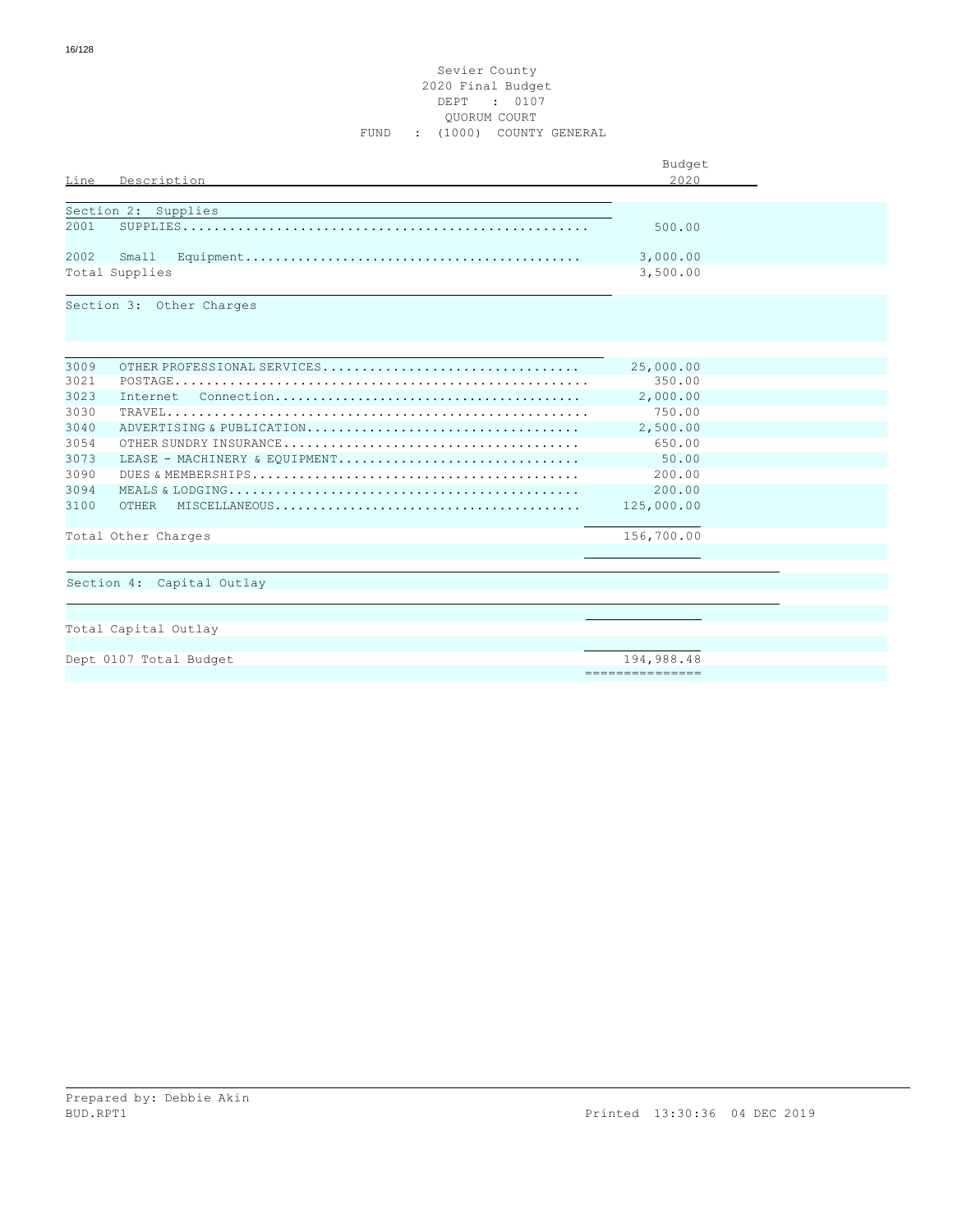### Sevier County 2020 Final Budget DEPT : 0108 COURTHOUSE MAINTENANCE FUND : (1000) COUNTY GENERAL

# Current Annual

| DO <sup>**</sup><br><b>L VIY</b> | --<br>-<br>_____ | . | $- - -$<br>ື<br>$  -$<br>- |
|----------------------------------|------------------|---|----------------------------|
|                                  |                  |   |                            |

|      | Total Salaries<br>56,588.00 |           |
|------|-----------------------------|-----------|
|      |                             | Budget    |
| Line | Description                 | 2020      |
| 1001 |                             | 56,588.00 |
| 1006 |                             | 4,328.99  |
| 1007 |                             | 8,669.28  |
| 1009 |                             | 12,074.40 |
| 1010 |                             | 1,477.00  |
| 1011 | UNEMPLOYMENT COMPENSATION   | 580.00    |
| 1016 | T.T.F.R.                    | 244.00    |
|      | Total Personnel Services    | 83,961.67 |
|      |                             |           |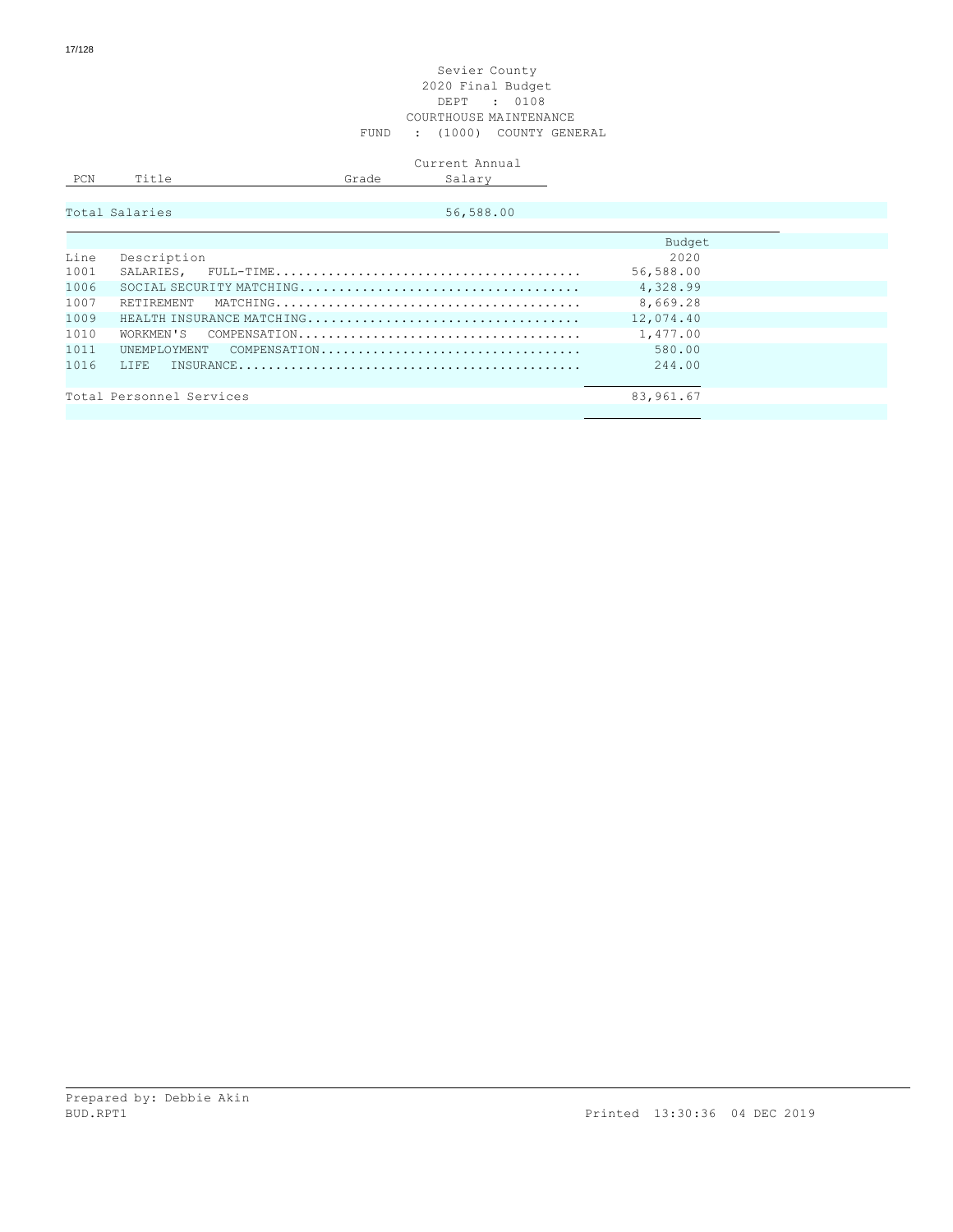### Sevier County Final Budget DEPT : 0108 COURTHOUSE MAINTENANCE FUND : (1000) COUNTY GENERAL

|      |             | Budget |  |
|------|-------------|--------|--|
| Line | Description | 2020   |  |
|      |             |        |  |

# Section 2: Supplies

| 2001 |                                 | 10,000.00 |  |
|------|---------------------------------|-----------|--|
| 2002 | SMALL.                          | 2,000.00  |  |
| 2003 | JANTTORTAL                      | 1,000.00  |  |
| 2007 |                                 | 600.00    |  |
| 2008 |                                 | 100.00    |  |
| 2020 | BUITIDING MATERIALS & SUPPLIES  | 2,000.00  |  |
| 2021 |                                 | 1,500.00  |  |
| 2022 |                                 | 1,500.00  |  |
| 2023 |                                 | 50,000.00 |  |
| 2024 | MAINTENANCE & SERVICE CONTRACTS | 3,000.00  |  |
| 2028 |                                 | 300.00    |  |
| 2029 | SMAT.T.                         | 500.00    |  |
| 2030 |                                 | 5,000.00  |  |
|      |                                 |           |  |
|      | Total Supplies                  | 77,500.00 |  |
|      |                                 |           |  |

| Section 3: |  | Other Charges |
|------------|--|---------------|
|            |  |               |

| 3007<br>DRUG                              | 200.00     |  |
|-------------------------------------------|------------|--|
| 3040<br>ADVERTISING & PUBLICATION         | 100.00     |  |
| 3052                                      | 12,000.00  |  |
| 3054                                      | 144.00     |  |
| 3060                                      | 25,000.00  |  |
| 3061                                      | 500.00     |  |
| 3062                                      | 2,000.00   |  |
| 3071<br>RENT - MACHINERY AND EQUIPMENT    | 1,000.00   |  |
| 3098                                      | 500.00     |  |
| 3100<br><b>OTHER</b>                      | 7,000.00   |  |
|                                           |            |  |
| Total Other Charges                       | 48,444.00  |  |
|                                           |            |  |
|                                           |            |  |
| Section 4: Capital Outlay                 |            |  |
| 4003<br>IMPROVEMENTS OTHER THAN BUILDINGS | 15,000.00  |  |
| 4004                                      | 3,500.00   |  |
| Total Capital Outlay                      | 18,500.00  |  |
| Dept 0108 Total Budget                    | 228,405.67 |  |
|                                           |            |  |

===============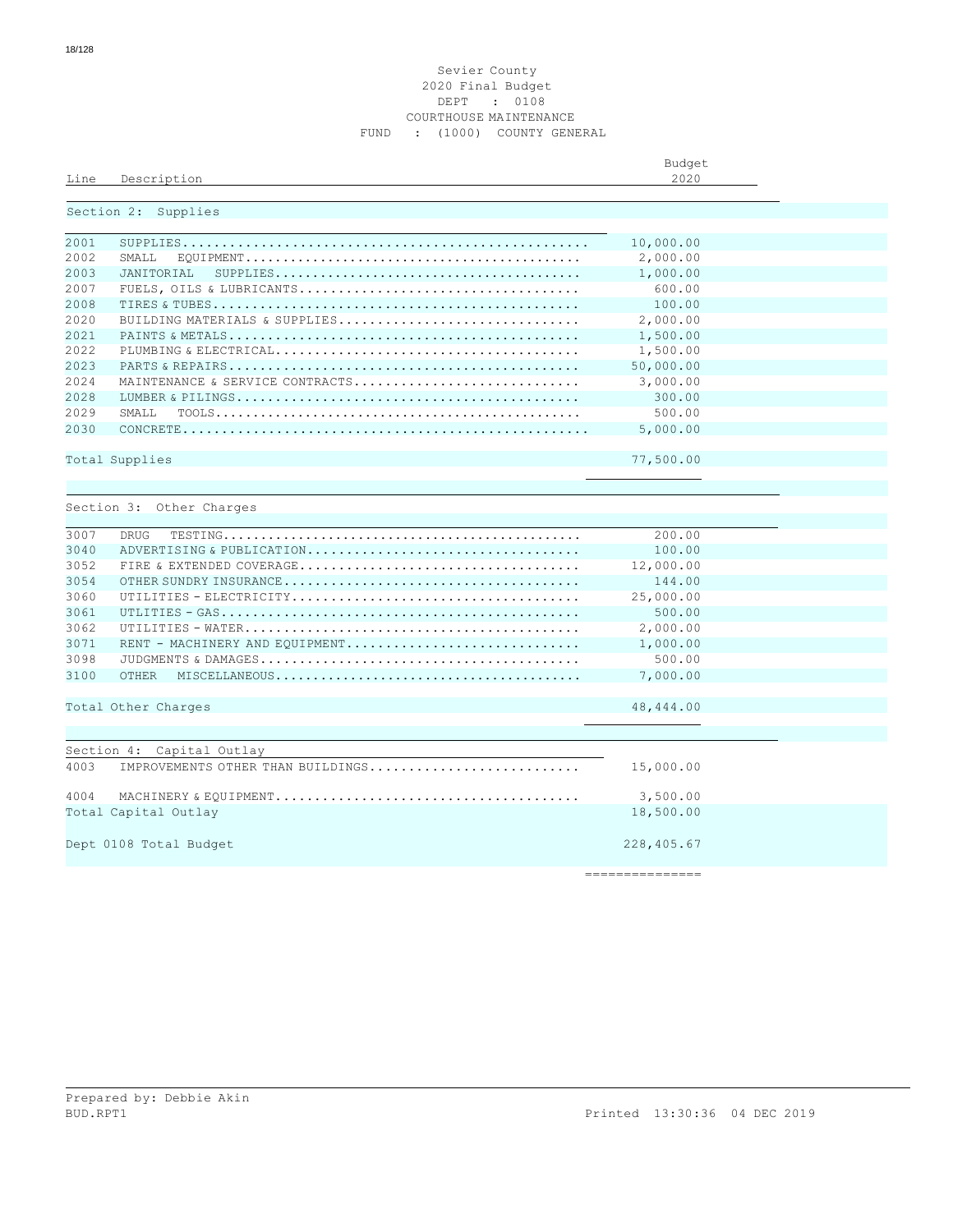### Sevier County 2020 Final Budget DEPT : 0109 ELECTION COMMISSION FUND : (1000) COUNTY GENERAL

| Line | Description              |              | Budget<br>2020 |
|------|--------------------------|--------------|----------------|
| Line | Description              |              | Budget<br>2020 |
| 1002 | SALARIES,                |              | 17,000.00      |
| 1006 |                          |              | 1,350.00       |
| 1007 | <b>RETIREMENT</b>        |              | 150.00         |
| 1010 | WORKMEN'S                |              | 50.00          |
| 1011 | UNEMPLOYMENT             | COMPENSATION | 20.00          |
|      |                          |              |                |
|      | Total Personnel Services |              | 18,570.00      |
|      |                          |              |                |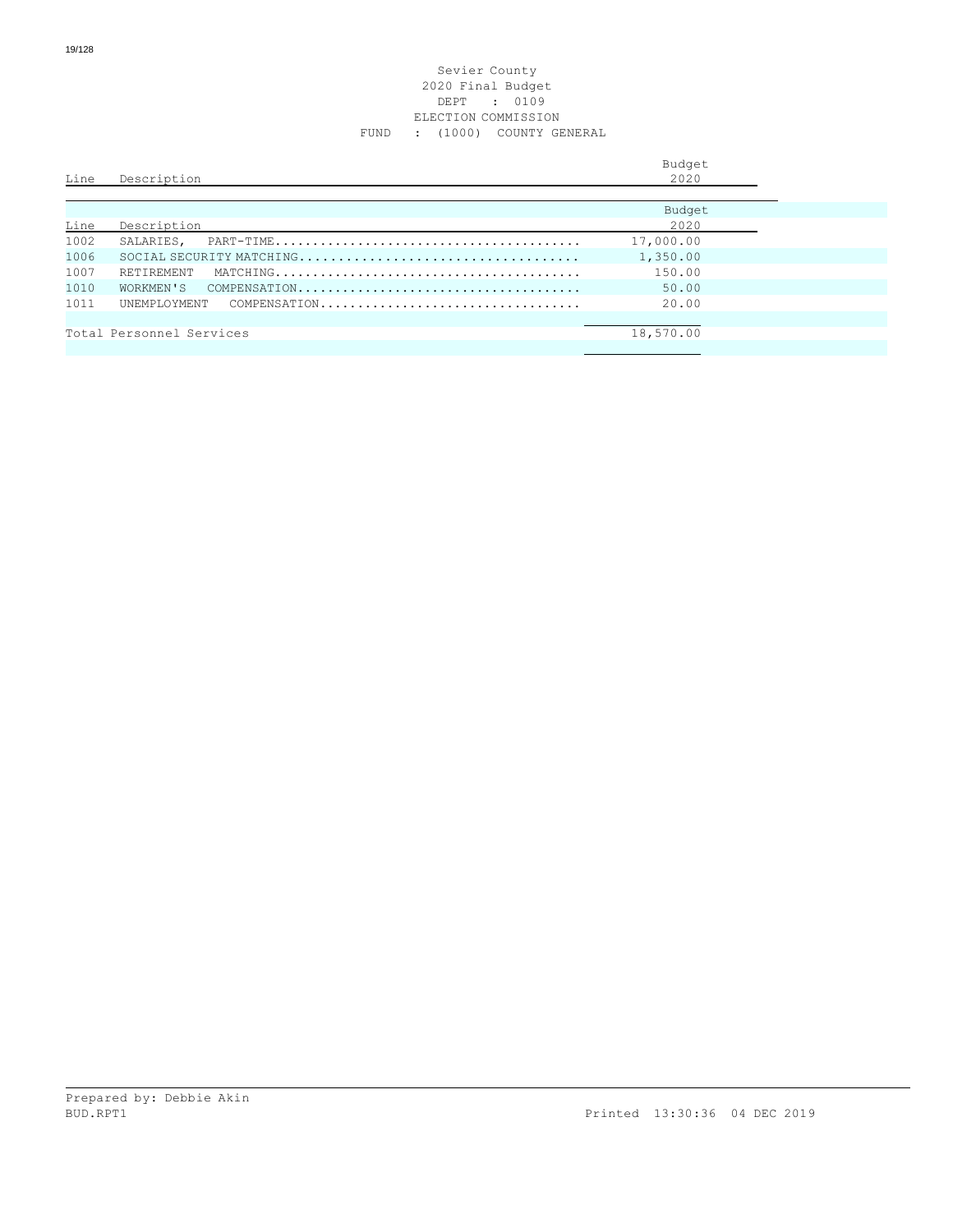### Sevier County 2020 Final Budget DEPT : 0109 ELECTION COMMISSION FUND : (1000) COUNTY GENERAL

|      |                                                    | Budget    |  |
|------|----------------------------------------------------|-----------|--|
| Line | Description                                        | 2020      |  |
|      | Section 2: Supplies                                |           |  |
| 2001 |                                                    | 6,000.00  |  |
| 2002 | SMALL.                                             | 1,000.00  |  |
| 2005 |                                                    | 100.00    |  |
| 2007 |                                                    | 150.00    |  |
| 2023 |                                                    | 250.00    |  |
| 2024 | MAINTENANCE & SERVICE CONTRACTS                    | 1,000.00  |  |
|      | Total Supplies                                     | 8,500.00  |  |
|      | Section 3: Other Charges                           |           |  |
| 3009 | OTHER PROFESSIONAL SERVICES                        | 30,000.00 |  |
| 3021 |                                                    | 1,500.00  |  |
| 3030 |                                                    | 700.00    |  |
| 3040 | ADVERTISING & PUBLICATION                          | 5,000.00  |  |
| 3052 |                                                    | 1,000.00  |  |
| 3054 |                                                    | 1,500.00  |  |
| 3071 | RENT - MACHINERY AND EQUIPMENT                     | 800.00    |  |
| 3073 | LEASE - MACHINERY & EQUIPMENT                      | 100.00    |  |
| 3090 |                                                    | 275.00    |  |
| 3094 |                                                    | 250.00    |  |
| 3102 | COMPUTER SOFTWARE, SUPPORT & MAINTENANCE AGREEMENT | 5,000.00  |  |
|      | Total Other Charges                                | 46,125.00 |  |
|      |                                                    |           |  |
|      | Section 4: Capital Outlay                          |           |  |
|      |                                                    |           |  |
|      |                                                    |           |  |
|      | Total Capital Outlay                               |           |  |

Dept 0109 Total Budget 73,195.00

===============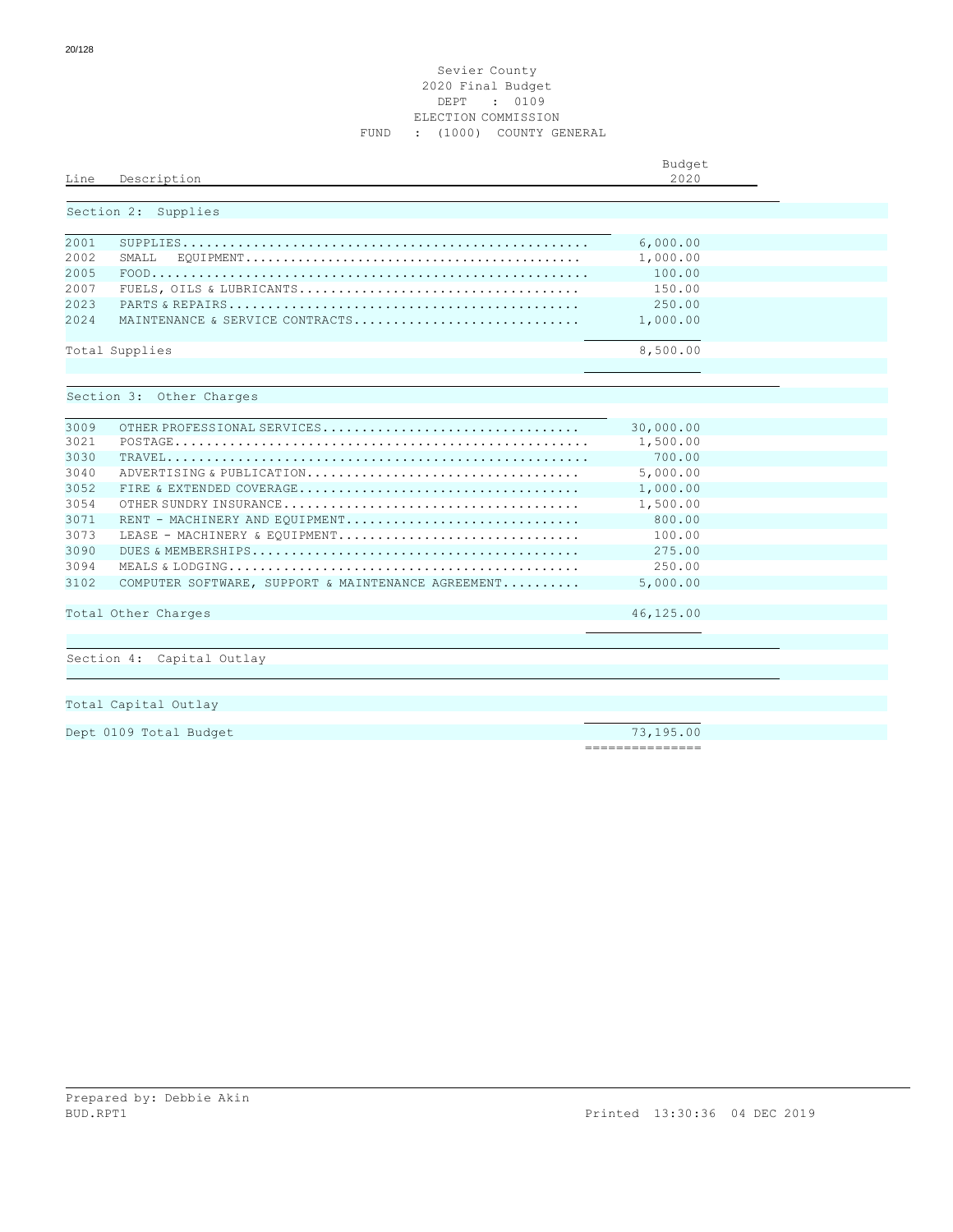## Sevier County 2020 Final Budget DEPT : 0111 COUNTY BUILDINGS FUND : (1000) COUNTY GENERAL

| Line | Description | Budget<br>2020 |
|------|-------------|----------------|
|      |             | Budget         |
| Line | Description | 2020           |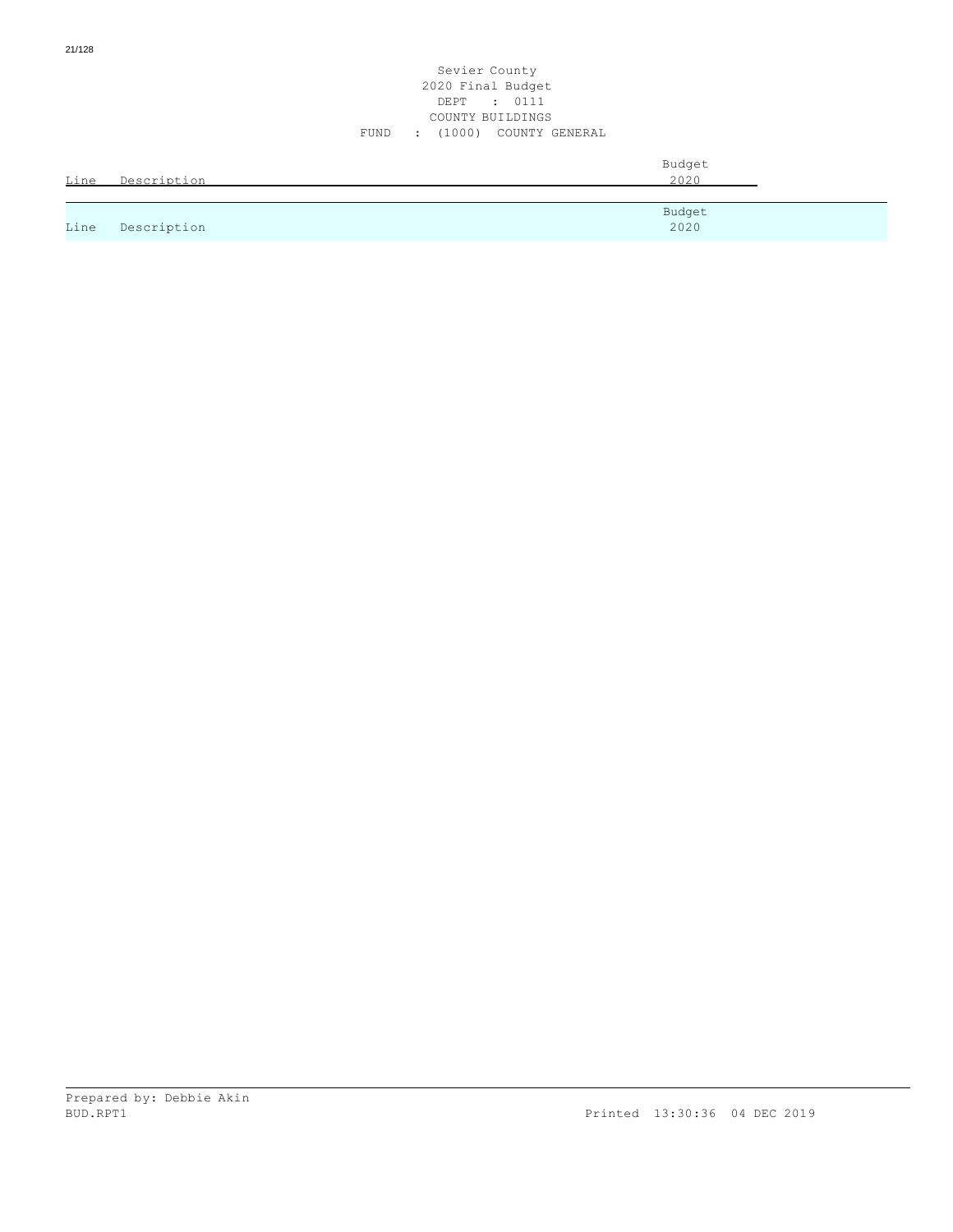## Sevier County 2020 Final Budget DEPT : 0111 COUNTY BUILDINGS FUND : (1000) COUNTY GENERAL

| Line                                 | Description                                                      | Budget<br>2020                                  |  |
|--------------------------------------|------------------------------------------------------------------|-------------------------------------------------|--|
|                                      | Section 2: Supplies                                              |                                                 |  |
| 2020<br>2023<br>2024                 | BUILDING MATERIALS & SUPPLIES<br>MAINTENANCE & SERVICE CONTRACTS | 50.00<br>15,000.00<br>500.00                    |  |
|                                      | Total Supplies                                                   | 15,550.00                                       |  |
|                                      | Section 3: Other Charges                                         |                                                 |  |
| 3040<br>3052<br>3060<br>3061<br>3062 | ADVERTISING & PUBLICATION                                        | 50.00<br>600.00<br>1,000.00<br>800.00<br>550.00 |  |
|                                      | Total Other Charges                                              | 3,000.00                                        |  |
|                                      | Section 4: Capital Outlay                                        |                                                 |  |
| 4006                                 |                                                                  | 3,000.00                                        |  |
|                                      | Total Capital Outlay                                             | 3,000.00                                        |  |
|                                      | Dept 0111 Total Budget                                           | 21,550.00<br>---------------                    |  |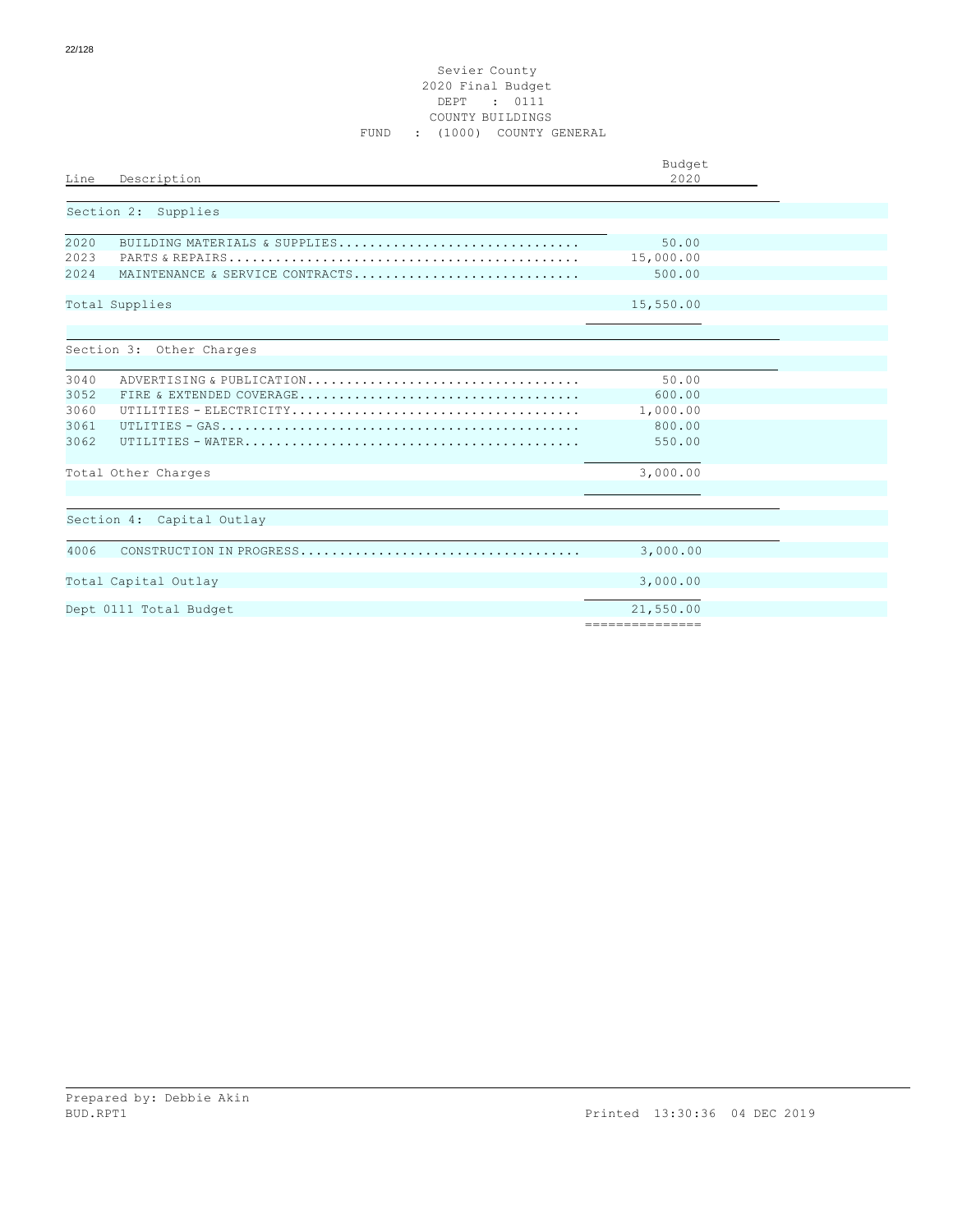### Sevier County 2020 Final Budget DEPT : 0116 GRANTS-IN-AID/GENERAL FUND : (1000) COUNTY GENERAL

|      |             | Budget |
|------|-------------|--------|
| Line | Description | 2020   |
|      |             |        |
|      |             | Budget |
| Line | Description | 2020   |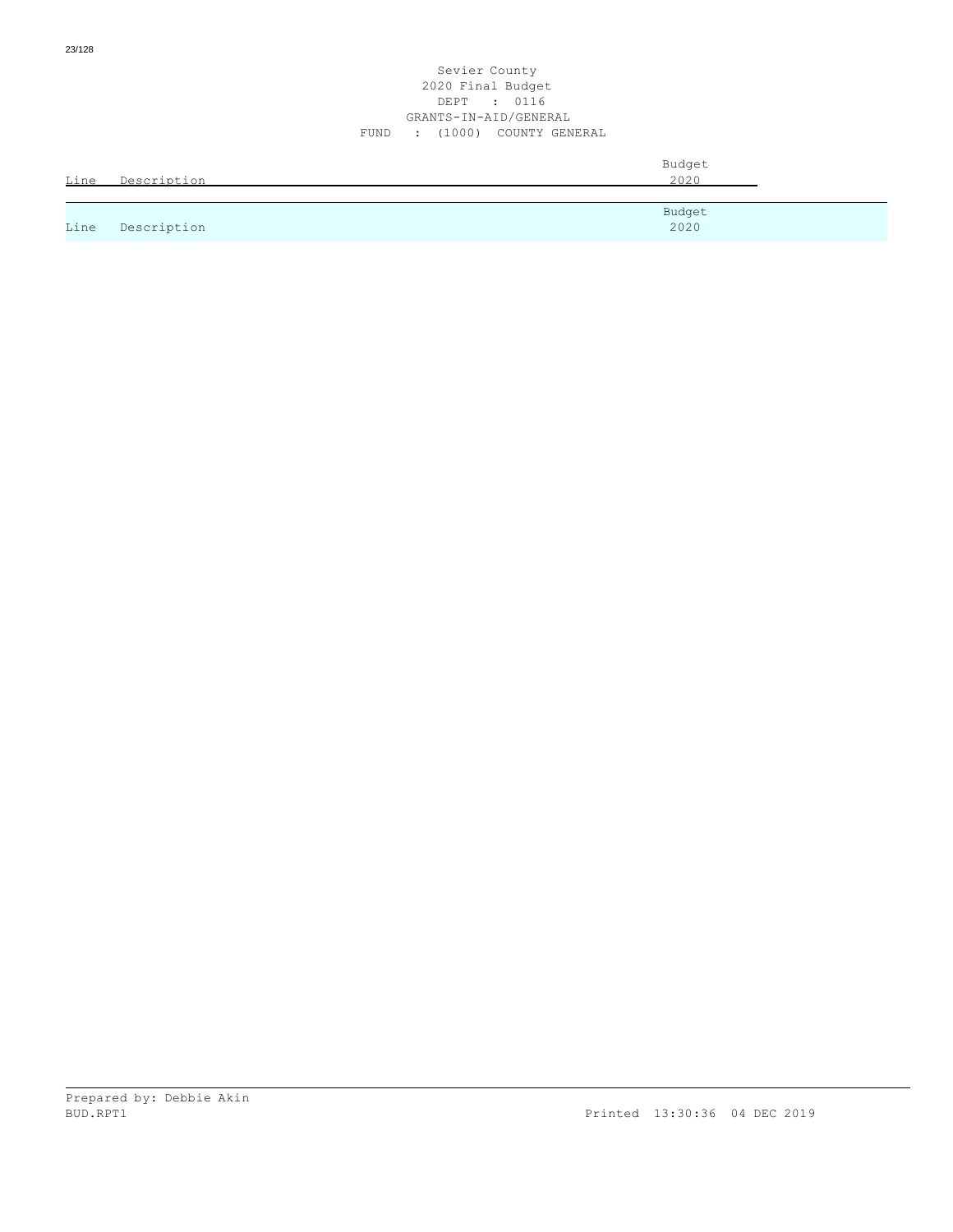| Line<br>Description      | Budget<br>2020 |  |
|--------------------------|----------------|--|
| Section 2: Supplies      |                |  |
|                          |                |  |
| Section 3: Other Charges |                |  |
| 3103                     | 12,402.00      |  |
| Total Other Charges      | 12,402.00      |  |
| Dept 0116 Total Budget   | 12,402.00      |  |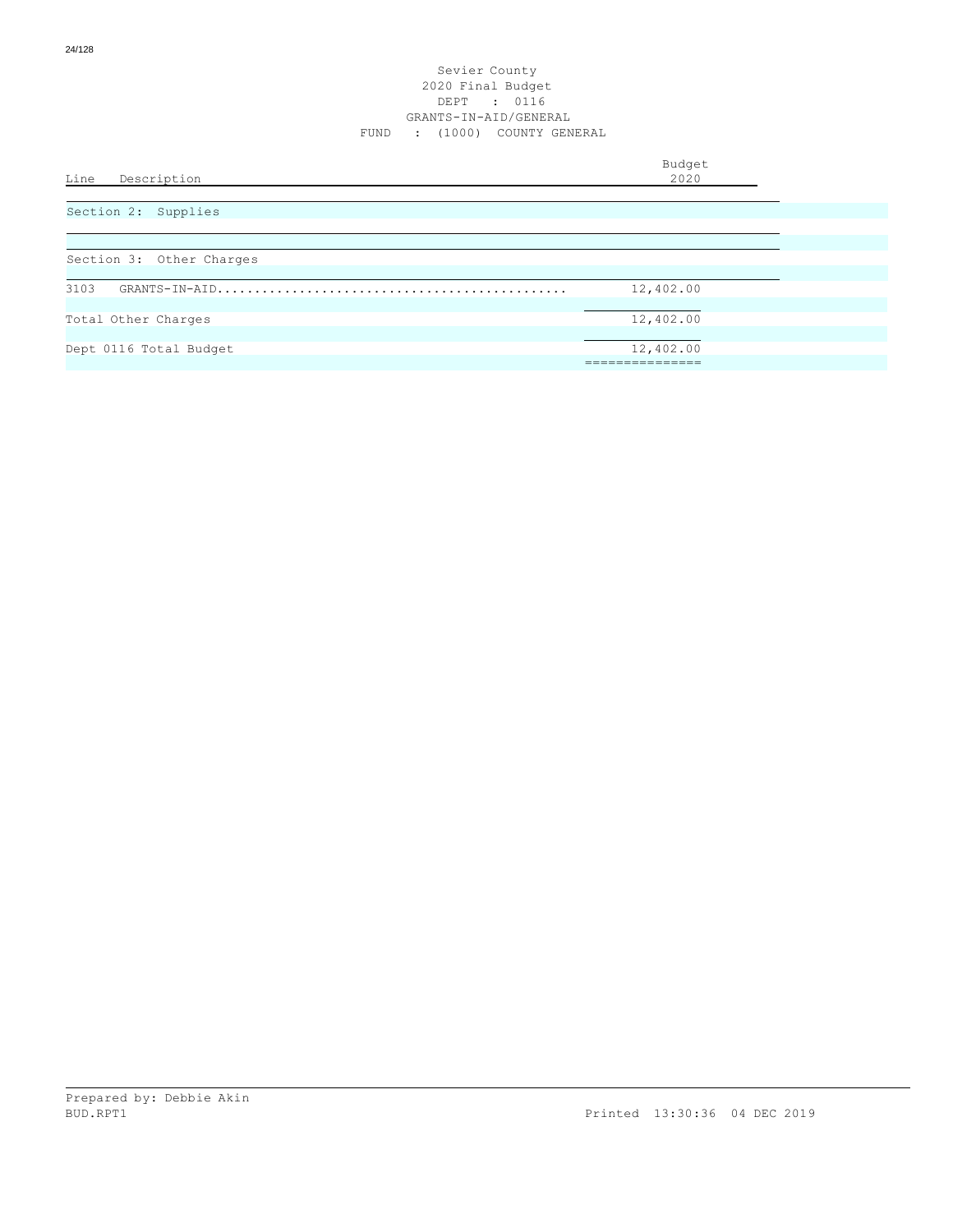|      |             | Sevier County<br>2020 Final Budget<br>: 0300<br>DEPT<br>COUNTY HEALTH |  |
|------|-------------|-----------------------------------------------------------------------|--|
|      |             | : (1000) COUNTY GENERAL<br>FUND                                       |  |
| Line | Description | Budget<br>2020                                                        |  |
|      |             |                                                                       |  |
| Line | Description | Budget<br>2020                                                        |  |

25/128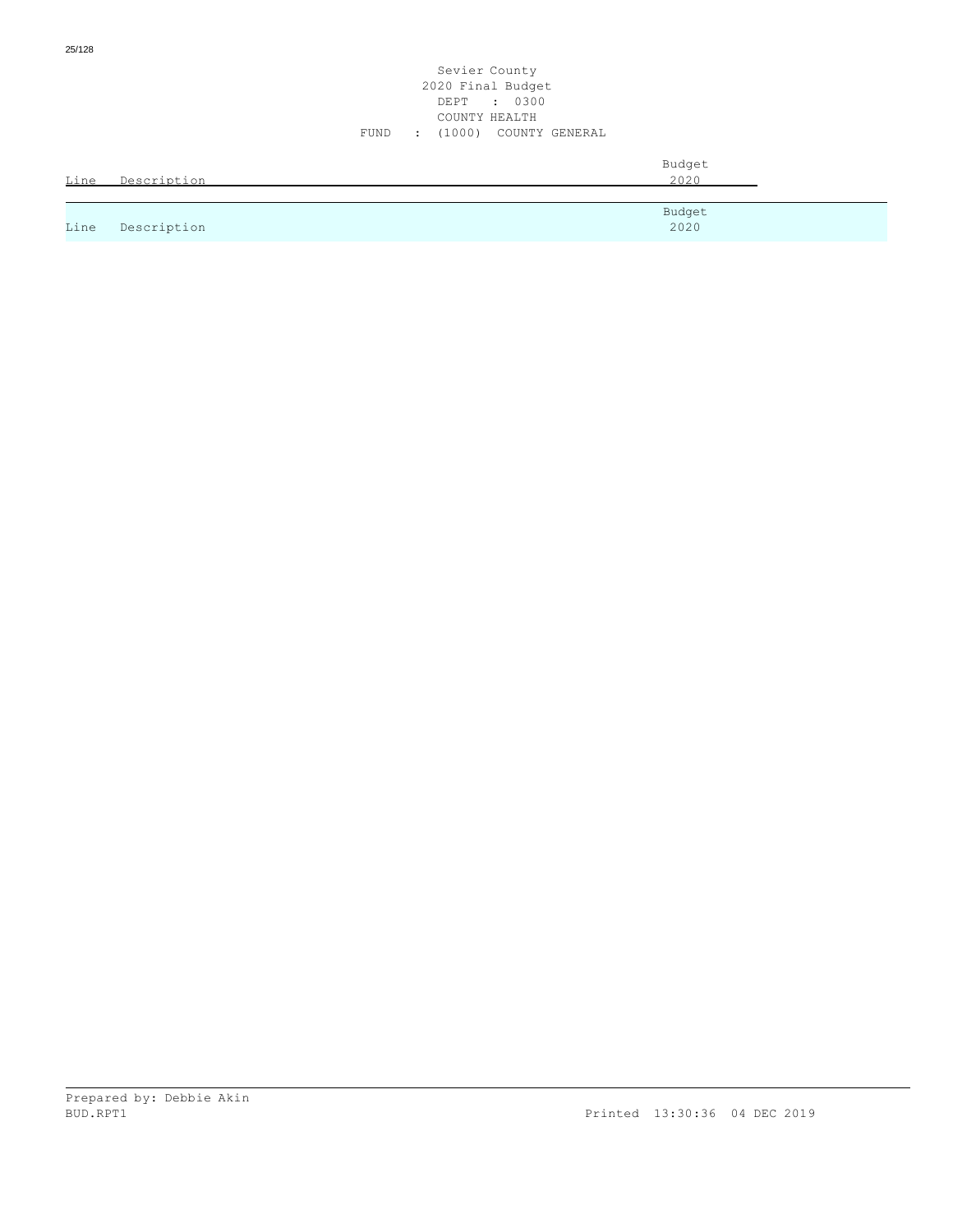### Sevier County 2020 Final Budget DEPT : 0300 COUNTY HEALTH FUND : (1000) COUNTY GENERAL

| Line         | Description                                                                                           | Budget<br>2020                |  |
|--------------|-------------------------------------------------------------------------------------------------------|-------------------------------|--|
|              | Section 2: Supplies                                                                                   |                               |  |
| 2001         |                                                                                                       | 5,000.00                      |  |
| 2002         | SMALL.                                                                                                | 2,000.00                      |  |
| 2003         | JANITORIAL<br>$SUBPLIES \ldots \ldots \ldots \ldots \ldots \ldots \ldots \ldots \ldots \ldots \ldots$ | 3,500.00                      |  |
| 2005         |                                                                                                       | 300.00                        |  |
| 2020         | BUILDING MATERIALS & SUPPLIES                                                                         | 4,000.00                      |  |
| 2021         |                                                                                                       | 200.00                        |  |
| 2022         |                                                                                                       | 3,000.00                      |  |
| 2023         |                                                                                                       | 12,000.00                     |  |
| 2024         | MAINTENANCE & SERVICE CONTRACTS                                                                       | 44,500.00                     |  |
|              | Total Supplies                                                                                        | 74,500.00                     |  |
| 3020         | Section 3: Other Charges                                                                              | 5,000.00                      |  |
| 3021         |                                                                                                       | 98.00                         |  |
| 3052         |                                                                                                       | 5,000.00                      |  |
| 3060         |                                                                                                       | 13,000.00                     |  |
| 3061         |                                                                                                       | 1,500.00                      |  |
| 3062<br>3100 | OTHER                                                                                                 | 1,900.00<br>1,000.00          |  |
|              | Total Other Charges                                                                                   | 27,498.00                     |  |
|              | Section 4: Capital Outlay                                                                             |                               |  |
|              | Total Capital Outlay                                                                                  |                               |  |
|              | Dept 0300 Total Budget                                                                                | 101,998.00<br>=============== |  |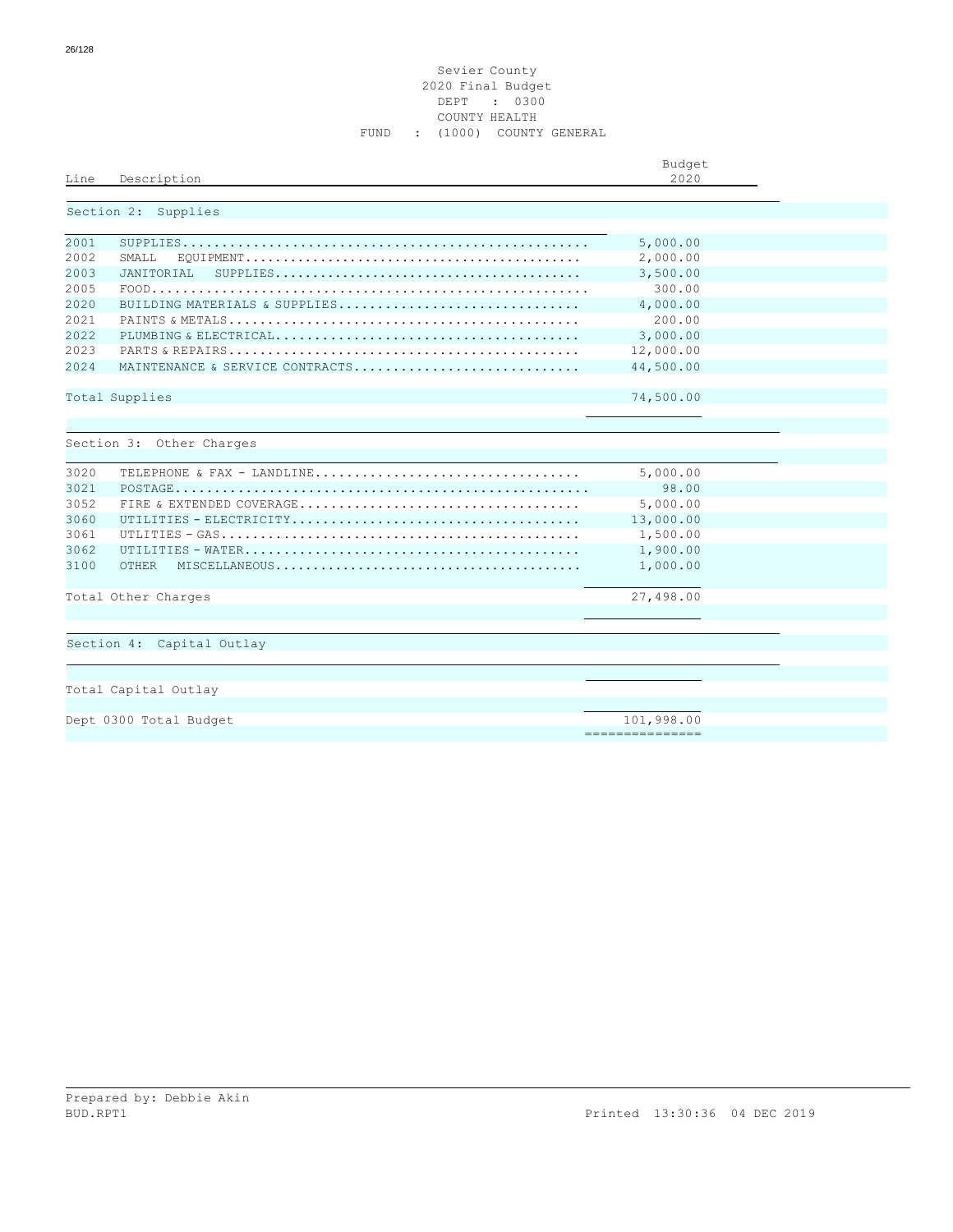### Sevier County 2020 Final Budget DEPT : 0304 GRANTS-IN-AID / HEALTH FUND : (1000) COUNTY GENERAL

|      |             | Budget |
|------|-------------|--------|
| Line | Description | 2020   |
|      |             |        |
|      |             | Budget |
| Line | Description | 2020   |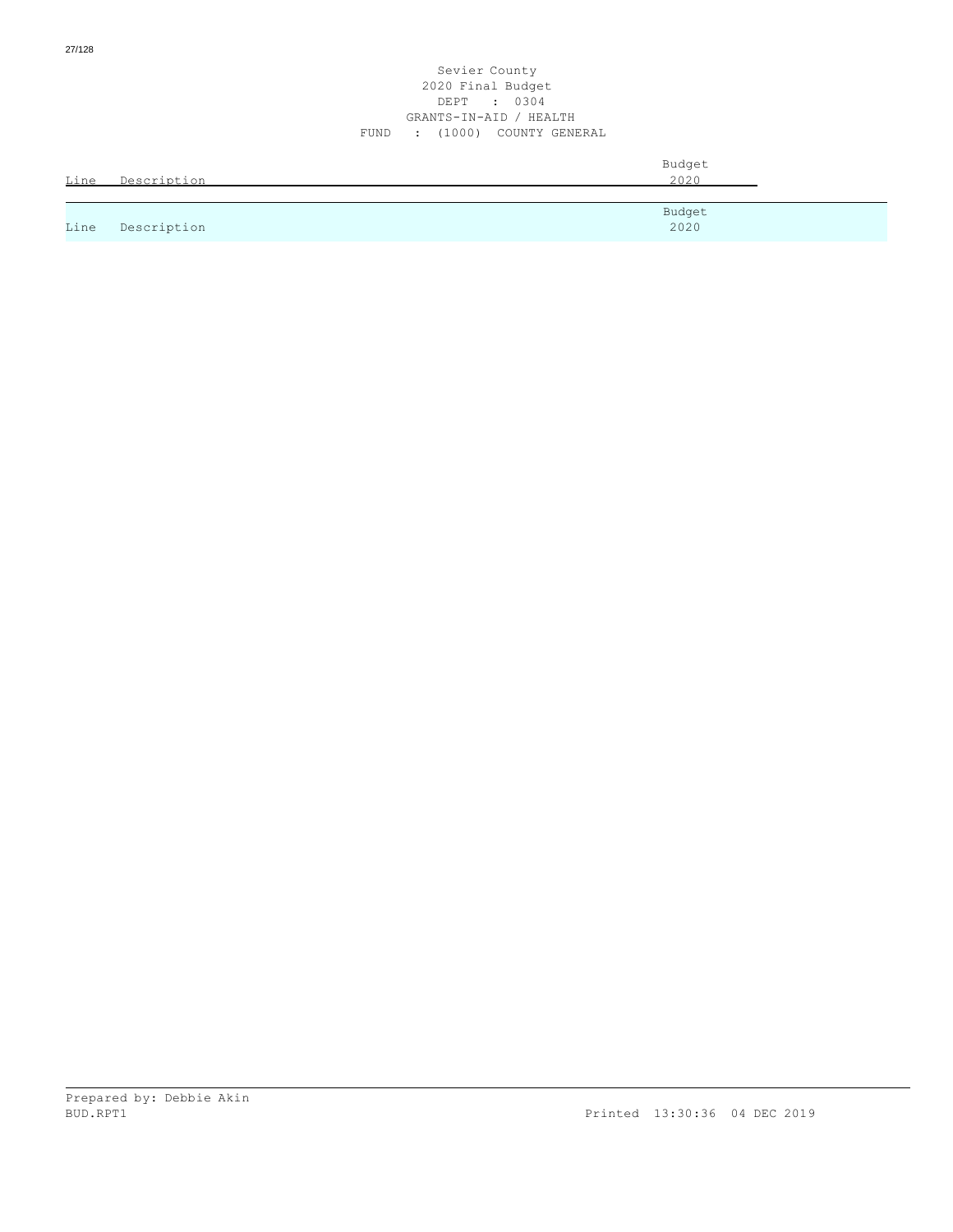| Line<br>Description      | Budget<br>2020 |
|--------------------------|----------------|
|                          |                |
| Section 2: Supplies      |                |
|                          |                |
| Section 3: Other Charges |                |
| 3103                     | 8,000.00       |
|                          |                |
| Total Other Charges      | 8,000.00       |
| Dept 0304 Total Budget   | 8,000.00       |
|                          |                |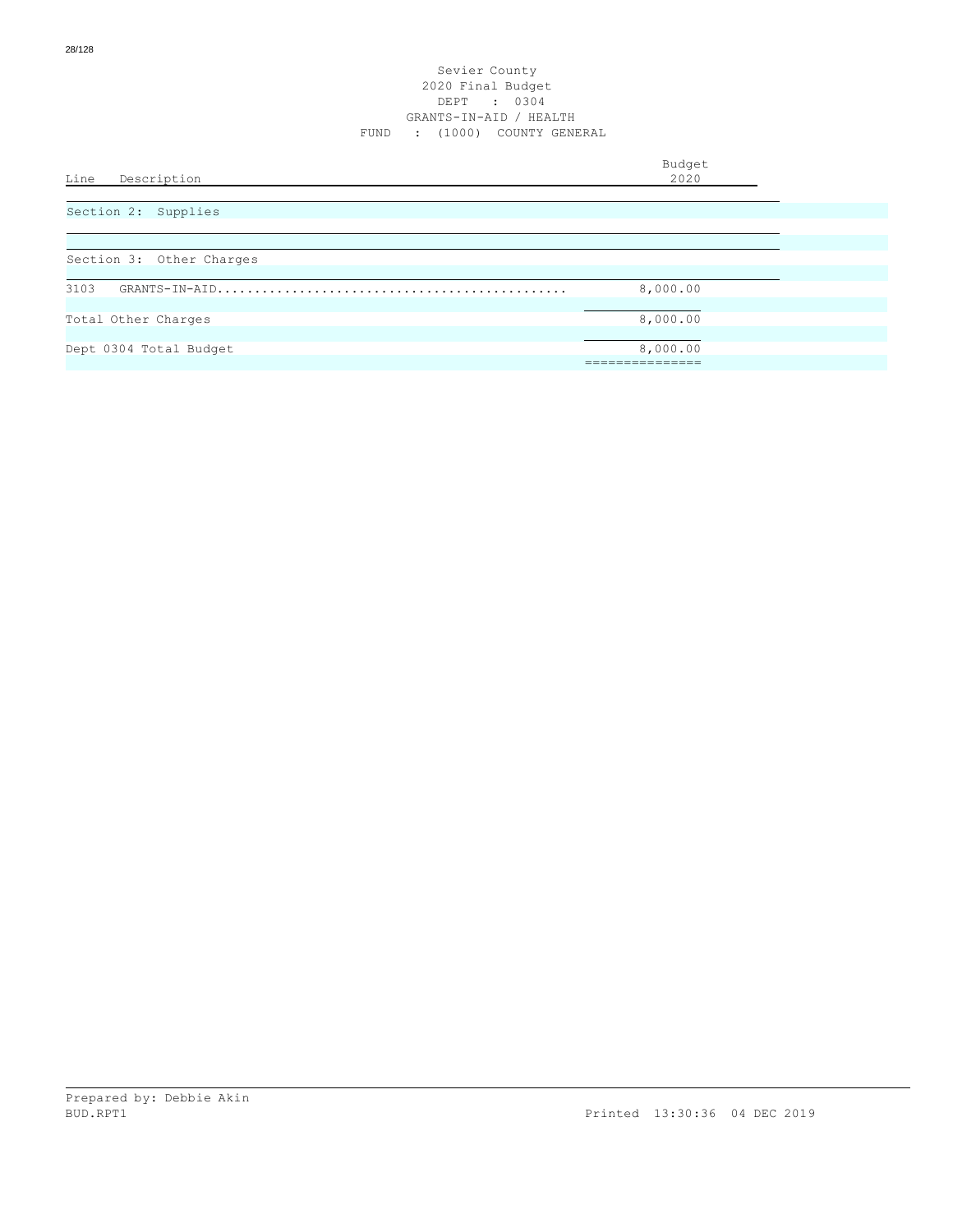## Sevier County 2020 Final Budget DEPT : 0400 SHERIFF FUND : (1000) COUNTY GENERAL

Current Annual

PCN Title Grade Salary

Total Salaries 683,949.00

|      |                                       | Budget     |
|------|---------------------------------------|------------|
| Line | Description                           | 2020       |
| 1001 |                                       | 583,949.00 |
| 1005 | OVERTIME & OTHER PREMIUM COMPENSATION | 37,500.00  |
| 1006 |                                       | 47,540.85  |
| 1007 |                                       | 95,205.99  |
| 1009 |                                       | 87,539.40  |
| 1010 |                                       | 21,221.00  |
| 1011 | UNEMPLOYMENT COMPENSATION             | 4,060.00   |
| 1012 |                                       | 1,500.00   |
| 1016 |                                       | 1,769.00   |
| 1018 |                                       | 8,500.00   |
|      |                                       |            |
|      | Total Personnel Services              | 888,785.24 |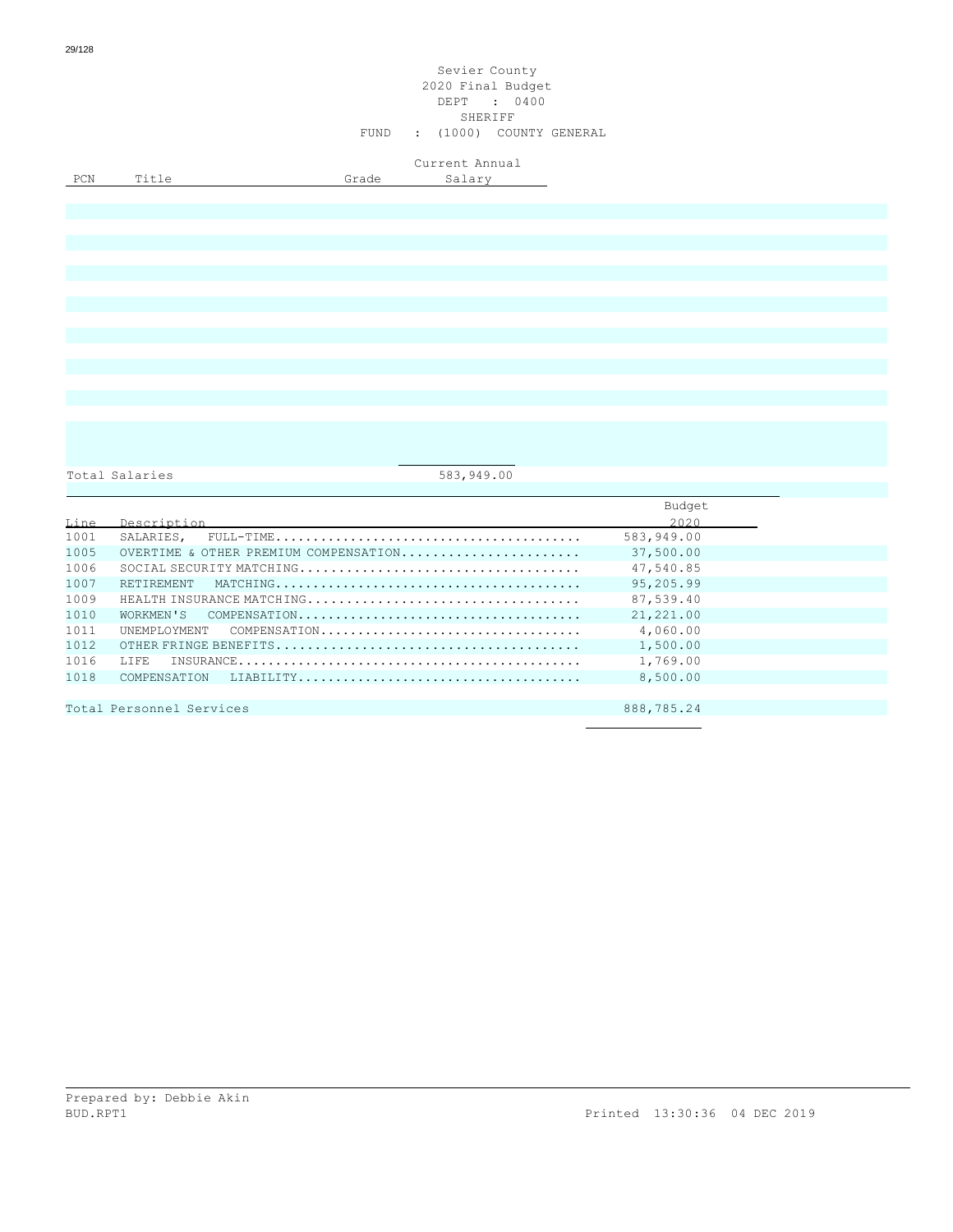### Sevier County Final Budget DEPT : 0400 SHERIFF FUND : (1000) COUNTY GENERAL

| Line | Description         | Budget<br>2020 |  |
|------|---------------------|----------------|--|
|      | Section 2: Supplies |                |  |
| 2001 |                     | 10,000.00      |  |
| 2002 |                     | 10,000.00      |  |
| 2002 | ENTERNATION TRE     | 300 00         |  |

| 2003 | $SUBPLIES \ldots \ldots \ldots \ldots \ldots \ldots \ldots \ldots \ldots \ldots \ldots$<br>JANITORIAL | 300.00     |  |
|------|-------------------------------------------------------------------------------------------------------|------------|--|
| 2004 |                                                                                                       | 100.00     |  |
| 2005 |                                                                                                       | 1,000.00   |  |
| 2006 |                                                                                                       | 9,600.00   |  |
| 2007 |                                                                                                       | 55,000.00  |  |
| 2008 |                                                                                                       | 7,000.00   |  |
| 2021 |                                                                                                       | 50.00      |  |
| 2023 |                                                                                                       | 13,000.00  |  |
| 2028 |                                                                                                       | 100.00     |  |
| 2029 | SMALL                                                                                                 | 300.00     |  |
|      |                                                                                                       |            |  |
|      | Total Supplies                                                                                        | 106,450.00 |  |
|      |                                                                                                       |            |  |
|      |                                                                                                       |            |  |
|      | Section 3: Other Charges                                                                              |            |  |
|      |                                                                                                       |            |  |
| 3006 | MEDICAL, DENTAL & HOSPITAL                                                                            | 500.00     |  |
| 3007 | <b>DRUG</b>                                                                                           | 600.00     |  |
| 3009 | OTHER PROFESSIONAL SERVICES                                                                           | 6,000.00   |  |
| 3020 | TELEPHONE & FAX - LANDLINE                                                                            | 14,000.00  |  |
| 3021 |                                                                                                       | 2,300.00   |  |
| 3022 |                                                                                                       | 3,000.00   |  |
| 3040 | ADVERTISING & PUBLICATION                                                                             | 1,000.00   |  |
| 3052 |                                                                                                       | 6,600.00   |  |
| 3053 | FLEET.                                                                                                | 14,500.00  |  |
| 3054 |                                                                                                       | 4,147.00   |  |
| 3060 |                                                                                                       | 18,000.00  |  |
| 3061 |                                                                                                       | 4,000.00   |  |
| 3062 |                                                                                                       | 7,950.00   |  |
| 3071 | RENT - MACHINERY AND EQUIPMENT                                                                        | 1,500.00   |  |
| 3073 | LEASE - MACHINERY & EOUIPMENT                                                                         | 465.00     |  |
| 3090 |                                                                                                       | 500.00     |  |
| 3093 | MISCELLANEOUS LAW ENFORCEMENT                                                                         | 5,000.00   |  |
| 3094 |                                                                                                       | 4,000.00   |  |
| 3100 | OTHER                                                                                                 | 10,000.00  |  |
| 3101 |                                                                                                       | 4,000.00   |  |
|      |                                                                                                       |            |  |
|      | Total Other Charges                                                                                   | 108,062.00 |  |
|      |                                                                                                       |            |  |
|      |                                                                                                       |            |  |
|      | Section 4: Capital Outlay                                                                             |            |  |
| 4004 |                                                                                                       | 11,000.00  |  |
|      |                                                                                                       |            |  |
| 4005 |                                                                                                       | 10,000.00  |  |
|      | Total Capital Outlay                                                                                  | 21,000.00  |  |
|      |                                                                                                       |            |  |

Dept 0400 Total Budget 1,124,297.24

===============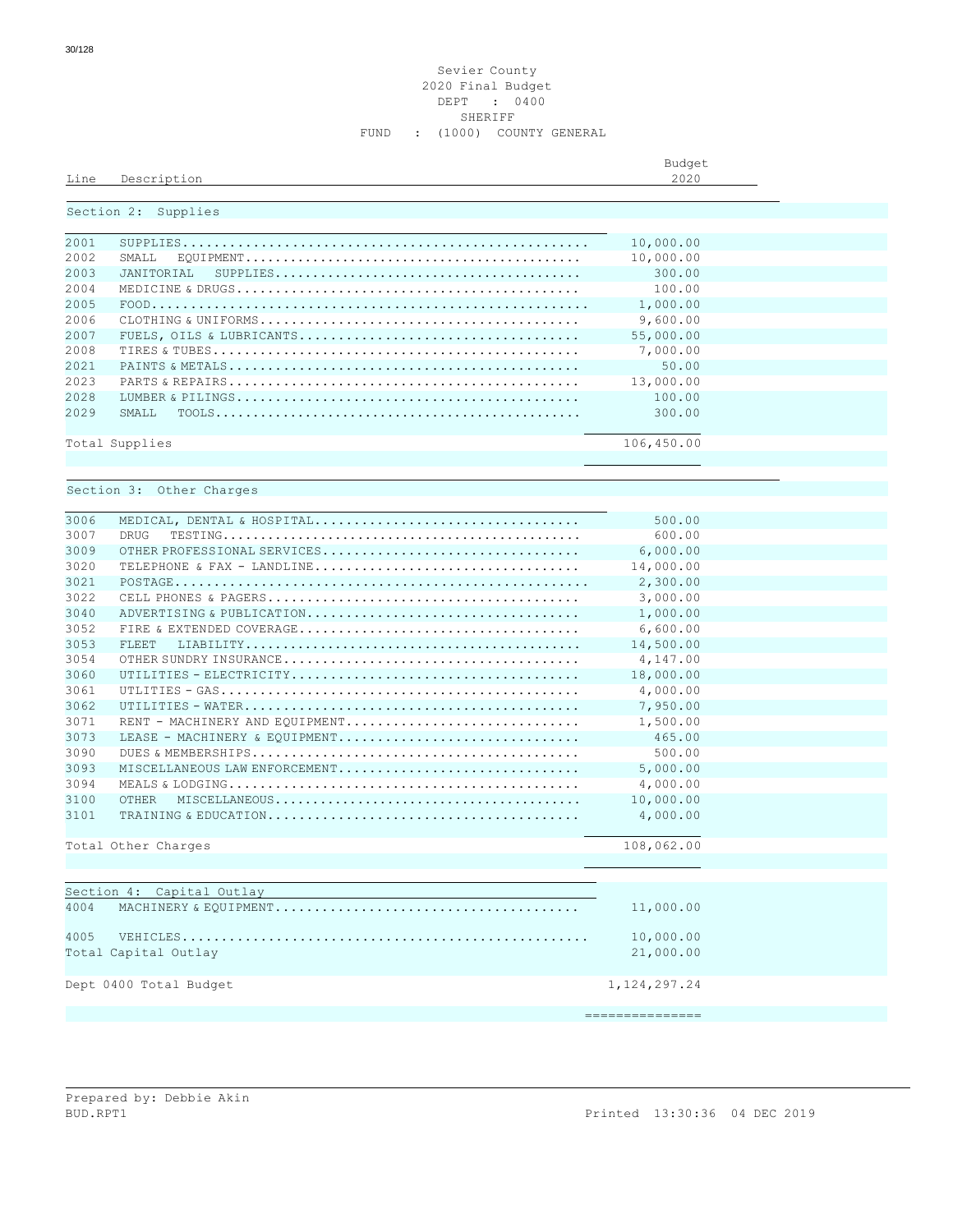31/128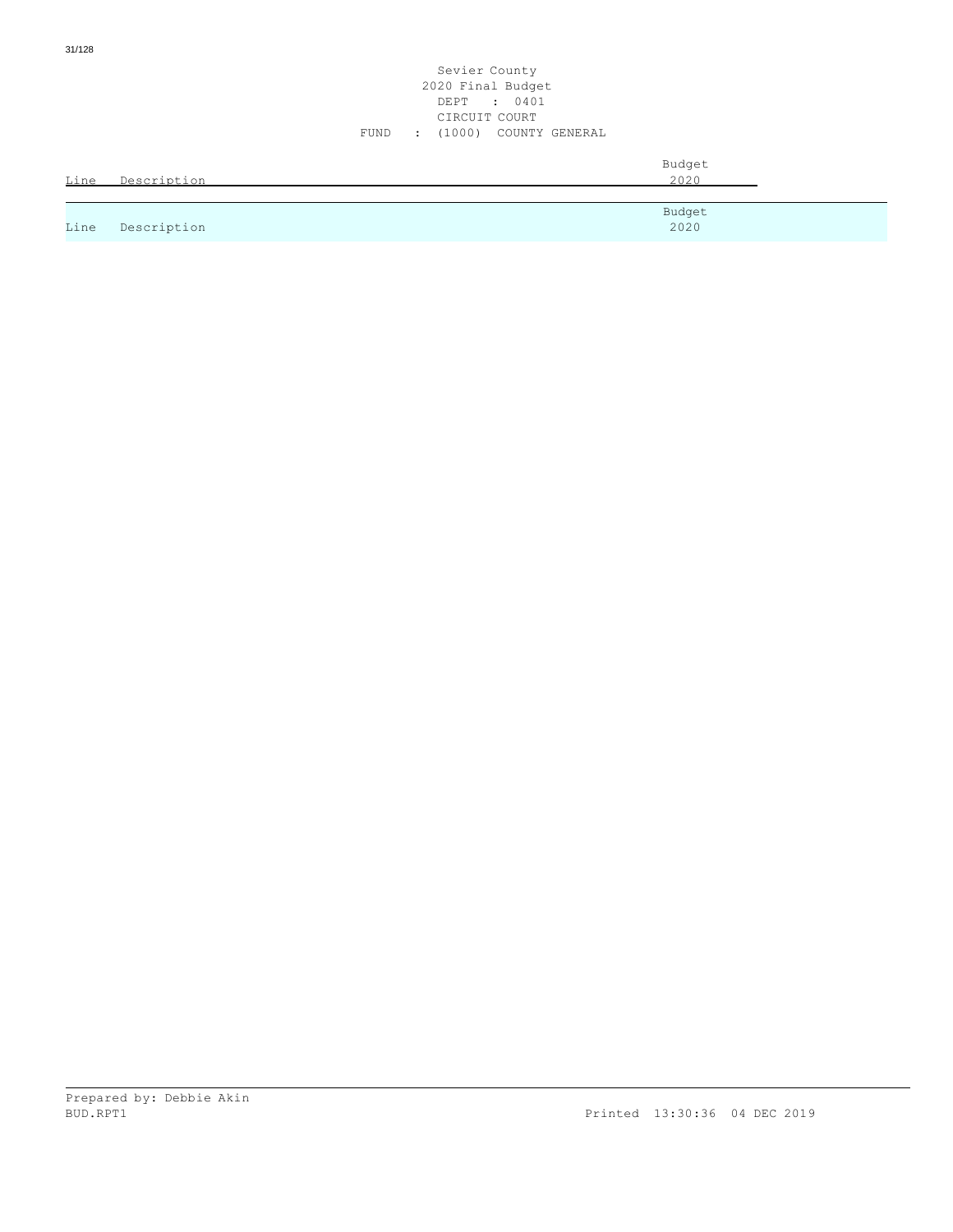### Sevier County 2020 Final Budget DEPT : 0401 CIRCUIT COURT FUND : (1000) COUNTY GENERAL

| Line | Description                                        | Budget<br>2020 |  |
|------|----------------------------------------------------|----------------|--|
|      | Section 2: Supplies                                |                |  |
| 2001 |                                                    | 1,050.00       |  |
| 2002 | SMAT <sub>L</sub>                                  | 1,250.00       |  |
| 2003 | JANTTORTAL                                         | 50.00          |  |
| 2024 | MAINTENANCE & SERVICE CONTRACTS                    | 250.00         |  |
|      | Total Supplies                                     | 2,600.00       |  |
|      | Section 3: Other Charges                           |                |  |
| 3003 | COMPUTER                                           | 125.00         |  |
| 3009 | OTHER PROFESSIONAL SERVICES                        | 580.00         |  |
| 3020 |                                                    | 1,563.00       |  |
| 3021 |                                                    | 367.00         |  |
| 3023 | INTERNET                                           | 3,500.00       |  |
| 3030 |                                                    | 225.00         |  |
| 3040 | ADVERTISING & PUBLICATION                          | 750.00         |  |
| 3052 |                                                    | 60.00          |  |
| 3090 |                                                    | 538.00         |  |
| 3091 | COURT-APPOINTED ATTORNEYS                          | 125.00         |  |
| 3092 |                                                    | 7,000.00       |  |
| 3094 |                                                    | 313.00         |  |
| 3100 | <b>OTHER</b>                                       | 85.00          |  |
| 3101 |                                                    | 125.00         |  |
| 3102 | COMPUTER SOFTWARE, SUPPORT & MAINTENANCE AGREEMENT | 500.00         |  |
| 3105 | SPECTAL                                            | 125.00         |  |
|      | Total Other Charges                                | 15,981.00      |  |
|      |                                                    |                |  |
|      | Section 4: Capital Outlay                          |                |  |
| 4004 |                                                    | 250.00         |  |
|      | Total Capital Outlay                               | 250.00         |  |
|      | Dept 0401 Total Budget                             | 18,831.00      |  |

===============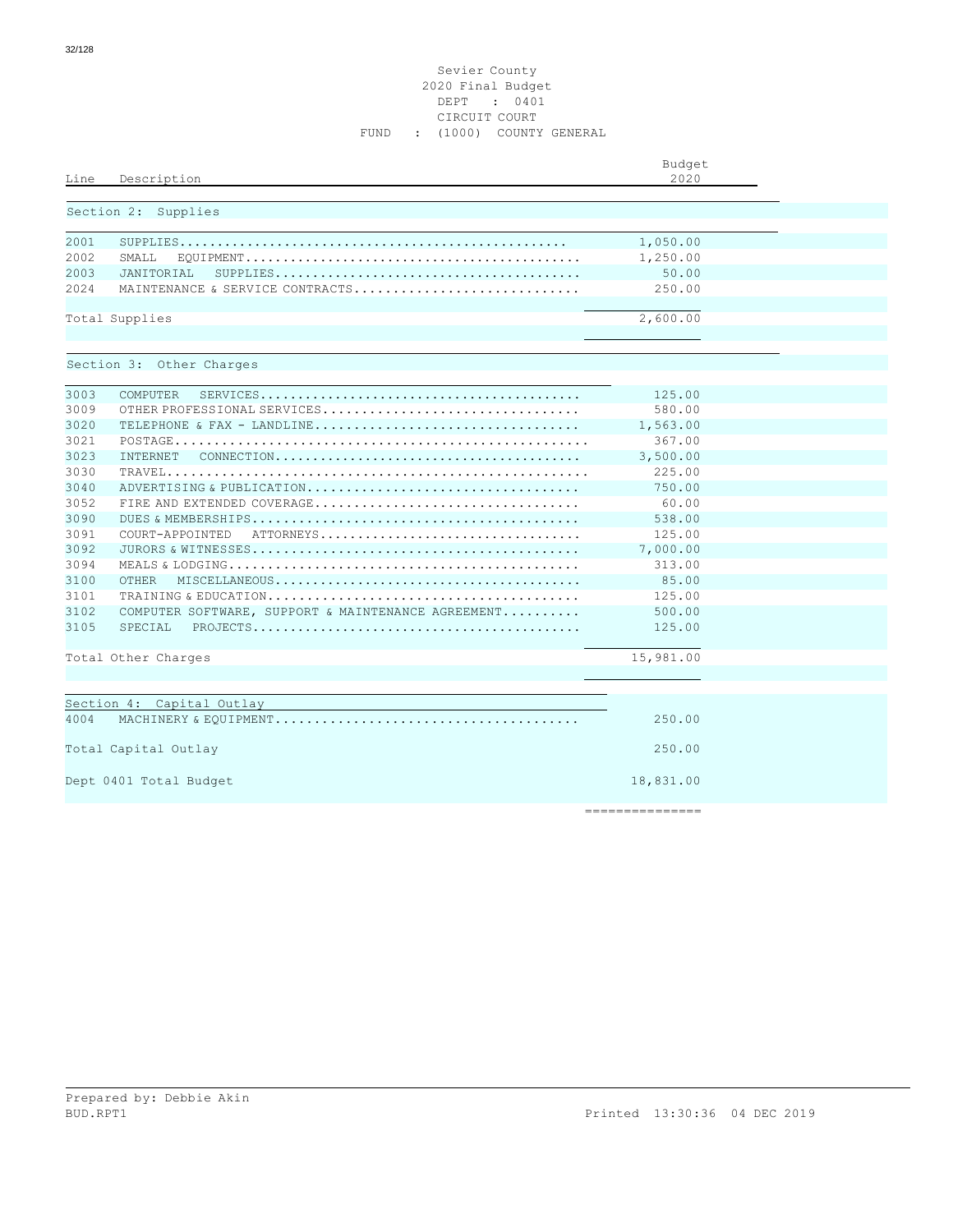|      |             | 2020 Final Budget<br>DEPT : 0409<br>DISTRICT COURT |  |
|------|-------------|----------------------------------------------------|--|
|      |             | : (1000) COUNTY GENERAL<br>FUND                    |  |
| Line | Description | Budget<br>2020                                     |  |
| Line | Description | Budget<br>2020                                     |  |

Sevier County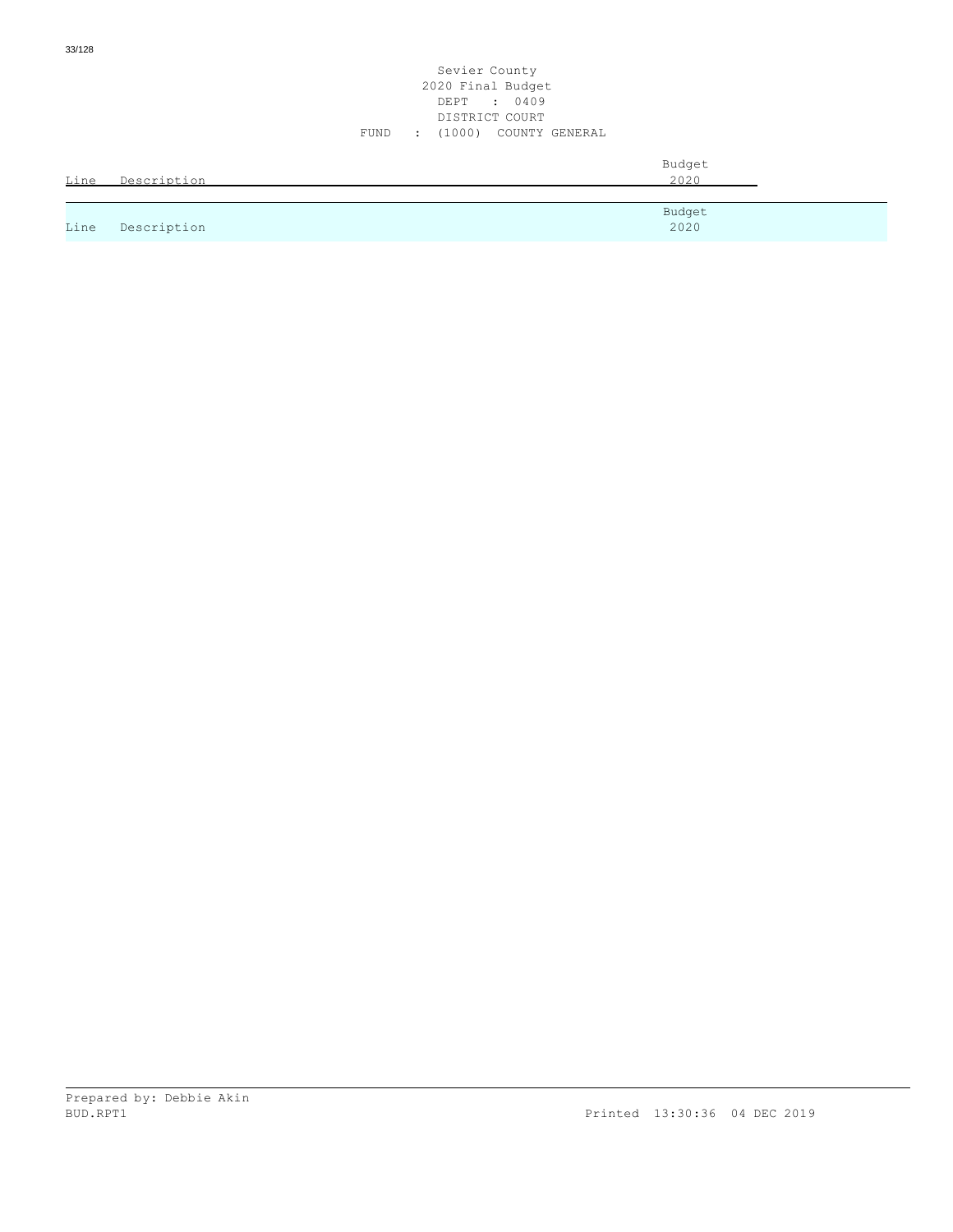### Sevier County 2020 Final Budget DEPT : 0409 DISTRICT COURT FUND : (1000) COUNTY GENERAL

| Line  | Description                                                                                                           | Budget<br>2020  |  |
|-------|-----------------------------------------------------------------------------------------------------------------------|-----------------|--|
|       | Section 2: Supplies                                                                                                   |                 |  |
| 2001  |                                                                                                                       | 3,250.00        |  |
| 2002  | SMALL                                                                                                                 | 3,250.00        |  |
| 2006  |                                                                                                                       | 250.00          |  |
| 2.024 | MAINTENANCE & SERVICE CONTRACTS                                                                                       | 1,500.00        |  |
|       | Total Supplies                                                                                                        | 8,250.00        |  |
|       |                                                                                                                       |                 |  |
|       | Section 3: Other Charges                                                                                              |                 |  |
| 3009  | OTHER PROFESSIONAL SERVICES                                                                                           | 103,588.00      |  |
| 3020  |                                                                                                                       | 2,000.00        |  |
| 3021  |                                                                                                                       | 1,500.00        |  |
| 3030  |                                                                                                                       | 1,000.00        |  |
| 3040  | ADVERTISING & PUBLICATION                                                                                             | 1,250.00        |  |
| 3073  | LEASE - MACHINERY & EOUIPMENT                                                                                         | 450.00          |  |
| 3090  |                                                                                                                       | 600.00          |  |
| 3091  | $\texttt{ATTORNEYS} \dots \dots \dots \dots \dots \dots \dots \dots \dots \dots \dots \dots \dots$<br>COURT-APPOINTED | 550.00          |  |
| 3101  |                                                                                                                       | 500.00          |  |
| 3102  | COMPUTER SOFTWARE, SUPPORT & MAINTENANCE AGREEMENT                                                                    | 4,500.00        |  |
|       | Total Other Charges                                                                                                   | 115,938.00      |  |
|       |                                                                                                                       |                 |  |
|       | Section 4: Capital Outlay                                                                                             |                 |  |
|       |                                                                                                                       |                 |  |
|       | Total Capital Outlay                                                                                                  |                 |  |
|       |                                                                                                                       |                 |  |
|       | Dept 0409 Total Budget                                                                                                | 124,188.00      |  |
|       |                                                                                                                       | =============== |  |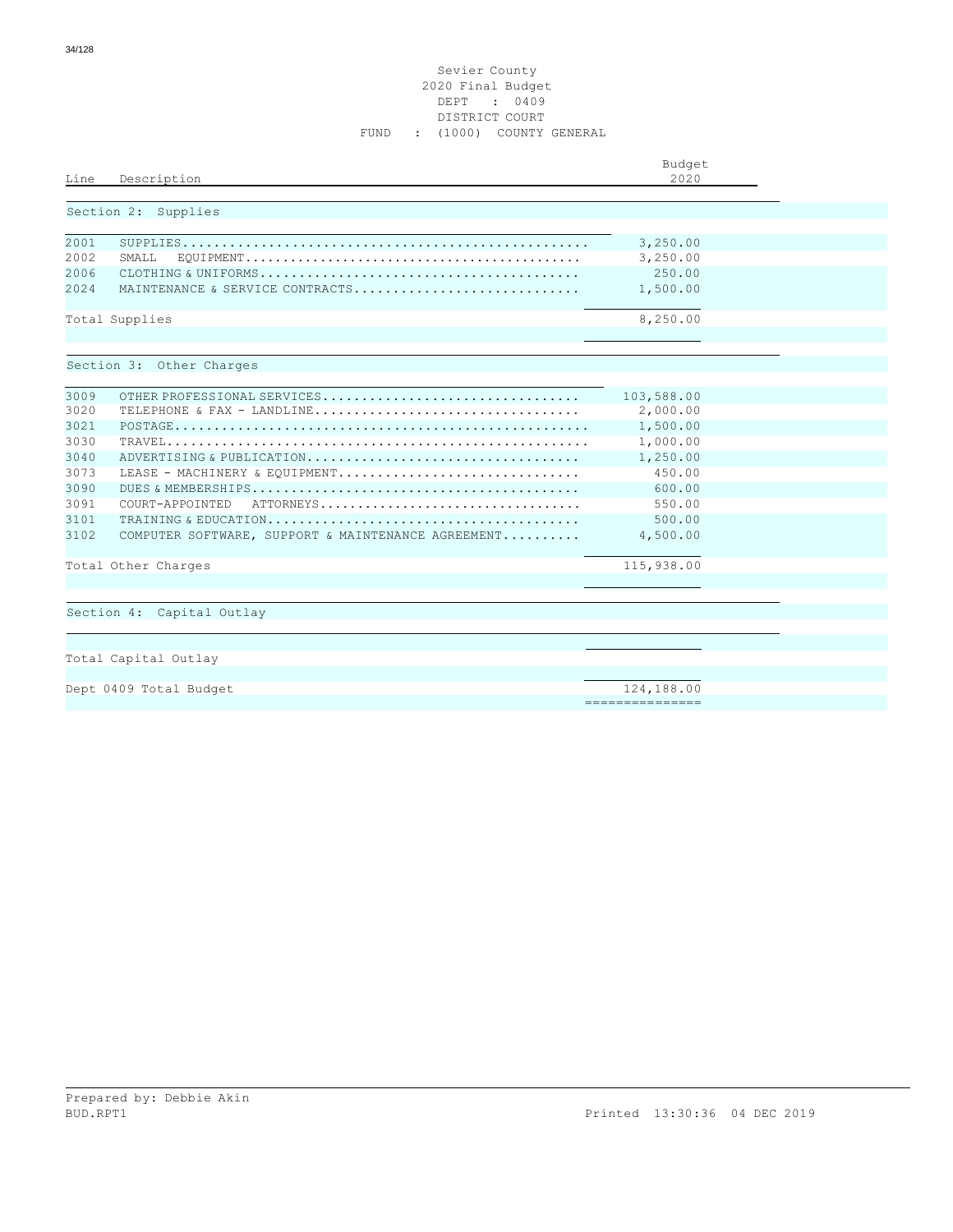|      |             | 2020 Final Budget<br>DEPT : 0414<br>JUVENILE COURT |  |
|------|-------------|----------------------------------------------------|--|
|      |             | : (1000) COUNTY GENERAL<br>FUND                    |  |
| Line | Description | Budget<br>2020                                     |  |
| Line | Description | Budget<br>2020                                     |  |

Sevier County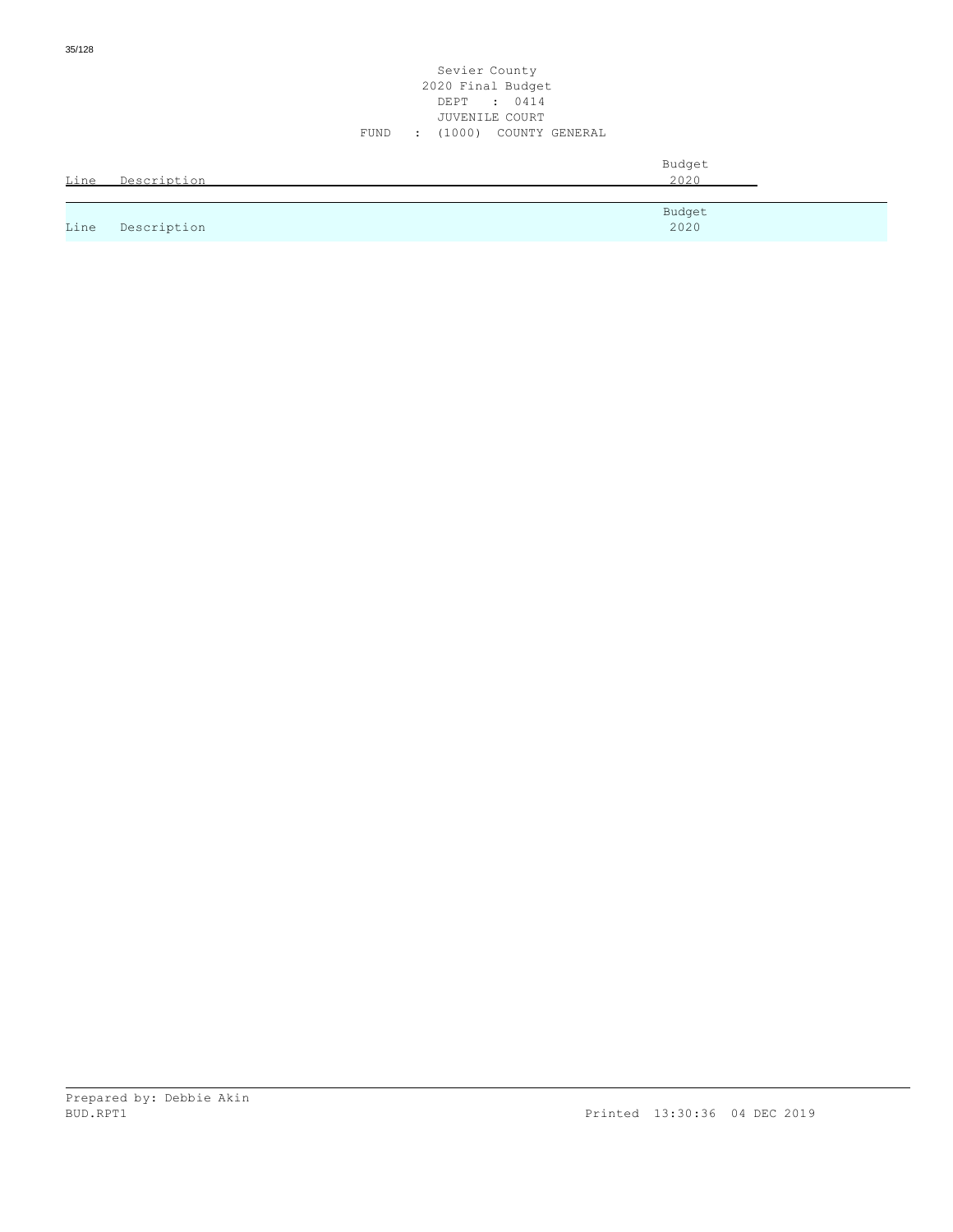### Sevier County 2020 Final Budget DEPT : 0414 JUVENILE COURT FUND : (1000) COUNTY GENERAL

|                                                                                                                         | Budget          |
|-------------------------------------------------------------------------------------------------------------------------|-----------------|
| Line<br>Description                                                                                                     | 2020            |
|                                                                                                                         |                 |
| Section 2: Supplies                                                                                                     |                 |
|                                                                                                                         |                 |
| 2001                                                                                                                    | 850.00          |
|                                                                                                                         |                 |
| 2002<br>SMALL                                                                                                           | 500.00          |
| 2023                                                                                                                    | 200.00          |
|                                                                                                                         |                 |
| Total Supplies                                                                                                          | 1,550.00        |
|                                                                                                                         |                 |
|                                                                                                                         |                 |
|                                                                                                                         |                 |
| Section 3: Other Charges                                                                                                |                 |
|                                                                                                                         |                 |
| 3003<br>COMPUTER<br>$\texttt{SERVICES}\dots\dots\dots\dots\dots\dots\dots\dots\dots\dots\dots\dots\dots\dots\dots\dots$ | 275.00          |
| 3096                                                                                                                    | 6,000.00        |
| 3100<br>OTHER                                                                                                           | 150.00          |
|                                                                                                                         |                 |
|                                                                                                                         |                 |
| Total Other Charges                                                                                                     | 6,425.00        |
|                                                                                                                         |                 |
| Dept 0414 Total Budget                                                                                                  | 7,975.00        |
|                                                                                                                         | =============== |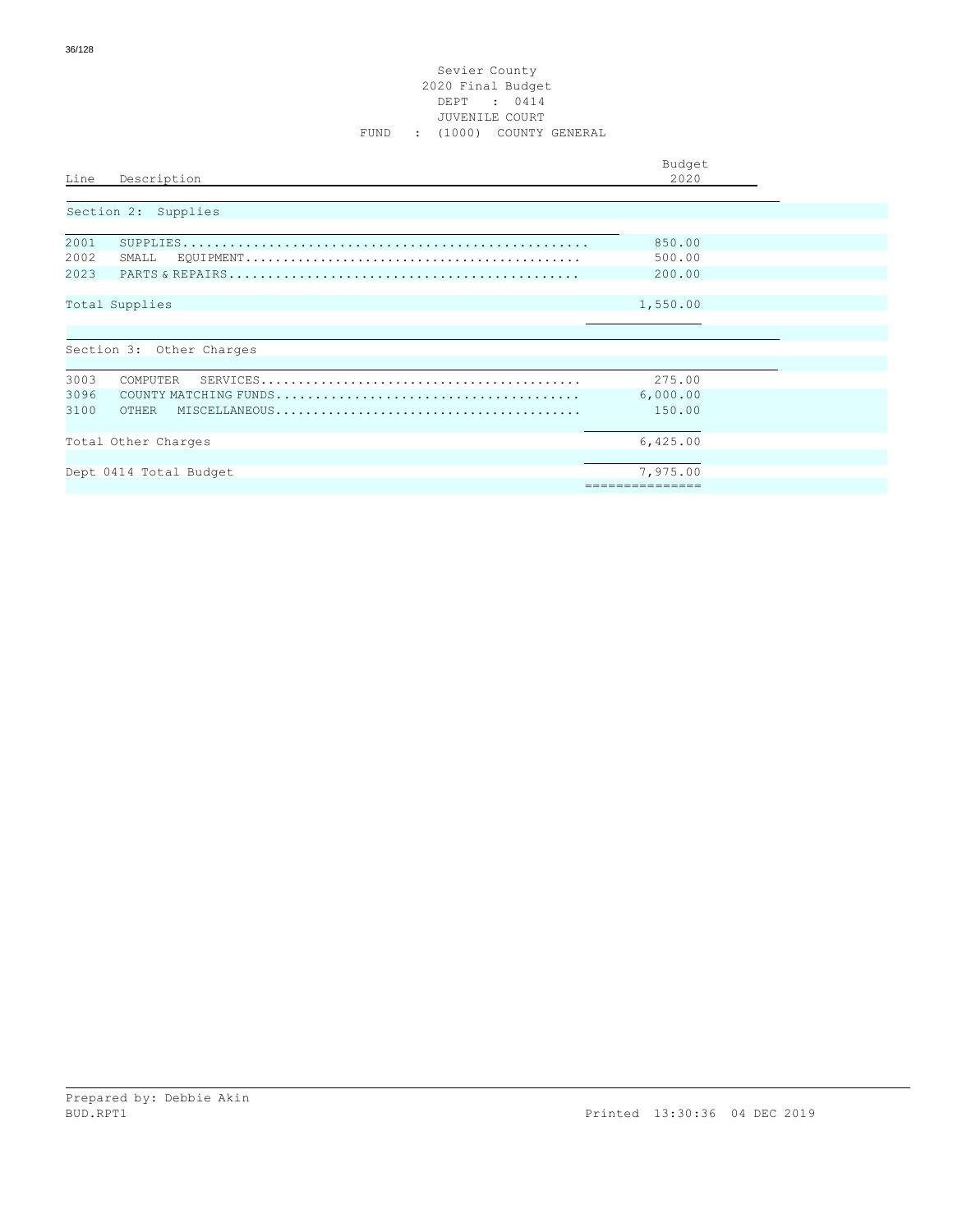#### Sevier County 2020 Final Budget DEPT : 0415 JUVENILE INTAKE FUND : (1000) COUNTY GENERAL

## Current Annual

| PCN | Title          | Grade | Salary    |  |
|-----|----------------|-------|-----------|--|
|     | Total Salaries |       | 32,950.00 |  |
|     |                |       |           |  |

|      |                           | Budget    |
|------|---------------------------|-----------|
| Line | Description               | 2020      |
| 1001 |                           | 32,950.00 |
| 1006 |                           | 2,520.68  |
| 1007 |                           | 5,047.94  |
| 1009 | HEALTH INSURANCE MATCHING | 6.037.20  |
| 1010 |                           | 799.00    |
| 1011 | UNEMPLOYMENT COMPENSATION | 290.00    |
| 1016 |                           | 122.00    |
|      |                           |           |
|      | Total Personnel Services  | 47,766.82 |
|      |                           |           |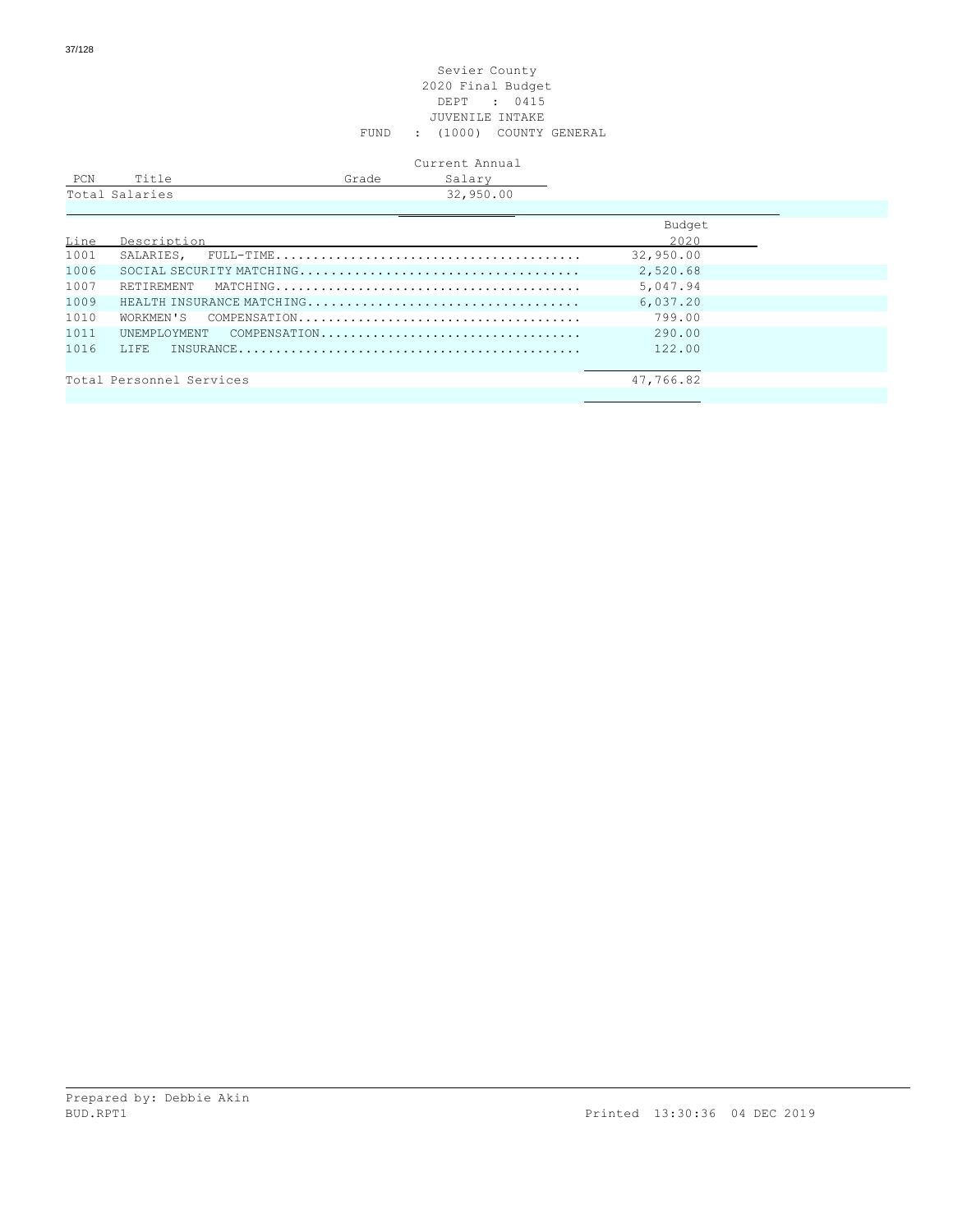## Sevier County 2020 Final Budget DEPT : 0415 JUVENILE INTAKE FUND : (1000) COUNTY GENERAL

|      |                                                                                                                    | Budget                       |  |
|------|--------------------------------------------------------------------------------------------------------------------|------------------------------|--|
| Line | Description                                                                                                        | 2020                         |  |
|      |                                                                                                                    |                              |  |
|      | Section 2: Supplies                                                                                                |                              |  |
| 2001 |                                                                                                                    | 1,000.00                     |  |
| 2002 | SMALL                                                                                                              | 400.00                       |  |
|      | Total Supplies                                                                                                     | 1,400.00                     |  |
|      | Section 3: Other Charges                                                                                           |                              |  |
| 3003 | <b>COMPUTER</b><br>$\texttt{SERVICES.}\dots\dots\dots\dots\dots\dots\dots\dots\dots\dots\dots\dots\dots\dots\dots$ | 150.00                       |  |
| 3009 | OTHER PROFESSIONAL SERVICES                                                                                        | 300.00                       |  |
| 3020 | TELEPHONE & FAX - LANDLINE                                                                                         | 2,500.00                     |  |
| 3023 | <b>TNTERNET</b>                                                                                                    | 2,200.00                     |  |
| 3030 |                                                                                                                    | 6,000.00                     |  |
| 3054 |                                                                                                                    | 72.00                        |  |
| 3070 |                                                                                                                    | 1,900.00                     |  |
| 3073 | LEASE - MACHINERY & EQUIPMENT                                                                                      | 10.00                        |  |
| 3094 |                                                                                                                    | 1,360.00                     |  |
| 3101 |                                                                                                                    | 100.00                       |  |
|      | Total Other Charges                                                                                                | 14,592.00                    |  |
|      | Section 4: Capital Outlay                                                                                          |                              |  |
|      |                                                                                                                    |                              |  |
|      | Total Capital Outlay                                                                                               |                              |  |
|      |                                                                                                                    |                              |  |
|      | Dept 0415 Total Budget                                                                                             | 63,758.82<br>=============== |  |
|      |                                                                                                                    |                              |  |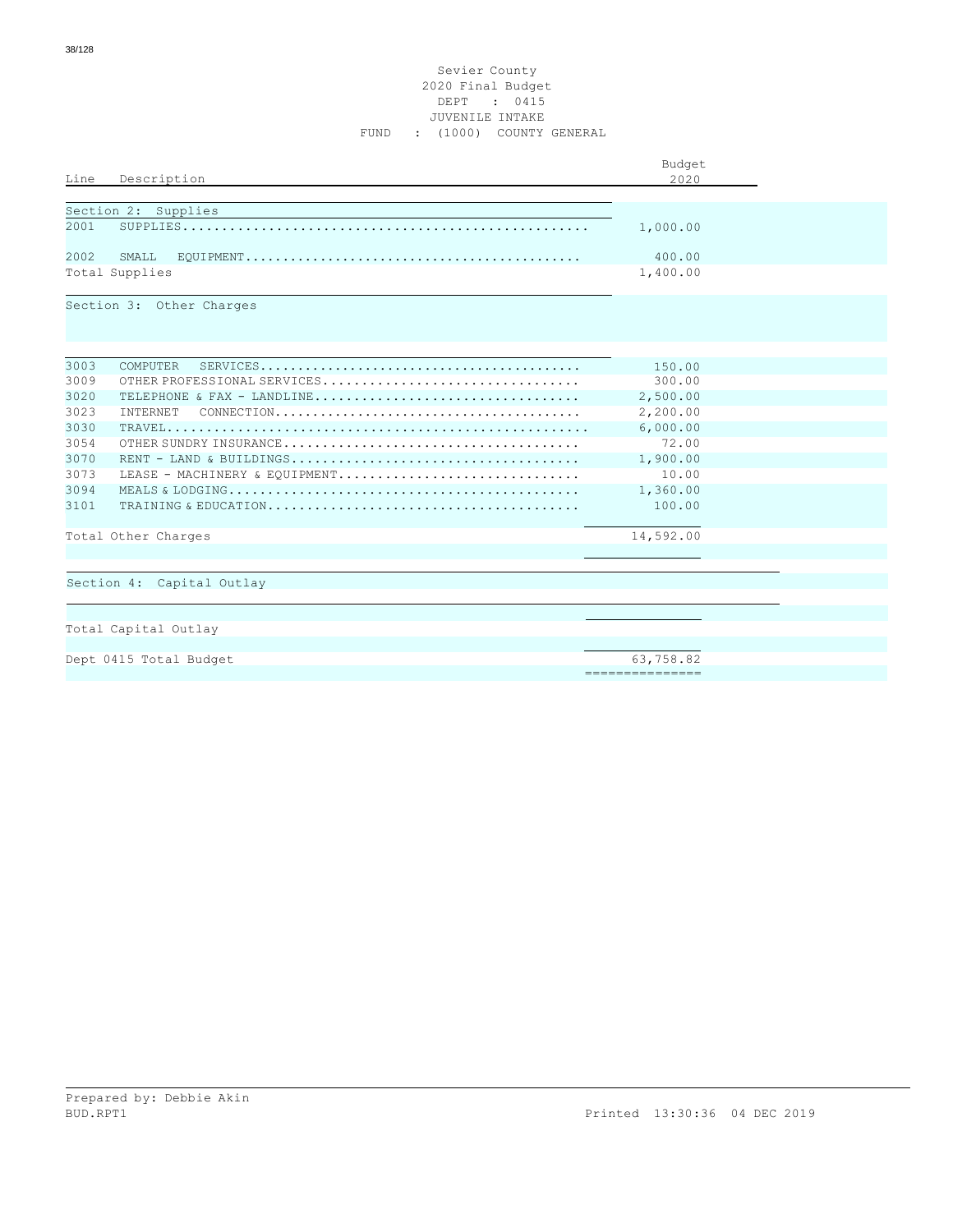## Sevier County 2020 Final Budget DEPT : 0416 PROSECUTING ATTORNEY FUND : (1000) COUNTY GENERAL

| Line | Description | Budget<br>2020 |
|------|-------------|----------------|
|      |             |                |
| Line | Description | Budget<br>2020 |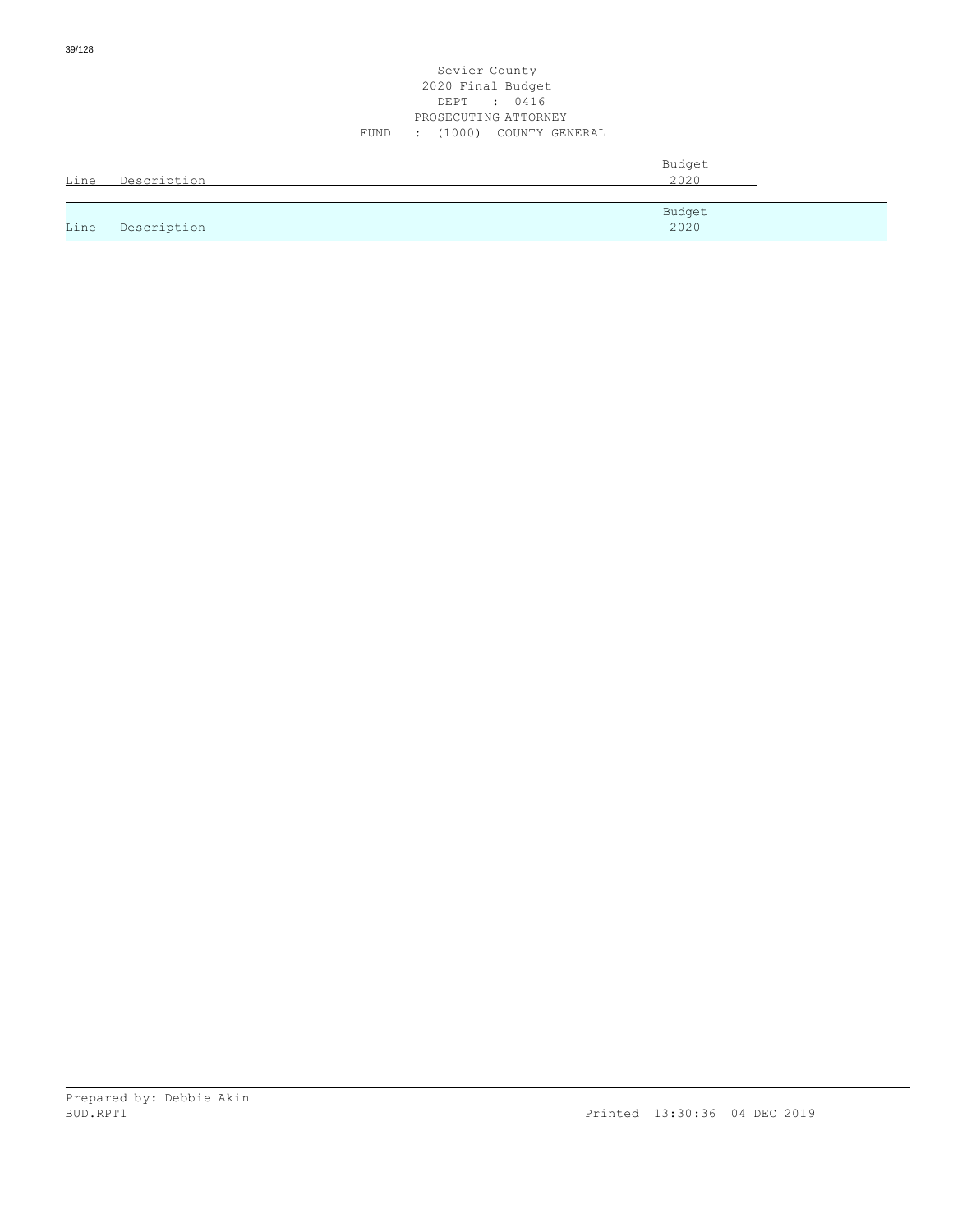## Sevier County 2020 Final Budget DEPT : 0416 PROSECUTING ATTORNEY FUND : (1000) COUNTY GENERAL

| Line Description         | Budget<br>2020 |
|--------------------------|----------------|
| Section 2: Supplies      |                |
|                          |                |
| Section 3: Other Charges |                |

| 3009 | OTHER PROFESSIONAL SERVICES | 25,000.00 |
|------|-----------------------------|-----------|
|      |                             | 24,608.00 |
|      | Total Other Charges         | 49,608.00 |
|      | Dept 0416 Total Budget      | 49,608.00 |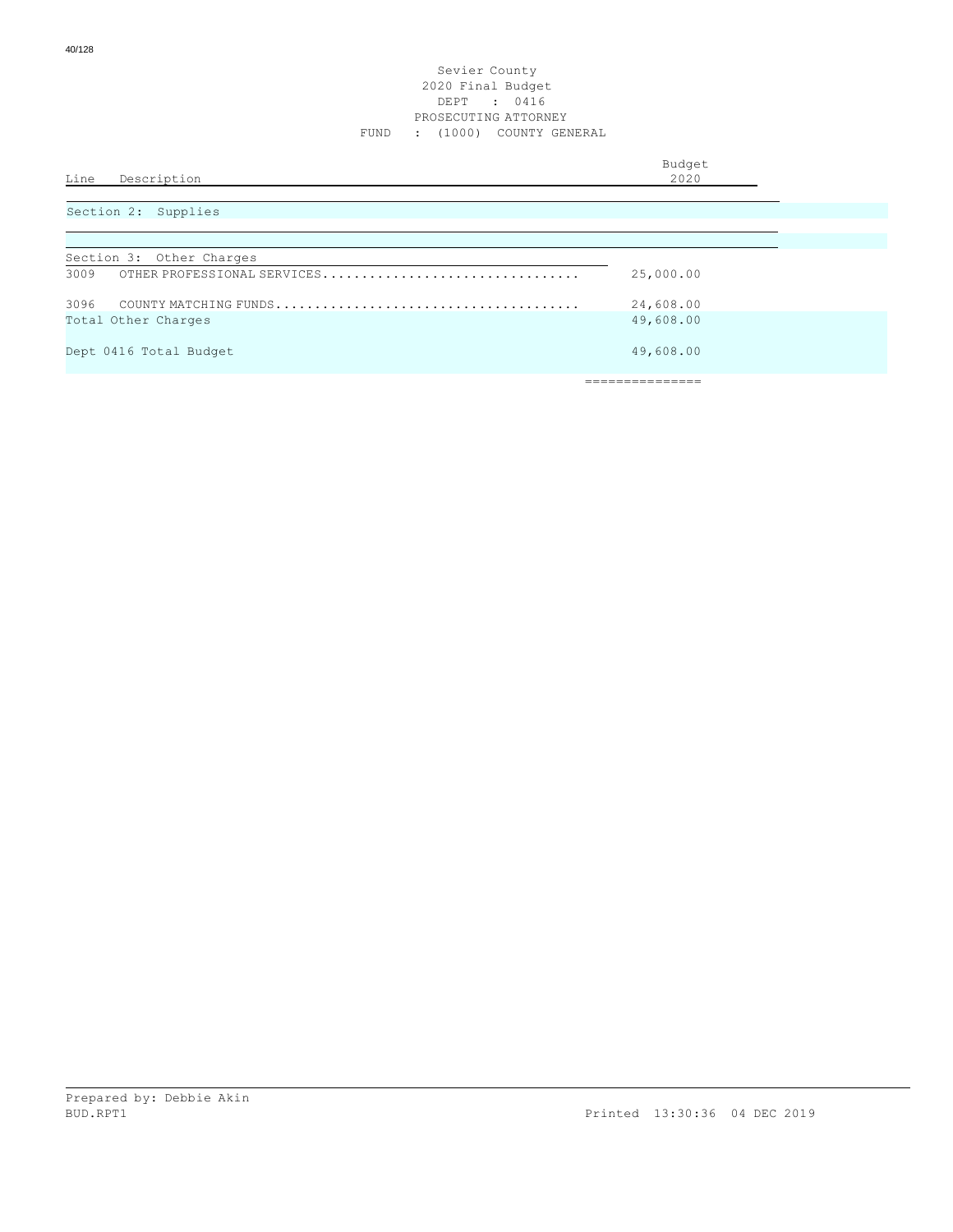#### Sevier County 2020 Final Budget DEPT : 0419 CORONER FUND : (1000) COUNTY GENERAL

| Line | Description              |                           | Budget<br>2020 |
|------|--------------------------|---------------------------|----------------|
| Line | Description              |                           | Budget<br>2020 |
| 1002 |                          |                           | 12,000.00      |
| 1006 |                          | SOCIAL SECURITY MATCHING  | 920.00         |
| 1009 |                          | HEALTH INSURANCE MATCHING | 90.00          |
| 1010 | WORKMEN'S                |                           | 33.00          |
| 1011 | UNEMPLOYMENT             | COMPENSATION              | 250.00         |
|      |                          |                           |                |
|      | Total Personnel Services |                           | 13,293.00      |
|      |                          |                           |                |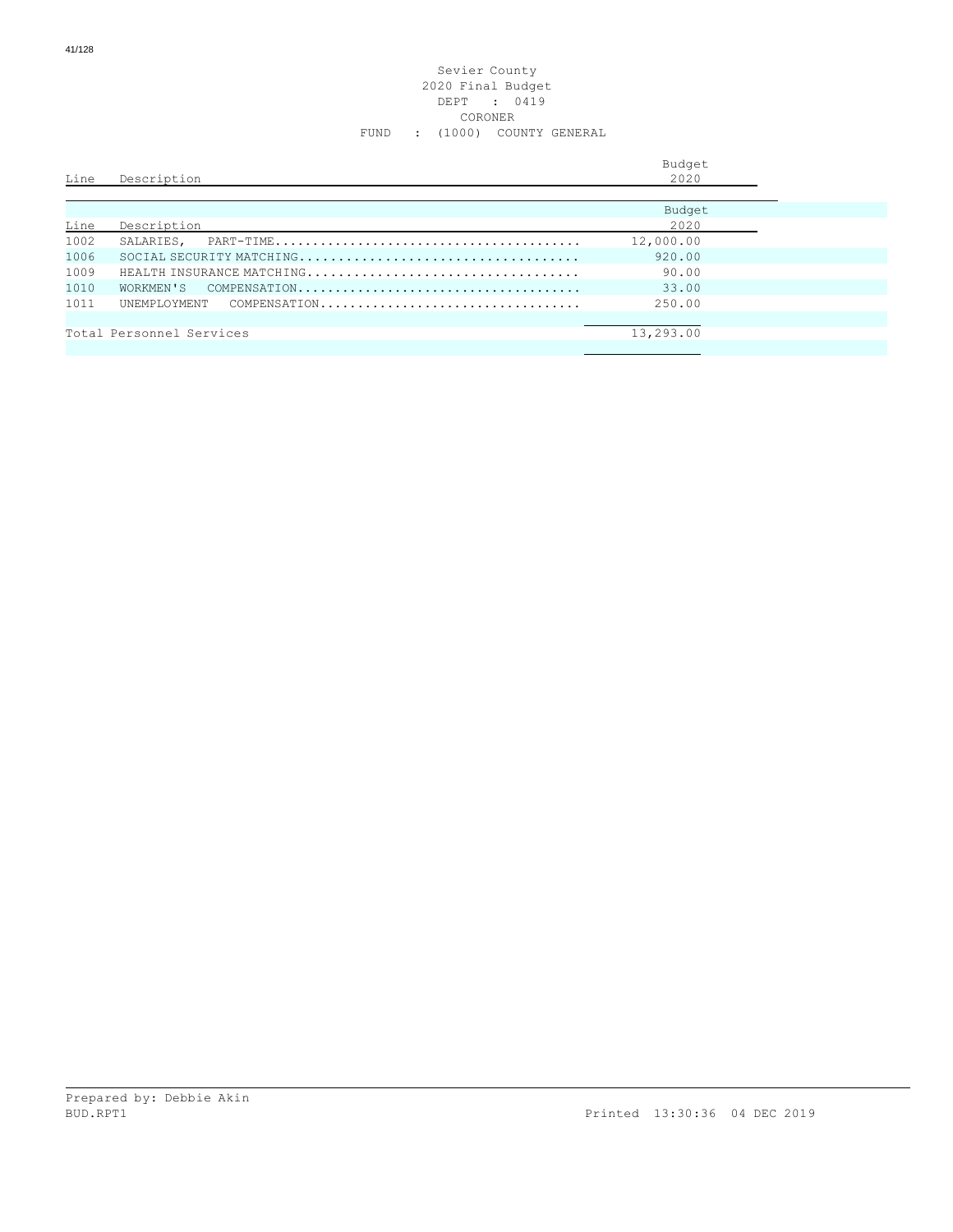## Sevier County 2020 Final Budget DEPT : 0419 CORONER FUND : (1000) COUNTY GENERAL

|                           | Budget   |  |  |
|---------------------------|----------|--|--|
| Description<br>Line       | 2020     |  |  |
|                           |          |  |  |
| Section 2: Supplies       |          |  |  |
| 2001                      | 600.00   |  |  |
| 2002<br>SMALL.            | 500.00   |  |  |
| Total Supplies            | 1,100.00 |  |  |
| Section 3: Other Charges  |          |  |  |
| 3022                      | 600.00   |  |  |
| 3054                      | 432.00   |  |  |
| 3090                      | 150.00   |  |  |
| Total Other Charges       | 1,182.00 |  |  |
|                           |          |  |  |
| Section 4: Capital Outlay |          |  |  |
|                           |          |  |  |
|                           |          |  |  |
| Total Capital Outlay      |          |  |  |
|                           |          |  |  |

Dept 0419 Total Budget 15,575.00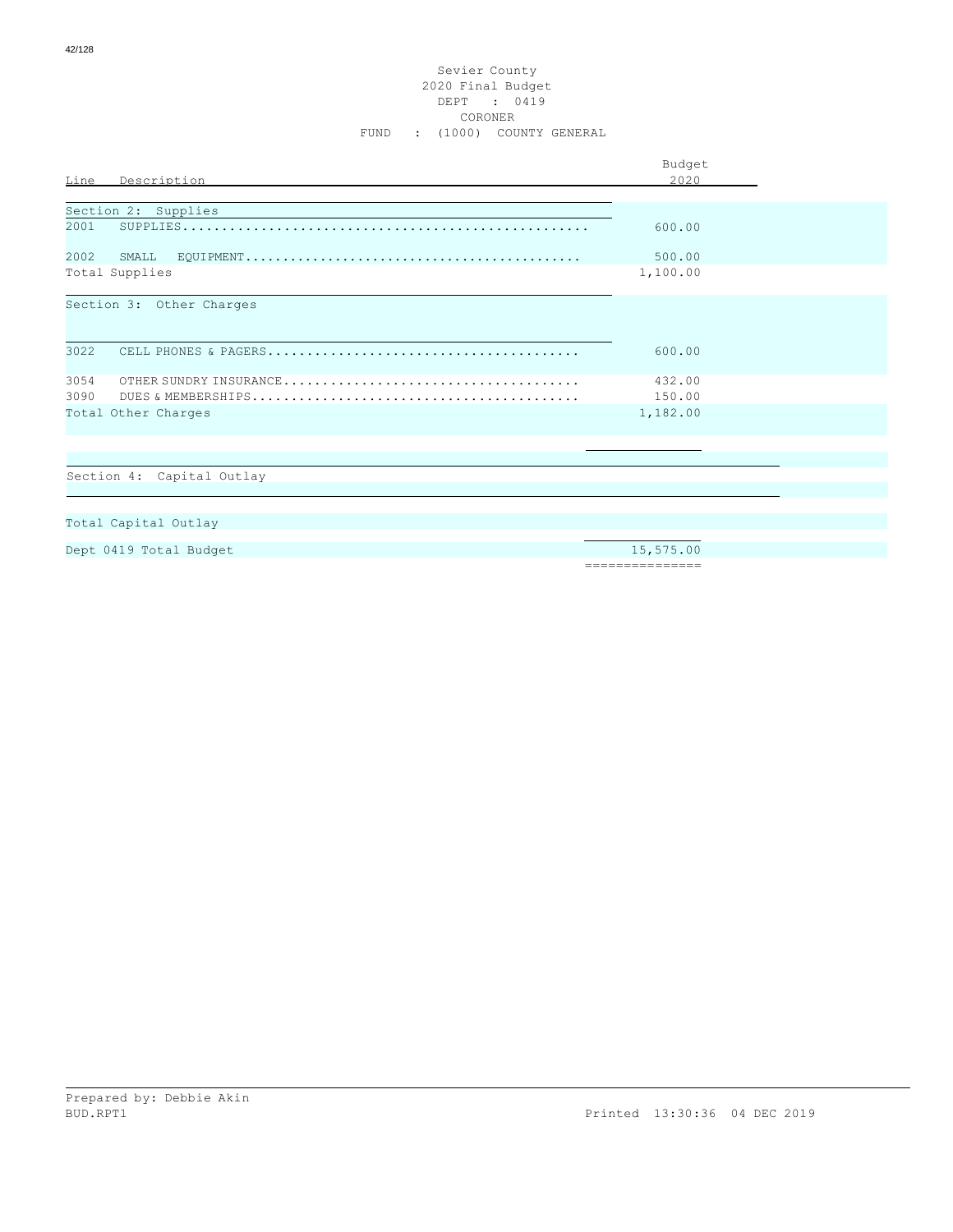#### Sevier County 2020 Final Budget DEPT : 0500 OFFICE OF EMERGENCY MANAGEMENT FUND : (1000) COUNTY GENERAL

|                |       | Current Annual |
|----------------|-------|----------------|
| Title          | Grade | Salary         |
| Total Salaries |       | 39,387.00      |
|                |       |                |

|      |                                       | Budget    |
|------|---------------------------------------|-----------|
| Line | Description                           | 2020      |
| 1001 |                                       | 39,387.00 |
| 1006 |                                       | 3,013.10  |
| 1007 |                                       | 6,034.09  |
| 1009 |                                       | 6.037.20  |
| 1010 |                                       | 1,712.00  |
| 1011 | UNEMPLOYMENT COMPENSATION             | 200.00    |
| 1016 |                                       | 122.00    |
| 1018 |                                       | 775.00    |
|      |                                       |           |
|      | Total Personnel Services<br>57,280.39 |           |
|      |                                       |           |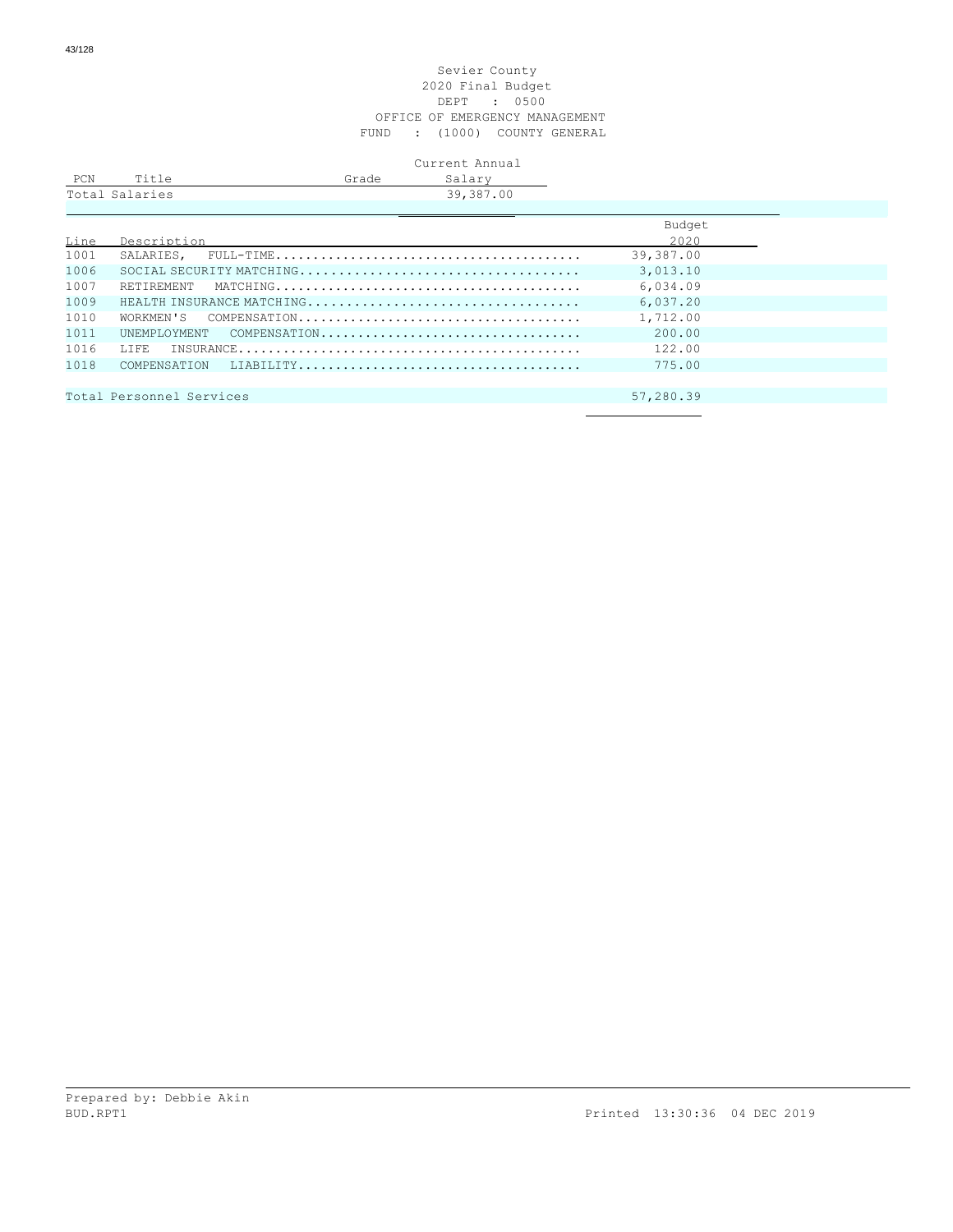#### Sevier County Final Budget DEPT : 0500 OFFICE OF EMERGENCY MANAGEMENT FUND : (1000) COUNTY GENERAL

| Line | Description                                                                                                                  | Budget<br>2020 |  |
|------|------------------------------------------------------------------------------------------------------------------------------|----------------|--|
|      | Section 2: Supplies                                                                                                          |                |  |
|      |                                                                                                                              |                |  |
| 2001 |                                                                                                                              | 1,000.00       |  |
| 2002 | SMALL                                                                                                                        | 1,000.00       |  |
| 2005 |                                                                                                                              | 350.00         |  |
| 2007 |                                                                                                                              | 2,500.00       |  |
| 2008 |                                                                                                                              | 400.00         |  |
| 2020 | BUILDING MATERIALS & SUPPLIES                                                                                                | 1,000.00       |  |
| 2021 |                                                                                                                              | 100.00         |  |
| 2023 |                                                                                                                              | 2,000.00       |  |
|      | Total Supplies                                                                                                               | 8,350.00       |  |
|      |                                                                                                                              |                |  |
|      | Section 3: Other Charges                                                                                                     |                |  |
|      |                                                                                                                              |                |  |
| 3003 | COMPUTER                                                                                                                     | 200.00         |  |
| 3009 | OTHER PROFESSIONAL SERVICES                                                                                                  | 7,300.00       |  |
| 3020 |                                                                                                                              | 1,070.00       |  |
| 3021 |                                                                                                                              | 50.00          |  |
| 3023 | <b>INTERNET</b><br>$\texttt{CONNECTION} \dots \dots \dots \dots \dots \dots \dots \dots \dots \dots \dots \dots \dots \dots$ | 1,000.00       |  |
| 3030 |                                                                                                                              | 350.00         |  |
| 3040 | ADVERTISING & PUBLICATION                                                                                                    | 150.00         |  |
| 3052 |                                                                                                                              | 160.00         |  |
| 3053 | FLEET.                                                                                                                       | 800.00         |  |
| 3054 |                                                                                                                              | 72.00          |  |
| 3073 | LEASE - MACHINERY & EOUIPMENT                                                                                                | 14.00          |  |
| 3090 |                                                                                                                              | 150.00         |  |
| 3094 |                                                                                                                              | 500.00         |  |
| 3100 | OTHER                                                                                                                        | 200.00         |  |
| 3101 |                                                                                                                              | 300.00         |  |
| 3102 | COMPUTER SOFTWARE, SUPPORT & MAINTENANCE AGREEMENT                                                                           | 200.00         |  |
|      | Total Other Charges                                                                                                          | 12,516.00      |  |
|      |                                                                                                                              |                |  |
|      | Section 4: Capital Outlay                                                                                                    |                |  |
|      |                                                                                                                              |                |  |
| 4004 |                                                                                                                              |                |  |
|      | Total Capital Outlay                                                                                                         | 4,000.00       |  |
|      | Dept 0500 Total Budget                                                                                                       | 82,146.39      |  |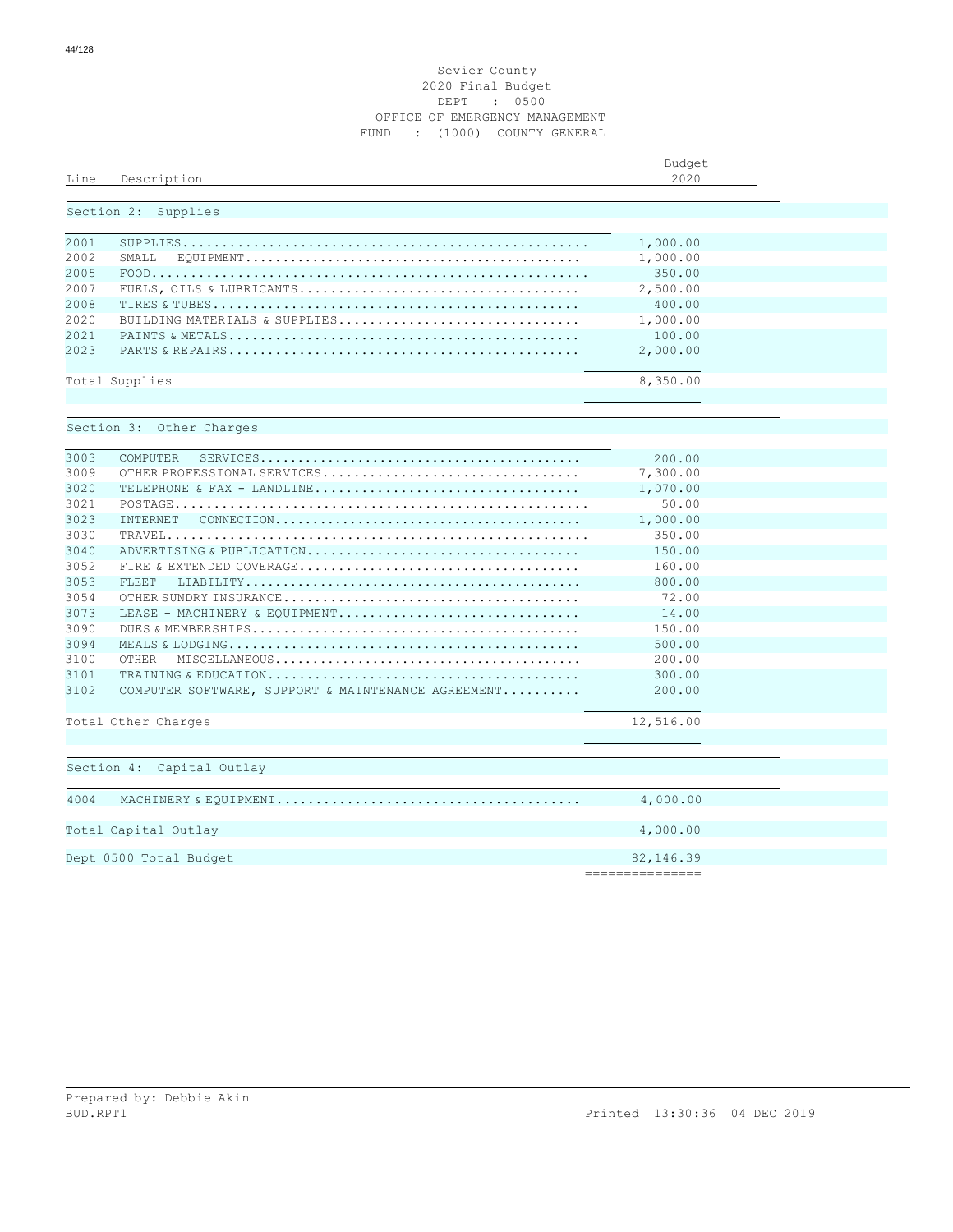| Line | Description | Budget<br>2020 |
|------|-------------|----------------|
|      |             | Budget         |
| Line | Description | 2020           |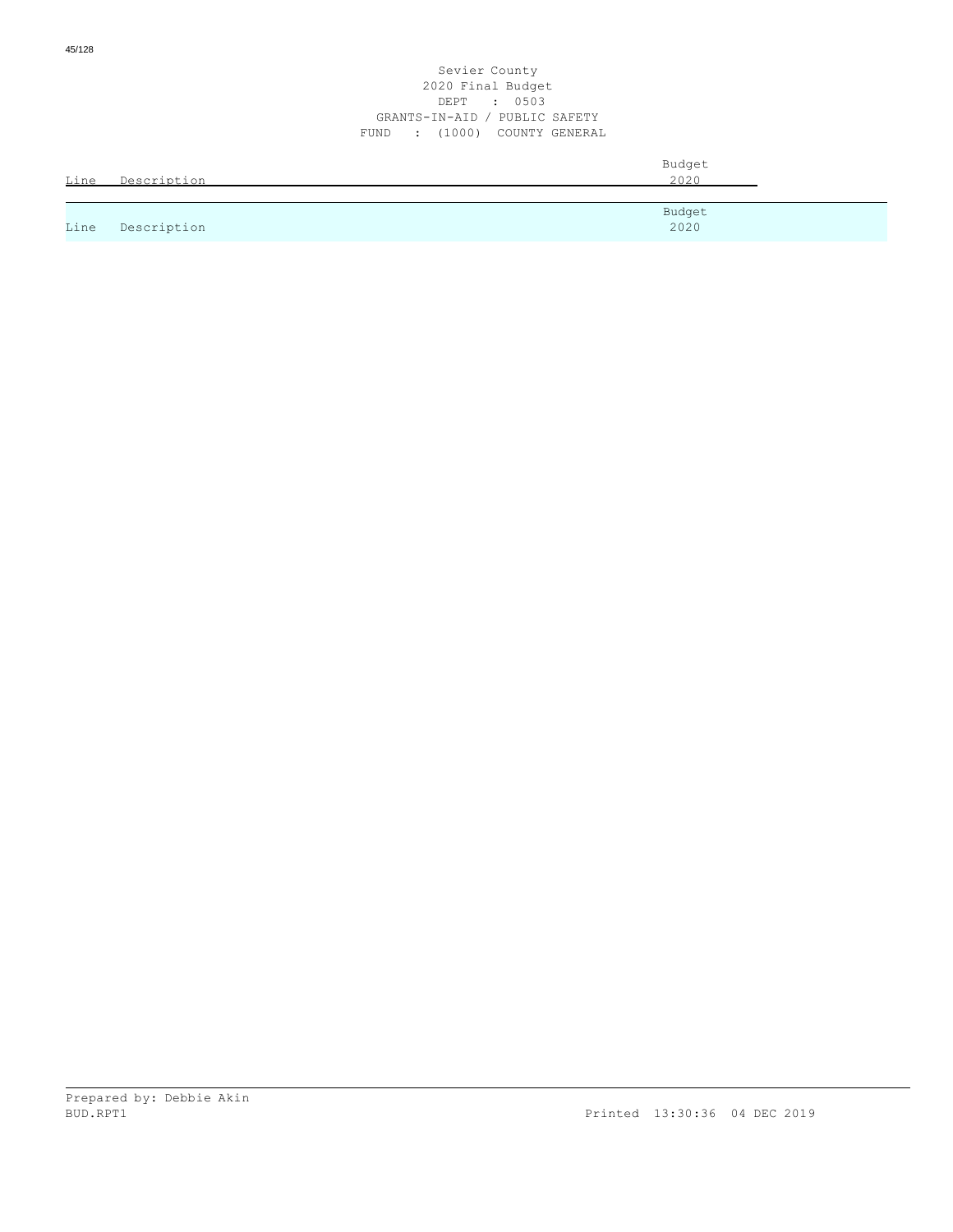Budget<br>2020

Line Description

Section 2: Supplies

Section 3: Other Charges

Total Other Charges

Dept 0503 Total Budget 0.00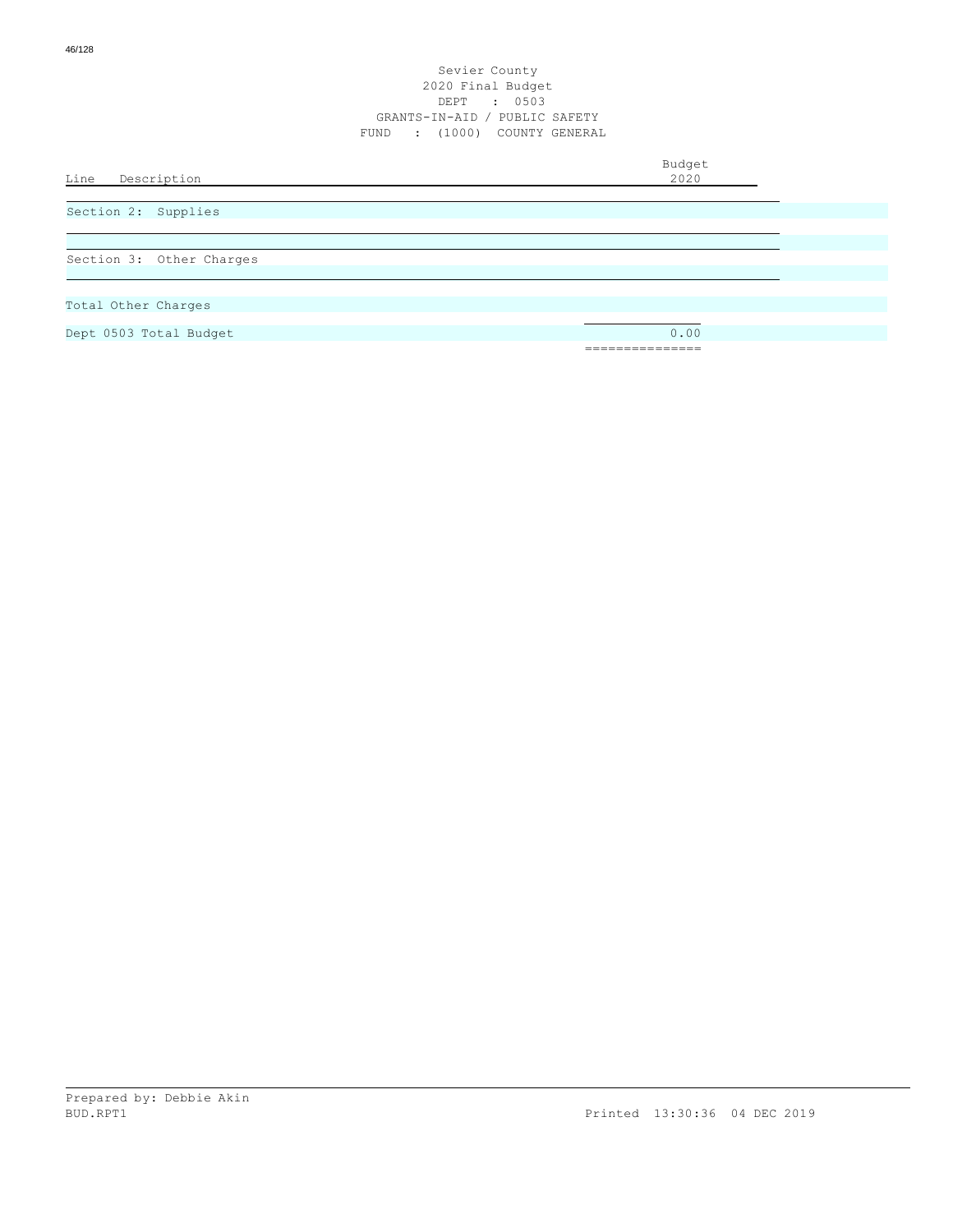| Line | Description | Budget<br>2020 |
|------|-------------|----------------|
|      |             |                |
| Line | Description | Budget<br>2020 |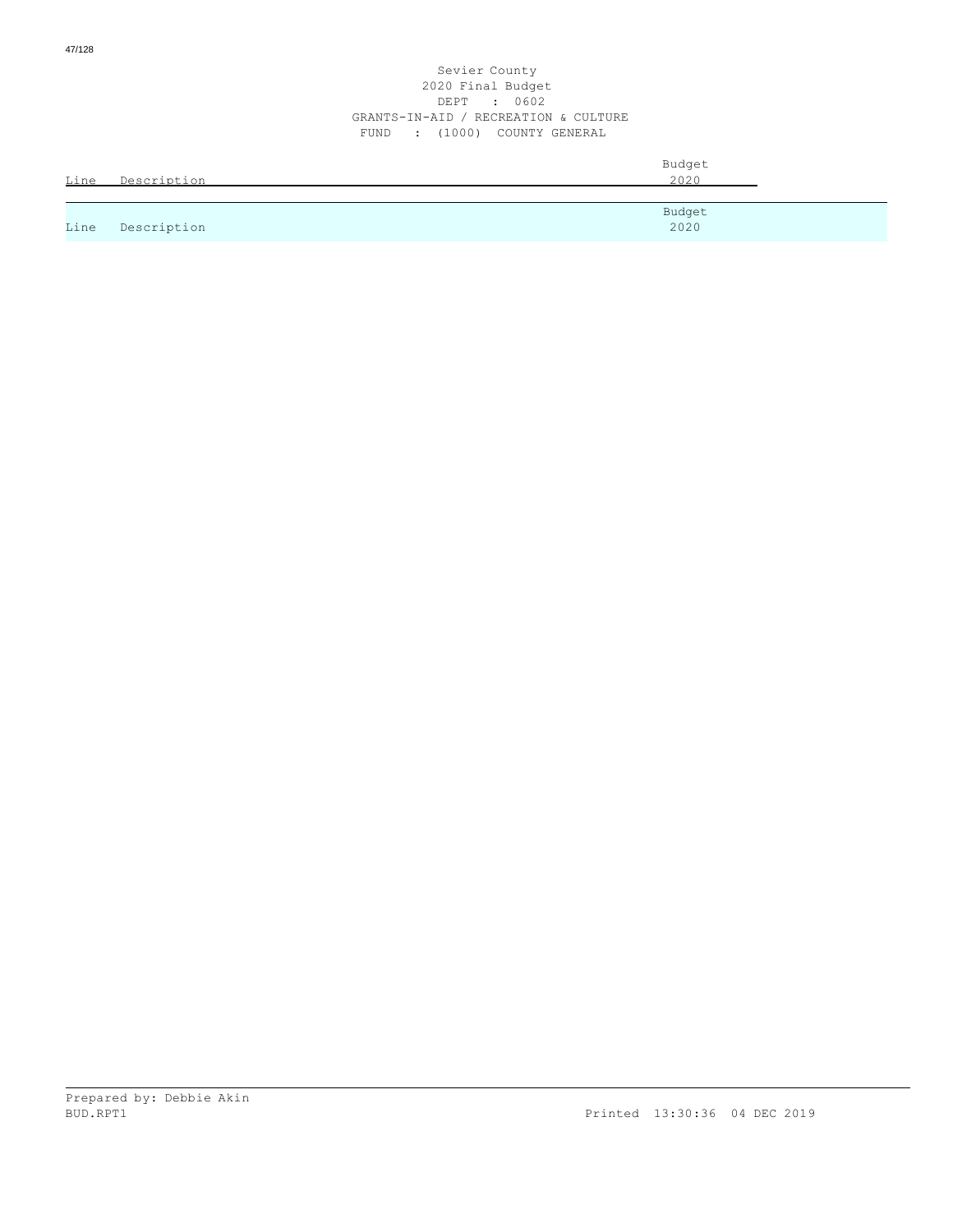| Line<br>Description      | Budget<br>2020          |
|--------------------------|-------------------------|
| Section 2: Supplies      |                         |
| Section 3: Other Charges |                         |
| 3103                     | 3,500.00                |
| Total Other Charges      | 3,500.00                |
| Dept 0602 Total Budget   | 3,500.00<br>___________ |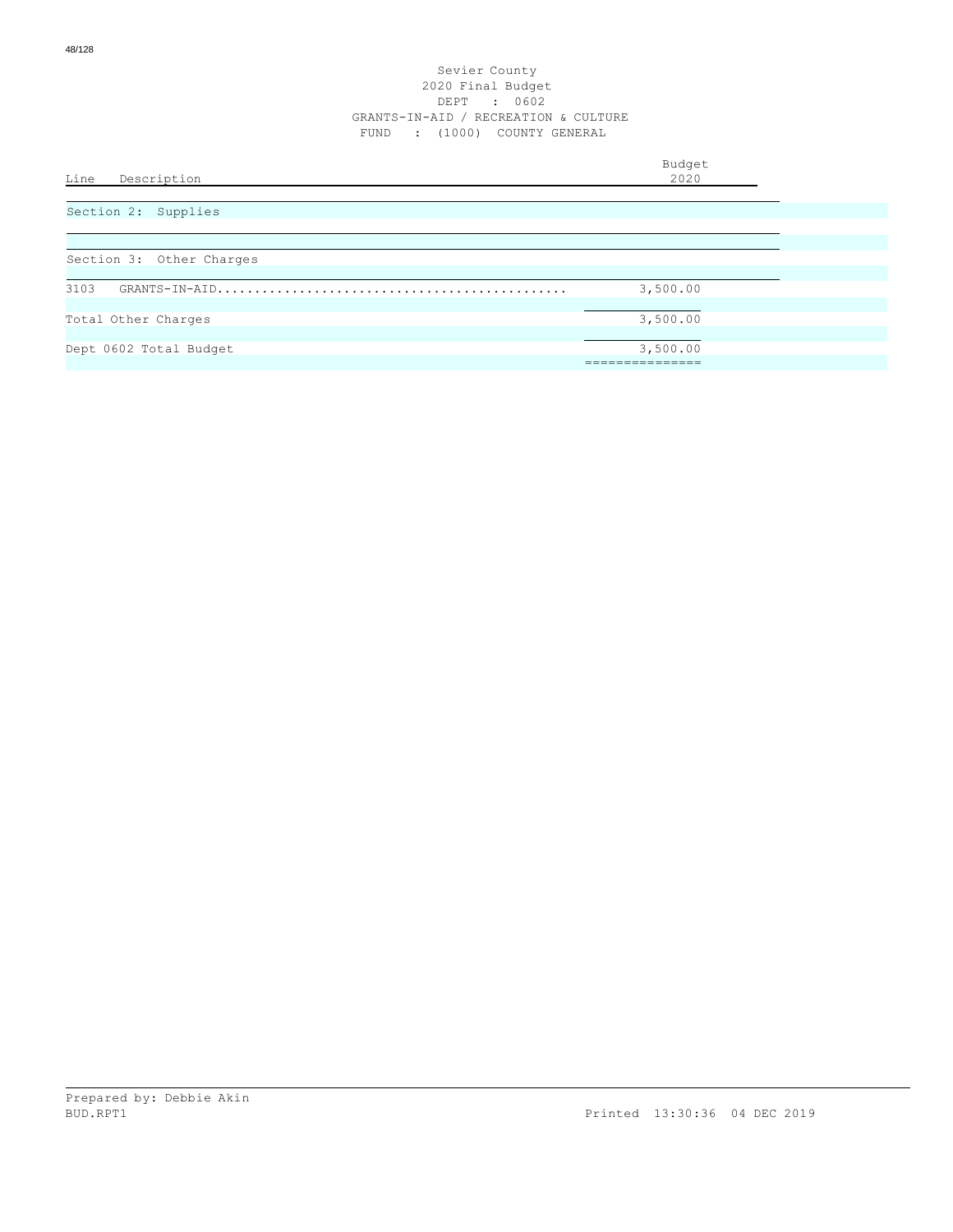## Sevier County 2020 Final Budget DEPT : 0800 VETERAN'S SERVICE FUND : (1000) COUNTY GENERAL

| Line | Description                  | Budget<br>2020 |
|------|------------------------------|----------------|
|      |                              | Budget         |
| Line | Description                  | 2020           |
| 1002 | SALARIES.                    | 10,230.00      |
| 1006 |                              | 782.60         |
| 1009 | HEALTH INSURANCE MATCHING    | 105.00         |
| 1010 | WORKMEN'S                    | 16.00          |
| 1011 | UNEMPLOYMENT<br>COMPENSATION | 290.00         |
|      |                              |                |
|      | Total Personnel Services     | 11,423.60      |
|      |                              |                |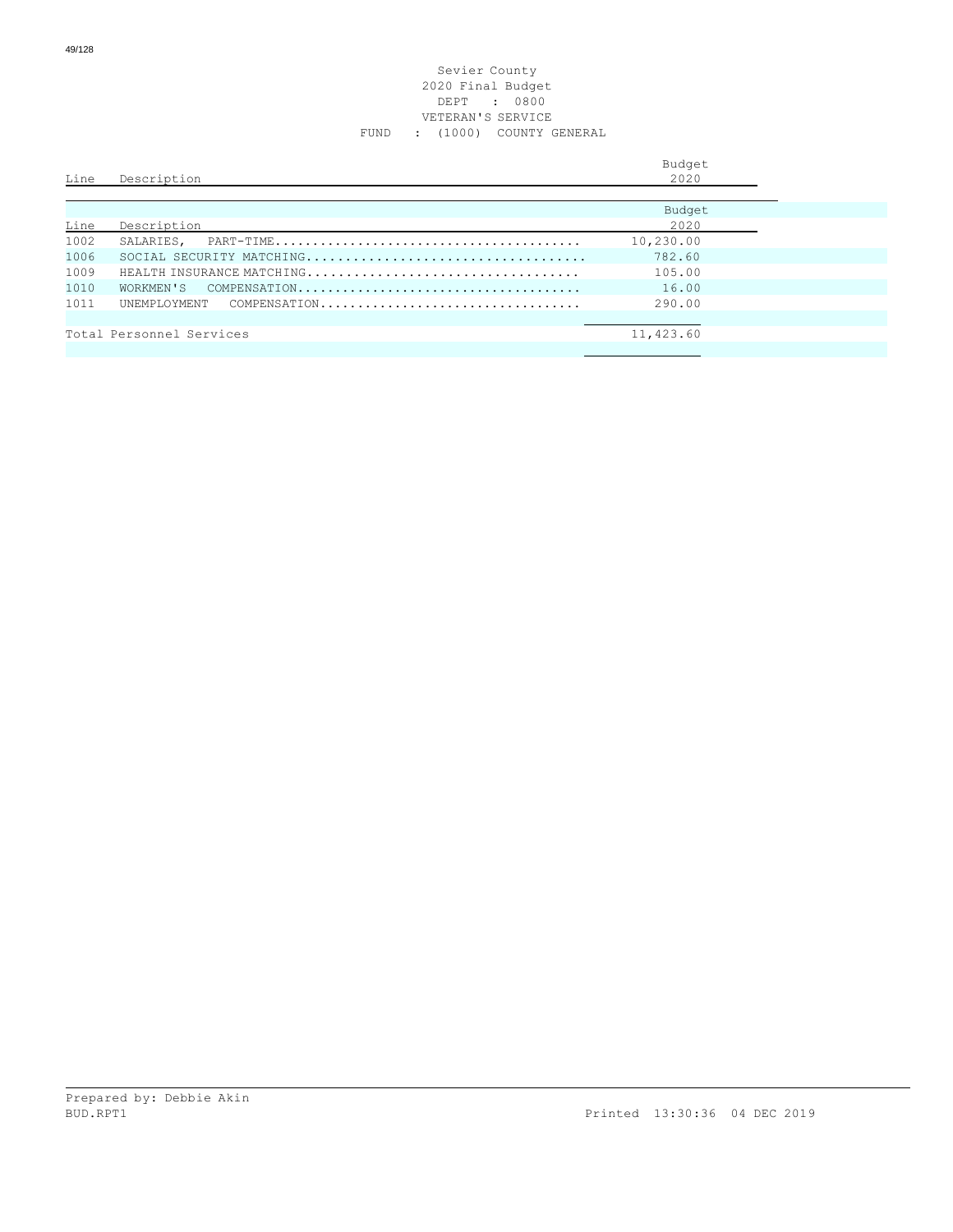## Sevier County 2020 Final Budget DEPT : 0800 VETERAN'S SERVICE FUND : (1000) COUNTY GENERAL

|      |                                                                                                               | Budget          |
|------|---------------------------------------------------------------------------------------------------------------|-----------------|
| Line | Description                                                                                                   | 2020            |
|      | Section 2: Supplies                                                                                           |                 |
|      |                                                                                                               |                 |
| 2001 |                                                                                                               | 500.00          |
| 2002 | SMALL                                                                                                         | 650.00          |
|      | Total Supplies                                                                                                | 1,150.00        |
|      |                                                                                                               |                 |
|      | Section 3: Other Charges                                                                                      |                 |
|      |                                                                                                               |                 |
| 3003 | COMPUTER<br>$SERVICES. \ldots \ldots \ldots \ldots \ldots \ldots \ldots \ldots \ldots \ldots \ldots \ldots$   | 200.00          |
| 3020 | TELEPHONE & FAX - LANDLINE                                                                                    | 1,000.00        |
| 3023 | INTERNET<br>$COMNECTION. \ldots \ldots \ldots \ldots \ldots \ldots \ldots \ldots \ldots \ldots \ldots \ldots$ | 1,500.00        |
| 3030 |                                                                                                               | 500.00          |
| 3040 | ADVERTISING & PUBLICATION                                                                                     | 100.00          |
| 3054 |                                                                                                               | 85.00           |
| 3090 |                                                                                                               | 90.00           |
| 3094 |                                                                                                               | 200.00          |
| 3102 | COMPUTER SOFTWARE, SUPPORT & MAINTENANCE AGREEMENT                                                            | 600.00          |
|      |                                                                                                               |                 |
|      | Total Other Charges                                                                                           | 4,275.00        |
|      | Dept 0800 Total Budget                                                                                        | 16,848.60       |
|      |                                                                                                               | =============== |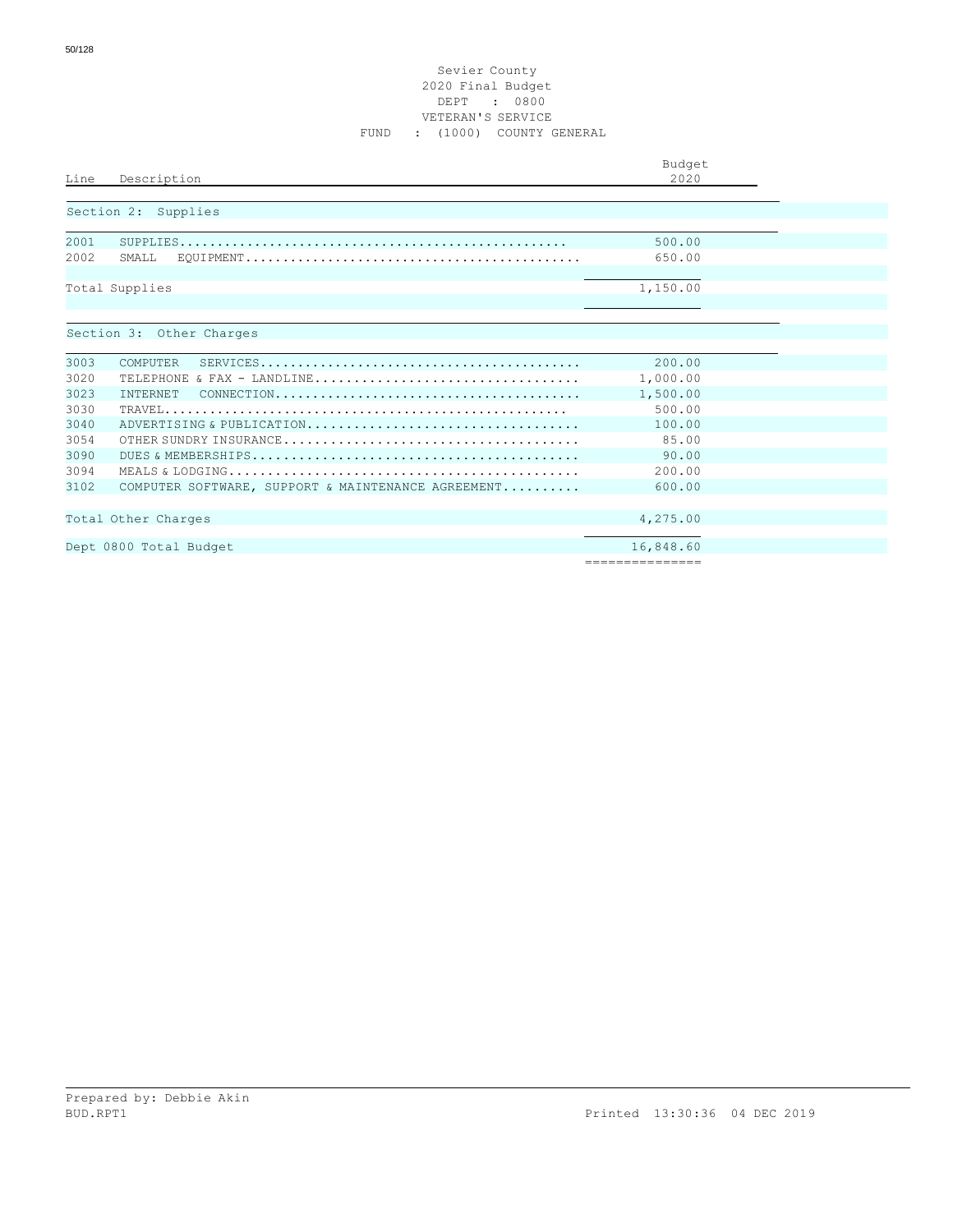## Sevier County 2020 Final Budget DEPT : 0801 EXTENSION OFFICE FUND : (1000) COUNTY GENERAL

| Line | Description | Budget<br>2020 |
|------|-------------|----------------|
|      |             | Budget         |
| Line | Description | 2020           |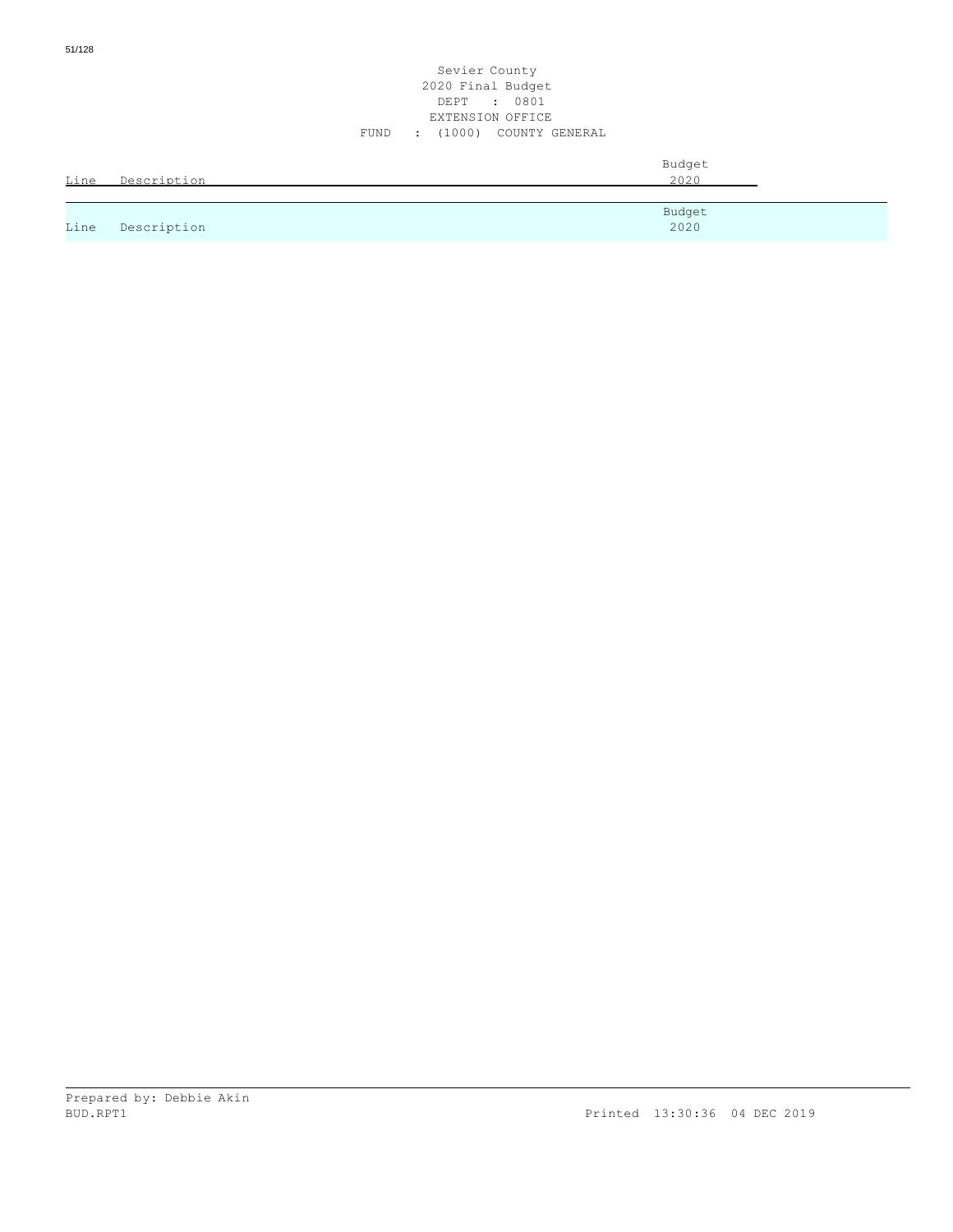#### Sevier County 2020 Final Budget DEPT : 0801 EXTENSION OFFICE FUND : (1000) COUNTY GENERAL

| Line<br>Description      | Budget<br>2020 |
|--------------------------|----------------|
| Section 2: Supplies      |                |
| Section 3: Other Charges |                |

| SECULUM S. OUNEL CHALGES |                             |           |  |  |
|--------------------------|-----------------------------|-----------|--|--|
|                          |                             |           |  |  |
| 3009                     | OTHER PROFESSIONAL SERVICES | 55,804.00 |  |  |
| 3020                     | TELEPHONE & FAX - LANDLINE  | 850.00    |  |  |
| 3090                     |                             | 200.00    |  |  |
|                          |                             |           |  |  |
|                          | Total Other Charges         | 56,854.00 |  |  |
|                          |                             |           |  |  |
|                          | Dept 0801 Total Budget      | 56,854.00 |  |  |
|                          |                             |           |  |  |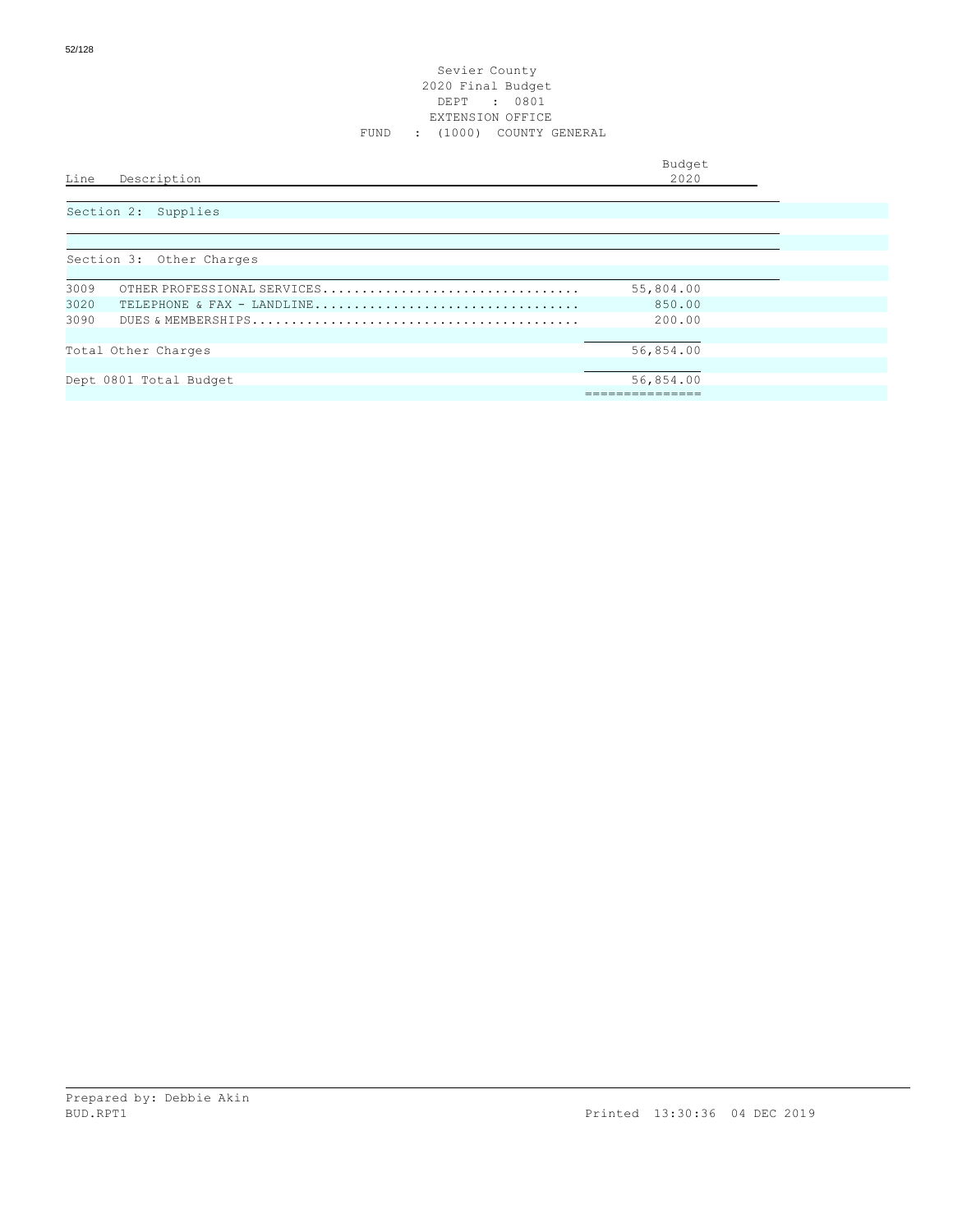| Line | Description | Budget<br>2020 |
|------|-------------|----------------|
| Line | Description | Budget<br>2020 |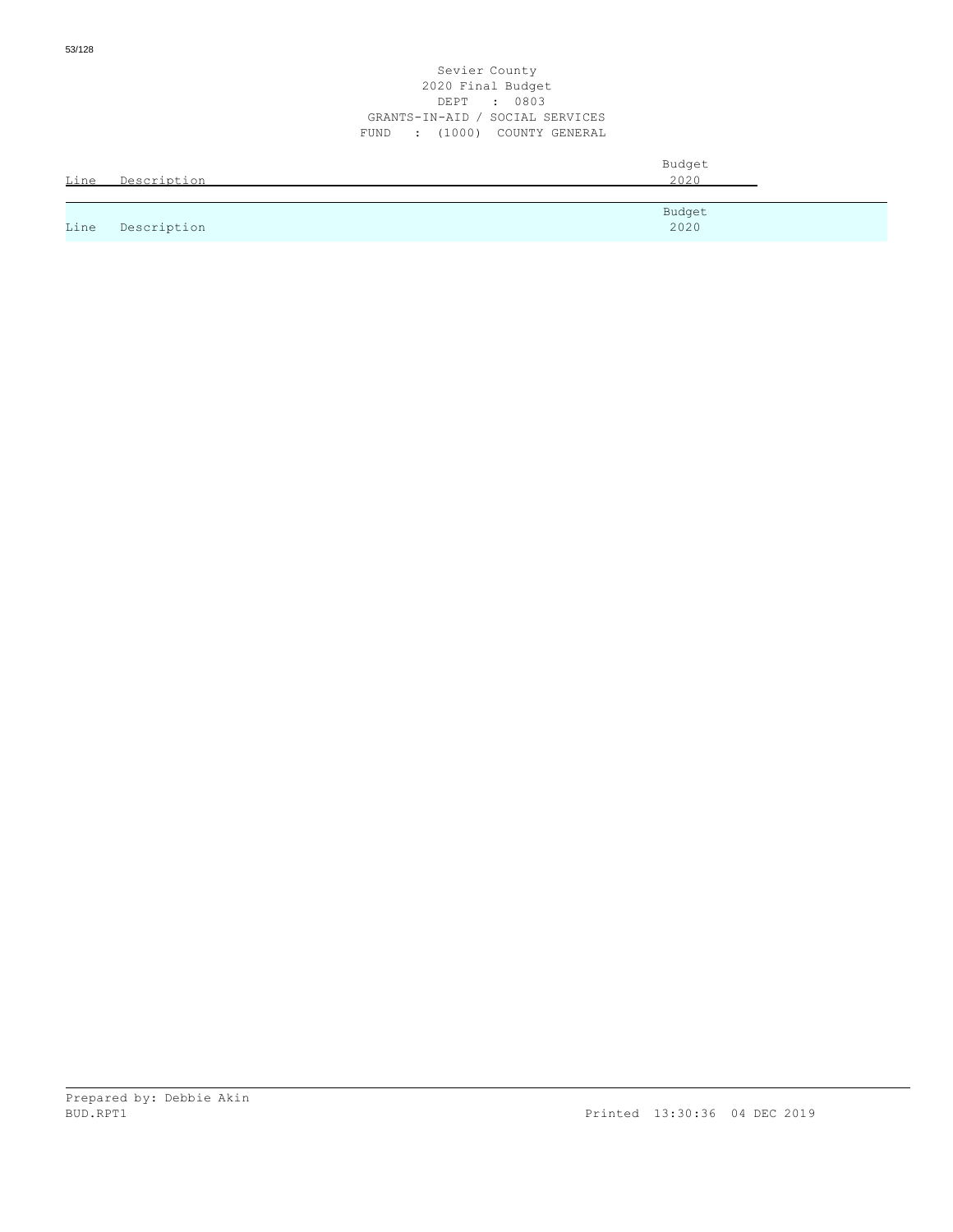| Line<br>Description      | Budget<br>2020 |
|--------------------------|----------------|
| Section 2: Supplies      |                |
| Section 3: Other Charges |                |
| 3103                     | 2,800.00       |
| Total Other Charges      | 2,800.00       |
| Dept 0803 Total Budget   | 2,800.00       |
|                          |                |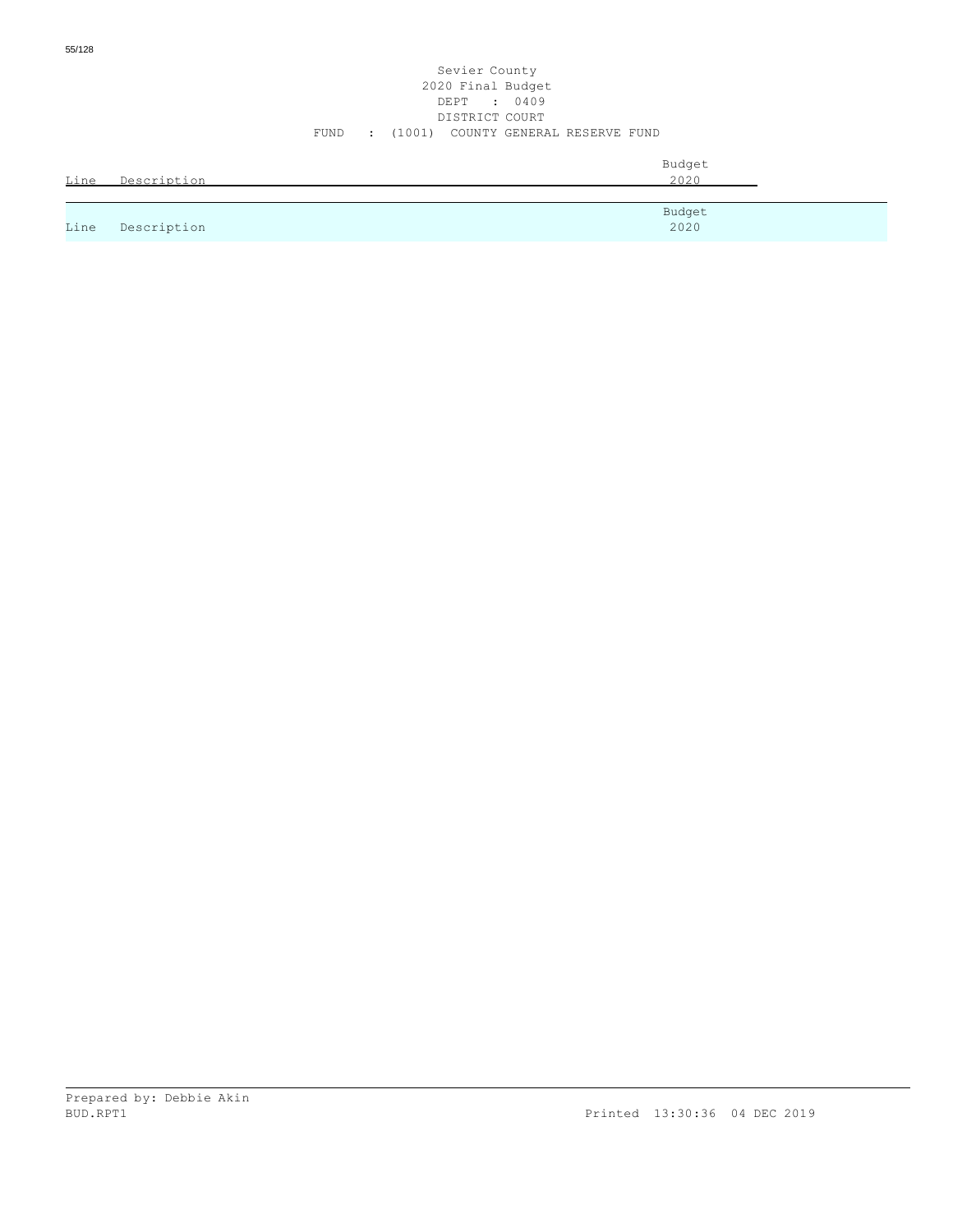Budget<br>2020

Line Description

Section 2: Supplies

Section 3: Other Charges

Total Other Charges

Dept 0409 Total Budget 0.00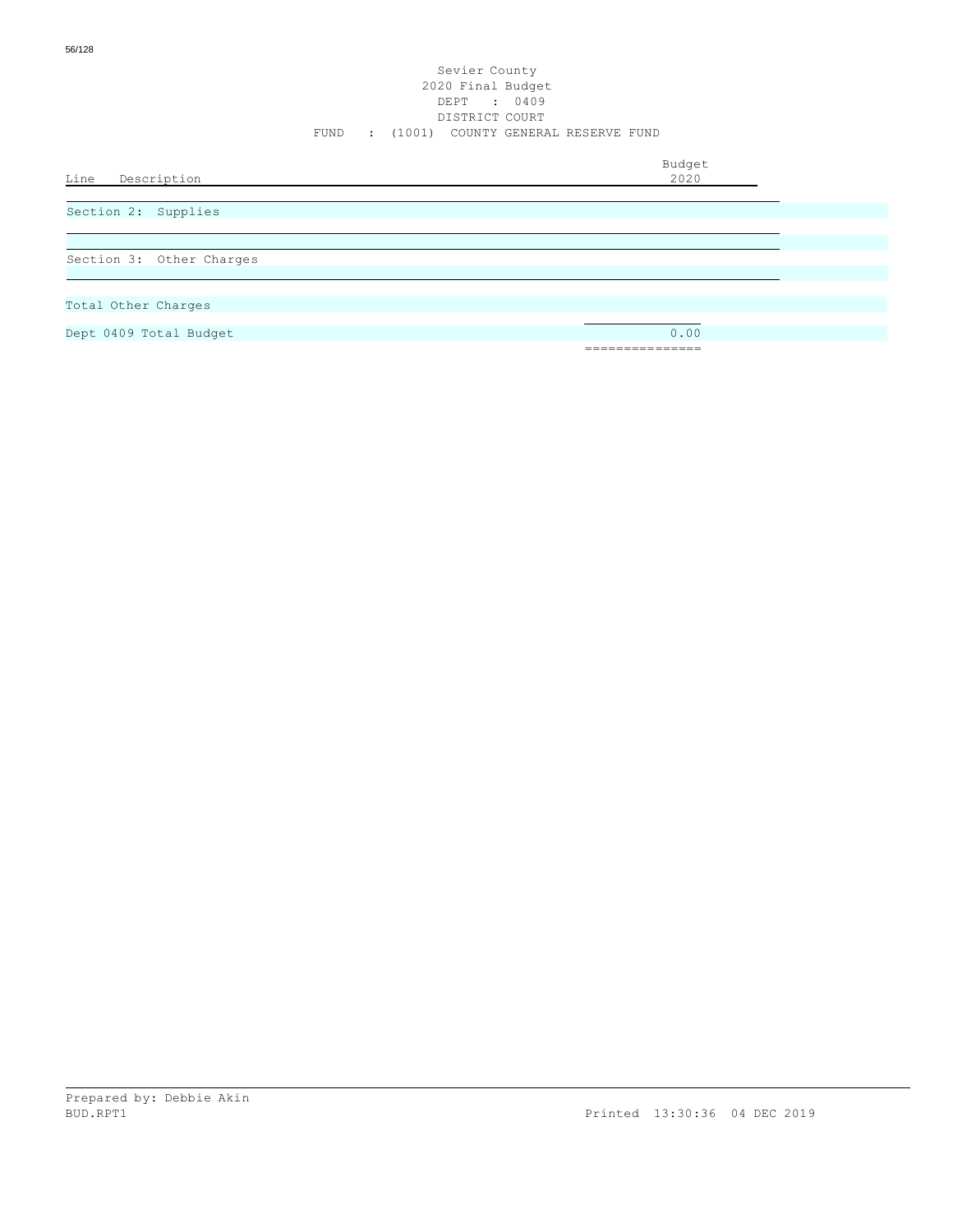|      |             | Budget |
|------|-------------|--------|
| Line | Description | 2020   |
|      |             |        |

|      |             | Budget |
|------|-------------|--------|
| Line | Description | 2020   |

FUND : (1001) COUNTY GENERAL RESERVE FUND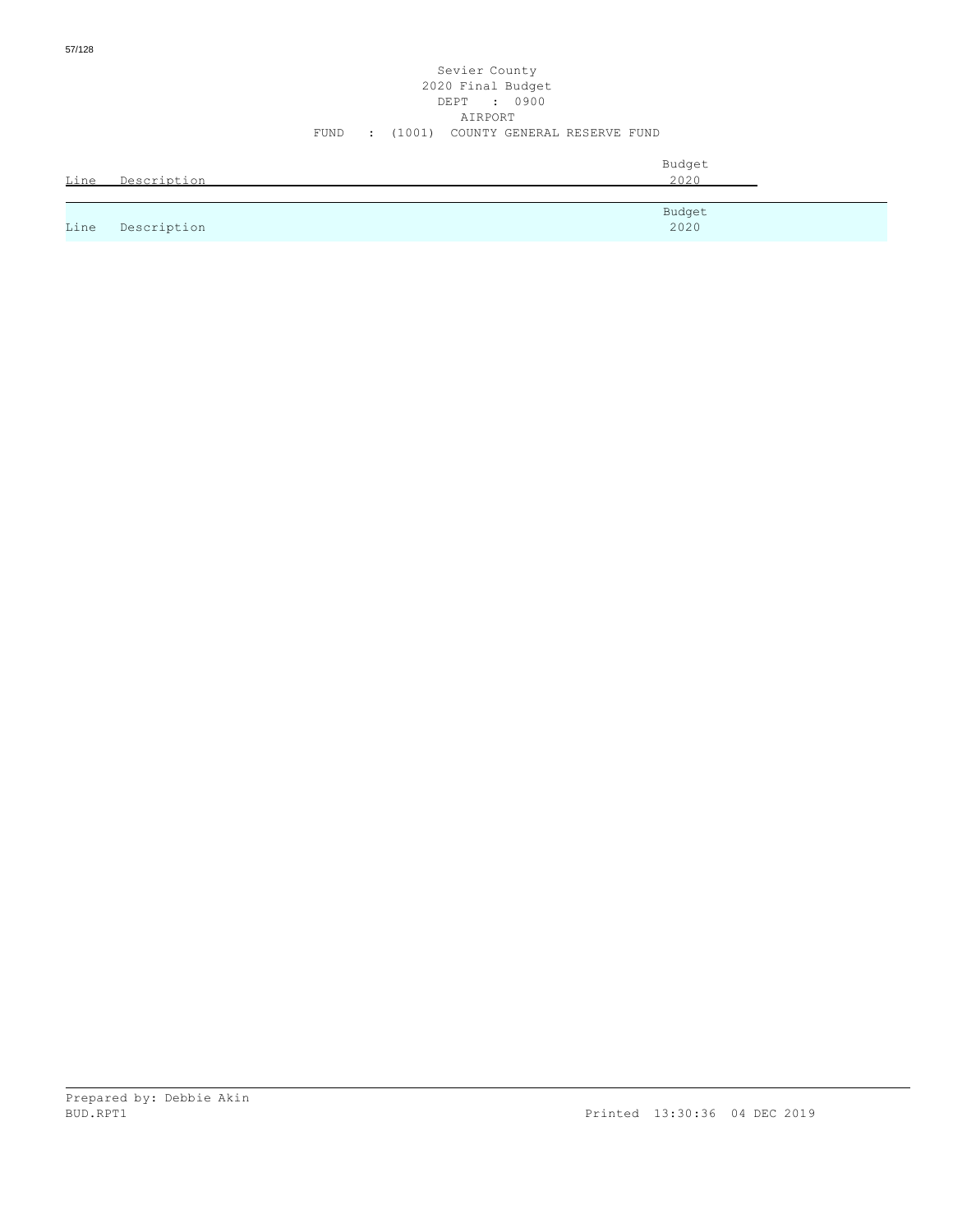| Budget<br>Line Description<br>2020                |  |
|---------------------------------------------------|--|
| Section 2: Supplies                               |  |
| Total Supplies                                    |  |
| Section 3: Other Charges                          |  |
| Total Other Charges                               |  |
| Section 4: Capital Outlay                         |  |
| Total Capital Outlay                              |  |
| Section 5: Transfers Out                          |  |
| Total Transfers Out                               |  |
| Dept 0900 Total Budget<br>0.00<br>=============== |  |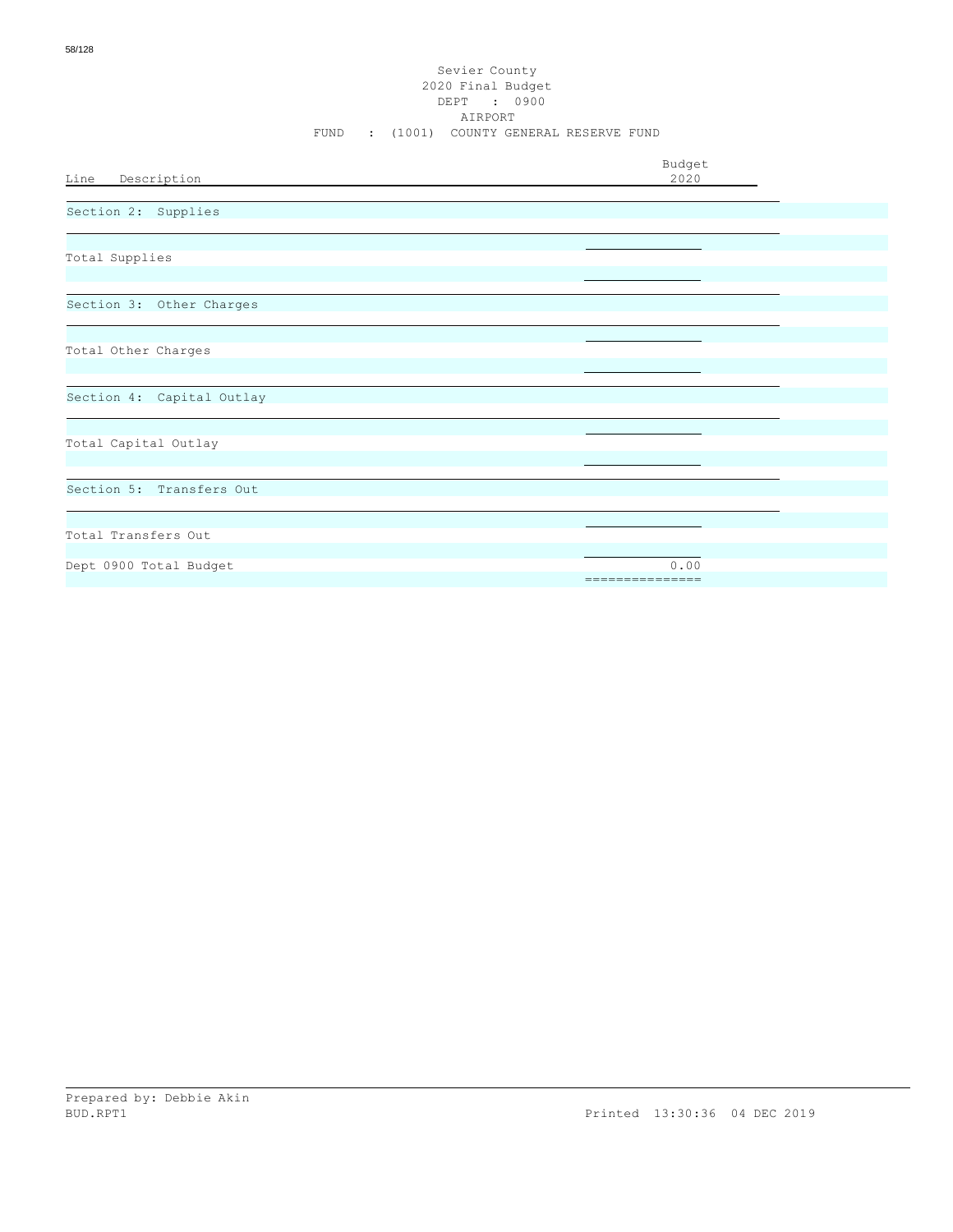#### Sevier County 2020 Final Budget DEPT : 0418 Jail CONSTRUCTION INVESTMENT FUND : (1800) JAIL CONSTRUCTION INVESTMENT

| Line | Description | Budget<br>2020 |
|------|-------------|----------------|
|      |             | Budget         |
| Line | Description | 2020           |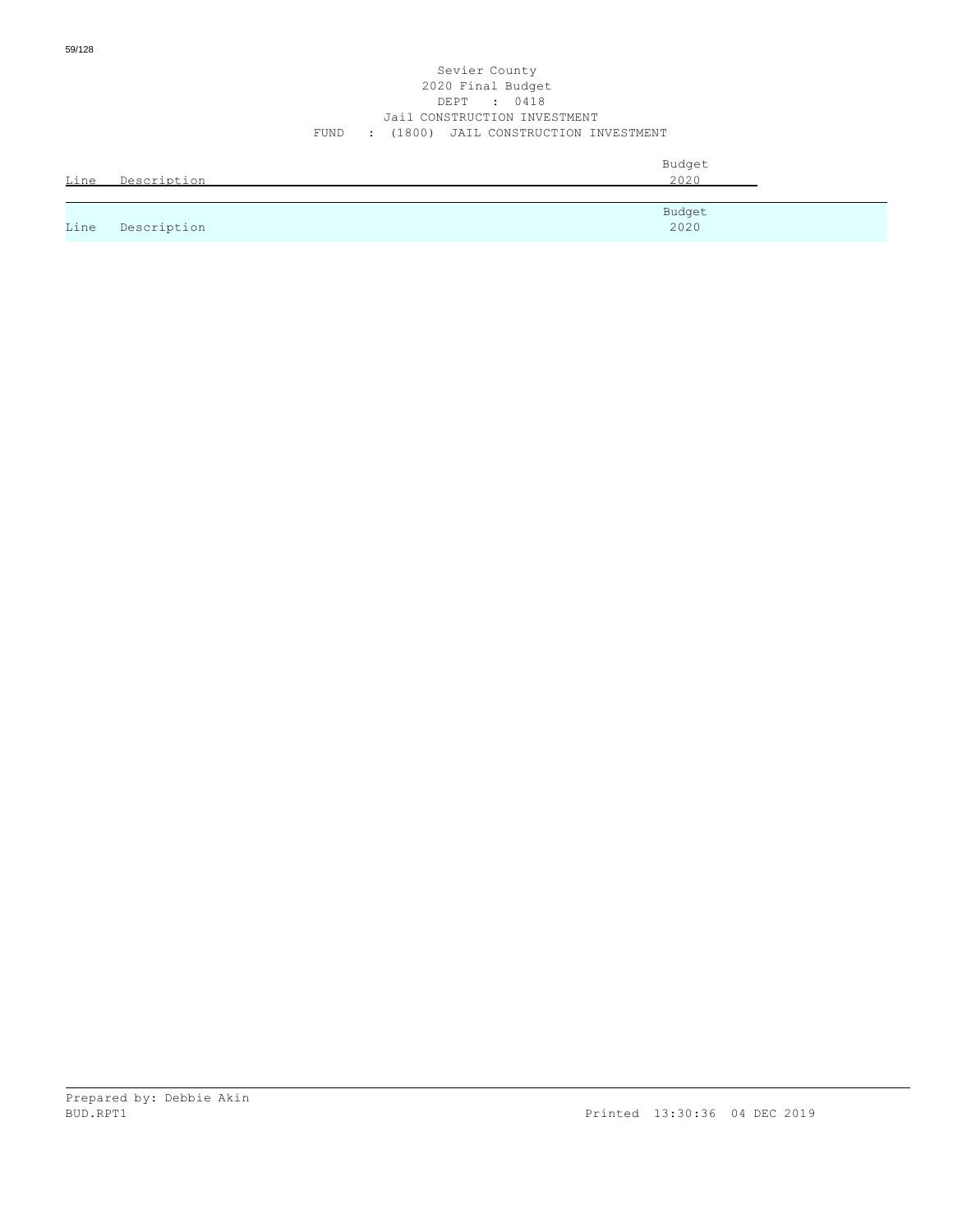|                           | Budget          |  |
|---------------------------|-----------------|--|
| Line Description          | 2020            |  |
| Section 2: Supplies       |                 |  |
|                           |                 |  |
| Total Supplies            |                 |  |
|                           |                 |  |
| Section 3: Other Charges  |                 |  |
|                           |                 |  |
| Section 4: Capital Outlay |                 |  |
|                           |                 |  |
| Total Capital Outlay      |                 |  |
|                           |                 |  |
| Section 5: Transfers Out  |                 |  |
|                           |                 |  |
| Total Transfers Out       |                 |  |
| Dept 0418 Total Budget    | 0.00            |  |
|                           | =============== |  |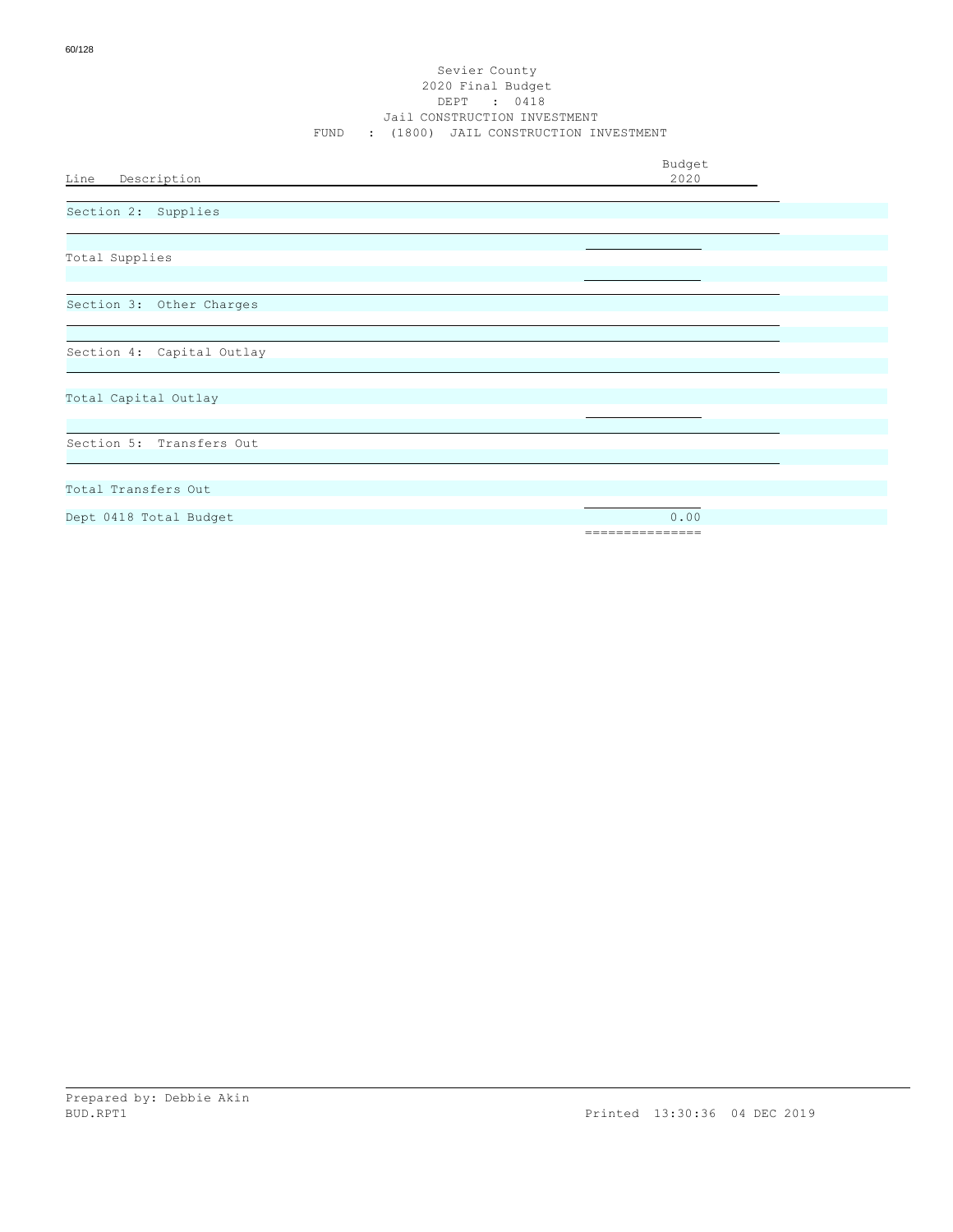Total Salaries 605,024.00

|      |                                       | Budget     |
|------|---------------------------------------|------------|
| Line | Description                           | 2020       |
| 1001 | SALARIES,                             | 605,024.00 |
| 1002 | SALARIES.                             | 3,000.00   |
| 1005 | OVERTIME & OTHER PREMIUM COMPENSATION | 10,000.00  |
| 1006 |                                       | 47,485.39  |
| 1007 | RETIREMENT                            | 94,681.28  |
| 1009 | HEALTH INSURANCE MATCHING             | 104,685.05 |
| 1010 |                                       | 26,688.00  |
| 1011 | UNEMPLOYMENT COMPENSATION             | 4,930.00   |
| 1016 | T.T.F.R.                              | 2, 115.48  |
| 1017 |                                       | 2,700.00   |
| 1018 |                                       | 5,412.00   |
| 1025 |                                       | 6,881.00   |
|      |                                       |            |
|      | Total Personnel Services              | 913,602.20 |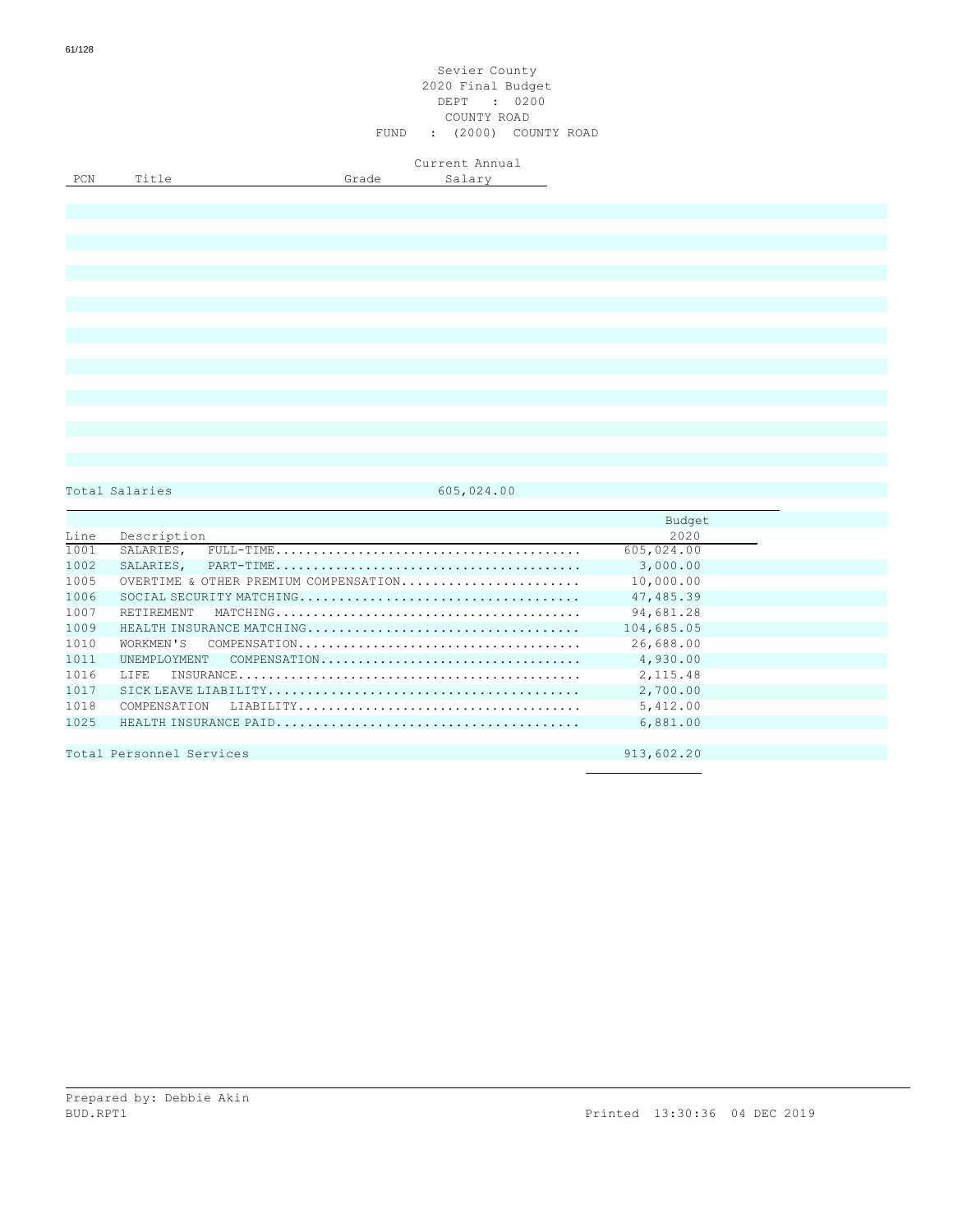#### Sevier County Final Budget DEPT : 0200 COUNTY ROAD FUND : (2000) COUNTY ROAD

Line Description

Budget<br>2020

## Section 2: Supplies

| 2001  |                                                                                                                       | 25,000.00  |  |
|-------|-----------------------------------------------------------------------------------------------------------------------|------------|--|
| 2002  | ${\tt EOUTPMENT} \ldots \ldots \ldots \ldots \ldots \ldots \ldots \ldots \ldots \ldots \ldots \ldots \ldots$<br>SMALL | 1,000.00   |  |
| 2003  | JANTTORTAL<br>$\texttt{SUPPLIES} \dots \dots \dots \dots \dots \dots \dots \dots \dots \dots \dots \dots \dots \dots$ | 150.00     |  |
| 2007  |                                                                                                                       | 170,000.00 |  |
| 2008  |                                                                                                                       | 30,000.00  |  |
| 2020  | BUILDING MATERIALS & SUPPLIES                                                                                         | 1,000.00   |  |
| 2.021 |                                                                                                                       | 2,000.00   |  |
| 2022  |                                                                                                                       | 1,000.00   |  |
| 2023  |                                                                                                                       | 180,000.00 |  |
| 2024  | MAINTENANCE & SERVICE CONTRACTS                                                                                       | 500.00     |  |
| 2025  |                                                                                                                       | 250,000.00 |  |
| 2026  |                                                                                                                       | 40,000.00  |  |
| 2027  |                                                                                                                       | 120,000.00 |  |
| 2028  |                                                                                                                       | 1,000.00   |  |
| 2029  | SMAT.T.                                                                                                               | 2,000.00   |  |
| 2030  |                                                                                                                       | 10,000.00  |  |
|       | Total Supplies                                                                                                        | 833,650.00 |  |

# Section 3: Other Charges

| 3006 |                                                                                                                     | 1,100.00   |  |
|------|---------------------------------------------------------------------------------------------------------------------|------------|--|
| 3007 | DRUG                                                                                                                | 300.00     |  |
| 3009 |                                                                                                                     | 50.00      |  |
| 3020 | TELEPHONE & FAX - LANDLINE                                                                                          | 1,400.00   |  |
| 3021 |                                                                                                                     | 100.00     |  |
| 3023 |                                                                                                                     | 500.00     |  |
| 3030 |                                                                                                                     | 250.00     |  |
| 3040 |                                                                                                                     | 500.00     |  |
| 3052 |                                                                                                                     | 6,000.00   |  |
| 3053 | FLEET.                                                                                                              | 24,500.00  |  |
| 3054 |                                                                                                                     | 8,075.00   |  |
| 3060 |                                                                                                                     | 8,000.00   |  |
| 3061 | UTLITIES - $\texttt{GAS}\dots\dots\dots\dots\dots\dots\dots\dots\dots\dots\dots\dots\dots\dots\dots\dots\dots\dots$ | 900.00     |  |
| 3062 |                                                                                                                     | 1,500.00   |  |
| 3071 | RENT - MACHINERY AND EQUIPMENT                                                                                      | 6,000.00   |  |
| 3073 | LEASE-MACHINERY & EQUIPMENT                                                                                         | 1,500.00   |  |
| 3094 |                                                                                                                     | 500.00     |  |
| 3098 |                                                                                                                     | 2,000.00   |  |
| 3100 | OTHER                                                                                                               | 200,000.00 |  |
| 3102 | Computer Software, Support, & Maint                                                                                 | 2,000.00   |  |
|      | Total Other Charges                                                                                                 | 265,175.00 |  |
|      |                                                                                                                     |            |  |

# Section 4: Capital Outlay

| 4003 | IMPROVEMENTS OTHER THAN BUILDINGS              | 420,000.00 |
|------|------------------------------------------------|------------|
| 4004 |                                                | 125,000.00 |
| 4005 |                                                | 160,000.00 |
| 4008 | ARK HIGHWAY DEPT & OTHER CONSTRUCTION PROJECTS | 40,000.00  |
|      |                                                |            |
|      | Total Capital Outlay                           | 745,000.00 |

Prepared by: Debbie Akin BUD.RPT1 Printed 13:30:36 04 DEC 2019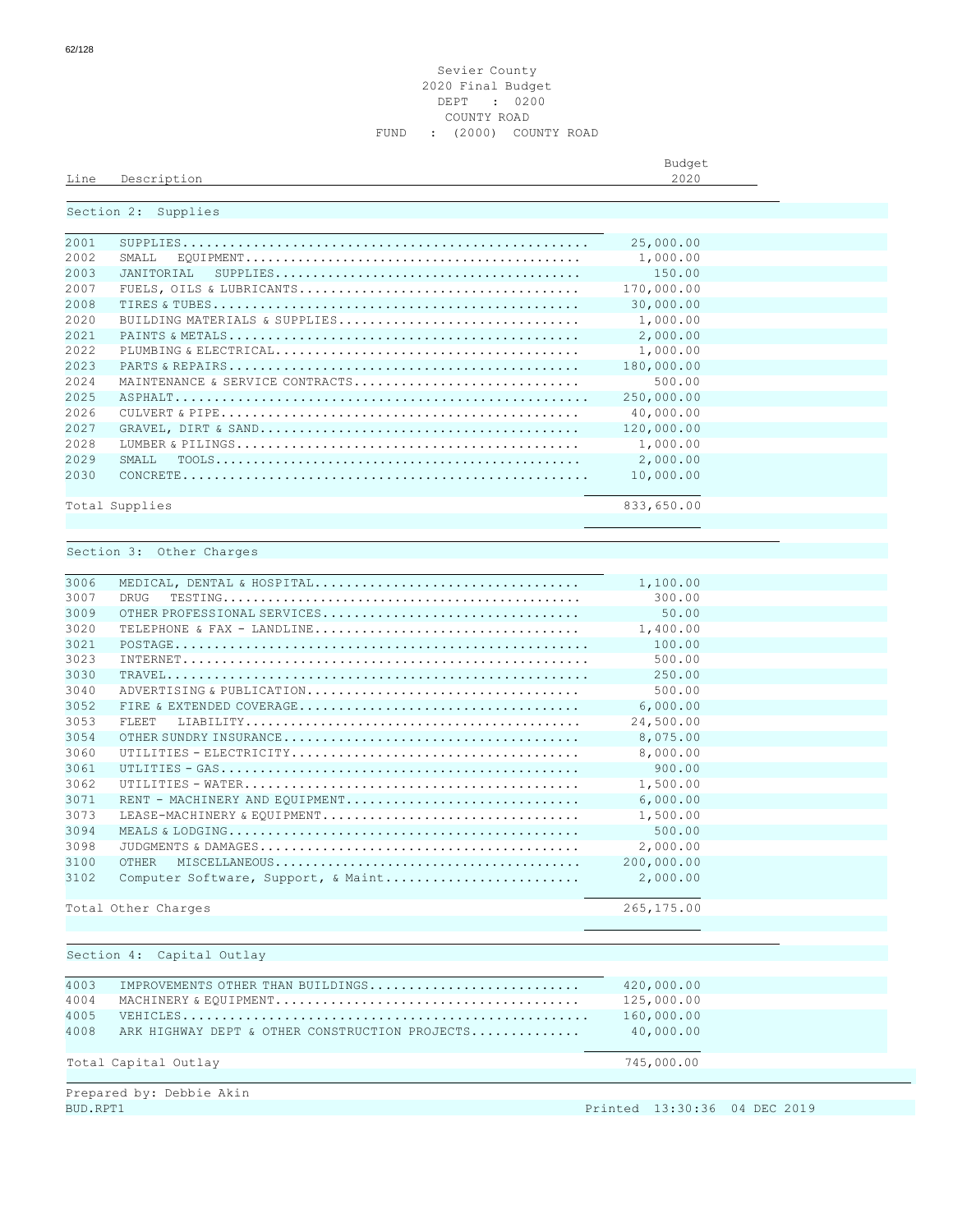| 63/128 |                          |      |                      |  |                 |  |
|--------|--------------------------|------|----------------------|--|-----------------|--|
|        |                          |      | Sevier County        |  |                 |  |
|        |                          |      | 2020 Final Budget    |  |                 |  |
|        |                          |      | DEPT : 0200          |  |                 |  |
|        |                          |      | COUNTY ROAD          |  |                 |  |
|        |                          | FUND | : (2000) COUNTY ROAD |  |                 |  |
|        |                          |      |                      |  |                 |  |
|        |                          |      |                      |  | Budget          |  |
| Line   | Description              |      |                      |  | 2020            |  |
|        |                          |      |                      |  |                 |  |
|        |                          |      |                      |  |                 |  |
|        | Section 5: Transfers Out |      |                      |  |                 |  |
|        | 9999 TRANSFERS OUT       |      |                      |  | 17,851.00       |  |
|        | Total Transfers Out      |      |                      |  | 17,851.00       |  |
|        | Dept 0200 Total Budget   |      |                      |  | 2,775,278.20    |  |
|        |                          |      |                      |  | =============== |  |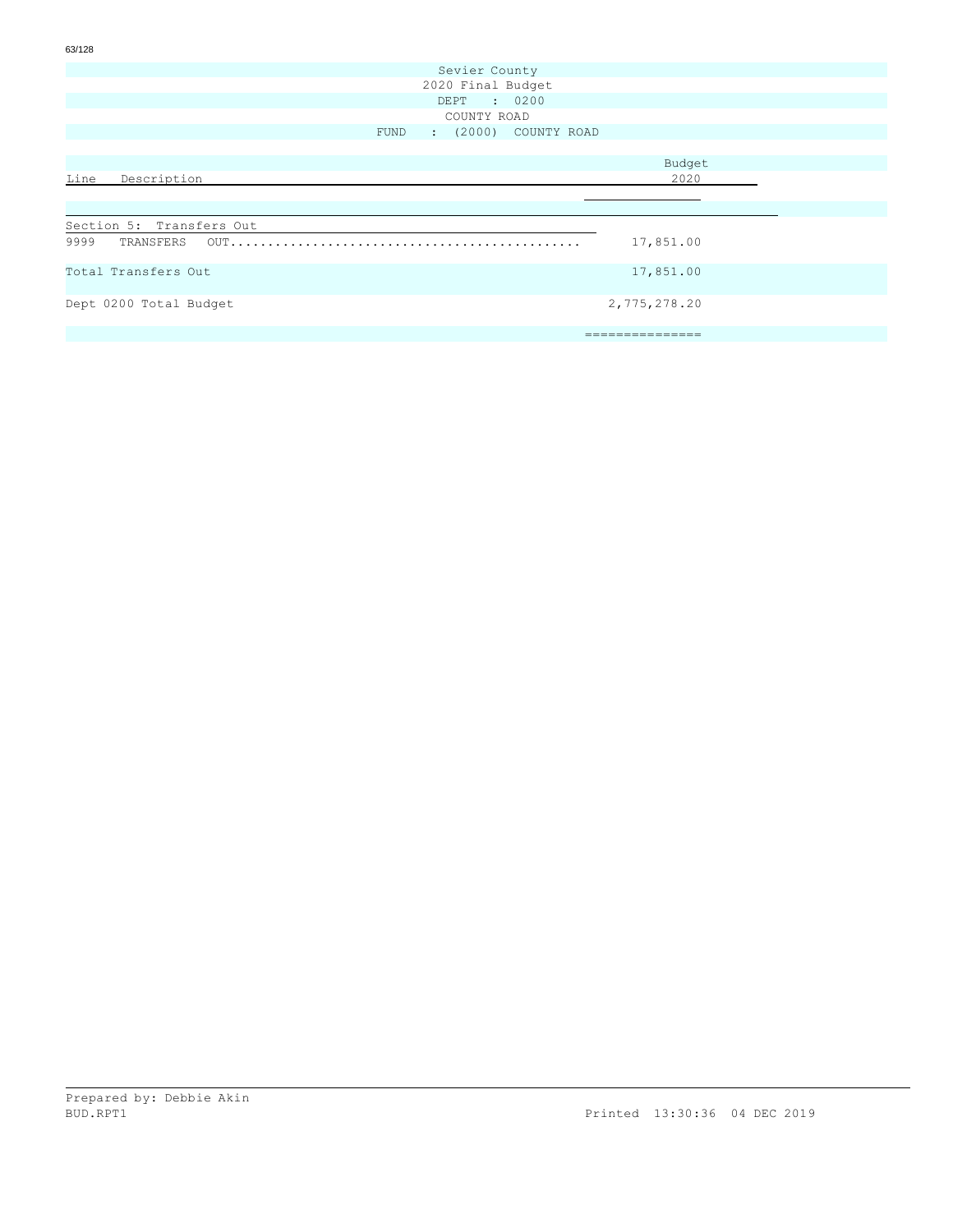|      |             | Budget |
|------|-------------|--------|
| Line | Description | 2020   |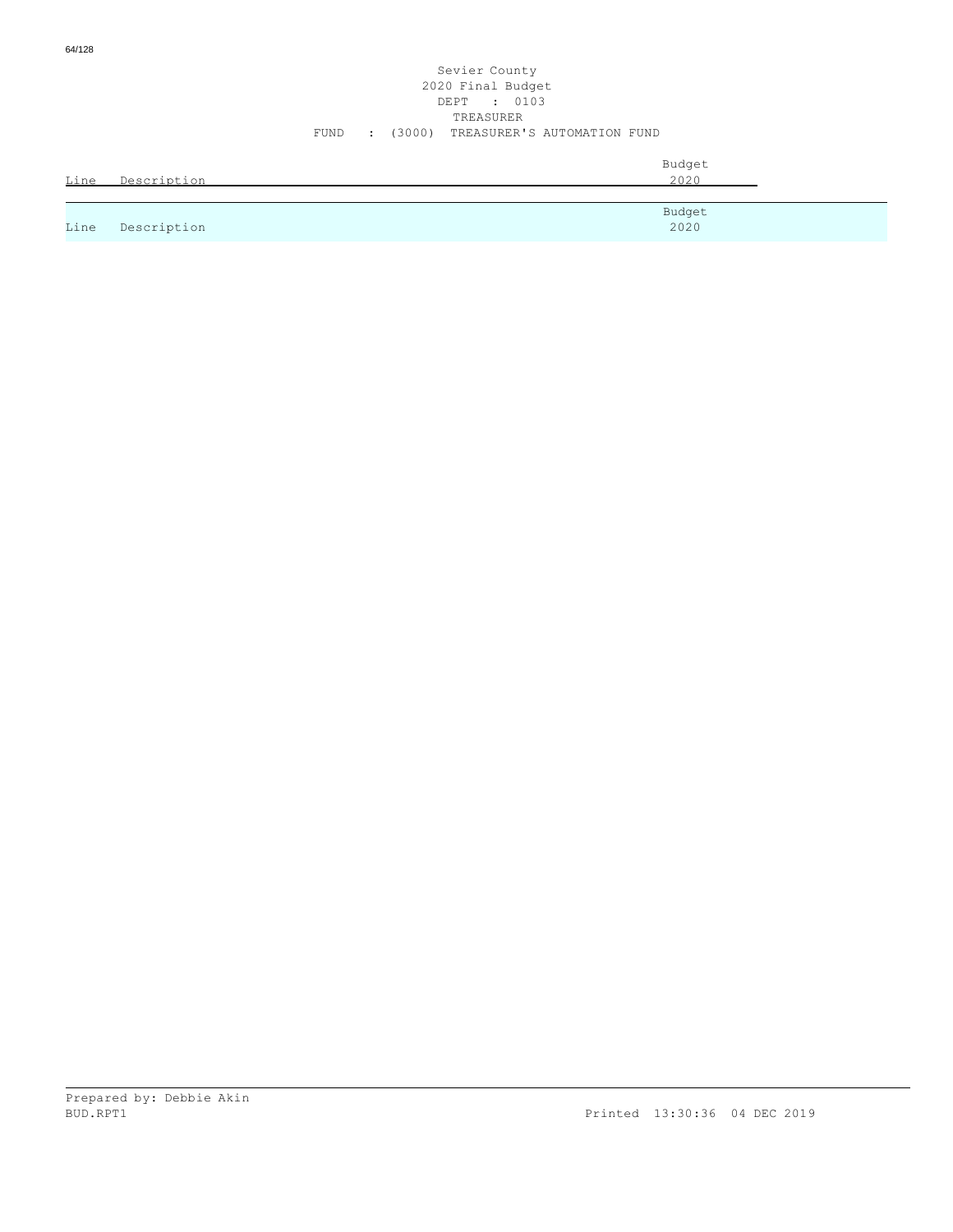## Sevier County 2020 Final Budget DEPT : 0103 TREASURER FUND : (3000) TREASURER'S AUTOMATION FUND

|                                                                                                              | Budget          |
|--------------------------------------------------------------------------------------------------------------|-----------------|
| Line Description                                                                                             | 2020            |
| Section 2: Supplies                                                                                          |                 |
| 2001                                                                                                         | 1,500.00        |
| Total Supplies                                                                                               | 1,500.00        |
| Section 3: Other Charges                                                                                     |                 |
|                                                                                                              |                 |
| 3030                                                                                                         | 300.00          |
| 3090                                                                                                         | 860.00          |
| 3094                                                                                                         | 1,000.00        |
| 3102<br>COMPUTER SOFTWARE, SUPPORT & MAINTENANCE AGREEMENT                                                   | 13,000.00       |
| Total Other Charges                                                                                          | 15,160.00       |
| Section 4: Capital Outlay                                                                                    |                 |
|                                                                                                              |                 |
| 4004<br>MACHINERY & EQUIPMENT. $\dots\dots\dots\dots\dots\dots\dots\dots\dots\dots\dots\dots\dots\dots\dots$ | 3,350.00        |
| Total Capital Outlay                                                                                         | 3,350.00        |
| Section 5: Transfers Out                                                                                     |                 |
| Total Transfers Out                                                                                          |                 |
|                                                                                                              |                 |
| Dept 0103 Total Budget                                                                                       | 20,010.00       |
|                                                                                                              | --------------- |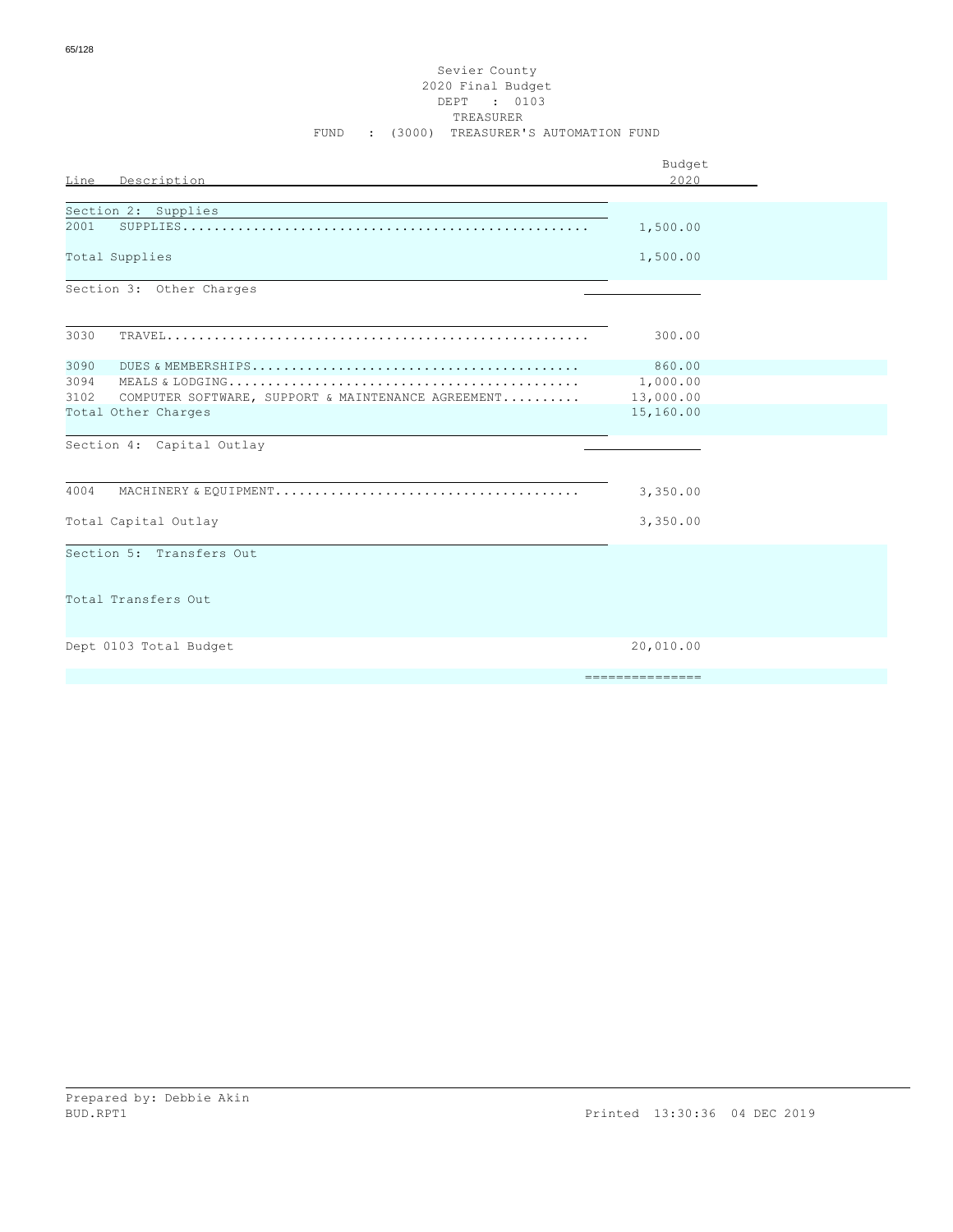| Line | Description | Budget<br>2020 |
|------|-------------|----------------|
|      |             |                |
| Line | Description | Budget<br>2020 |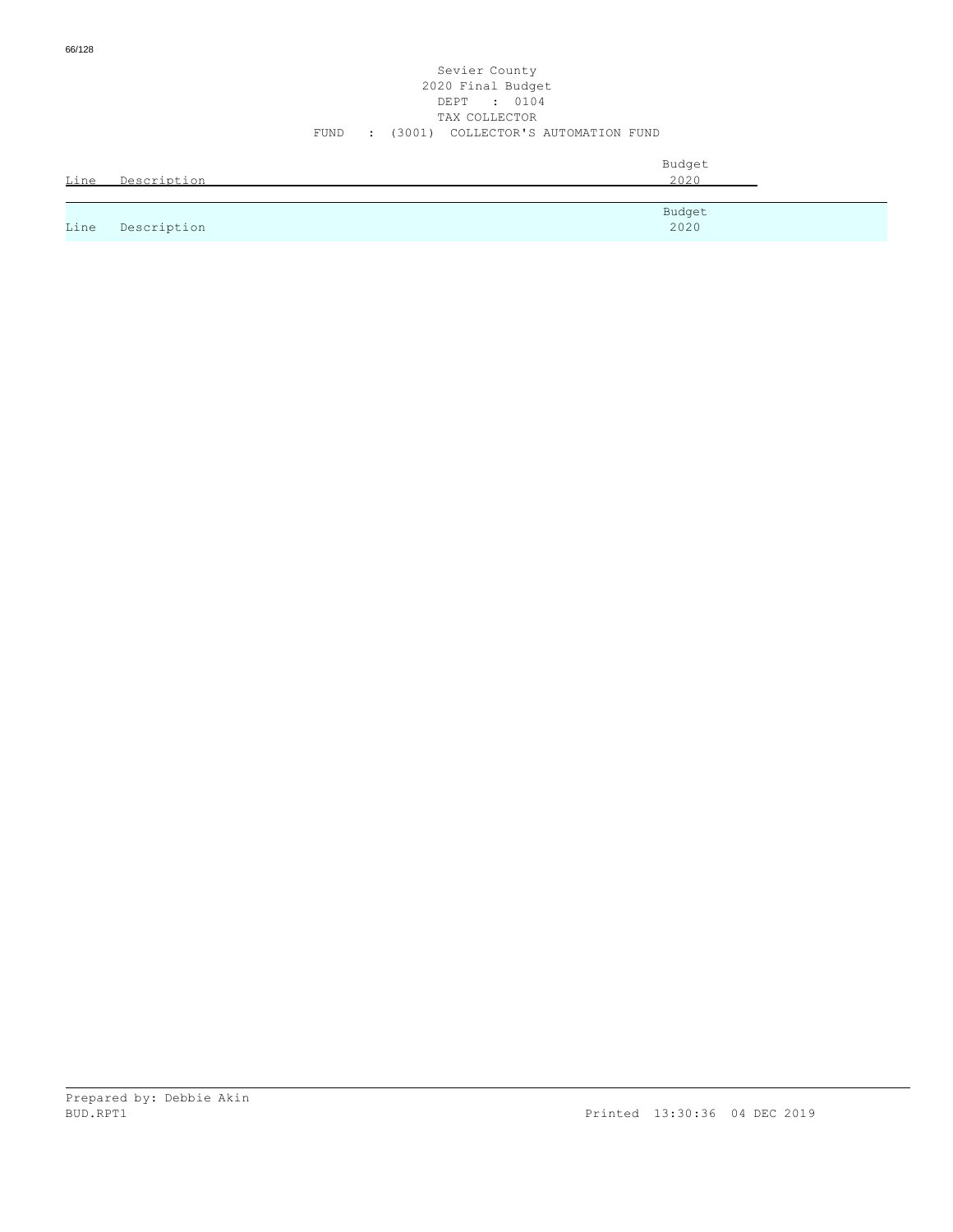## Sevier County 2020 Final Budget DEPT : 0104 TAX COLLECTOR FUND : (3001) COLLECTOR'S AUTOMATION FUND

|                                                                                                                          | Budget                       |  |
|--------------------------------------------------------------------------------------------------------------------------|------------------------------|--|
| Description<br>Line                                                                                                      | 2020                         |  |
| Section 2: Supplies                                                                                                      |                              |  |
| 2001                                                                                                                     | 500.00                       |  |
| 2002<br>SMALL<br>${\tt EQUIPMENT.}\dots\dots\dots\dots\dots\dots\dots\dots\dots\dots\dots\dots\dots\dots\dots\dots\dots$ | 500.00                       |  |
| Total Supplies                                                                                                           | 1,000.00                     |  |
|                                                                                                                          |                              |  |
| Section 3: Other Charges                                                                                                 |                              |  |
| 3080<br>PUBLIC                                                                                                           | 500.00                       |  |
| 3102<br>COMPUTER SOFTWARE, SUPPORT & MAINTENANCE AGREEMENT                                                               | 20,000.00                    |  |
| Total Other Charges                                                                                                      | 20,500.00                    |  |
| Section 4: Capital Outlay                                                                                                |                              |  |
| 4004                                                                                                                     | 7,400.00                     |  |
| Total Capital Outlay                                                                                                     | 7,400.00                     |  |
|                                                                                                                          |                              |  |
| Section 5: Transfers Out                                                                                                 |                              |  |
|                                                                                                                          |                              |  |
| Total Transfers Out                                                                                                      |                              |  |
| Dept 0104 Total Budget                                                                                                   | 28,900.00<br>--------------- |  |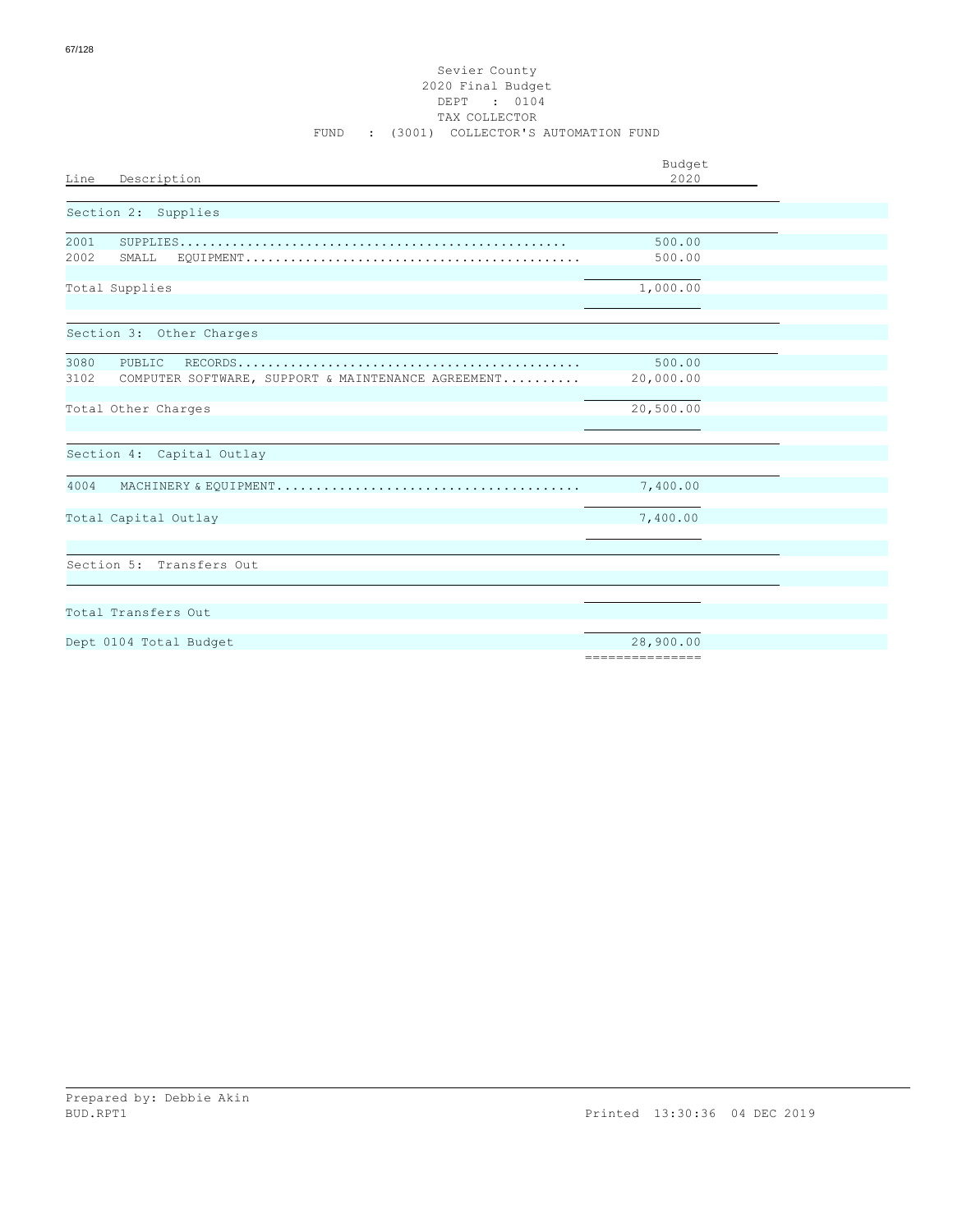| Line | Description | Budget<br>2020 |
|------|-------------|----------------|
| Line | Description | Budget<br>2020 |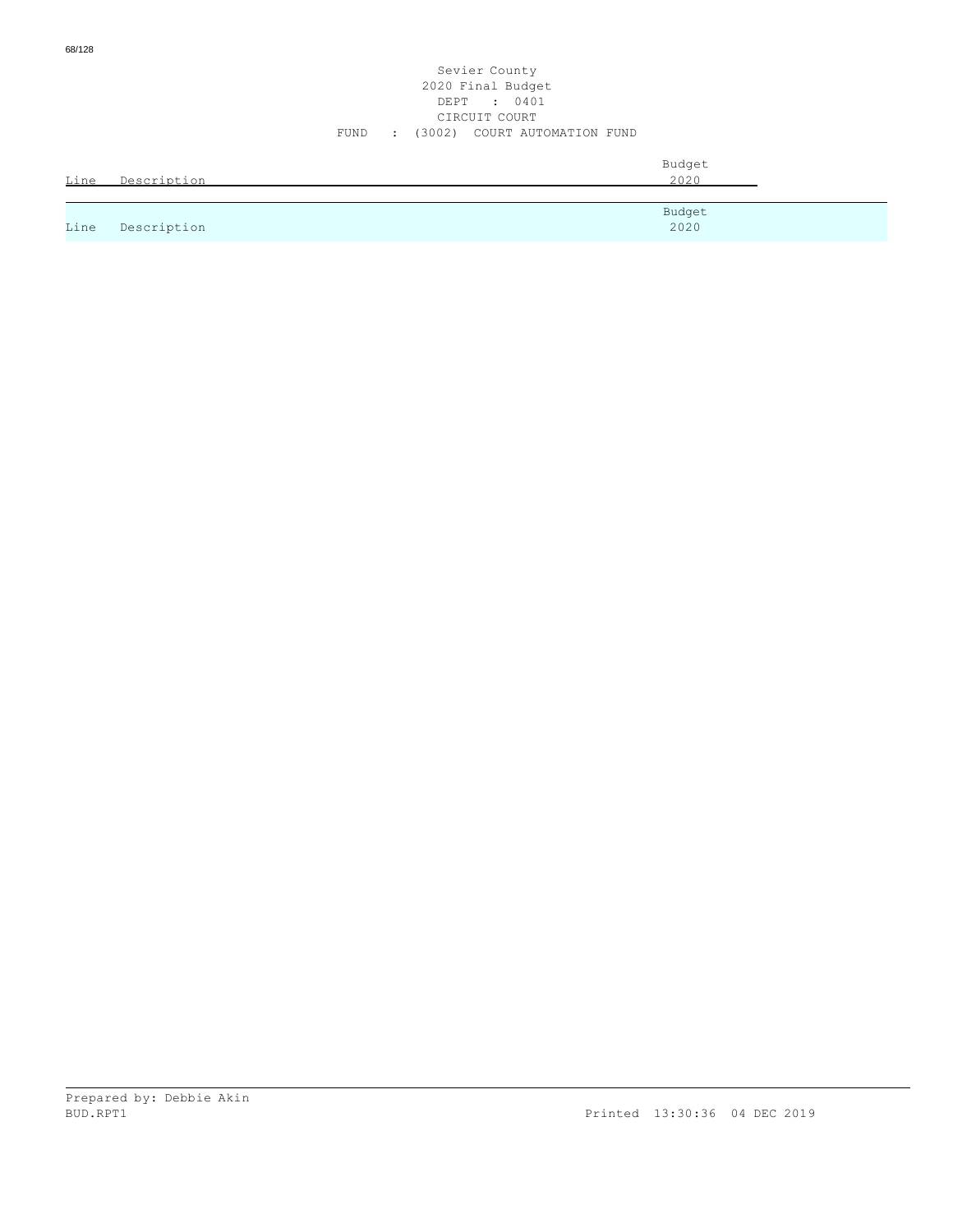Budget<br>2020

# Line Description

Section 2: Supplies

Section 3: Other Charges

Total Other Charges

| Section 4: Capital Outlay        |          |  |  |  |
|----------------------------------|----------|--|--|--|
|                                  |          |  |  |  |
| 4004                             | 3,000.00 |  |  |  |
|                                  |          |  |  |  |
| Total Capital Outlay<br>3,000.00 |          |  |  |  |
|                                  |          |  |  |  |
| Dept 0401 Total Budget           | 3,000.00 |  |  |  |
|                                  |          |  |  |  |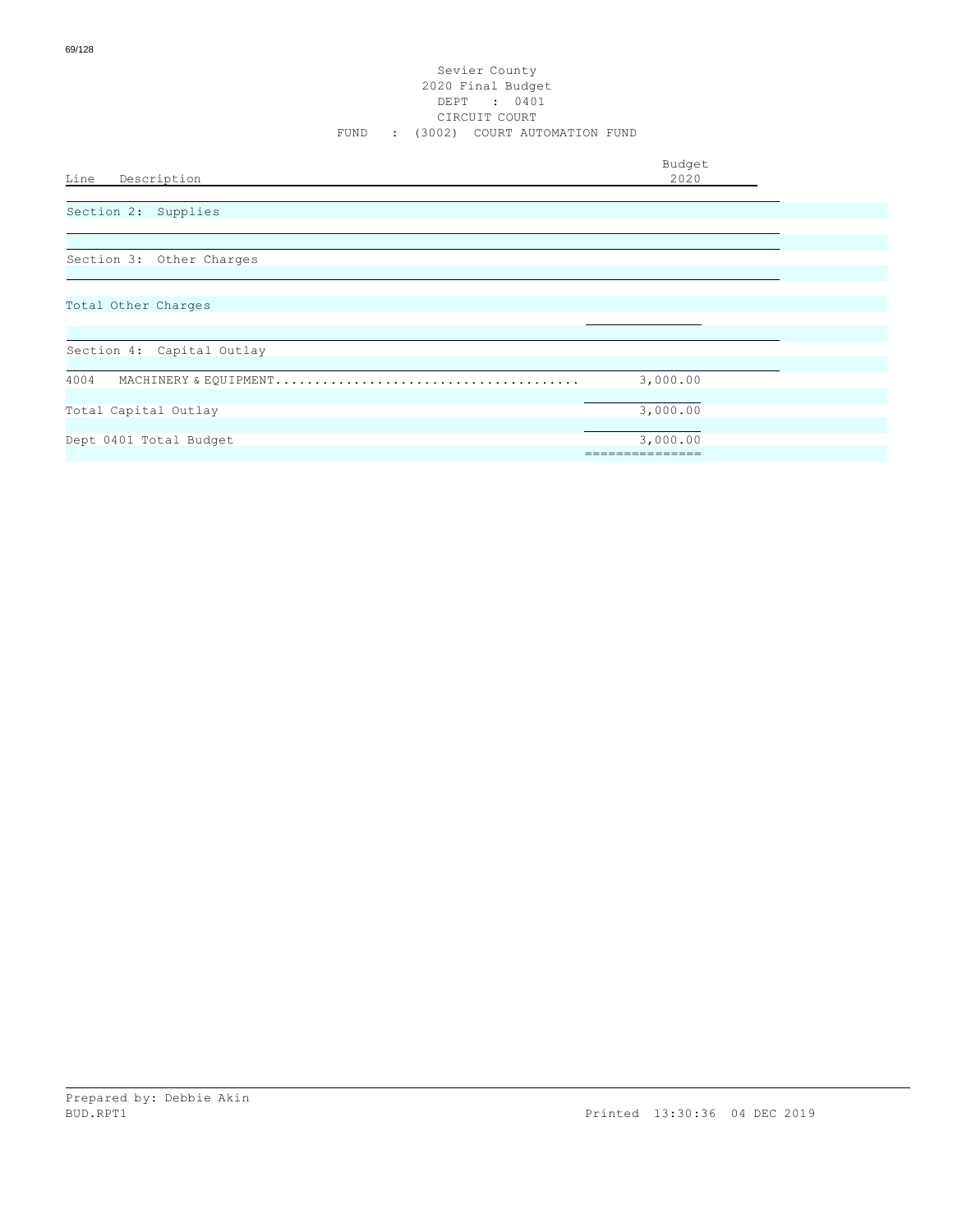70/128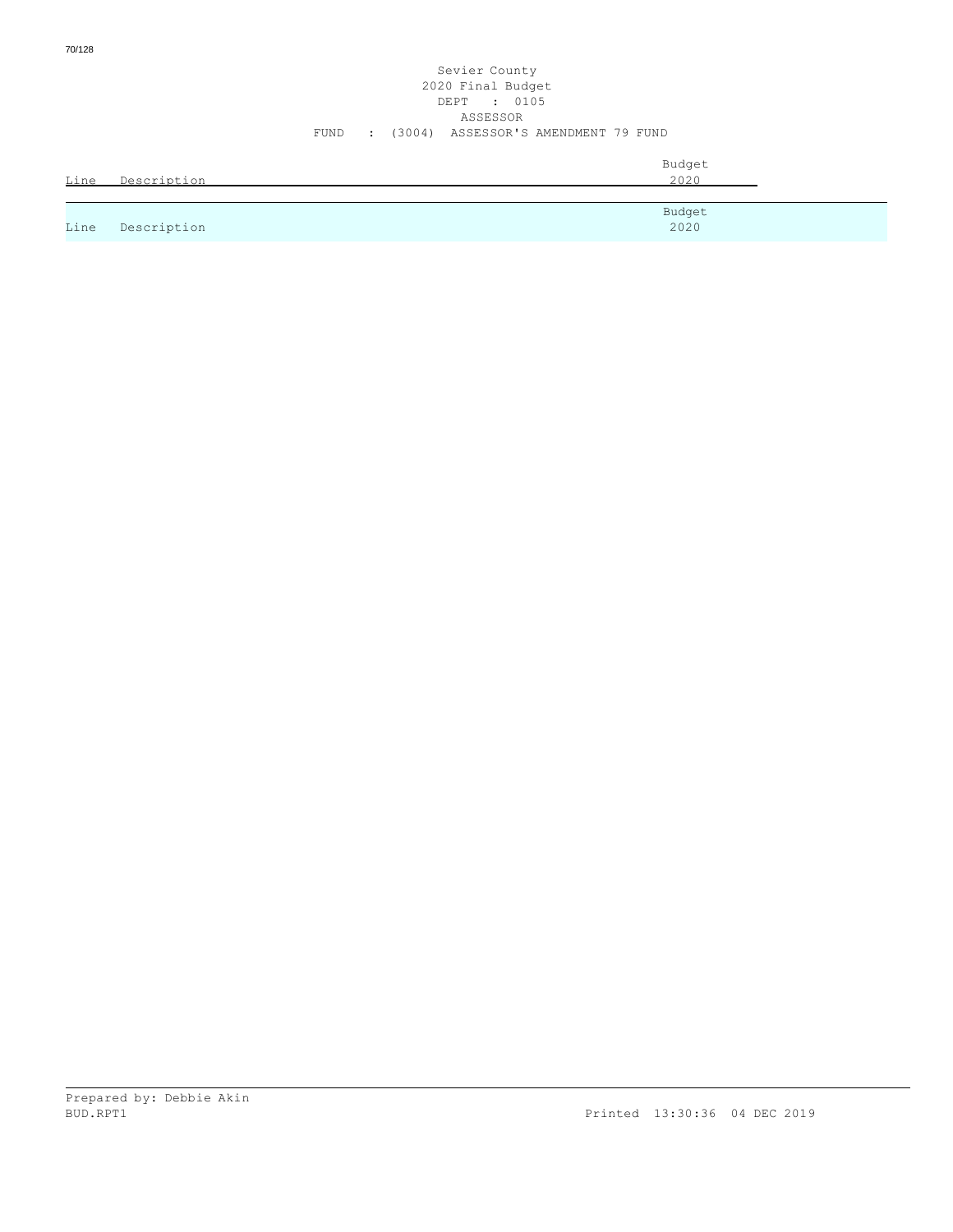Budget<br>2020

Line Description

Section 2: Supplies

Total Supplies

Section 3: Other Charges

| Section 4: Capital Outlay<br>4004<br>10,000.00<br>Total Capital Outlay<br>10,000.00<br>Dept 0105 Total Budget<br>10,000.00 |  |
|----------------------------------------------------------------------------------------------------------------------------|--|
|                                                                                                                            |  |
|                                                                                                                            |  |
|                                                                                                                            |  |
|                                                                                                                            |  |
|                                                                                                                            |  |
|                                                                                                                            |  |
|                                                                                                                            |  |
|                                                                                                                            |  |
|                                                                                                                            |  |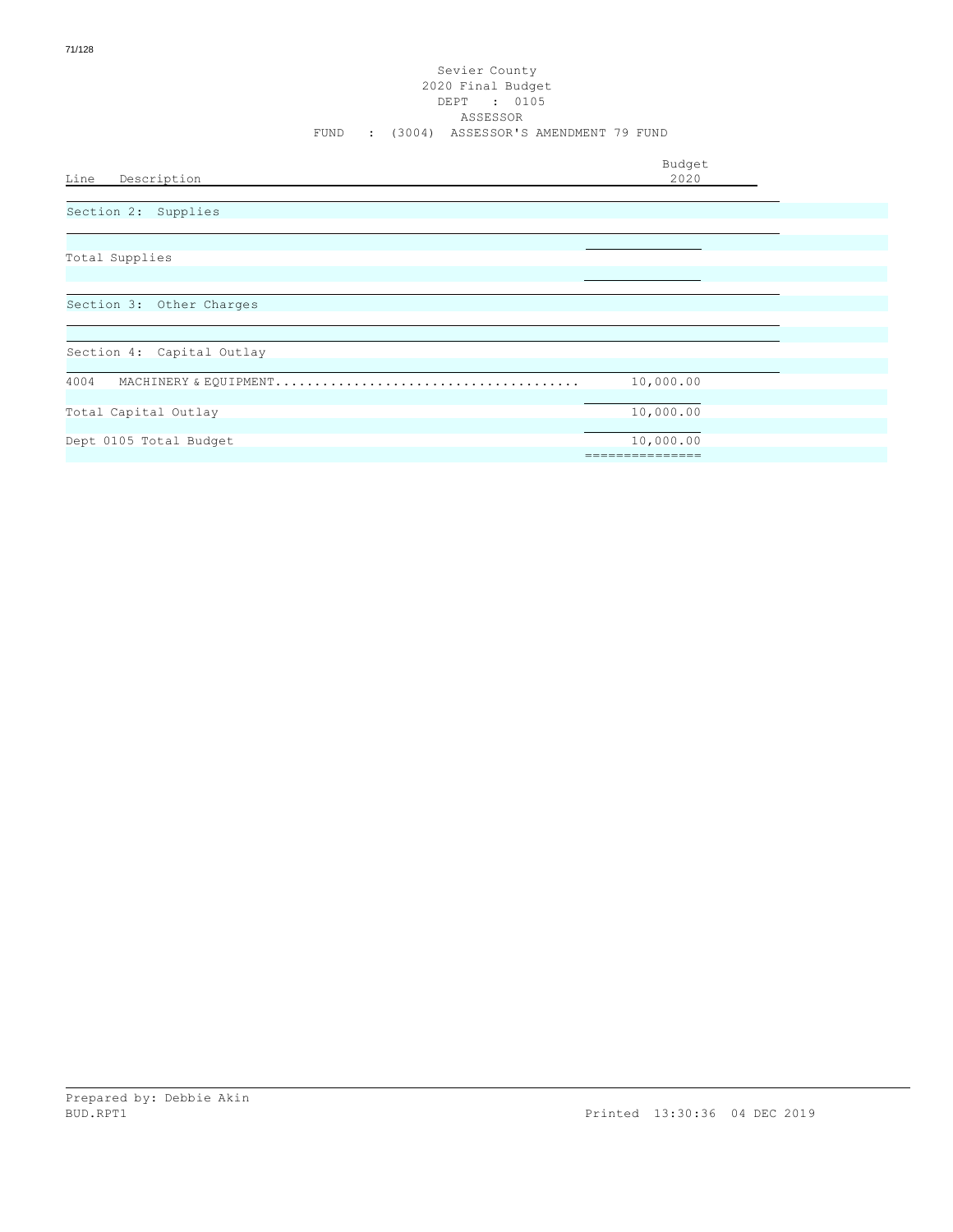72/128

|      | Line Description | Budget<br>2020 |
|------|------------------|----------------|
| Line | Description      | Budget<br>2020 |

COUNTY CLERK FUND : (3005) COUNTY CLERK'S COST FUND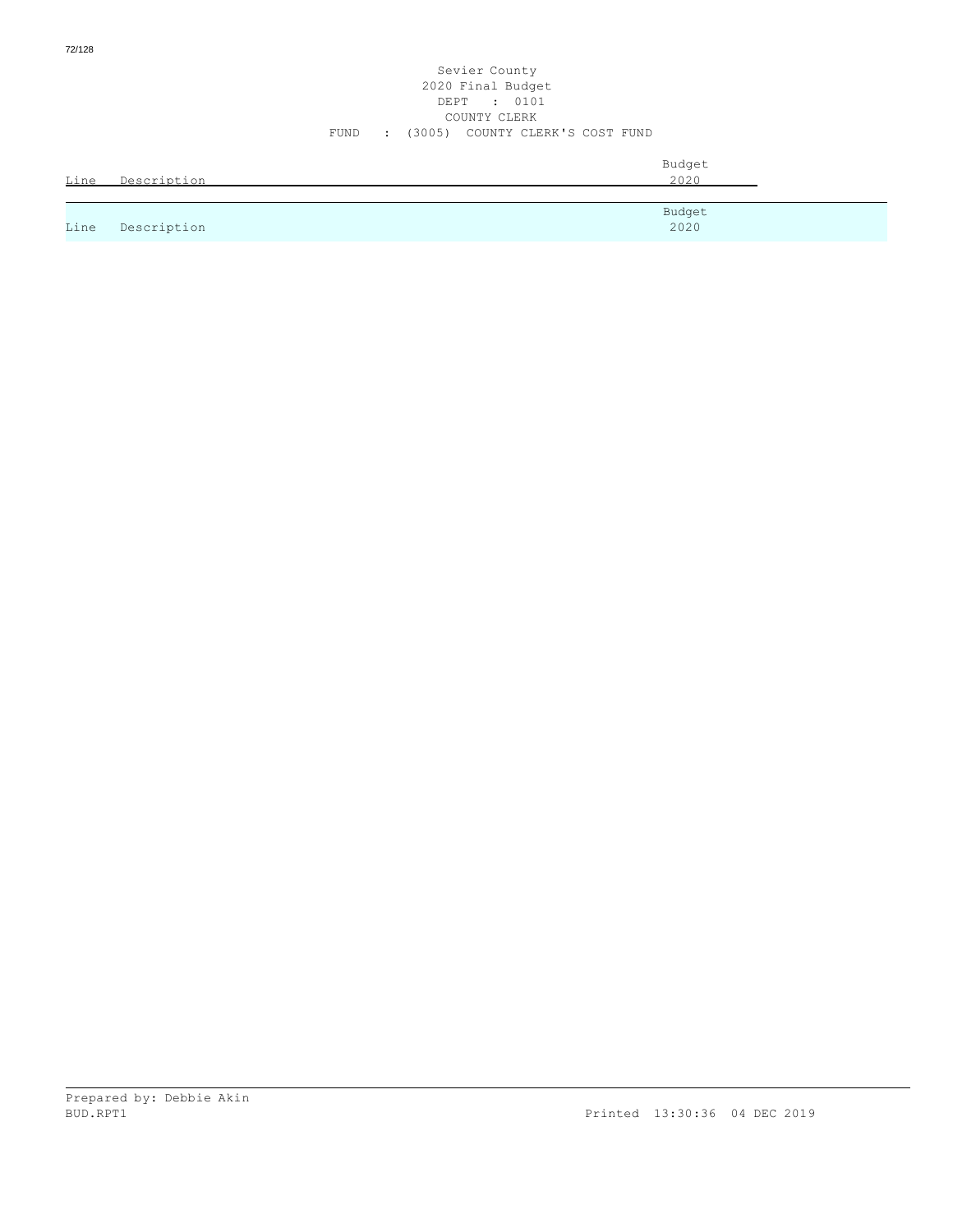Budget<br>2020

Line Description

Section 2: Supplies

Total Supplies

Section 3: Other Charges

3102 COMPUTER SOFTWARE, SUPPORT & MAINTENANCE AGREEMENT.......... 8,000.00

Total Other Charges 8,000.000 and 200 and 200 and 200 and 200 and 200 and 200 and 200 and 200 and 200 and 200 and 200 and 200 and 200 and 200 and 200 and 200 and 200 and 200 and 200 and 200 and 200 and 200 and 200 and 200

Section 4: Capital Outlay

Total Capital Outlay

Dept 0101 Total Budget 8,000.00

===============

Prepared by: Debbie Akin BUD.RPT1 Printed 13:30:36 04 DEC 2019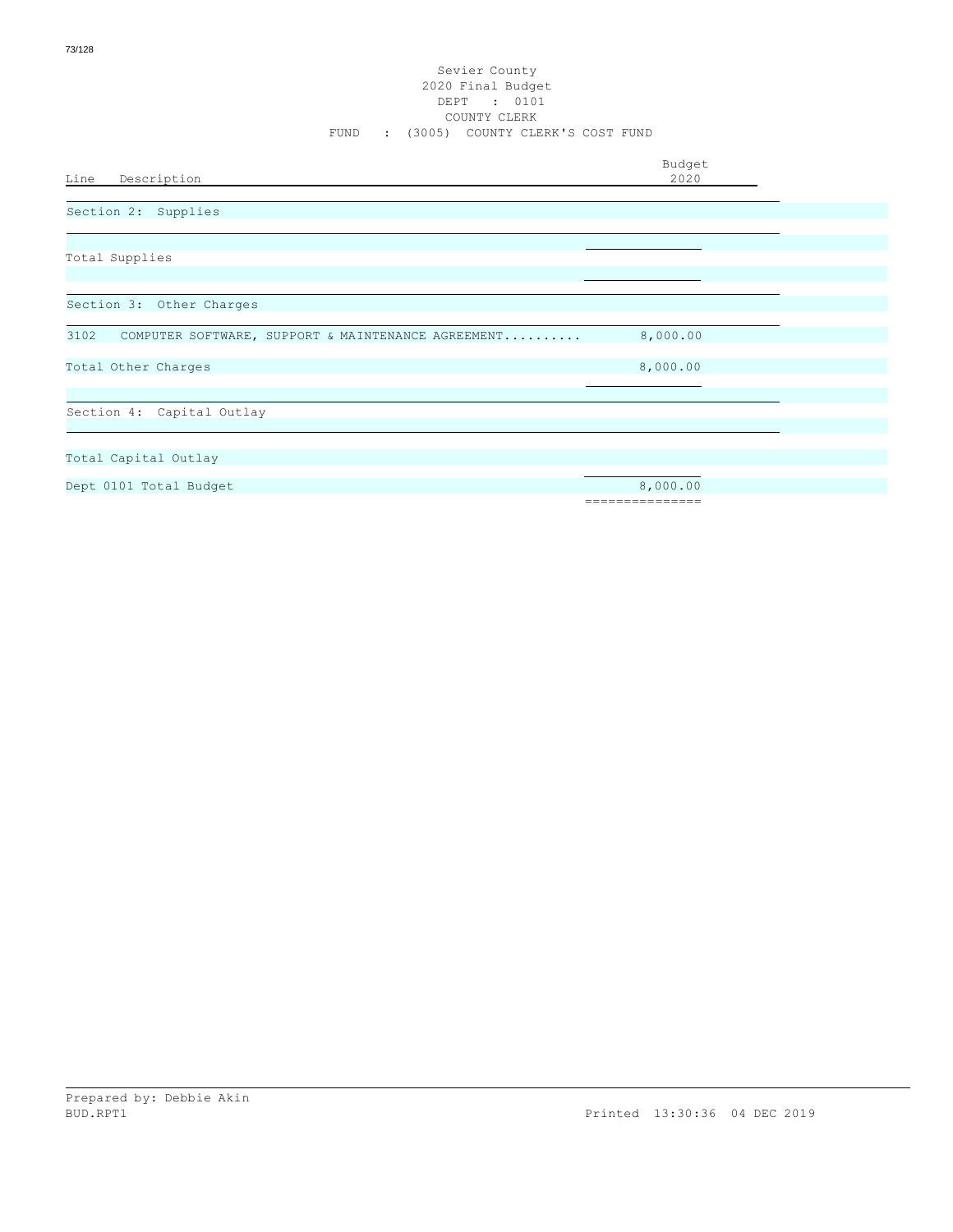74/128

#### Sevier County 2020 Final Budget DEPT : 0102 CIRCUIT CLERK FUND : (3006) COUNTY RECORDER'S COST FUND

| Line | Description | Budget<br>2020 |
|------|-------------|----------------|
|      |             | Budget         |
| Line | Description | 2020           |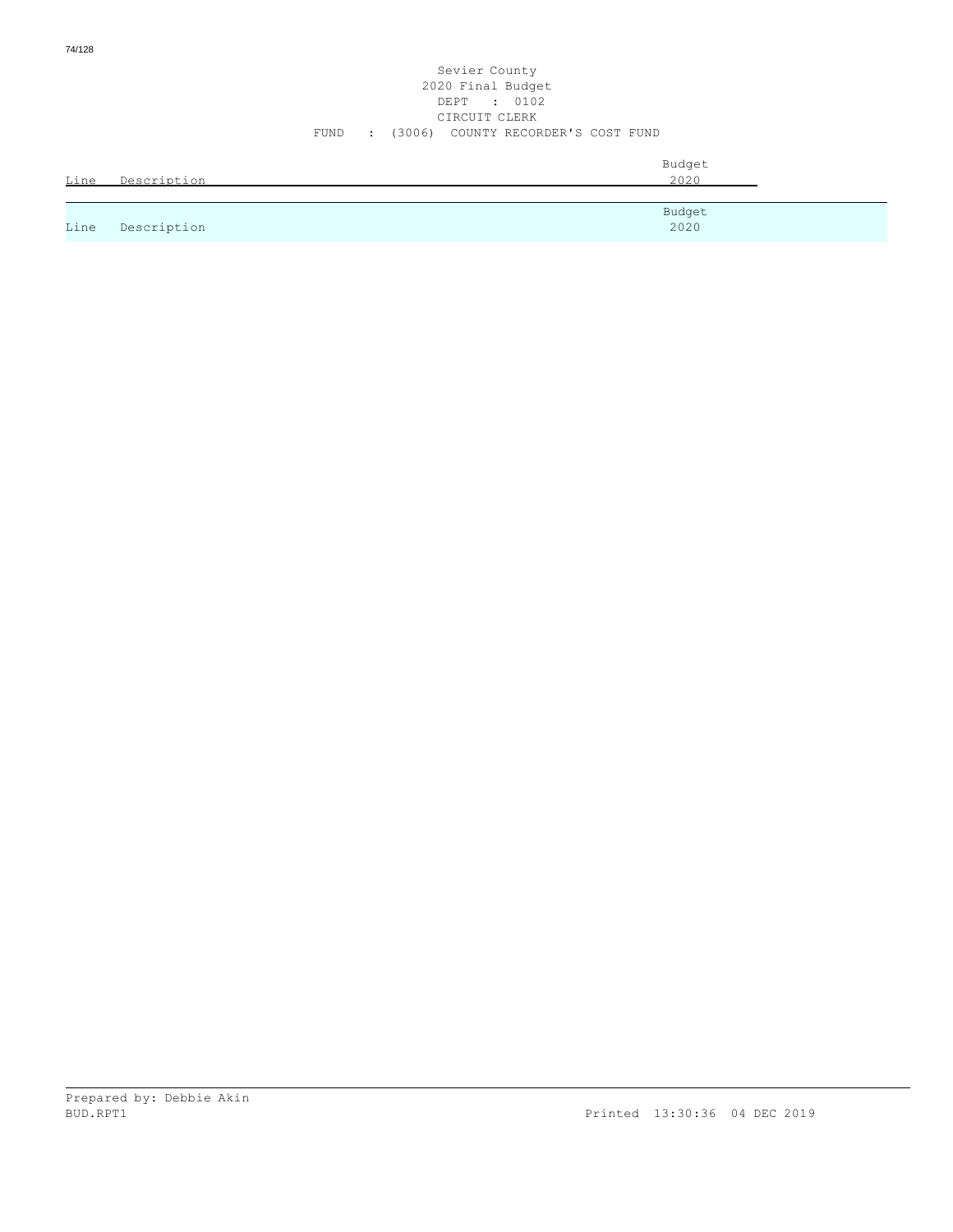#### Sevier County 2020 Final Budget DEPT : 0102 CIRCUIT CLERK FUND : (3006) COUNTY RECORDER'S COST FUND

|                                                                                                                                               | Budget          |
|-----------------------------------------------------------------------------------------------------------------------------------------------|-----------------|
| Description<br><b>Line</b>                                                                                                                    | 2020            |
|                                                                                                                                               |                 |
| Section 2: Supplies<br><u> 1989 - Johann Stoff, deutscher Stoffen und der Stoffen und der Stoffen und der Stoffen und der Stoffen und der</u> |                 |
| 2001                                                                                                                                          | 1,000.00        |
| Total Supplies                                                                                                                                | 1,000.00        |
| Section 3: Other Charges                                                                                                                      |                 |
|                                                                                                                                               |                 |
| 3009<br>OTHER PROFESSIONAL SERVICES                                                                                                           | 2,500.00        |
| 3102<br>COMPUTER SOFTWARE, SUPPORT & MAINTENANCE AGREEMENT                                                                                    | 65,000.00       |
| Total Other Charges                                                                                                                           | 67,500.00       |
| Section 4: Capital Outlay                                                                                                                     |                 |
|                                                                                                                                               |                 |
| 4004                                                                                                                                          | 3,000.00        |
| Total Capital Outlay                                                                                                                          | 3,000.00        |
| Section 5: Transfers Out                                                                                                                      |                 |
|                                                                                                                                               |                 |
| 9999<br>TRANSFERS                                                                                                                             | 25,000.00       |
| Total Transfers Out                                                                                                                           | 25,000.00       |
| Dept 0102 Total Budget                                                                                                                        | 96,500.00       |
|                                                                                                                                               | =============== |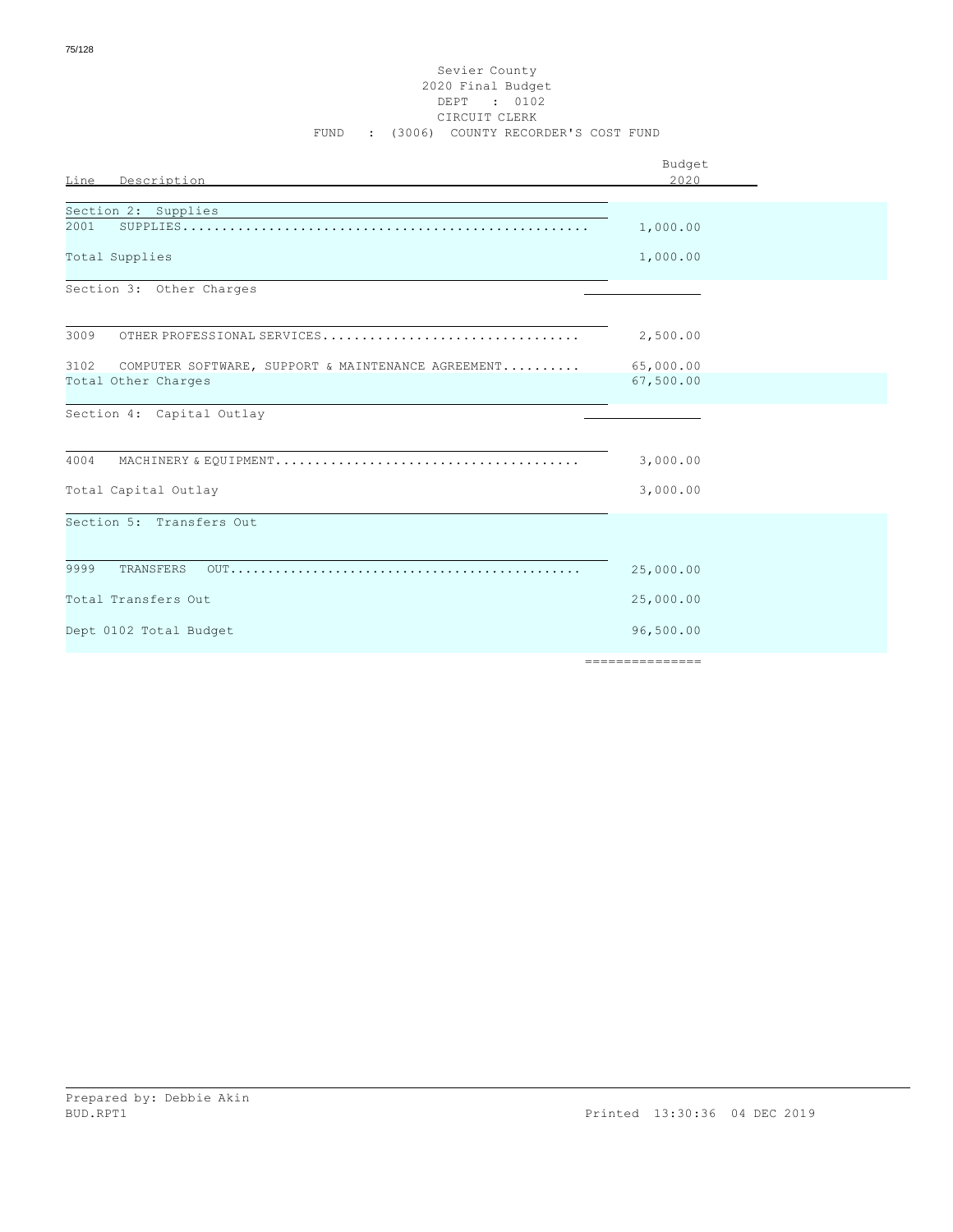#### Sevier County 2020 Final Budget DEPT : 0600 COUNTY LIBRARY FUND : (3008) COUNTY LIBRARY FUND

## Current Annual

| PCN | Title          | Grade | Salarv    |  |
|-----|----------------|-------|-----------|--|
|     | Total Salaries |       | 24,611.00 |  |
|     |                |       |           |  |

|      |                                                                                                              | Budget     |
|------|--------------------------------------------------------------------------------------------------------------|------------|
| Line | Description                                                                                                  | 2020       |
| 1001 | SALARIES,<br>$FULL-TIME \dots \dots \dots \dots \dots \dots \dots \dots \dots \dots \dots \dots \dots \dots$ | 24,611.00  |
| 1002 |                                                                                                              | 58,738.00  |
| 1005 | OVERTIME & OTHER PREMIUM COMPENSATION                                                                        | 250.00     |
| 1006 |                                                                                                              | 6, 395.33  |
| 1007 | RETIREMENT                                                                                                   | 12,807.37  |
| 1009 |                                                                                                              | 6.667.20   |
| 1010 |                                                                                                              | 127.00     |
| 1011 | UNEMPLOYMENT COMPENSATION                                                                                    | 1,871.00   |
| 1016 | T.T.F.E.                                                                                                     | 122.00     |
|      |                                                                                                              |            |
|      | Total Personnel Services                                                                                     | 111,588.90 |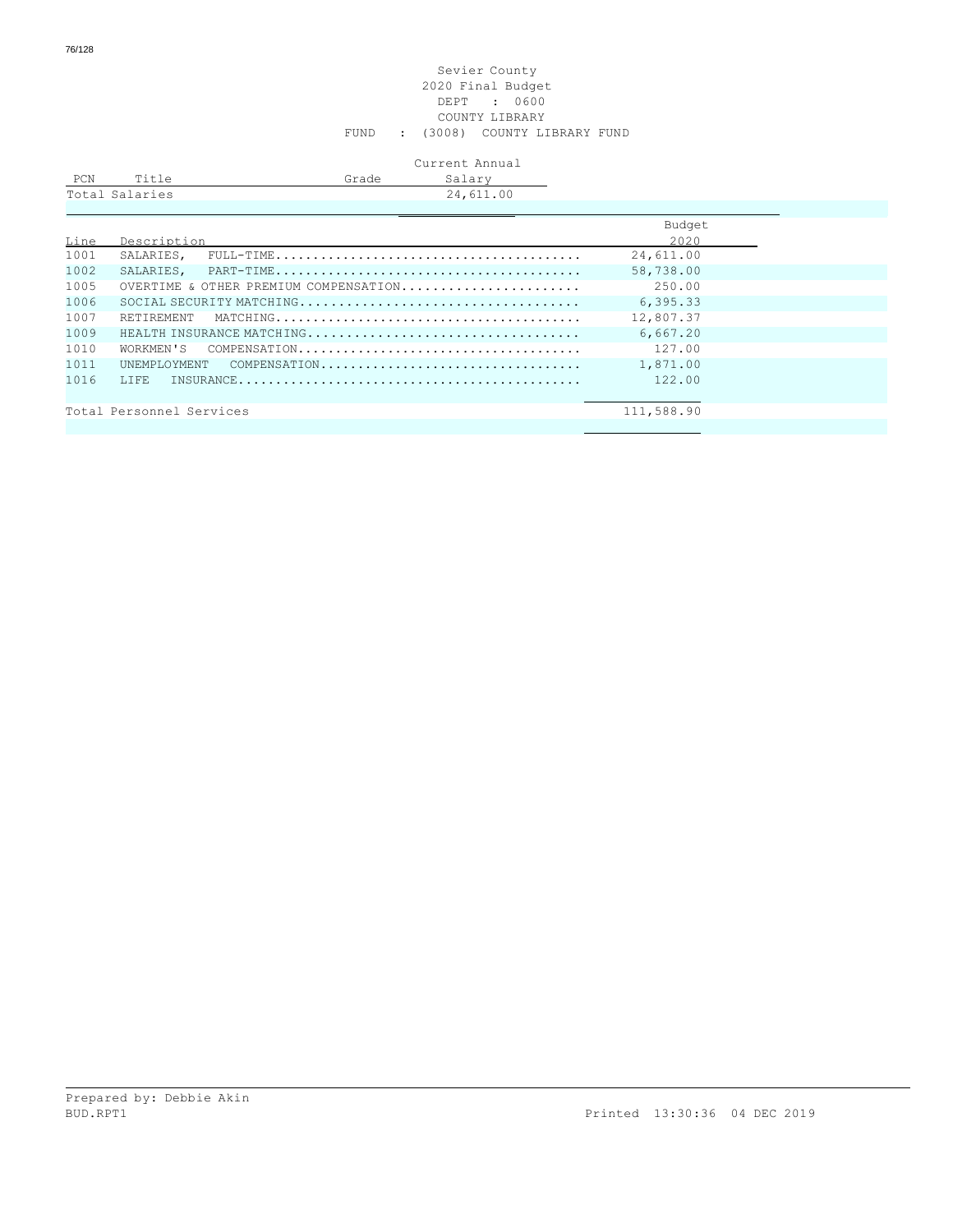#### Sevier County 2020 Final Budget DEPT : 0600 COUNTY LIBRARY FUND : (3008) COUNTY LIBRARY FUND

| Line  | Description                                                                                                     | Budget<br>2020  |  |
|-------|-----------------------------------------------------------------------------------------------------------------|-----------------|--|
|       |                                                                                                                 |                 |  |
|       | Section 2: Supplies                                                                                             |                 |  |
| 2001  |                                                                                                                 | 2,500.00        |  |
| 2002  | SMALL                                                                                                           | 300.00          |  |
| 2003  | JANITORIAL<br>$\texttt{SUPPLIES} \dots \dots \dots \dots \dots \dots \dots \dots \dots \dots \dots \dots \dots$ | 75.00           |  |
| 2020  | BUILDING MATERIALS & SUPPLIES                                                                                   | 50.00           |  |
| 2.021 |                                                                                                                 | 50.00           |  |
| 2022  |                                                                                                                 | 200.00          |  |
| 2023  |                                                                                                                 | 1,200.00        |  |
| 2024  | MAINTENANCE & SERVICE CONTRACTS                                                                                 | 3,000.00        |  |
|       |                                                                                                                 |                 |  |
|       | Total Supplies                                                                                                  | 7,375.00        |  |
|       |                                                                                                                 |                 |  |
|       | Section 3: Other Charges                                                                                        |                 |  |
|       |                                                                                                                 |                 |  |
| 3003  | COMPUTER                                                                                                        | 500.00          |  |
| 3020  |                                                                                                                 | 5,000.00        |  |
| 3021  |                                                                                                                 | 150.00          |  |
| 3030  |                                                                                                                 | 1,000.00        |  |
| 3040  | ADVERTISING & PUBLICATION                                                                                       | 100.00          |  |
| 3052  |                                                                                                                 | 2,800.00        |  |
| 3054  |                                                                                                                 | 576.00          |  |
| 3060  |                                                                                                                 | 7,000.00        |  |
| 3061  |                                                                                                                 | 800.00          |  |
| 3062  |                                                                                                                 | 700.00          |  |
| 3071  | RENT - MACHINERY AND EOUIPMENT                                                                                  | 200.00          |  |
| 3090  |                                                                                                                 | 4,500.00        |  |
| 3094  |                                                                                                                 | 50.00           |  |
| 3100  | OTHER                                                                                                           | 11,000.00       |  |
|       | Total Other Charges                                                                                             | 34,376.00       |  |
|       |                                                                                                                 |                 |  |
|       |                                                                                                                 |                 |  |
|       | Section 4: Capital Outlay                                                                                       |                 |  |
|       |                                                                                                                 |                 |  |
|       |                                                                                                                 |                 |  |
|       | Total Capital Outlay                                                                                            |                 |  |
|       | Dept 0600 Total Budget                                                                                          | 153,339.90      |  |
|       |                                                                                                                 | --------------- |  |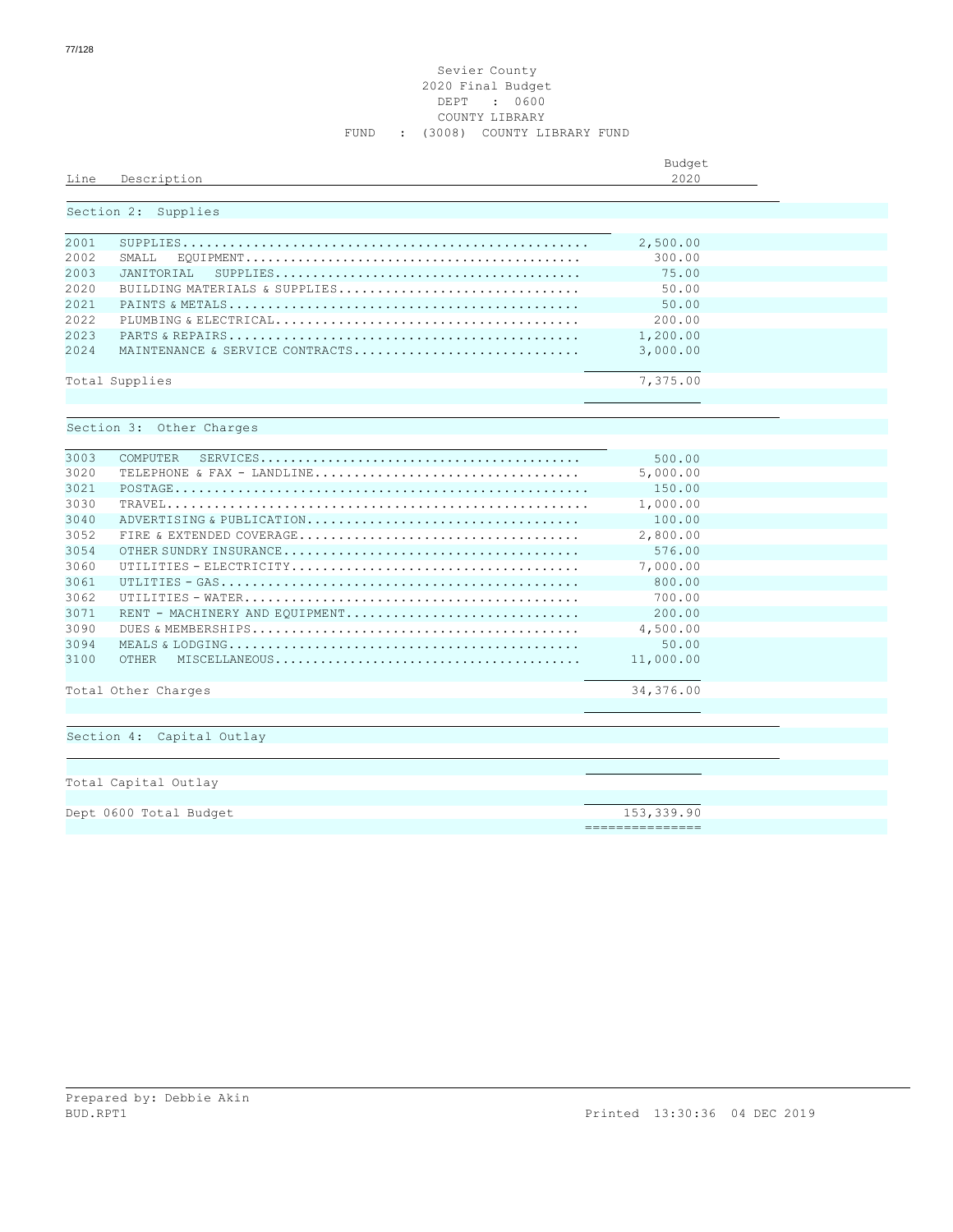#### Sevier County 2020 Final Budget DEPT : 0700 SANITATION / SOLID WASTE FUND : (3009) SOLID WASTE FUND

|     |                          |        | Current Annual          |
|-----|--------------------------|--------|-------------------------|
| PCN | $\overline{\phantom{a}}$ | made i | 20.77<br><u>u + u +</u> |
|     |                          |        |                         |

Total Salaries 182,034.00

|      |                                       | Budget      |
|------|---------------------------------------|-------------|
| Line | Description                           | 2020        |
| 1001 | SALARIES,                             | 182,034.00  |
| 1002 | SALARIES,                             | 120,250.00  |
| 1005 | OVERTIME & OTHER PREMIUM COMPENSATION | 5,000.00    |
| 1006 |                                       | 23,652.58   |
| 1007 | RETIREMENT                            | 47,075.91   |
| 1009 | HEALTH INSURANCE MATCHING             | 33,288.65   |
| 1010 | WORKMEN'S                             | 15,720.00   |
| 1011 | UNEMPLOYMENT<br>COMPENSATION          | 4,640.00    |
| 1016 | T.TFF.                                | 651.48      |
| 1017 |                                       | 1,900.00    |
| 1018 |                                       | 1,260.00    |
| 1025 |                                       | 6,881.00    |
|      |                                       |             |
|      | Total Personnel Services              | 442, 353.62 |
|      |                                       |             |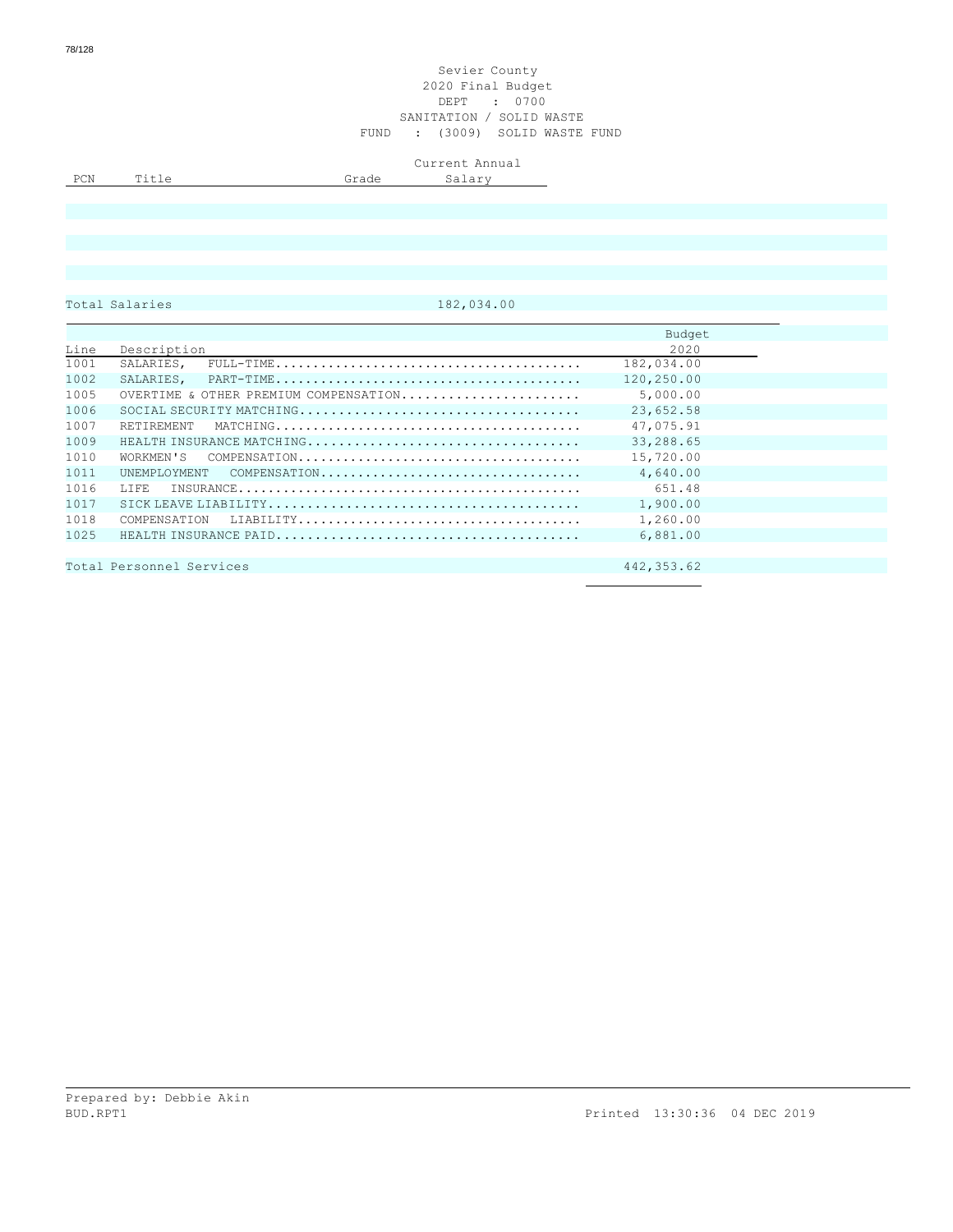#### Sevier County Final Budget DEPT : 0700 SANITATION / SOLID WASTE FUND : (3009) SOLID WASTE FUND

|      |             | Budget       |
|------|-------------|--------------|
| Line | Description | 2020<br>ZUZU |
|      |             |              |

## Section 2: Supplies

| 2001  |                                                                                                      | 5,000.00   |  |
|-------|------------------------------------------------------------------------------------------------------|------------|--|
| 2002  | SMALL.                                                                                               | 2,000.00   |  |
| 2003  |                                                                                                      | 100.00     |  |
| 2007  |                                                                                                      | 80,000.00  |  |
| 2008  |                                                                                                      | 20,000.00  |  |
| 2020  | BUILDING MATERIALS & SUPPLIES                                                                        | 300.00     |  |
| 2.021 |                                                                                                      | 2,000.00   |  |
| 2022  |                                                                                                      | 500.00     |  |
| 2023  |                                                                                                      | 70,000.00  |  |
| 2028  |                                                                                                      | 50.00      |  |
| 2029  | SMATT.                                                                                               | 1,000.00   |  |
| 2030  | $\texttt{CONCRETE}.\dots\dots\dots\dots\dots\dots\dots\dots\dots\dots\dots\dots\dots\dots\dots\dots$ | 500.00     |  |
|       |                                                                                                      |            |  |
|       | Total Supplies                                                                                       | 181,450.00 |  |
|       |                                                                                                      |            |  |

#### Section 3: Other Charges

| 3004 |                                | 30,000.00   |  |
|------|--------------------------------|-------------|--|
| 3005 | SPECTAL                        | 1,000.00    |  |
| 3006 | MEDICAL, DENTAL & HOSPITAL     | 500.00      |  |
| 3007 | DRIIG                          | 250.00      |  |
| 3009 |                                | 1,000.00    |  |
| 3020 |                                | 1,000.00    |  |
| 3021 |                                | 100.00      |  |
| 3023 |                                | 500.00      |  |
| 3030 |                                | 250.00      |  |
| 3040 |                                | 100.00      |  |
| 3052 |                                | 1,600.00    |  |
| 3053 | FLEET.                         | 12,500.00   |  |
| 3054 |                                | 1,225.00    |  |
| 3060 |                                | 6,000.00    |  |
| 3071 | RENT - MACHINERY AND EQUIPMENT | 250.00      |  |
| 3072 |                                | 2,000.00    |  |
| 3094 |                                | 200.00      |  |
| 3098 |                                | 2,500.00    |  |
| 3100 | OTHER                          | 360,000.00  |  |
| 3101 |                                | 500.00      |  |
|      |                                |             |  |
|      | Total Other Charges            | 421, 475.00 |  |
|      |                                |             |  |

#### Section 4: Capital Outlay

| 4002 |                                   | 6,500.00  |
|------|-----------------------------------|-----------|
| 4003 | IMPROVEMENTS OTHER THAN BUILDINGS | 10,000.00 |
| 4004 |                                   | 40,000.00 |
|      |                                   |           |
|      | Total Capital Outlay              | 56,500.00 |
|      |                                   |           |

Prepared by: Debbie Akin<br>BUD.RPT1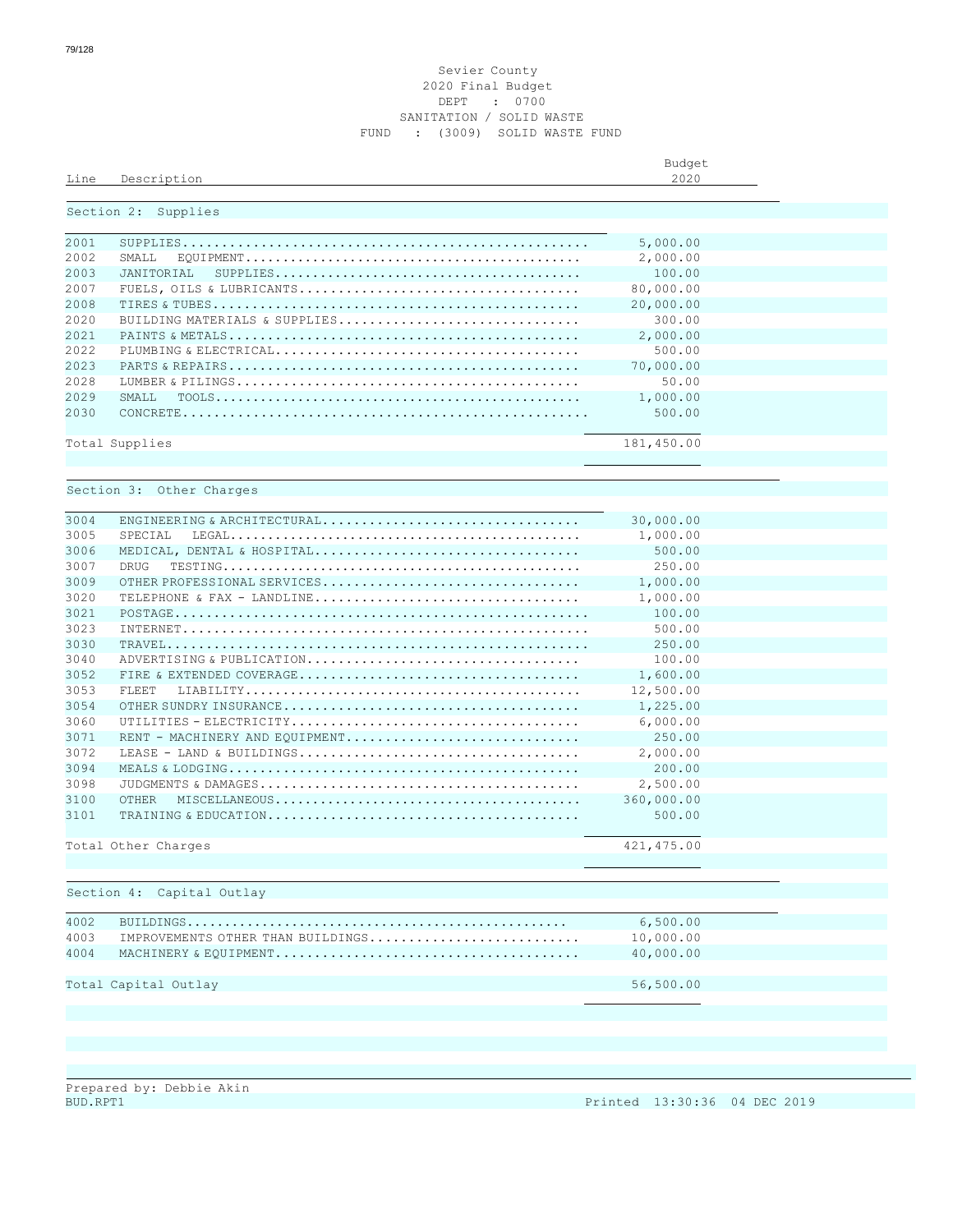| Sevier County                          |
|----------------------------------------|
| 2020 Final Budget                      |
| DEPT : 0700                            |
| SANITATION / SOLID WASTE               |
| : (3009) SOLID WASTE FUND<br>FUND      |
|                                        |
| Budget                                 |
| Line<br>2020<br>Description            |
| Section 5: Transfers Out               |
| 9999<br>6, 200.00                      |
| 6, 200.00<br>Total Transfers Out       |
| Dept 0700 Total Budget<br>1,107,978.62 |
| =========                              |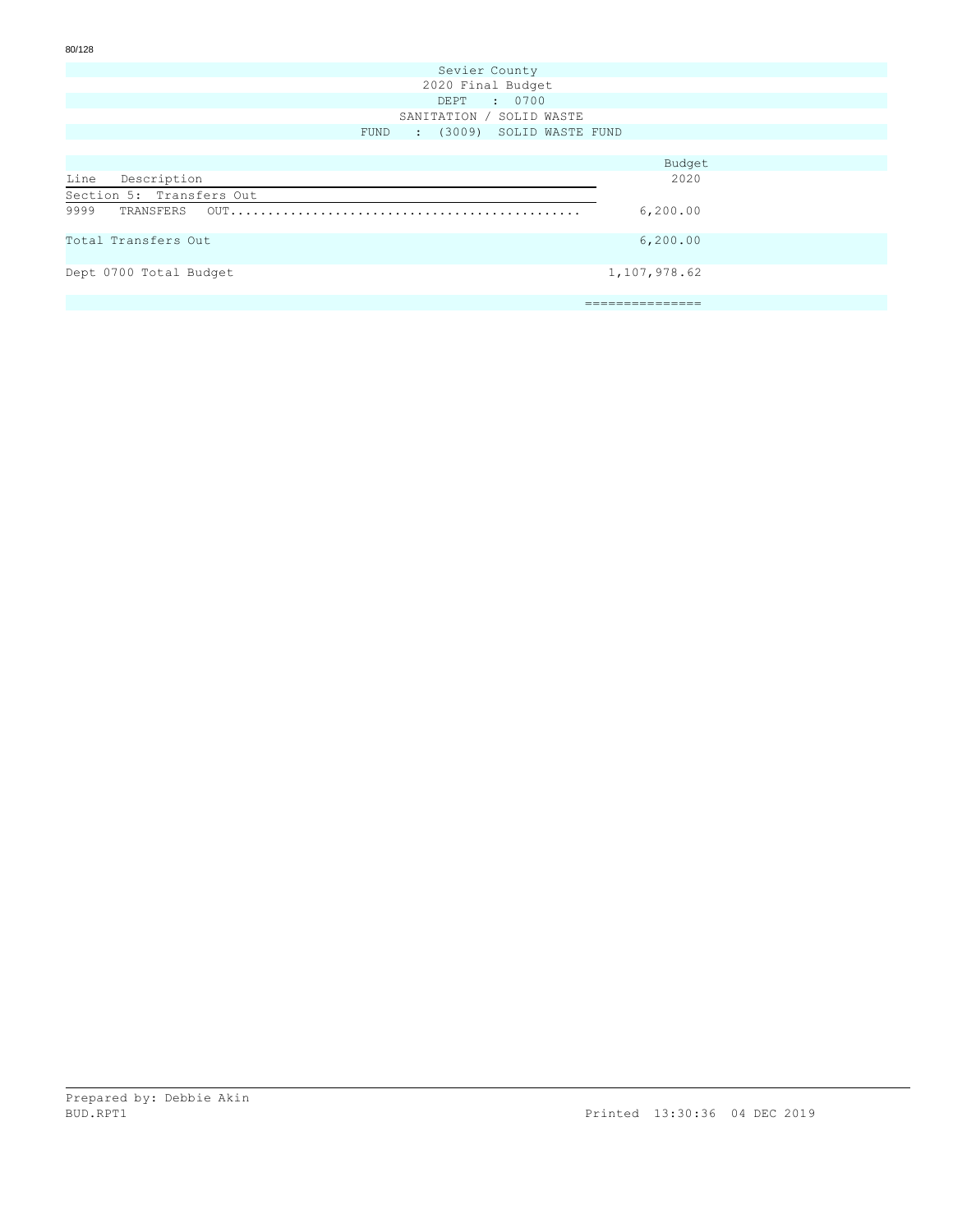#### Sevier County 2020 Final Budget DEPT : 0102 CIRCUIT CLERK FUND : (3012) CHILD SUPPORT COST FUND

| Line | Description | Budget<br>2020 |
|------|-------------|----------------|
|      |             | Budget         |
| Line | Description | 2020           |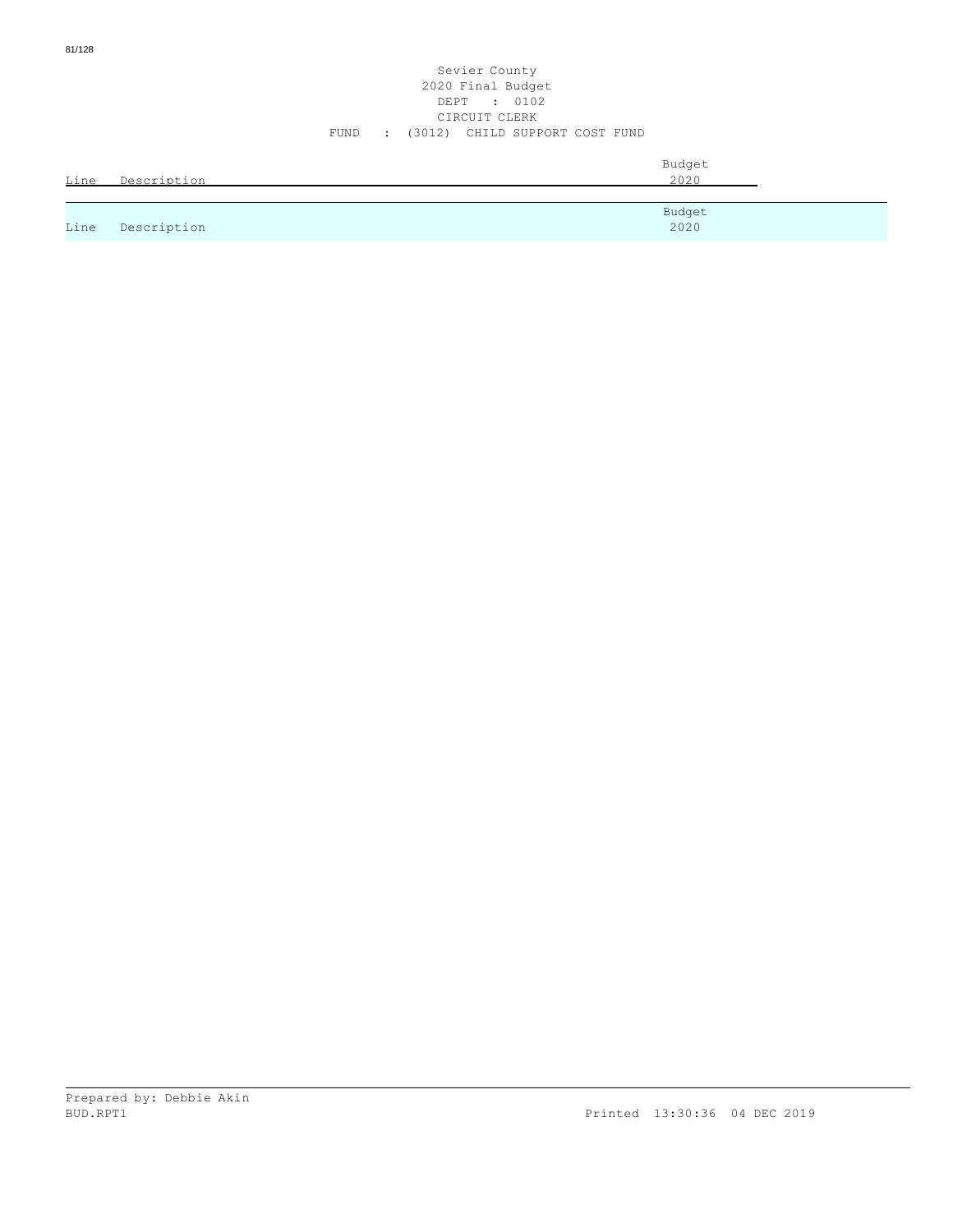Budget<br>2020

Line Description

Section 2: Supplies

Section 3: Other Charges

Section 4: Capital Outlay

| Section 5: Transfers Out |          |  |
|--------------------------|----------|--|
|                          |          |  |
| 9999                     | 2,000.00 |  |
|                          |          |  |
| Total Transfers Out      | 2,000.00 |  |
|                          |          |  |
| Dept 0102 Total Budget   | 2,000.00 |  |
|                          |          |  |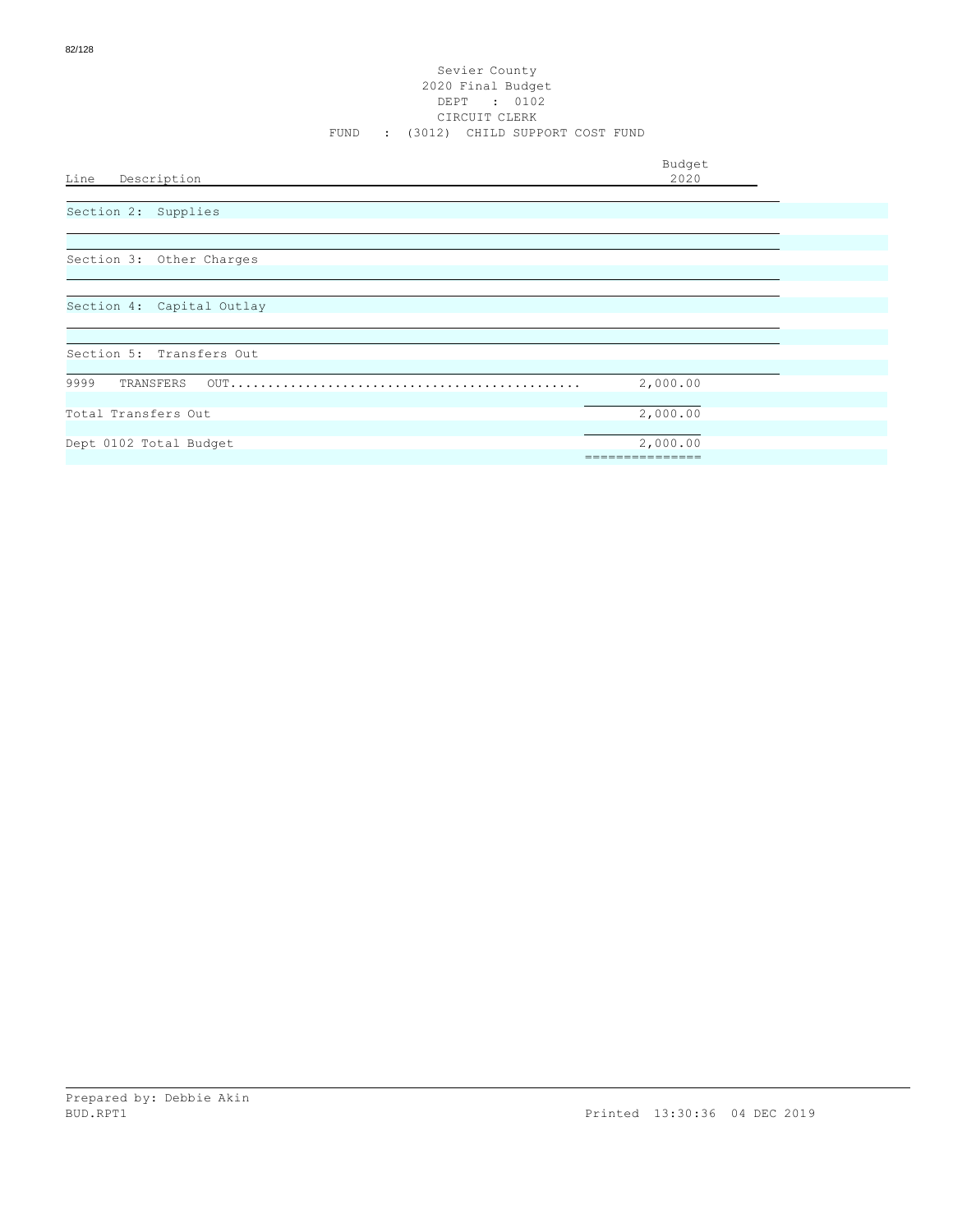|      |             |      |  | Sevier County<br>2020 Final Budget<br>DEPT : 0400<br>SHERIFF |  |
|------|-------------|------|--|--------------------------------------------------------------|--|
|      |             | FUND |  | : (3014) SHERIFF'S COMMUNICATION FACILITY & EOUIPMENT FUND   |  |
| Line | Description |      |  | Budget<br>2020                                               |  |
|      |             |      |  |                                                              |  |
|      |             |      |  | Budget                                                       |  |

2020

Line Description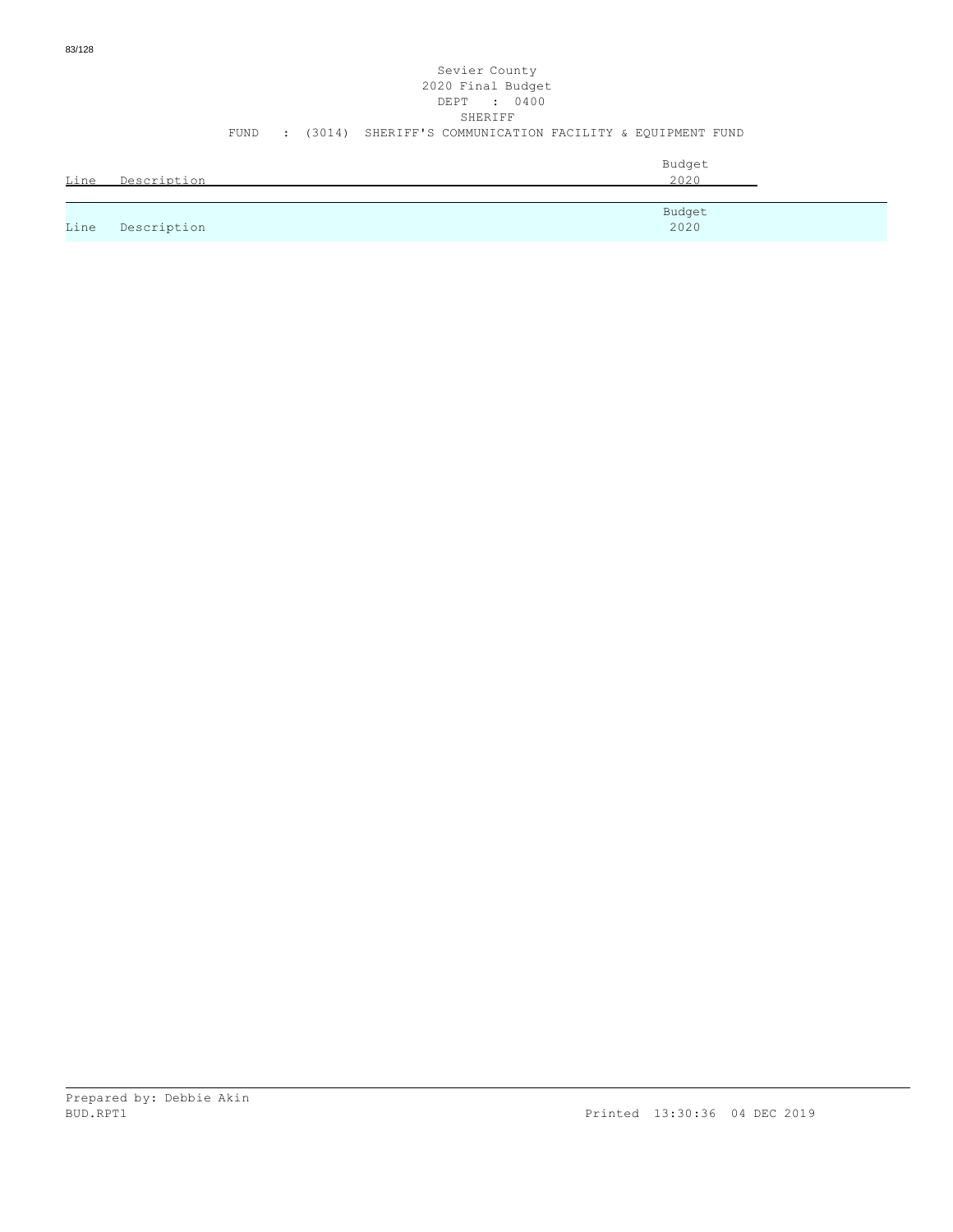#### Sevier County 2020 Final Budget DEPT : 0400 SHERIFF FUND : (3014) SHERIFF'S COMMUNICATION FACILITY & EQUIPMENT FUND

| Line Description                                           | Budget<br>2020  |
|------------------------------------------------------------|-----------------|
| Section 2: Supplies                                        |                 |
| 2002<br>SMALL                                              | 1,500.00        |
| Total Supplies                                             | 1,500.00        |
| Section 3: Other Charges                                   |                 |
|                                                            |                 |
| 3102<br>COMPUTER SOFTWARE, SUPPORT & MAINTENANCE AGREEMENT | 16,500.00       |
| Total Other Charges                                        | 16,500.00       |
| Section 4: Capital Outlay                                  |                 |
|                                                            |                 |
| Total Capital Outlay                                       |                 |
|                                                            |                 |
| Dept 0400 Total Budget                                     | 18,000.00       |
|                                                            | =============== |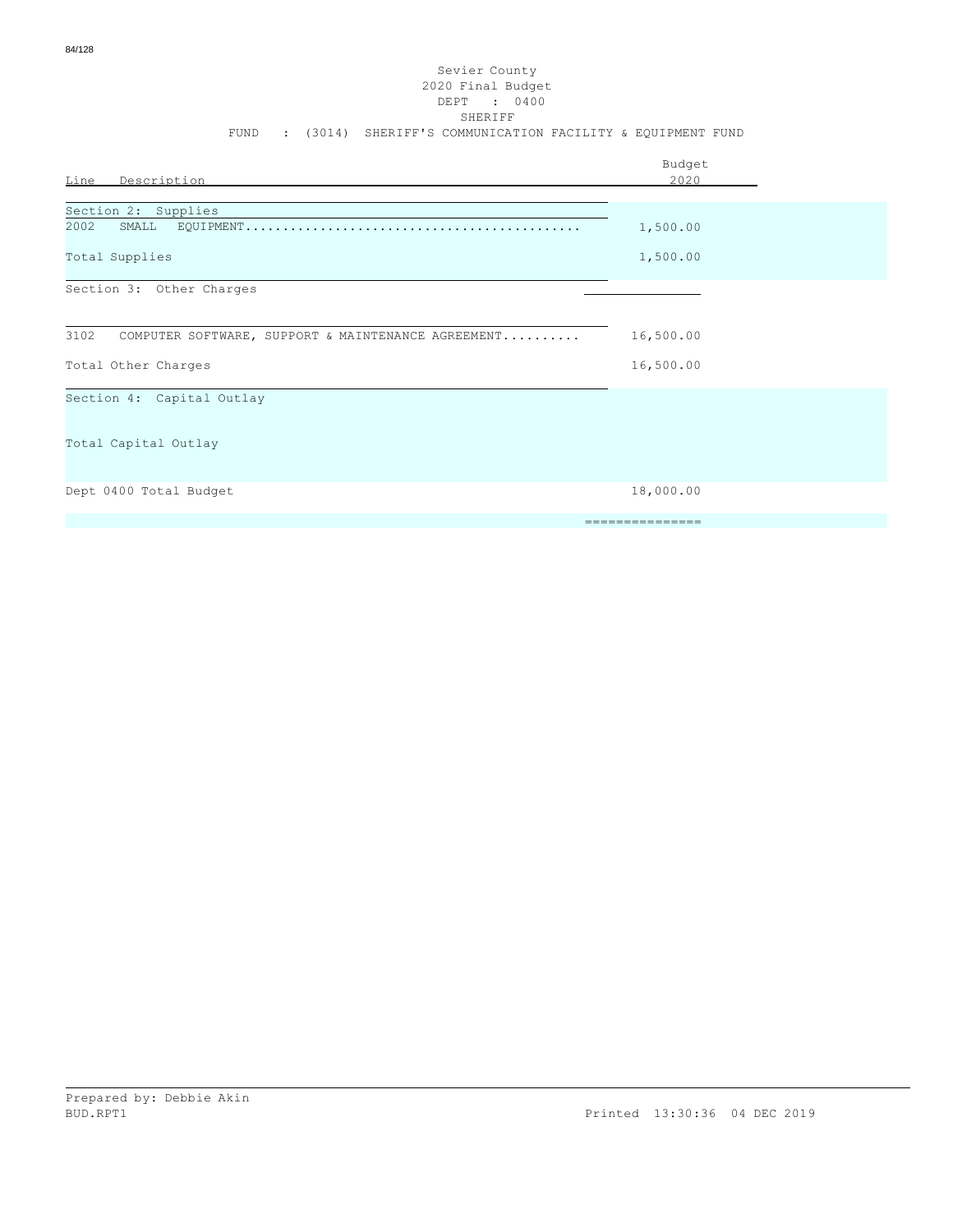|      |             | FUND | $\mathcal{L}$ | Sevier County<br>2020 Final Budget<br>DEPT : 0418<br>COUNTY JAIL<br>(3014) SHERIFF'S COMMUNICATION FACILITY & EOUIPMENT FUND |  |
|------|-------------|------|---------------|------------------------------------------------------------------------------------------------------------------------------|--|
| Line | Description |      |               | Budget<br>2020                                                                                                               |  |
|      |             |      |               |                                                                                                                              |  |
| Line | Description |      |               | Budget<br>2020                                                                                                               |  |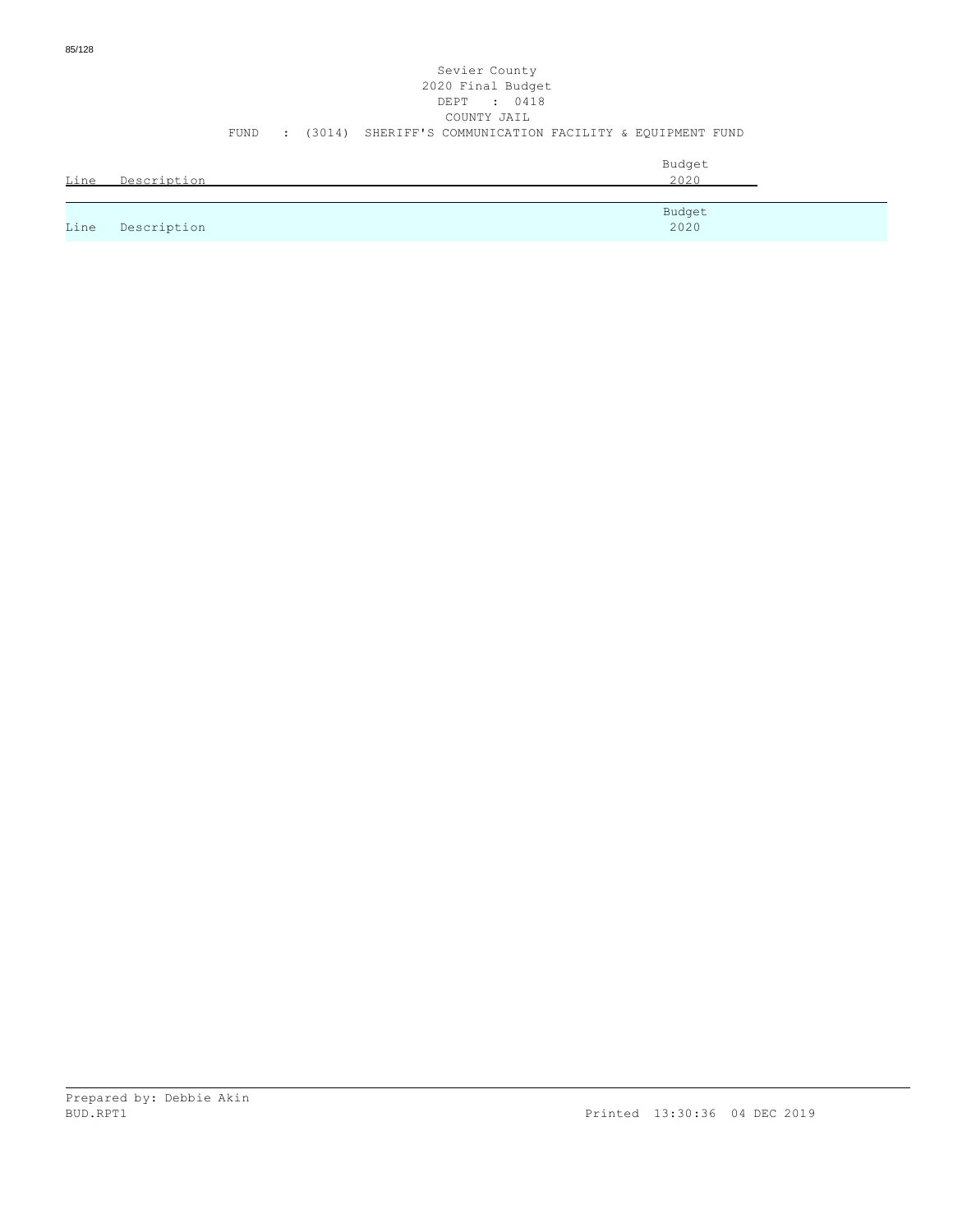| Line<br>Description                                        | Budget<br>2020             |
|------------------------------------------------------------|----------------------------|
| Section 2: Supplies                                        |                            |
| Total Supplies                                             |                            |
| Section 3: Other Charges                                   |                            |
| 3102<br>COMPUTER SOFTWARE, SUPPORT & MAINTENANCE AGREEMENT | 18,000.00                  |
| Total Other Charges                                        | 18,000.00                  |
| Dept 0418 Total Budget                                     | 18,000.00<br>------------- |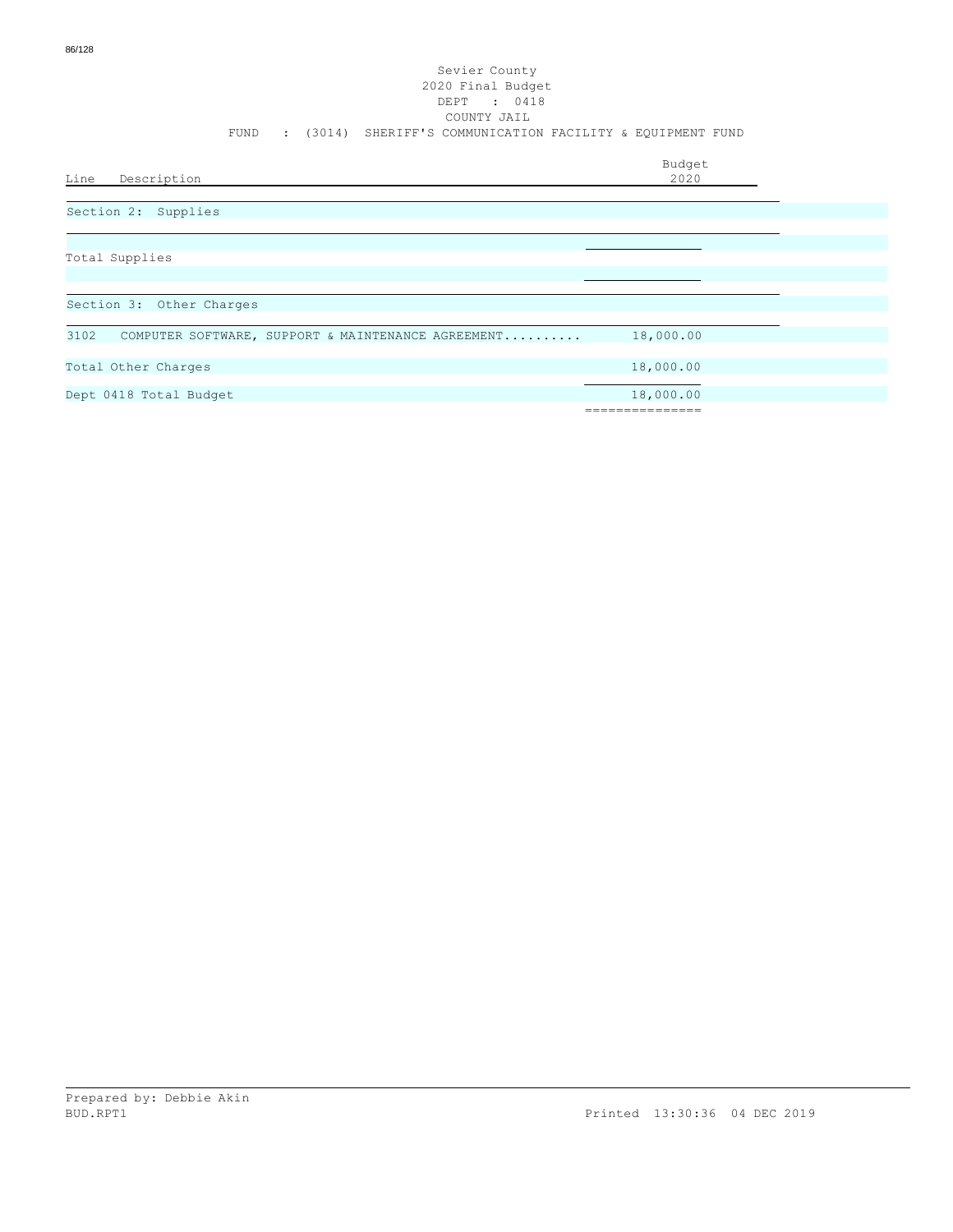#### Sevier County 2020 Final Budget DEPT : 0418 COUNTY JAIL FUND : (3017) CRIMINAL JUSTICE

Current Annual

PCN Title Grade Salary

0025 SUBSTANCE ABUSE GRANT ADM

Total Salaries 683,080.00

|      |                                       | Budget      |
|------|---------------------------------------|-------------|
| Line | Description                           | 2020        |
| 1001 | SALARIES.                             | 583,080.00  |
| 1002 |                                       | 40,000.00   |
| 1005 | OVERTIME & OTHER PREMIUM COMPENSATION | 20,000.00   |
| 1006 |                                       | 49,195.62   |
| 1007 | RETIREMENT                            | 98,519.86   |
| 1009 | HEALTH INSURANCE MATCHING             | 114,706.80  |
| 1010 | WORKMEN'S                             | 16,715.00   |
| 1011 | UNEMPLOYMENT COMPENSATION             | 6,960.00    |
| 1016 | TJ FE.                                | 2,318.00    |
| 1018 |                                       | 2,820,00    |
|      |                                       |             |
|      | Total Personnel Services              | 934, 315.28 |
|      |                                       |             |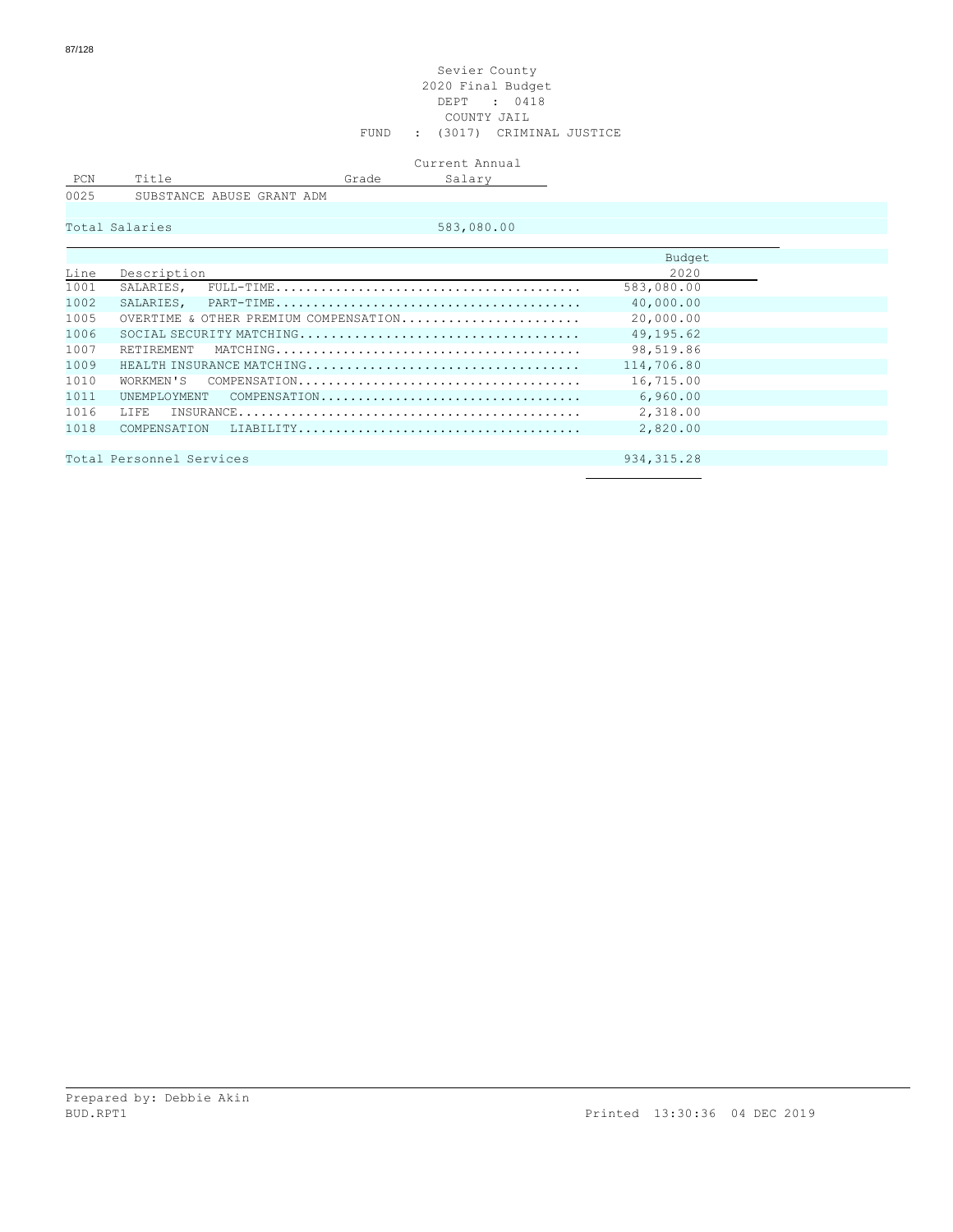#### Sevier County Final Budget DEPT : 0418 COUNTY JAIL FUND : (3017) CRIMINAL JUSTICE

|      |             | Budget |
|------|-------------|--------|
| Line | Description | 2020   |
|      |             |        |

## Section 2: Supplies

| 2001  |                                                                                                                       | 60,000.00  |  |
|-------|-----------------------------------------------------------------------------------------------------------------------|------------|--|
| 2002  | SMALL                                                                                                                 | 10,000.00  |  |
| 2003  | JANTTORTAL<br>$\texttt{SUPPLIES} \dots \dots \dots \dots \dots \dots \dots \dots \dots \dots \dots \dots \dots \dots$ | 3,000.00   |  |
| 2004  |                                                                                                                       | 10,000.00  |  |
| 2005  |                                                                                                                       | 116,000.00 |  |
| 2006  |                                                                                                                       | 10,000.00  |  |
| 2007  |                                                                                                                       | 10,000.00  |  |
| 2008  |                                                                                                                       | 1,000.00   |  |
| 2020  | BUILDING MATERIALS & SUPPLIES                                                                                         | 1,000.00   |  |
| 2021  |                                                                                                                       | 1,000.00   |  |
| 2022  |                                                                                                                       | 2,000.00   |  |
| 2023  |                                                                                                                       | 12,500.00  |  |
| 2.024 | MAINTENANCE & SERVICE CONTRACTS                                                                                       | 3,500.00   |  |
| 2028  |                                                                                                                       | 250.00     |  |
| 2029  | SMALL.                                                                                                                | 500.00     |  |
|       |                                                                                                                       |            |  |
|       | Total Supplies                                                                                                        | 240,750.00 |  |

Section 3: Other Charges

| 3006<br>MEDICAL, DENTAL & HOSPITAL                         | 130,000.00      |
|------------------------------------------------------------|-----------------|
| 3007<br><b>DRUG</b>                                        | 700.00          |
| 3009<br>OTHER PROFESSIONAL SERVICES                        | 10,975.00       |
| 3020                                                       | 14,000.00       |
| 3021                                                       | 200.00          |
| 3022                                                       | 2,500.00        |
| 3030                                                       | 500.00          |
| 3040<br>ADVERTISING & PUBLICATION                          | 250.00          |
| 3052                                                       | 15,000.00       |
| 3053<br>FLEET.                                             | 3,500.00        |
| 3054                                                       | 6.900.00        |
| 3060                                                       | 18,000.00       |
| 3061                                                       | 4,000.00        |
| 3062                                                       | 7,950.00        |
| 3071<br>RENT - MACHINERY AND EQUIPMENT                     | 3,000.00        |
| 3073<br>LEASE-MACHINERY & EOUIPMENT                        | 250.00          |
| 3090                                                       | 300.00          |
| 3094                                                       | 1,500.00        |
| 3100<br><b>OTHER</b>                                       | 20,000.00       |
| 3101                                                       | 1,000.00        |
| 3102<br>COMPUTER SOFTWARE, SUPPORT & MAINTENANCE AGREEMENT | 14,500.00       |
|                                                            |                 |
| Total Other Charges                                        | 255,025.00      |
| Section 4: Capital Outlay                                  |                 |
|                                                            |                 |
|                                                            |                 |
| 4004                                                       | 19,989.00       |
|                                                            |                 |
| Total Capital Outlay                                       | 19,989.00       |
|                                                            |                 |
| Dept 0418 Total Budget                                     | 1,450,079.28    |
|                                                            |                 |
|                                                            | =============== |
|                                                            |                 |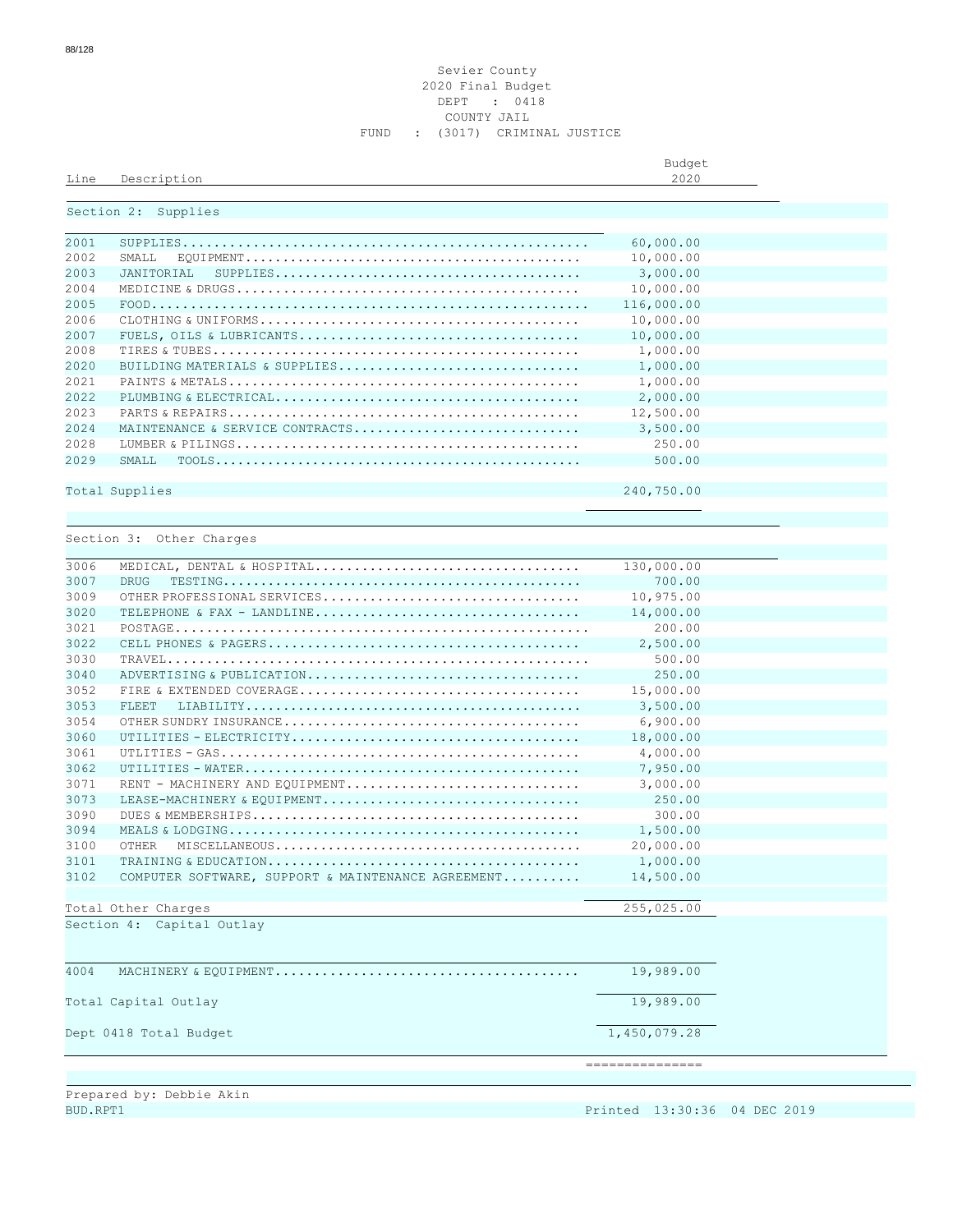| 89/128 |             |        |               |                         |        |  |
|--------|-------------|--------|---------------|-------------------------|--------|--|
|        |             |        | Sevier County |                         |        |  |
|        |             |        |               | 2020 Final Budget       |        |  |
|        |             |        |               | DEPT : 0418             |        |  |
|        |             |        | COUNTY JAIL   |                         |        |  |
|        |             | FUND : |               | (3017) CRIMINAL JUSTICE |        |  |
|        |             |        |               |                         |        |  |
|        |             |        |               |                         | Budget |  |
| Line   | Description |        |               |                         | 2020   |  |
|        |             |        |               |                         |        |  |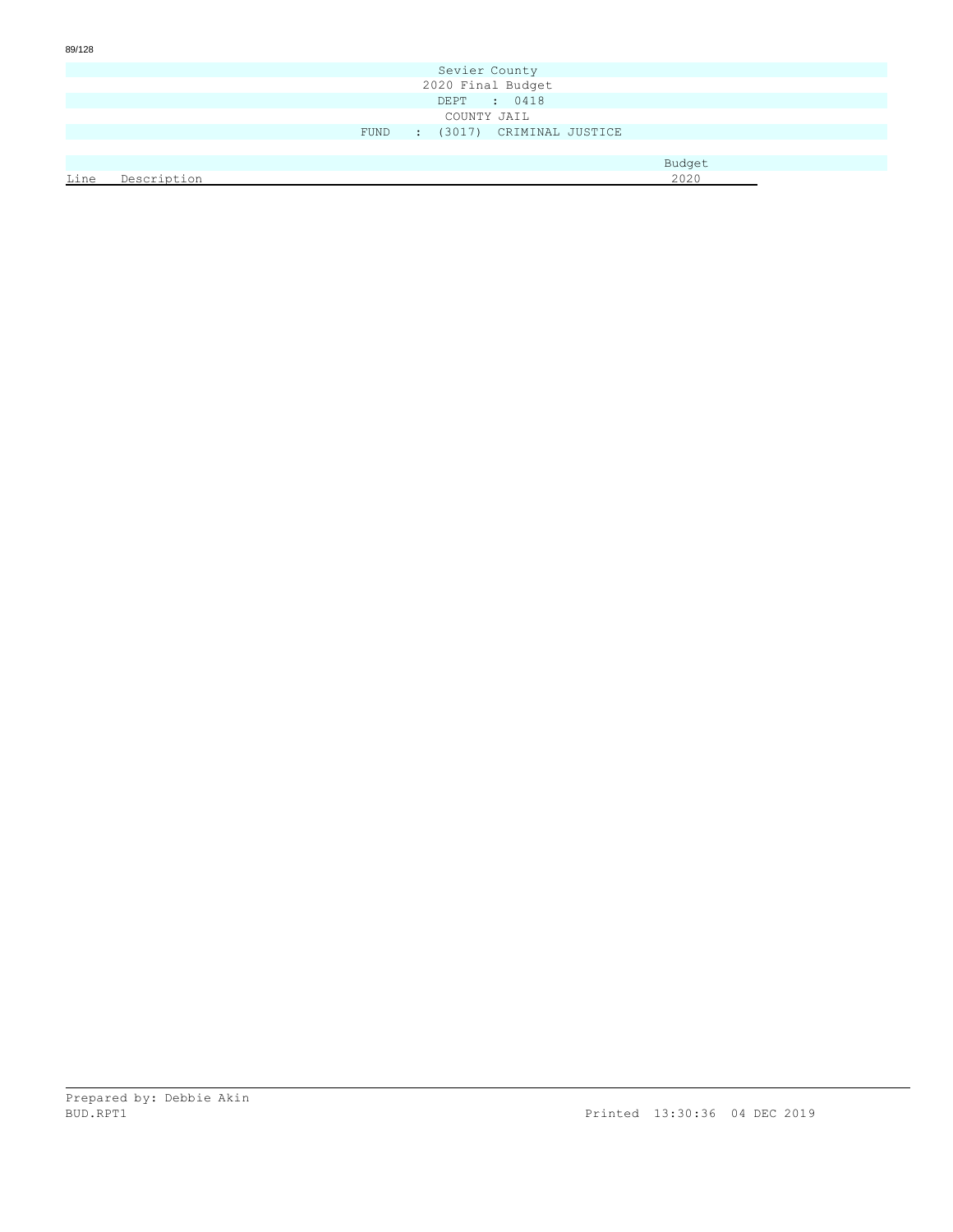| Line | Description | Budget<br>2020 |
|------|-------------|----------------|
|      |             | Budget         |
| Line | Description | 2020           |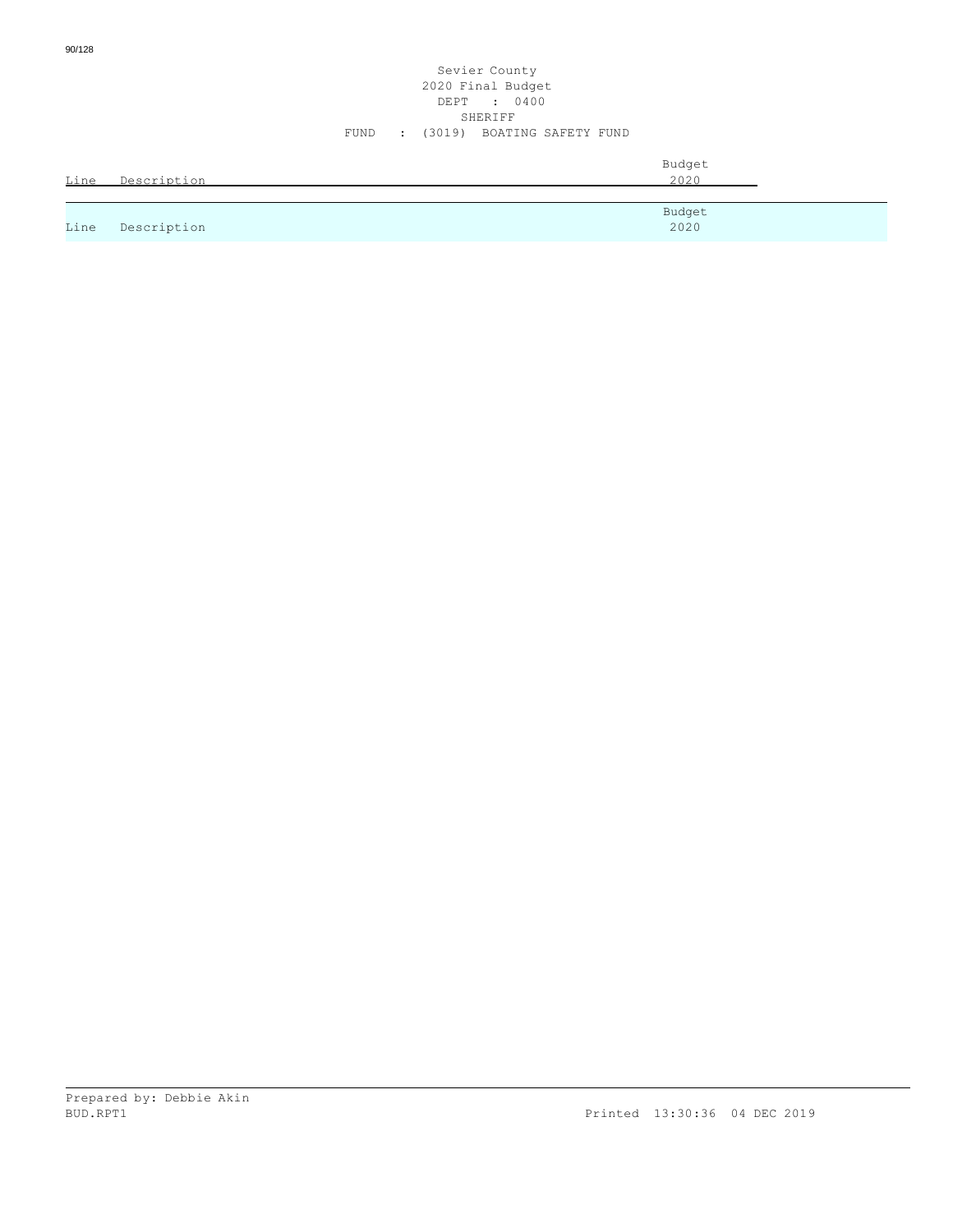#### Sevier County 2020 Final Budget DEPT : 0400 SHERIFF FUND : (3019) BOATING SAFETY FUND

|      |             | Budget |
|------|-------------|--------|
| Line | Description | 2020   |
|      |             |        |

# Section 2: Supplies

| Section 3: Other Charges  |        |
|---------------------------|--------|
| 3060                      | 800.00 |
| 3072                      | 5.00   |
| Total Other Charges       | 805.00 |
| Section 4: Capital Outlay |        |
|                           |        |

Total Capital Outlay

Dept 0400 Total Budget 805.00 and 1990 and 1990 and 1990 and 1990 and 1990 and 1990 and 1990 and 1990 and 1990 and 1990 and 1990 and 1990 and 1990 and 1990 and 1990 and 1990 and 1990 and 1990 and 1990 and 1990 and 1990 and

===============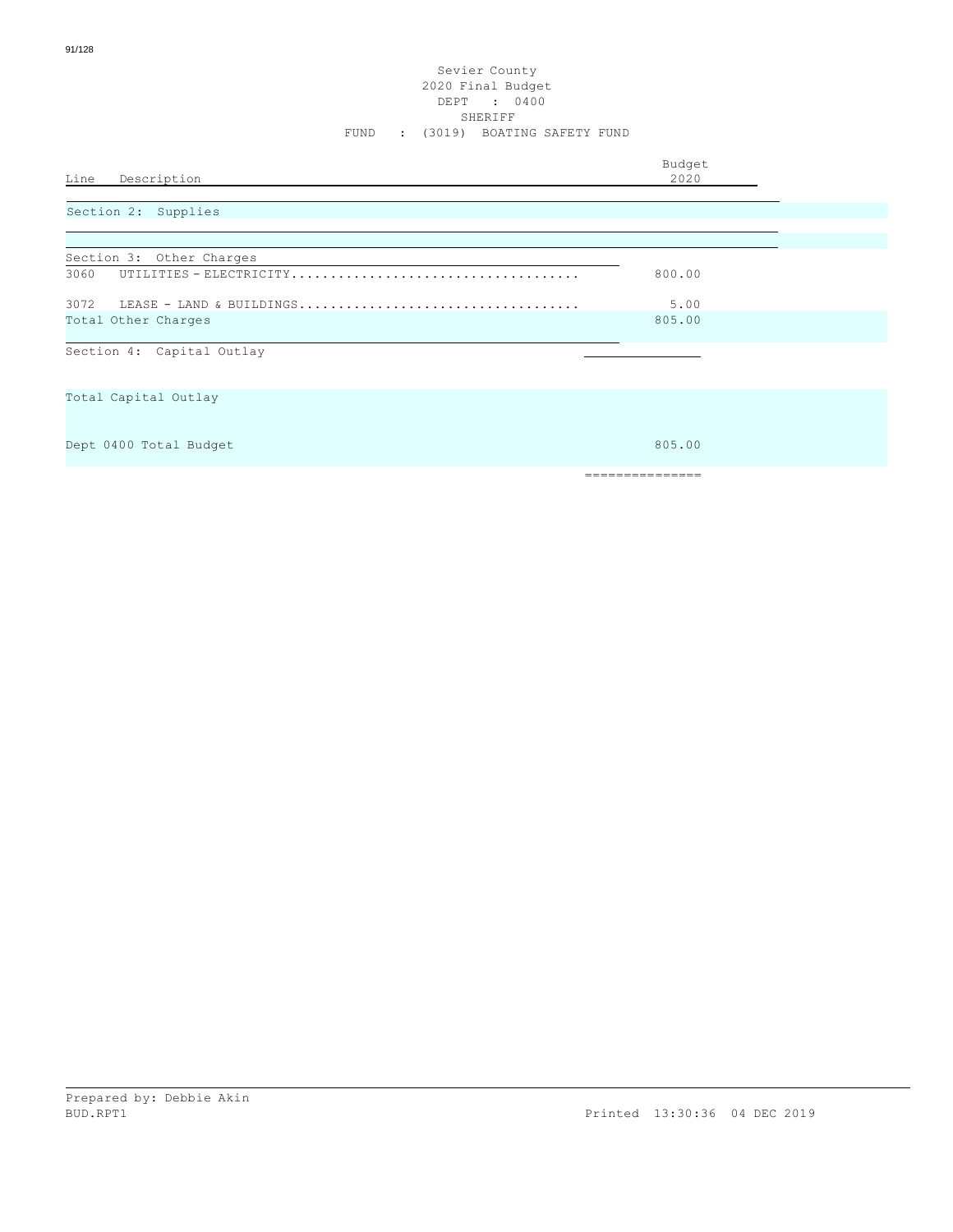|      |                  | Sevier County<br>2020 Final Budget<br>DEPT : 0501<br>EMERGENCY 9-1-1<br>(3020) EMERGENCY 911 FUND<br>FUND<br>$\sim 100$ |  |
|------|------------------|-------------------------------------------------------------------------------------------------------------------------|--|
|      | Line Description | Budget<br>2020                                                                                                          |  |
| Line | Description      | Budget<br>2020                                                                                                          |  |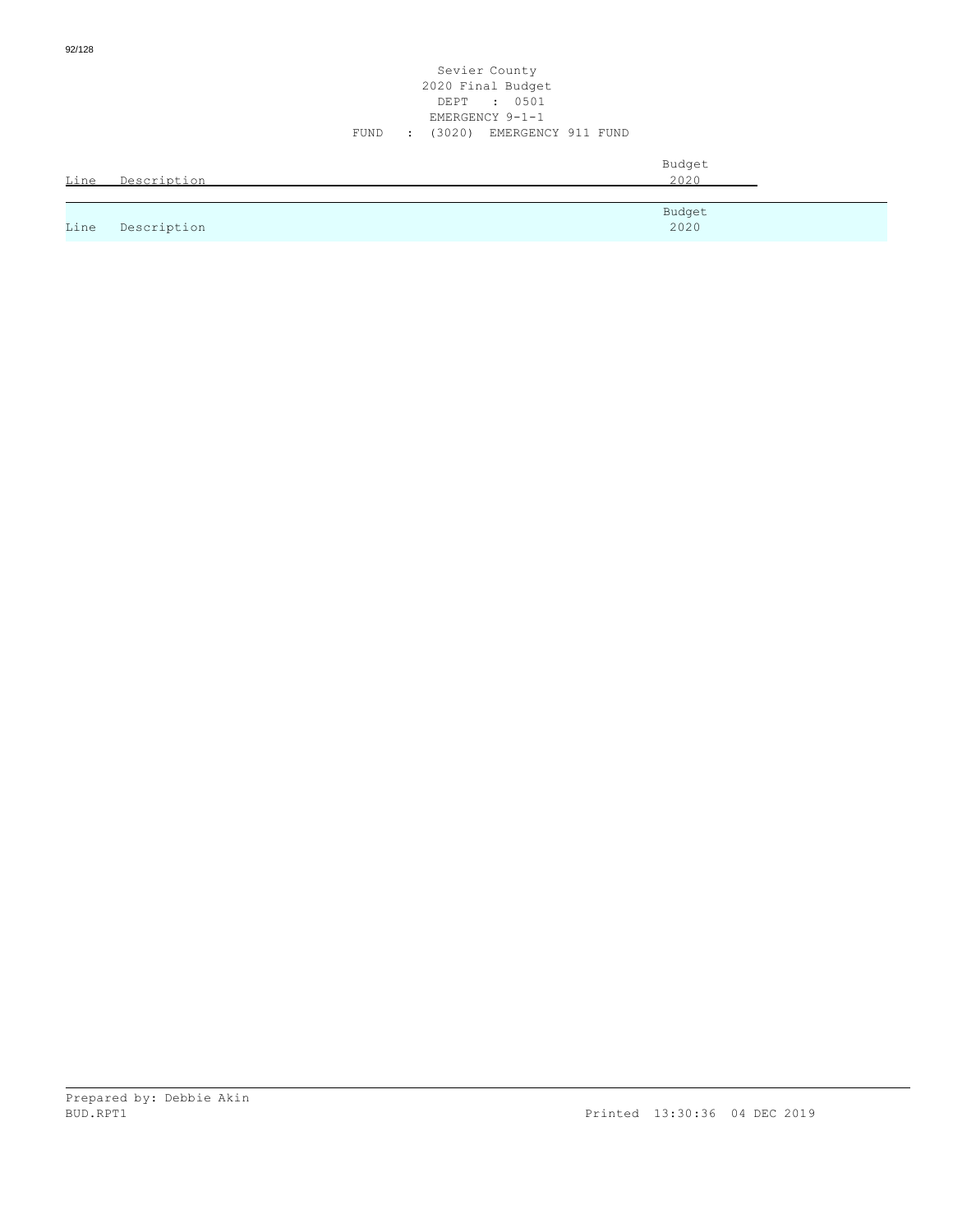#### Sevier County 2020 Final Budget DEPT : 0501 EMERGENCY 9-1-1 FUND : (3020) EMERGENCY 911 FUND

| Line<br>Description                                        | Budget<br>2020  |
|------------------------------------------------------------|-----------------|
| Section 2: Supplies                                        |                 |
| 2001                                                       | 500.00          |
| 2002<br>SMALL                                              | 2,000.00        |
| 2007                                                       | 1,000.00        |
| 2008                                                       | 400.00          |
| 2023                                                       | 1,500.00        |
| Total Supplies                                             | 5,400.00        |
|                                                            |                 |
| Section 3: Other Charges                                   |                 |
| 3020<br>TELEPHONE & FAX - LANDLINE                         | 60,000.00       |
| 3040<br>ADVERTISING & PUBLICATION                          | 1,000.00        |
| 3053<br>FLEET                                              | 1,000.00        |
| 3102<br>COMPUTER SOFTWARE, SUPPORT & MAINTENANCE AGREEMENT | 2,000.00        |
| Total Other Charges                                        | 64,000.00       |
| Section 4: Capital Outlay                                  |                 |
| 4004                                                       | 2,000.00        |
| Total Capital Outlay                                       | 2,000.00        |
| Section 5: Transfers Out                                   |                 |
|                                                            |                 |
| 9999<br>TRANSFERS                                          |                 |
| Total Transfers Out                                        | 158,063.00      |
| Dept 0501 Total Budget                                     | 229,463.00      |
|                                                            | --------------- |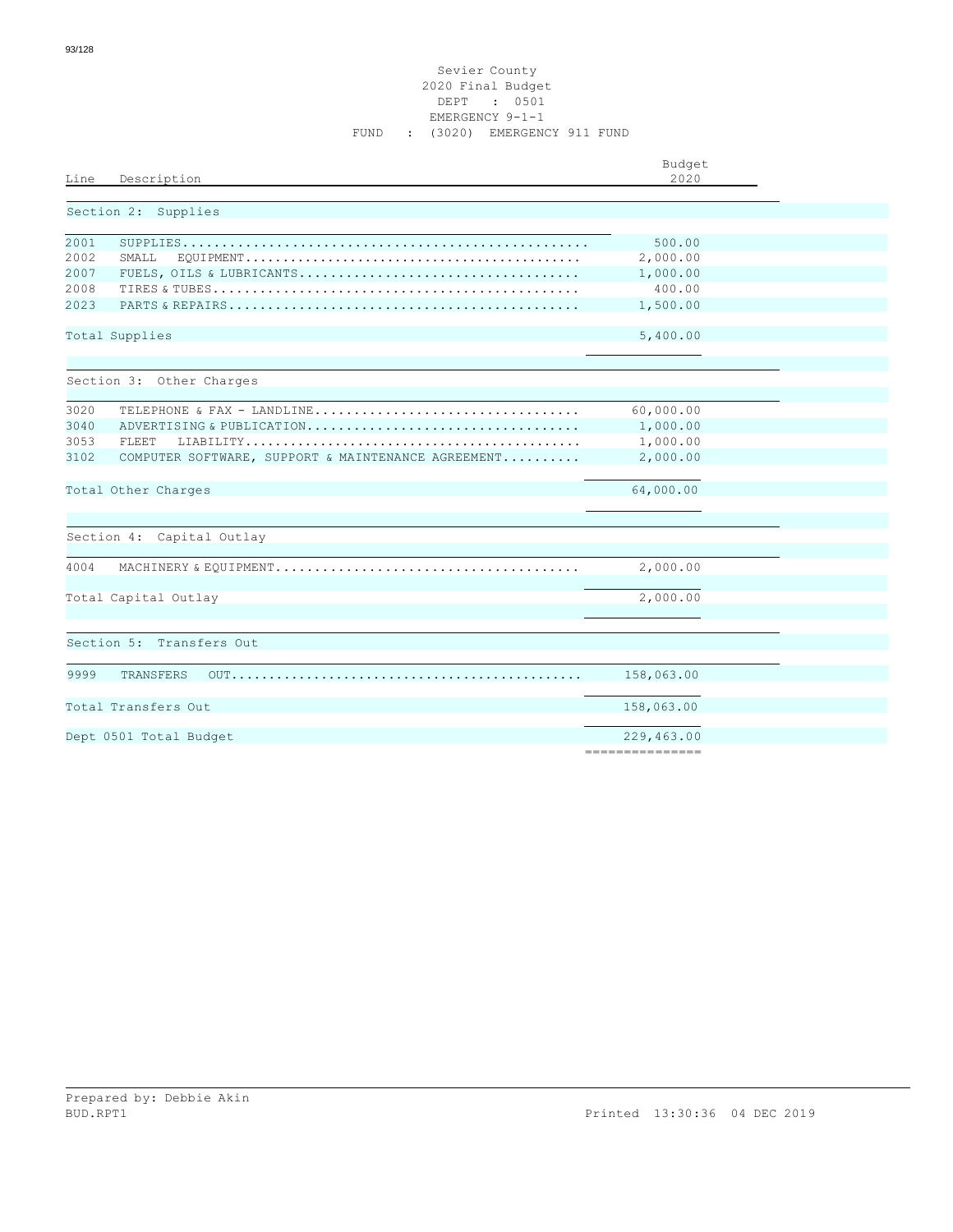| Line | Description | Budget<br>2020 |
|------|-------------|----------------|
|      |             | Budget         |
| Line | Description | 2020           |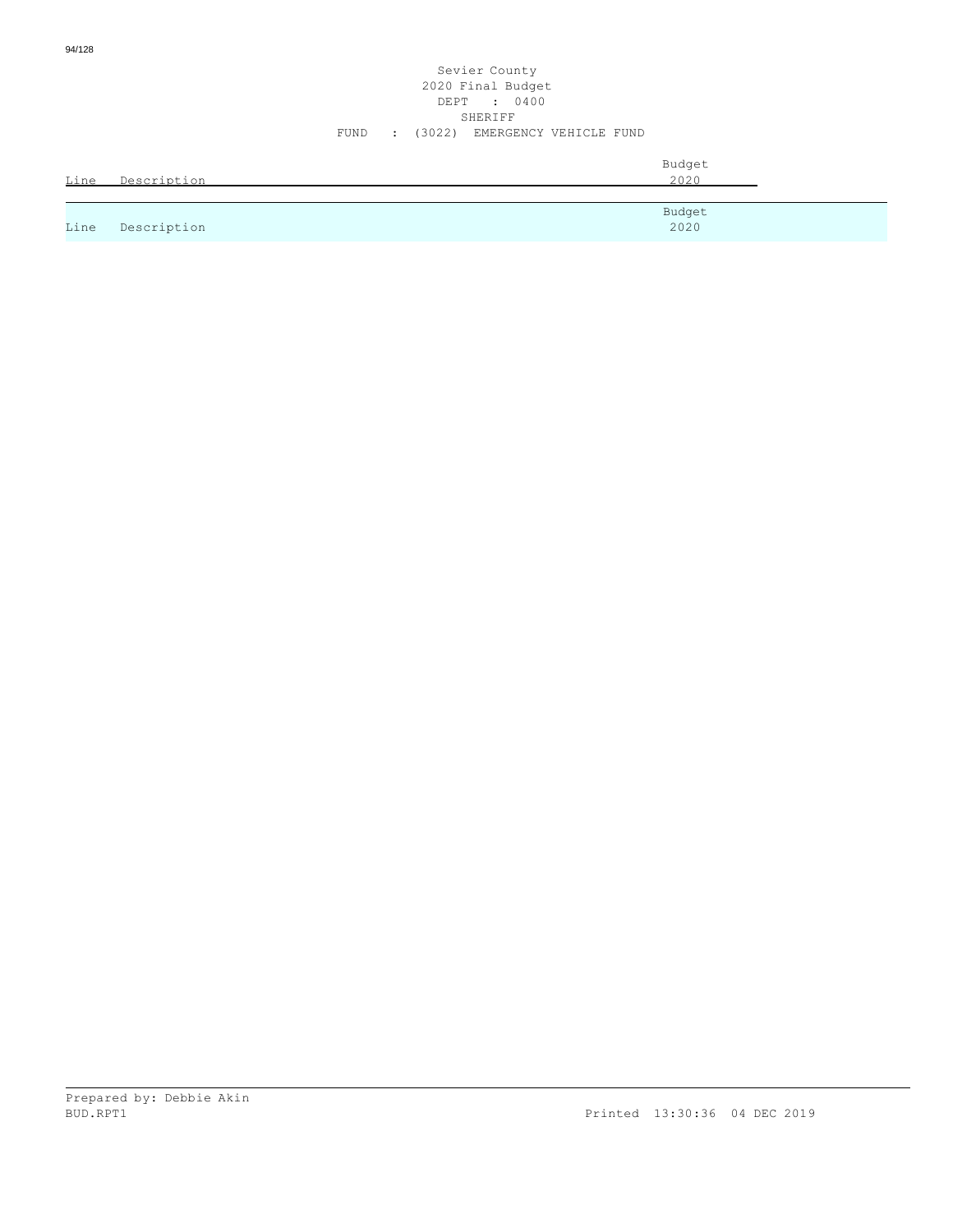#### Sevier County 2020 Final Budget DEPT : 0400 SHERIFF FUND : (3022) EMERGENCY VEHICLE FUND

Budget

Line Description Dept 0400 Total Budget 55,000.00 =============== Total Transfers Out Section 5: Transfers Out Total Capital Outlay 55,000.00 4005 VEHICLES.................................................... 55,000.00 Section 4: Capital Outlay Section 3: Other Charges Section 2: Supplies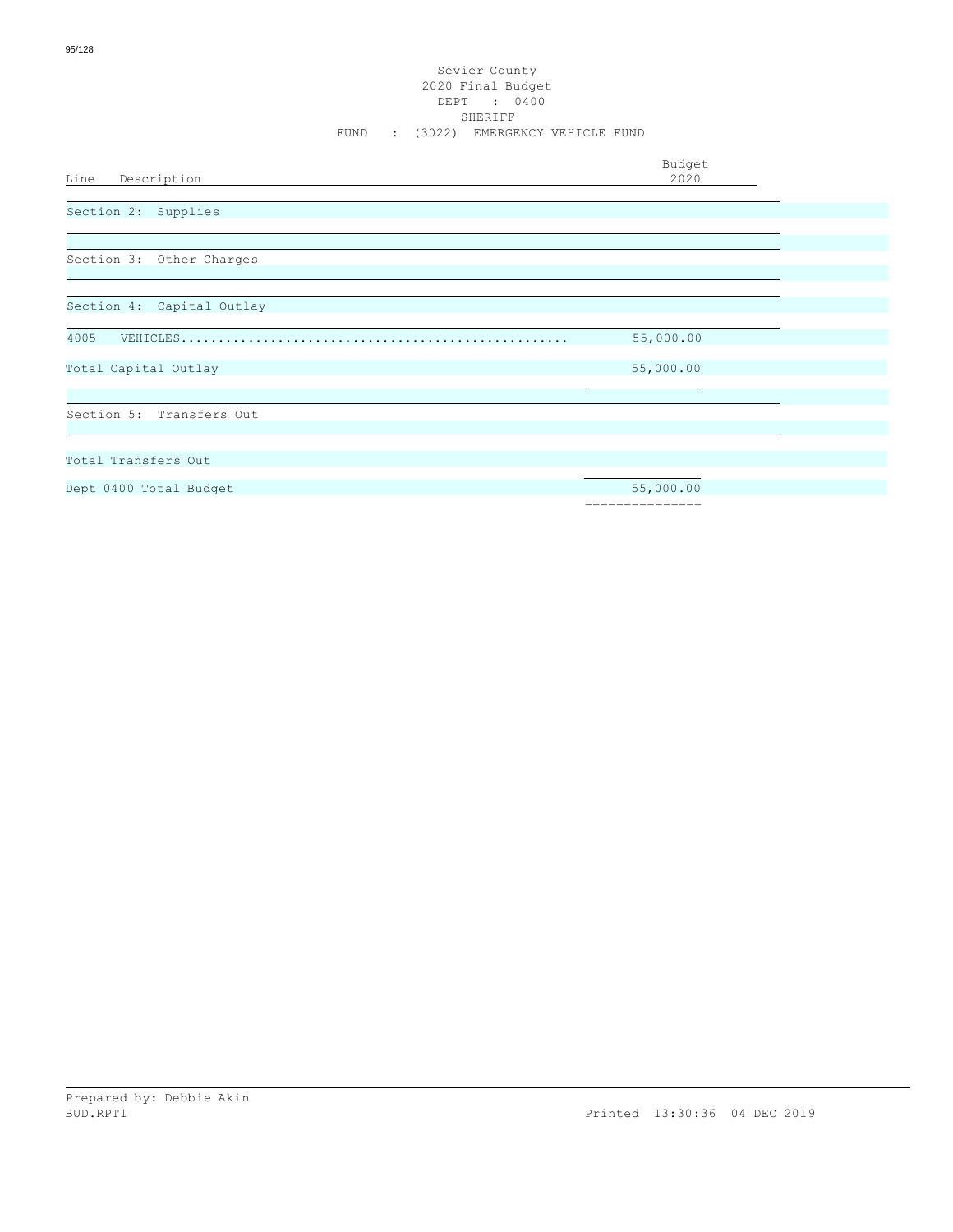| Line | Description | Budget<br>2020 |
|------|-------------|----------------|
|      |             | Budget         |
| Line | Description | 2020           |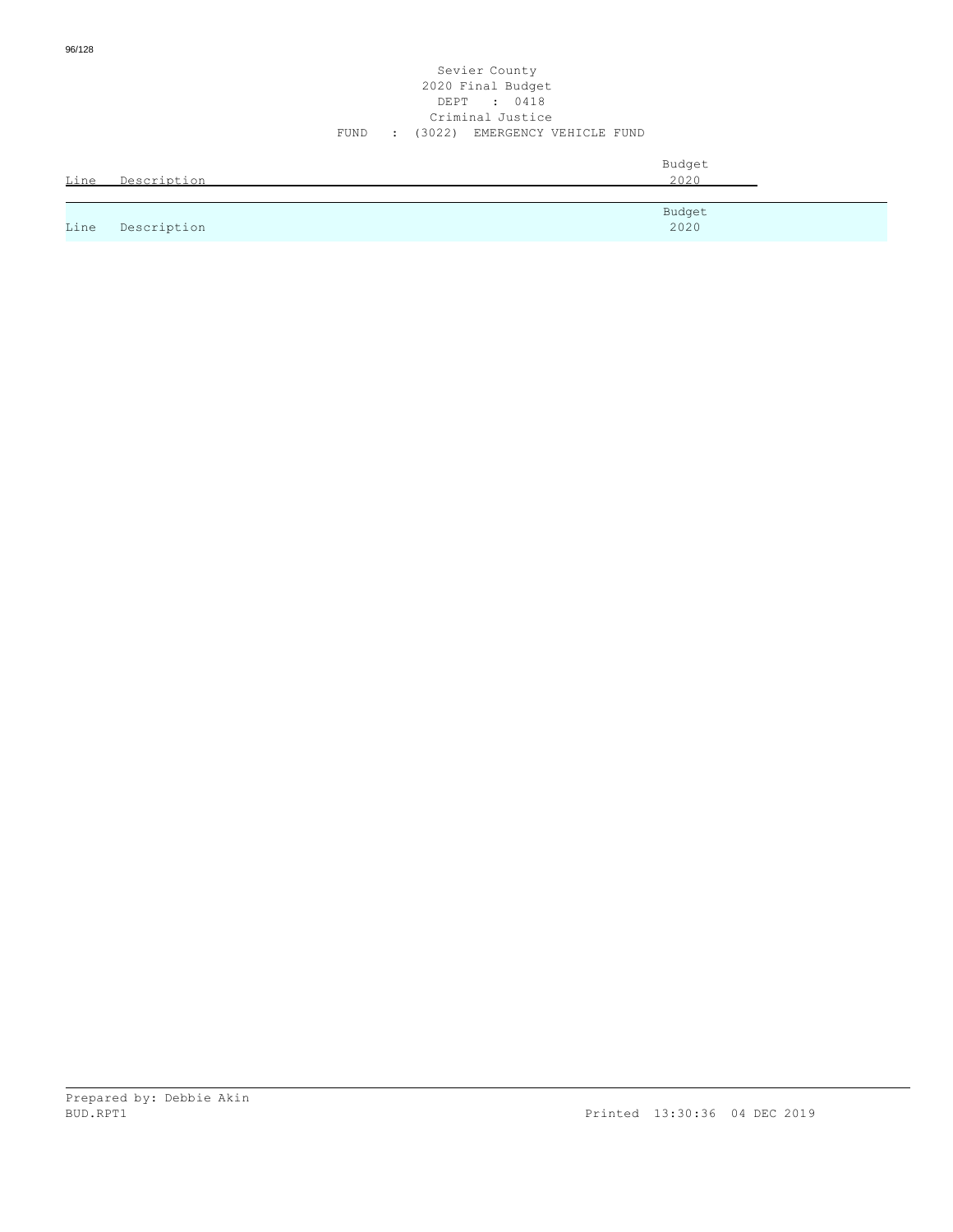Budget<br>2020

Line Description

Section 2: Supplies

Section 3: Other Charges

Section 4: Capital Outlay

Section 5: Transfers Out

Total Transfers Out

Dept 0418 Total Budget 0.00

===============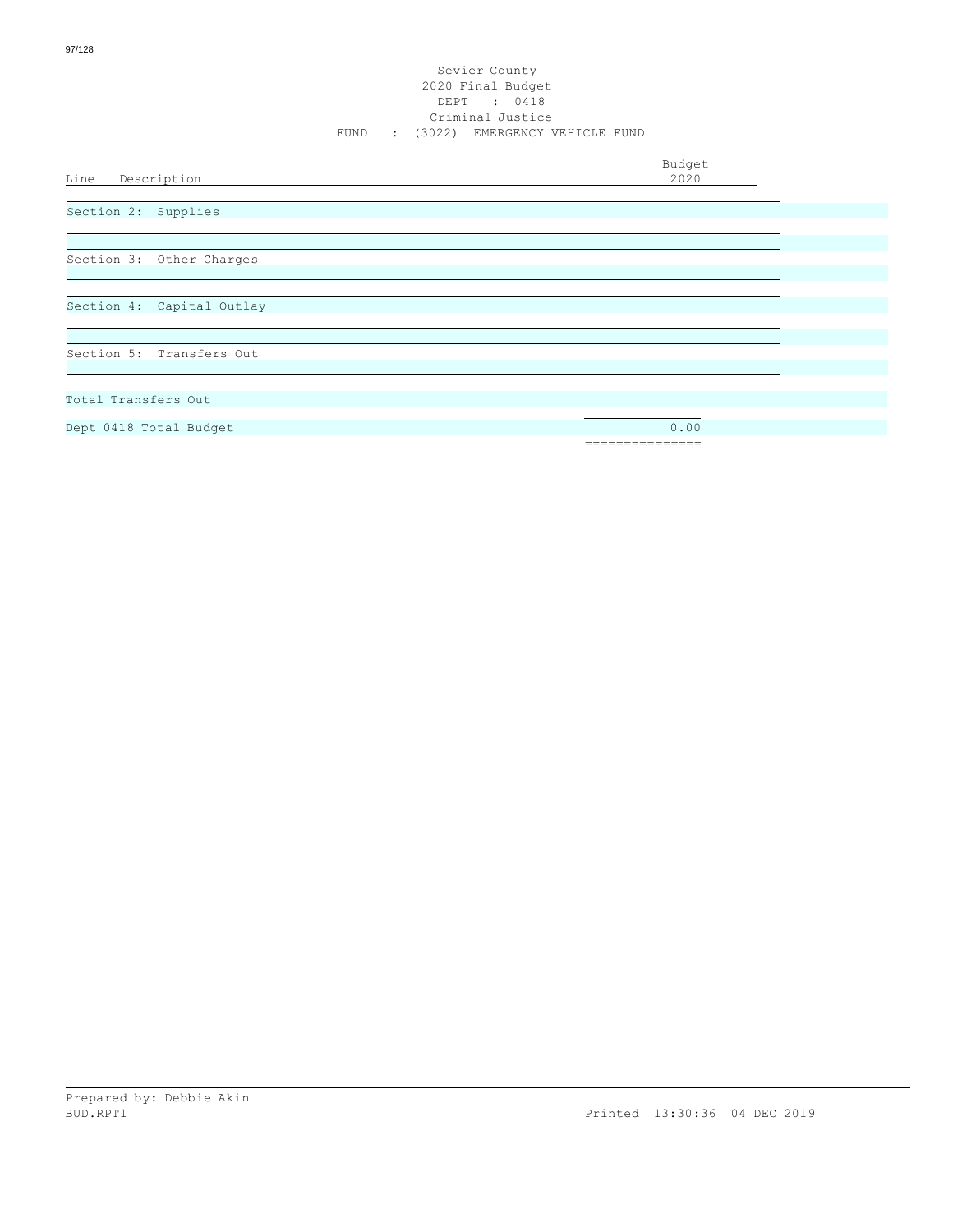#### Sevier County 2020 Final Budget DEPT : 0416 PROSECUTING ATTORNEY FUND : (3025) VICTIM/WITNESS FUND

| Line | Description | Budget<br>2020 |
|------|-------------|----------------|
|      |             |                |
| Line | Description | Budget<br>2020 |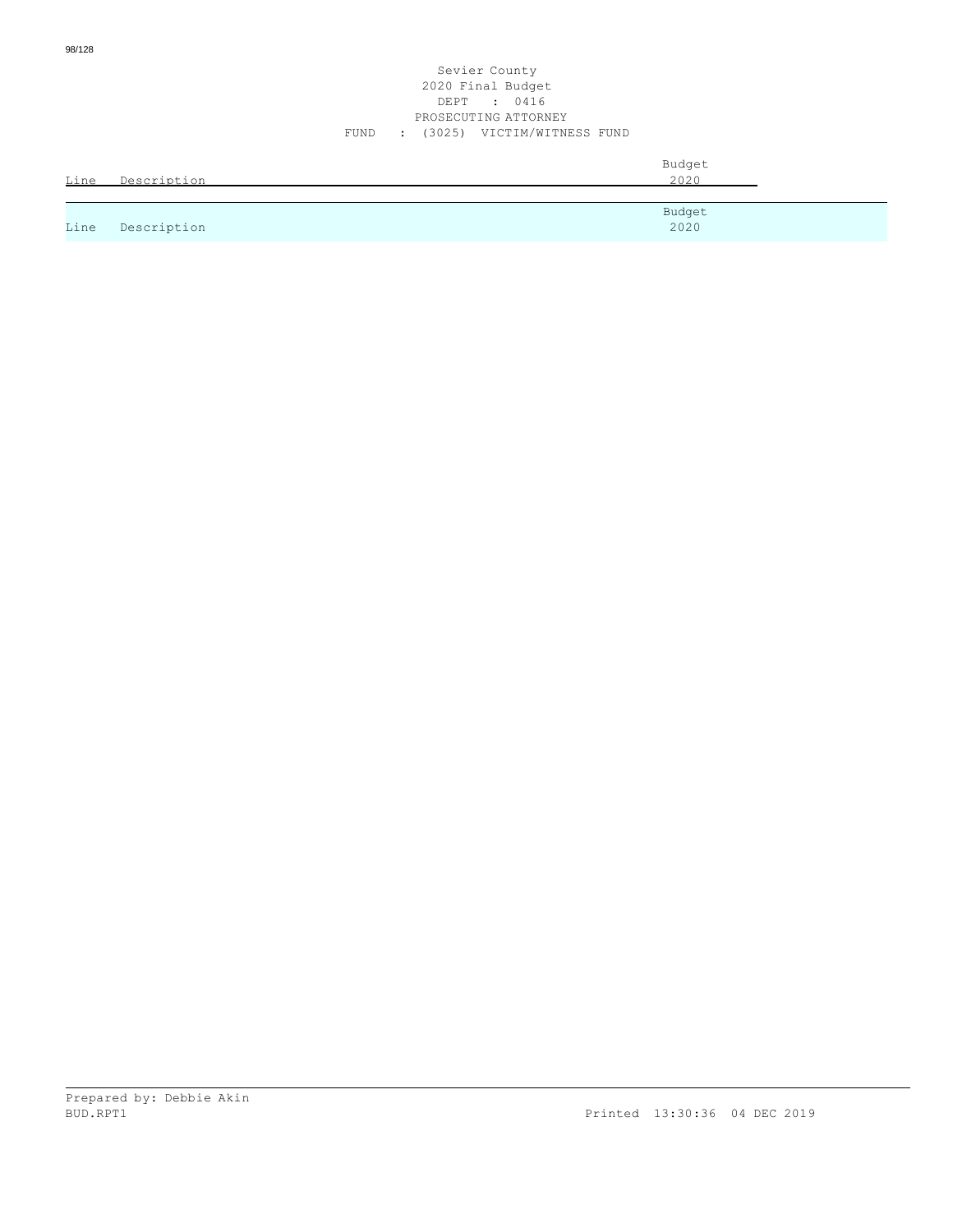| Line<br>Description      | Budget<br>2020 |
|--------------------------|----------------|
| Section 2: Supplies      |                |
| Section 3: Other Charges |                |
| 3100<br>OTHER            | 8,100.00       |
| Total Other Charges      | 8,100.00       |
| Dept 0416 Total Budget   | 8,100.00       |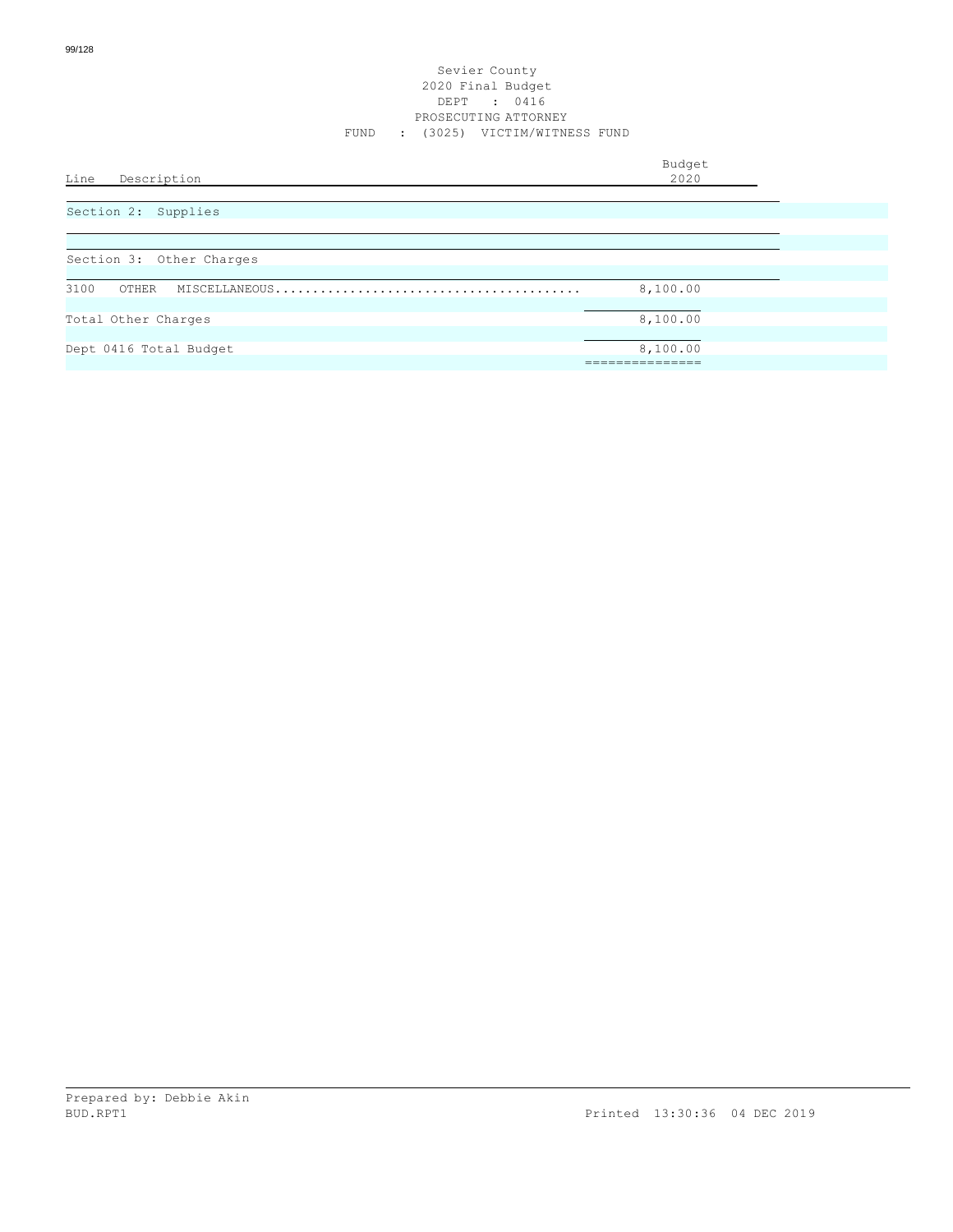#### Sevier County 2020 Final Budget DEPT : 0417 PUBLIC DEFENDER FUND : (3026) INDIGENT CRIMINAL DEFENSE FUND

| Line | Description | Budget<br>2020 |
|------|-------------|----------------|
|      |             | Budget         |
| Line | Description | 2020           |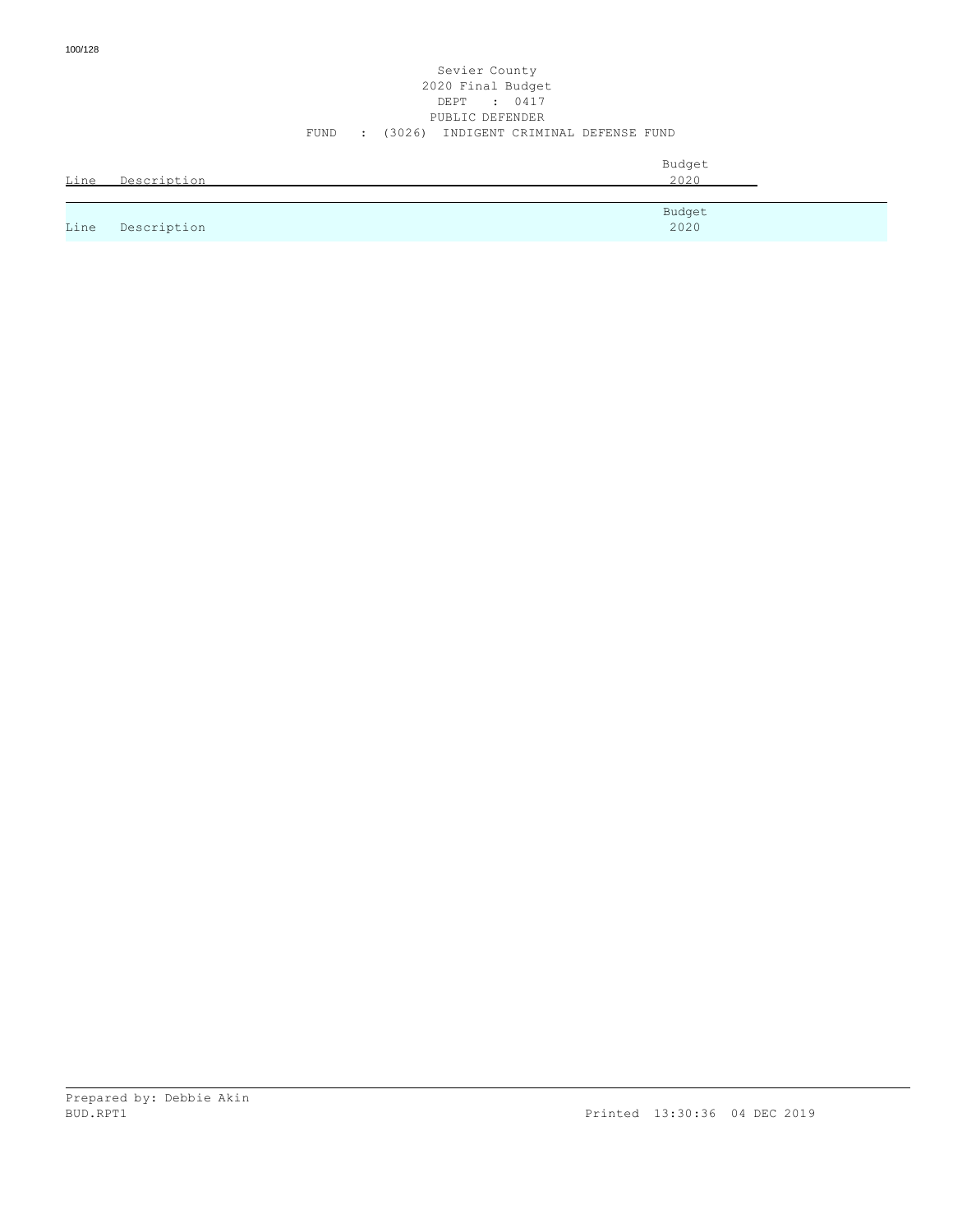#### Sevier County 2020 Final Budget DEPT : 0417 PUBLIC DEFENDER FUND : (3026) INDIGENT CRIMINAL DEFENSE FUND

| Line<br>Description                 | Budget<br>2020 |
|-------------------------------------|----------------|
| Section 2: Supplies                 |                |
| Section 3: Other Charges            |                |
| 3009<br>OTHER PROFESSIONAL SERVICES | 8,402.00       |
| Total Other Charges                 | 8,402.00       |
| Dept 0417 Total Budget              | 8,402.00       |
|                                     |                |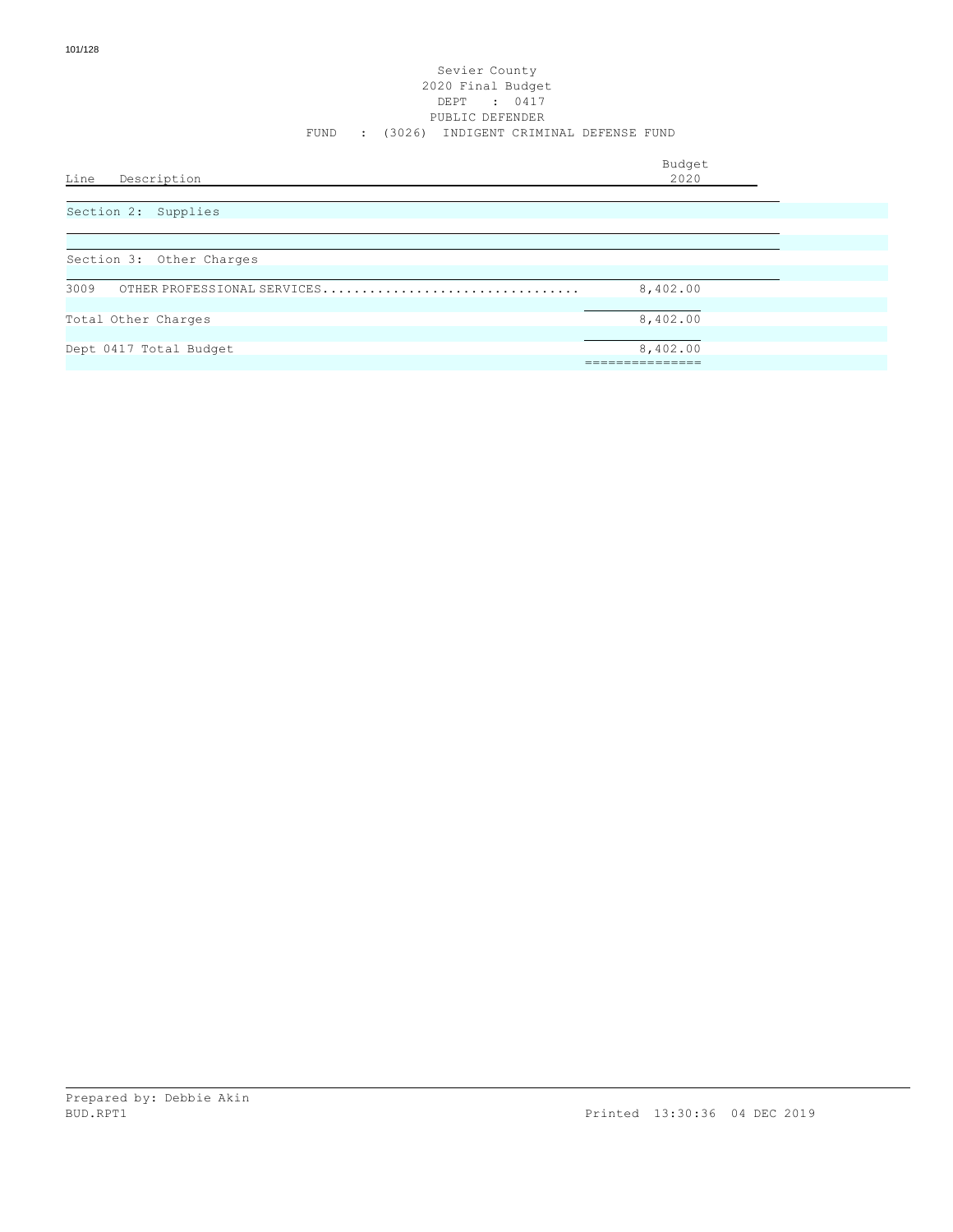#### Sevier County 2020 Final Budget DEPT : 0414 JUVENILE COURT FUND : (3031) JUVENILE PROBATION FEE FUND

| Line | Description | Budget<br>2020 |
|------|-------------|----------------|
|      |             | Budget         |
| Line | Description | 2020           |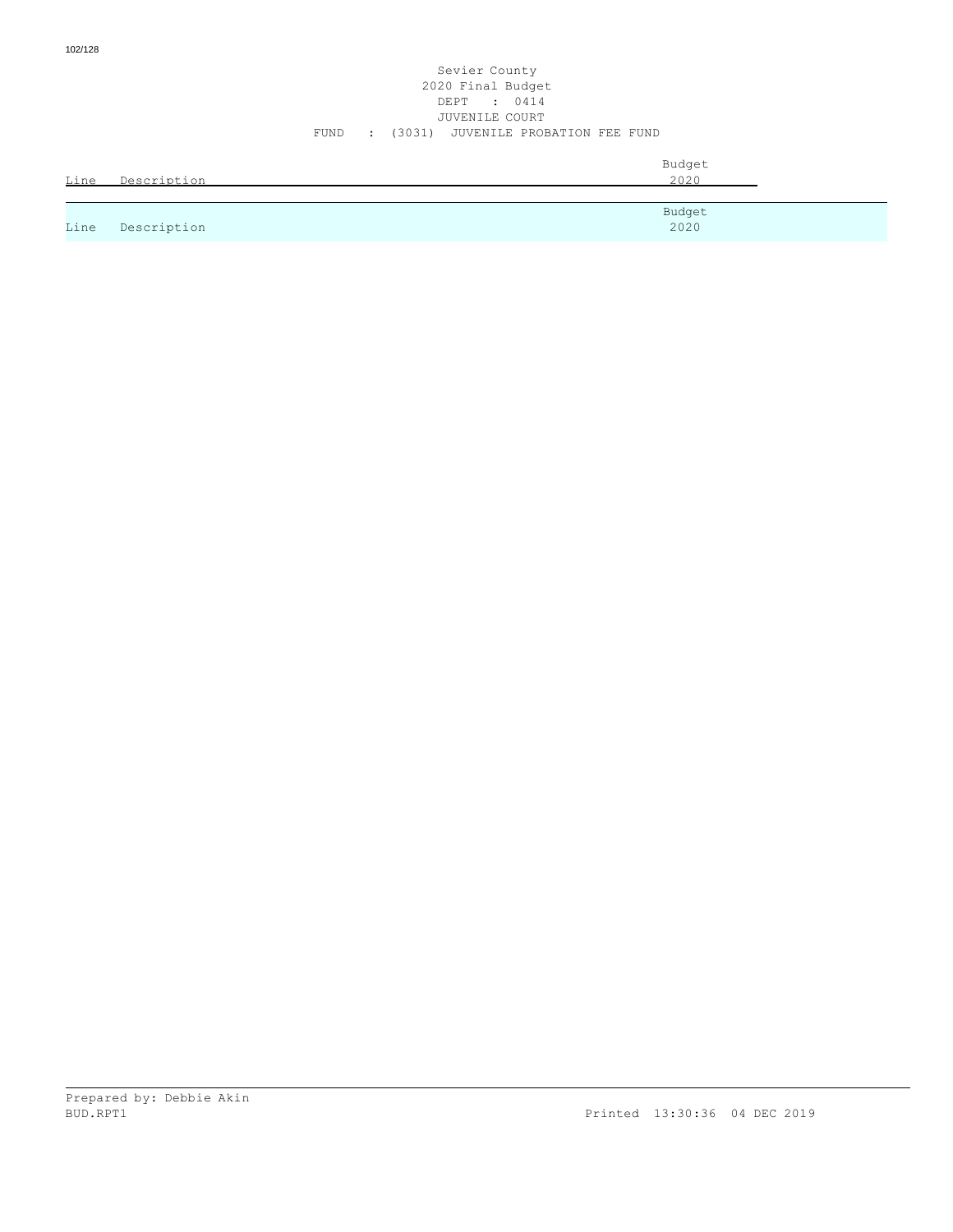#### Sevier County 2020 Final Budget DEPT : 0414 JUVENILE COURT FUND : (3031) JUVENILE PROBATION FEE FUND

| Line<br>Description      | Budget<br>2020 |  |
|--------------------------|----------------|--|
|                          |                |  |
| Section 2: Supplies      |                |  |
| Section 3: Other Charges |                |  |
|                          |                |  |
| 3094                     | 5,000.00       |  |

| Total Other Charges    | 5,000.00 |  |
|------------------------|----------|--|
|                        |          |  |
| Dept 0414 Total Budget | 5,000.00 |  |
|                        |          |  |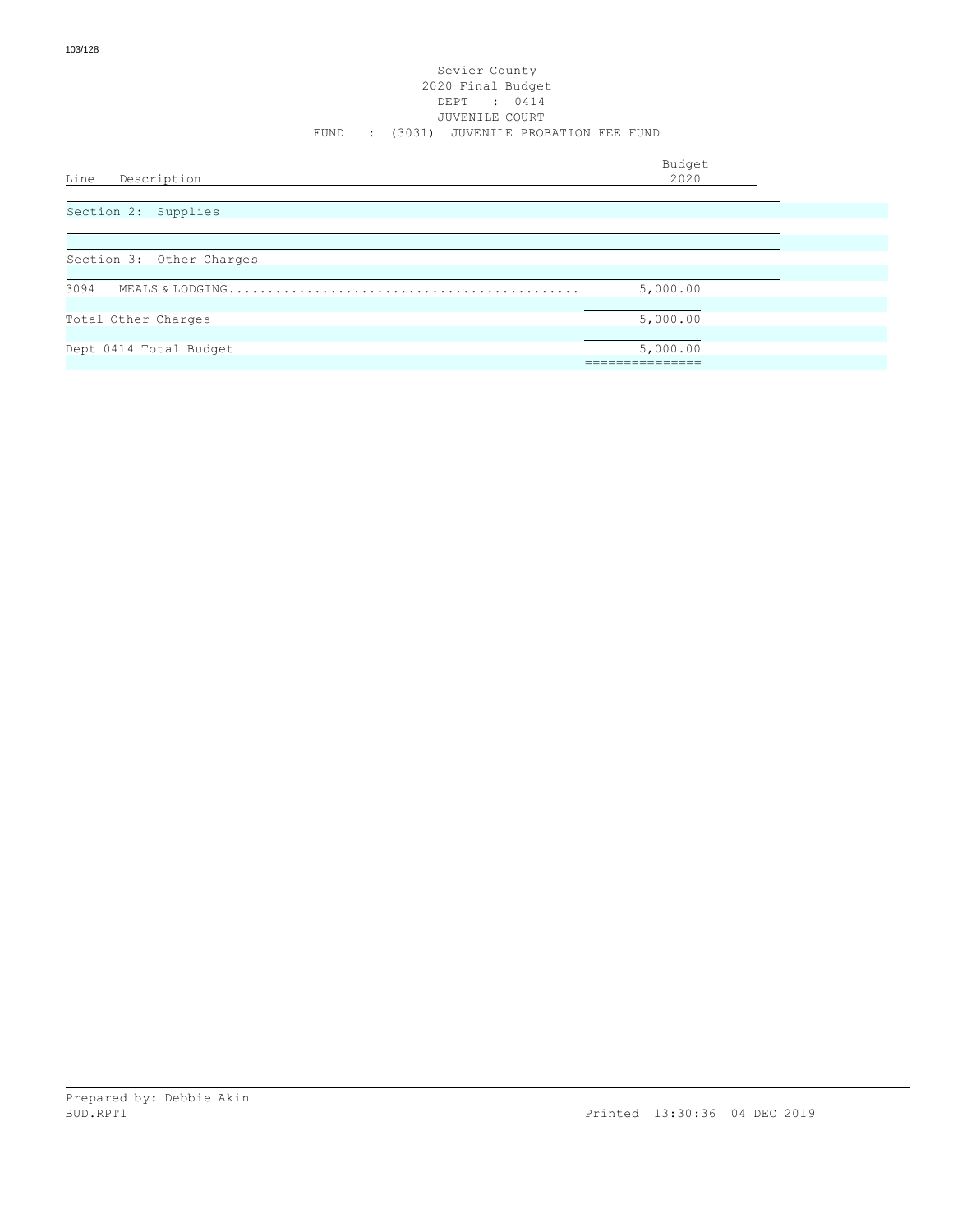## Sevier County 2020 Final Budget DEPT : 0900 AIRPORT FUND : (3037) SEVIER COUNTY AIRPORT BOARD FUND

|      |             | Budget |  |
|------|-------------|--------|--|
| Line | Description | 2020   |  |
|      |             |        |  |
|      |             | Budget |  |
| Line | Description | 2020   |  |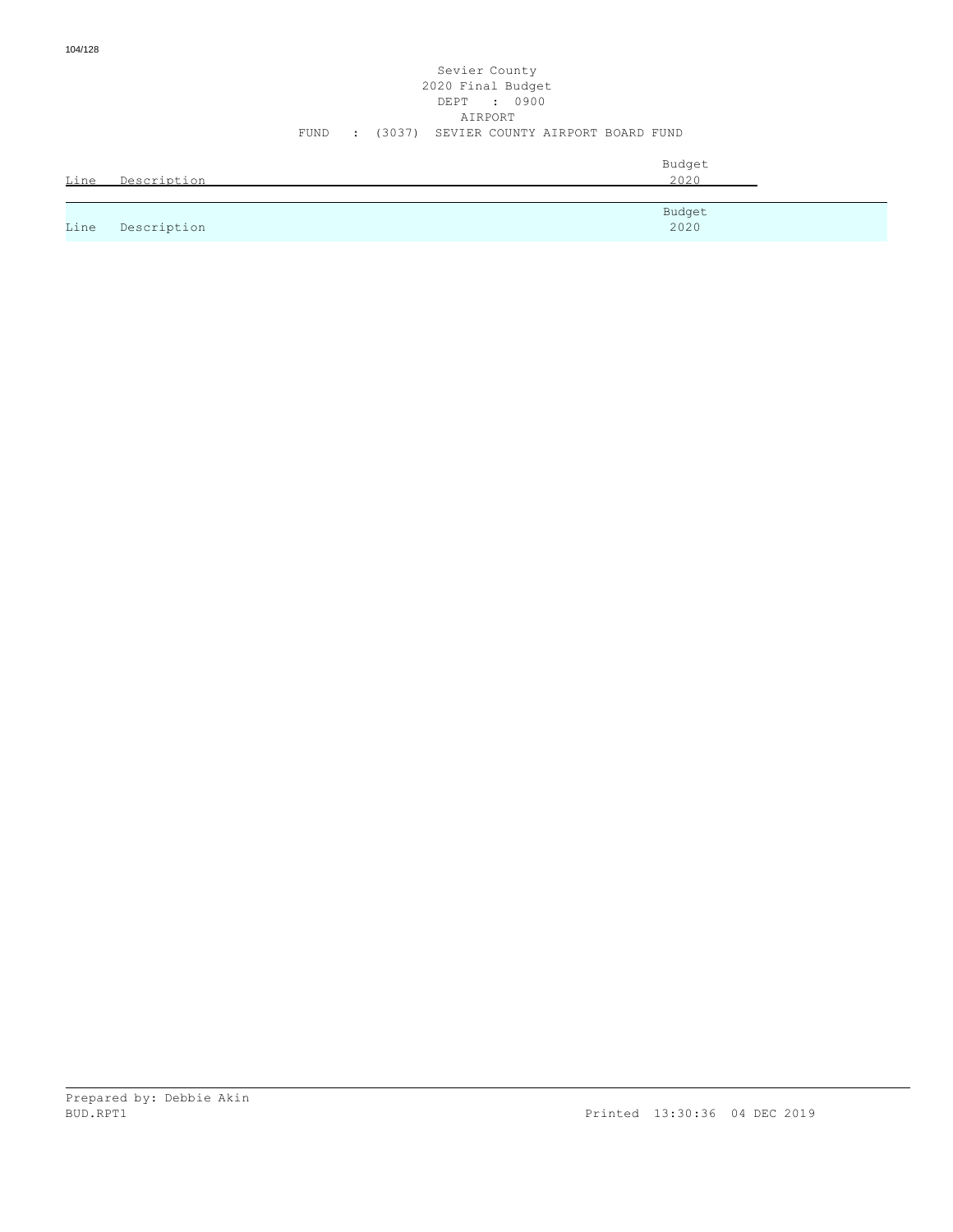### Sevier County 2020 Final Budget DEPT : 0900 AIRPORT FUND : (3037) SEVIER COUNTY AIRPORT BOARD FUND

| Description<br>Line                       | Budget<br>2020  |  |
|-------------------------------------------|-----------------|--|
|                                           |                 |  |
| Section 2: Supplies                       |                 |  |
| 2007                                      | 20,000.00       |  |
| 2023                                      | 594,440.00      |  |
| Total Supplies                            | 614,440.00      |  |
| Section 3: Other Charges                  |                 |  |
| 3004<br>ENGINEERING & ARCHITECTURAL       | 82,795.00       |  |
| 3040<br>ADVERTISING & PUBLICATION         | 624.00          |  |
| Total Other Charges                       | 83,419.00       |  |
|                                           |                 |  |
| Section 4: Capital Outlay                 |                 |  |
|                                           |                 |  |
| 4003<br>IMPROVEMENTS OTHER THAN BUILDINGS | 133,300.00      |  |
| Total Capital Outlay                      | 133,300.00      |  |
|                                           |                 |  |
| Section 5: Transfers Out                  |                 |  |
| 9999<br>TRANSFERS                         | 70,000.00       |  |
|                                           |                 |  |
| Total Transfers Out                       | 70,000.00       |  |
| Dept 0900 Total Budget                    | 901,159.00      |  |
|                                           | =============== |  |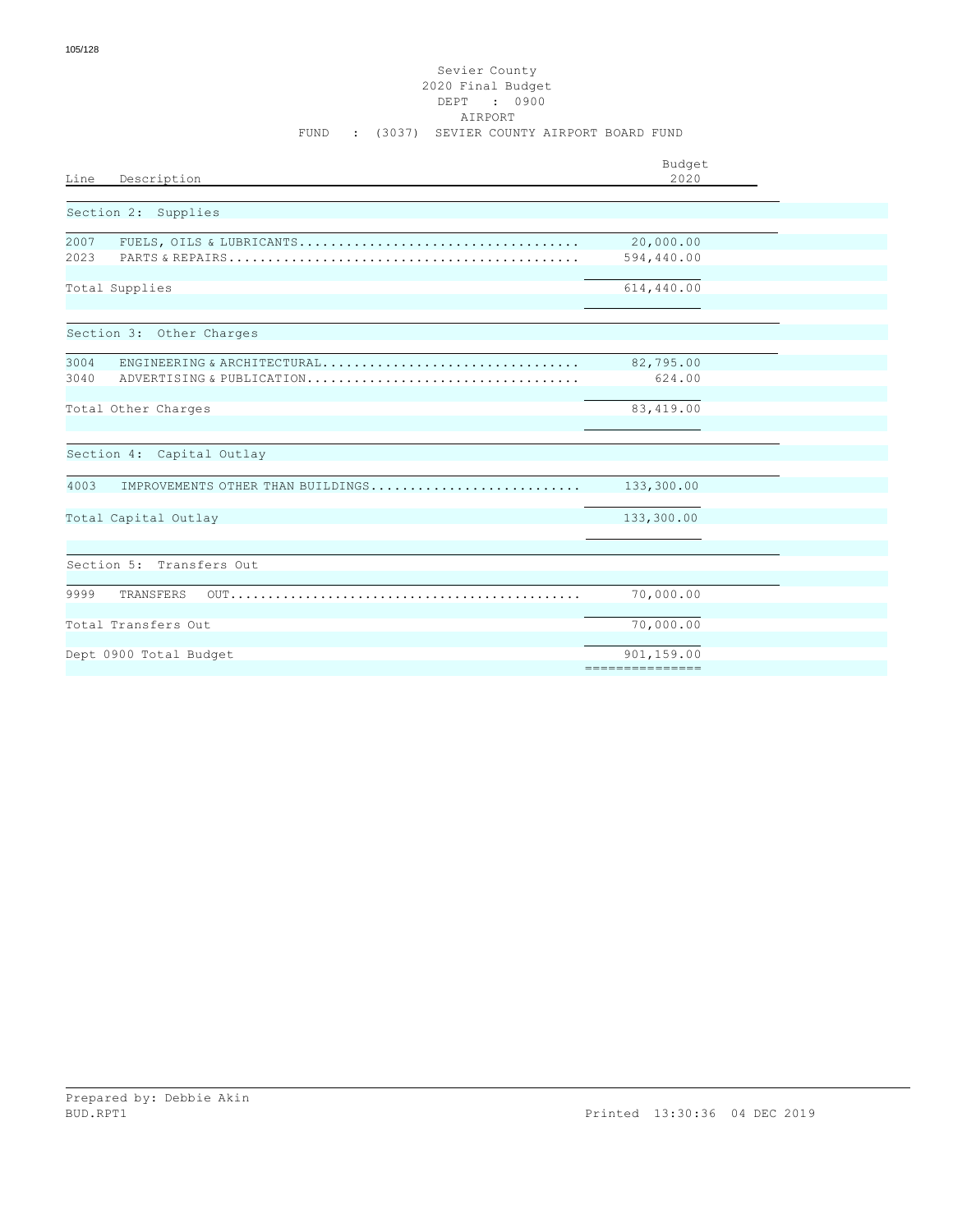## Sevier County 2020 Final Budget DEPT : 0105 UNKNOWN FUND : (3042) ASSESSOR'S LATE ASSESSMENT FEE

|      |             | Budget |
|------|-------------|--------|
| Line | Description | 2020   |
|      |             |        |
|      |             | Budget |
| Line | Description | 2020   |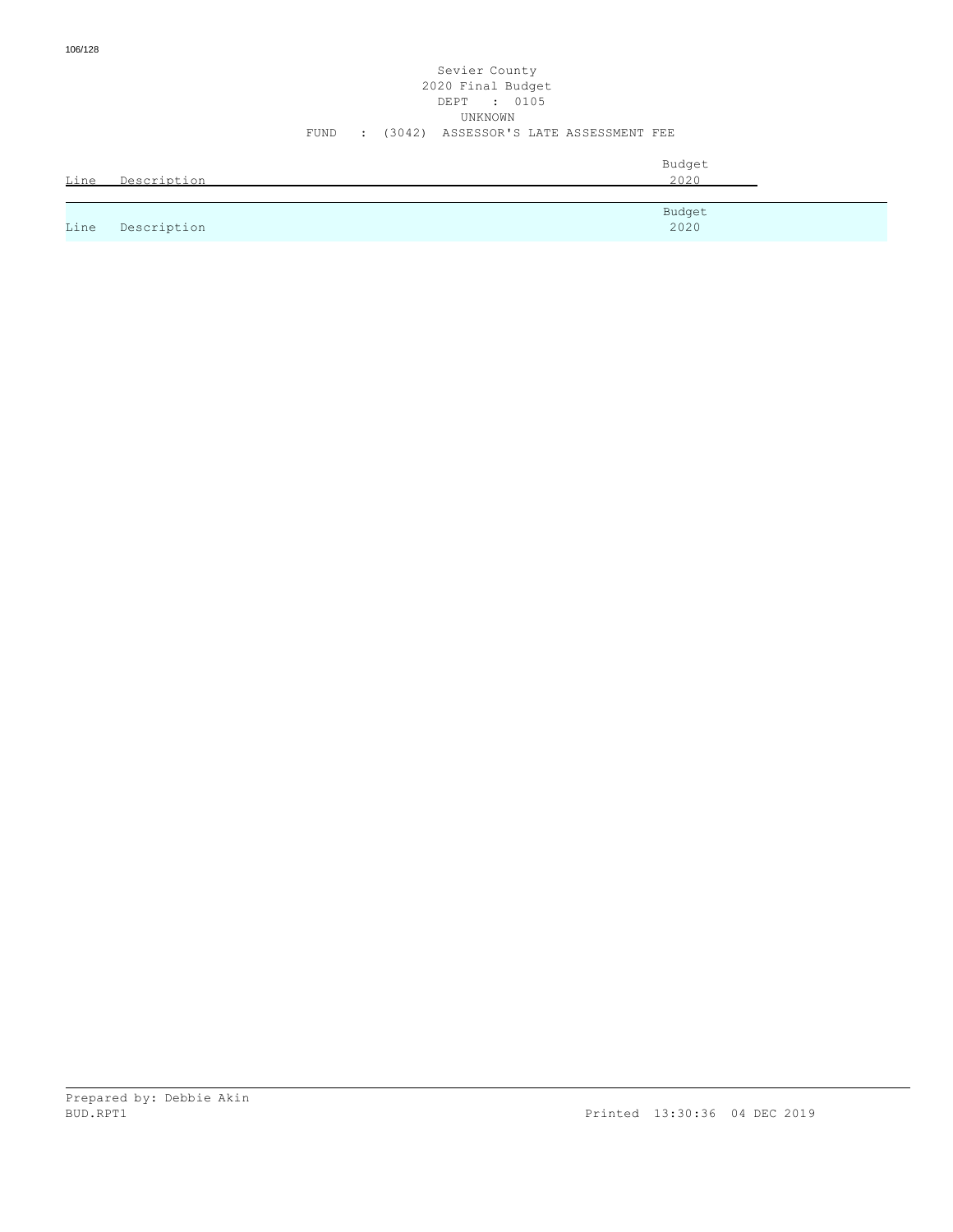#### Sevier County 2020 Final Budget DEPT : 0105 UNKNOWN FUND : (3042) ASSESSOR'S LATE ASSESSMENT FEE

Budget<br>2020 Line Description Total Supplies Total Other Charges Dept 0105 Total Budget 0.00 =============== Section 3: Other Charges Section 2: Supplies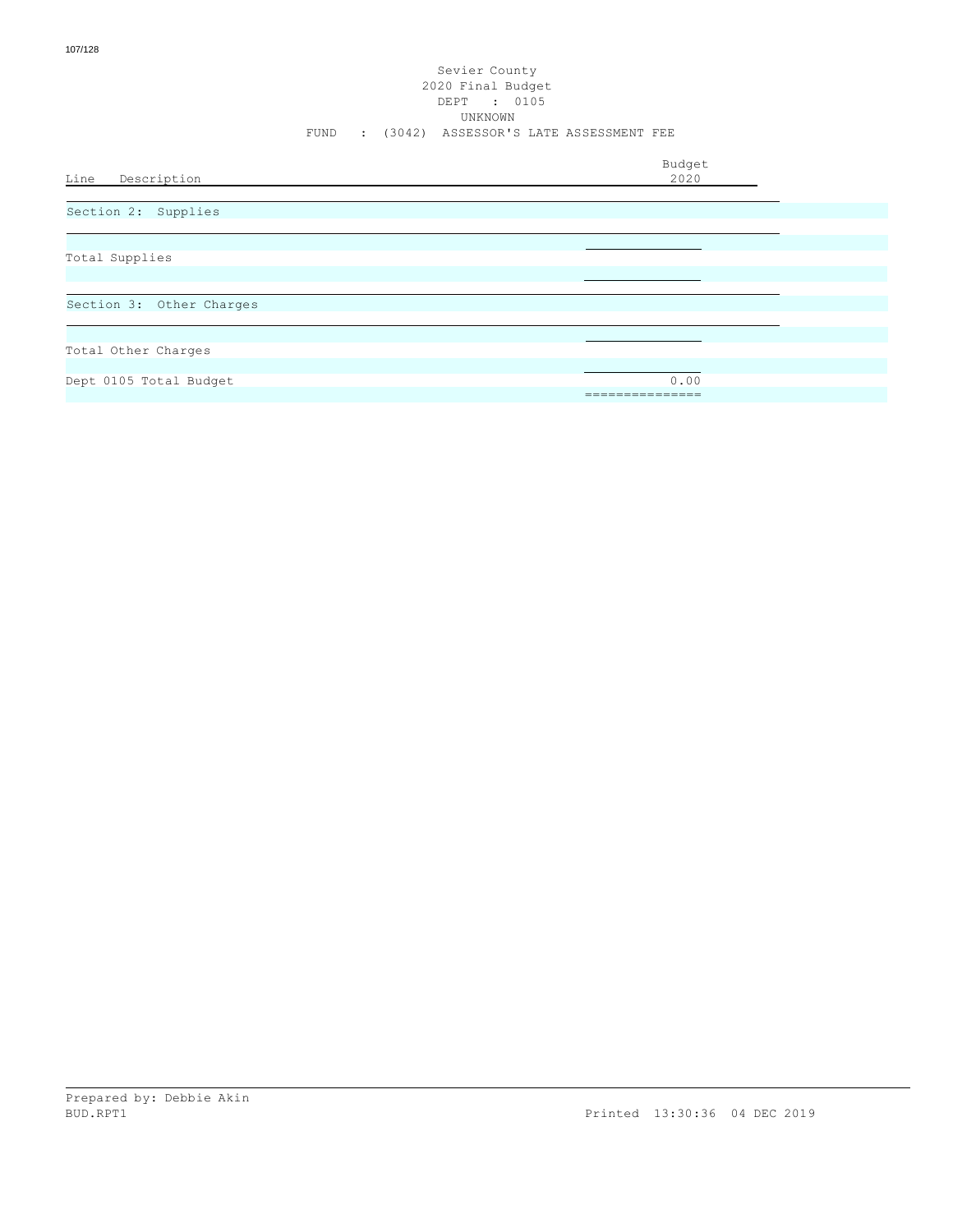#### Sevier County 2020 Final Budget DEPT : 0700 SANITATION / SOLID WASTE FUND : (3401) SOLID WASTE RESERVE DEPRECIATION INVESTMENT FUND

| Line | Description | Budget<br>2020 |
|------|-------------|----------------|
|      |             | Budget         |
| Line | Description | 2020           |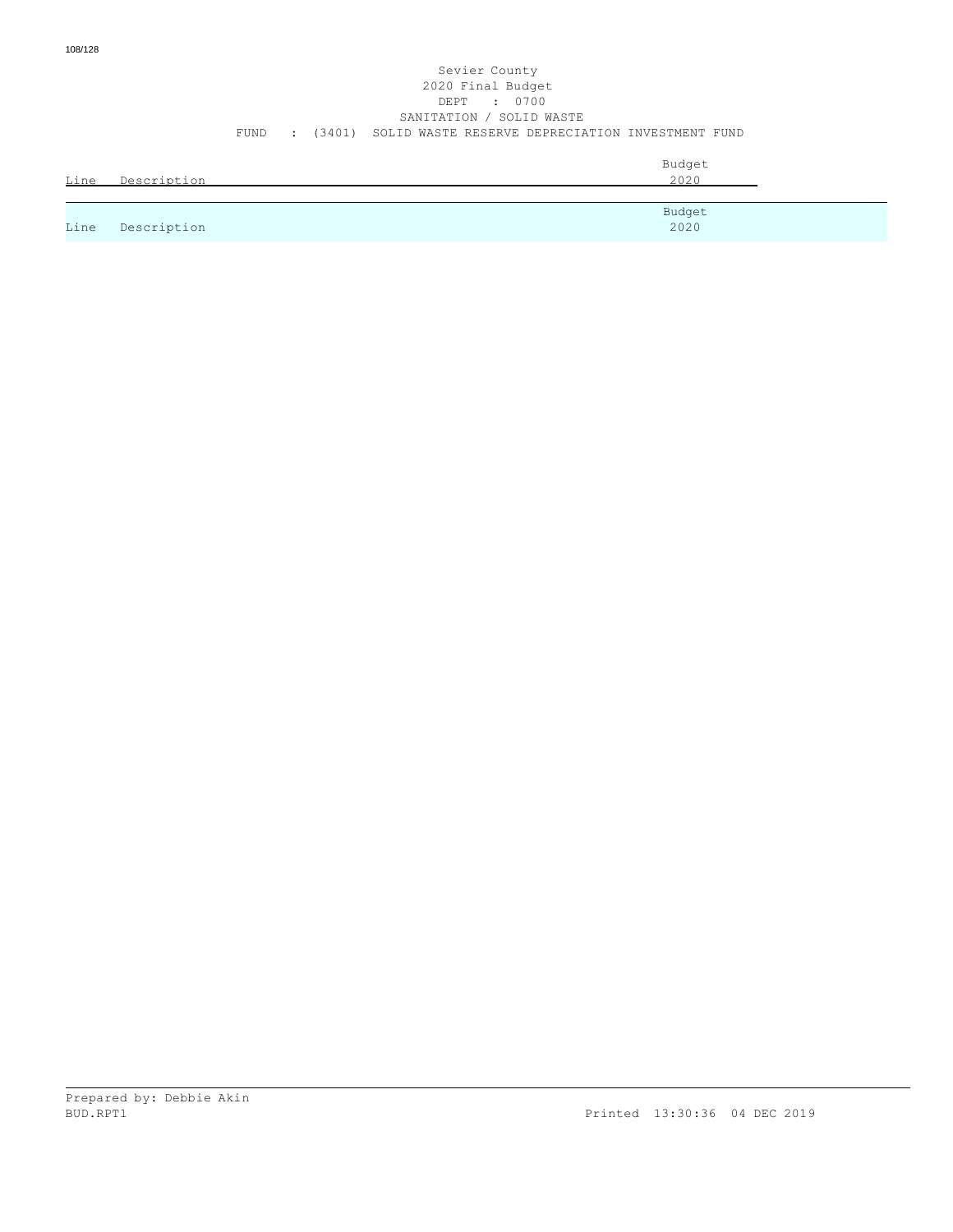#### Sevier County 2020 Final Budget DEPT : 0700 SANITATION / SOLID WASTE FUND : (3401) SOLID WASTE RESERVE DEPRECIATION INVESTMENT FUND

| Line<br>Description      | Budget<br>2020          |
|--------------------------|-------------------------|
| Section 2: Supplies      |                         |
| Section 3: Other Charges |                         |
| 3098                     | 220,000.00              |
| Total Other Charges      | 220,000.00              |
| Dept 0700 Total Budget   | 220,000.00<br>========= |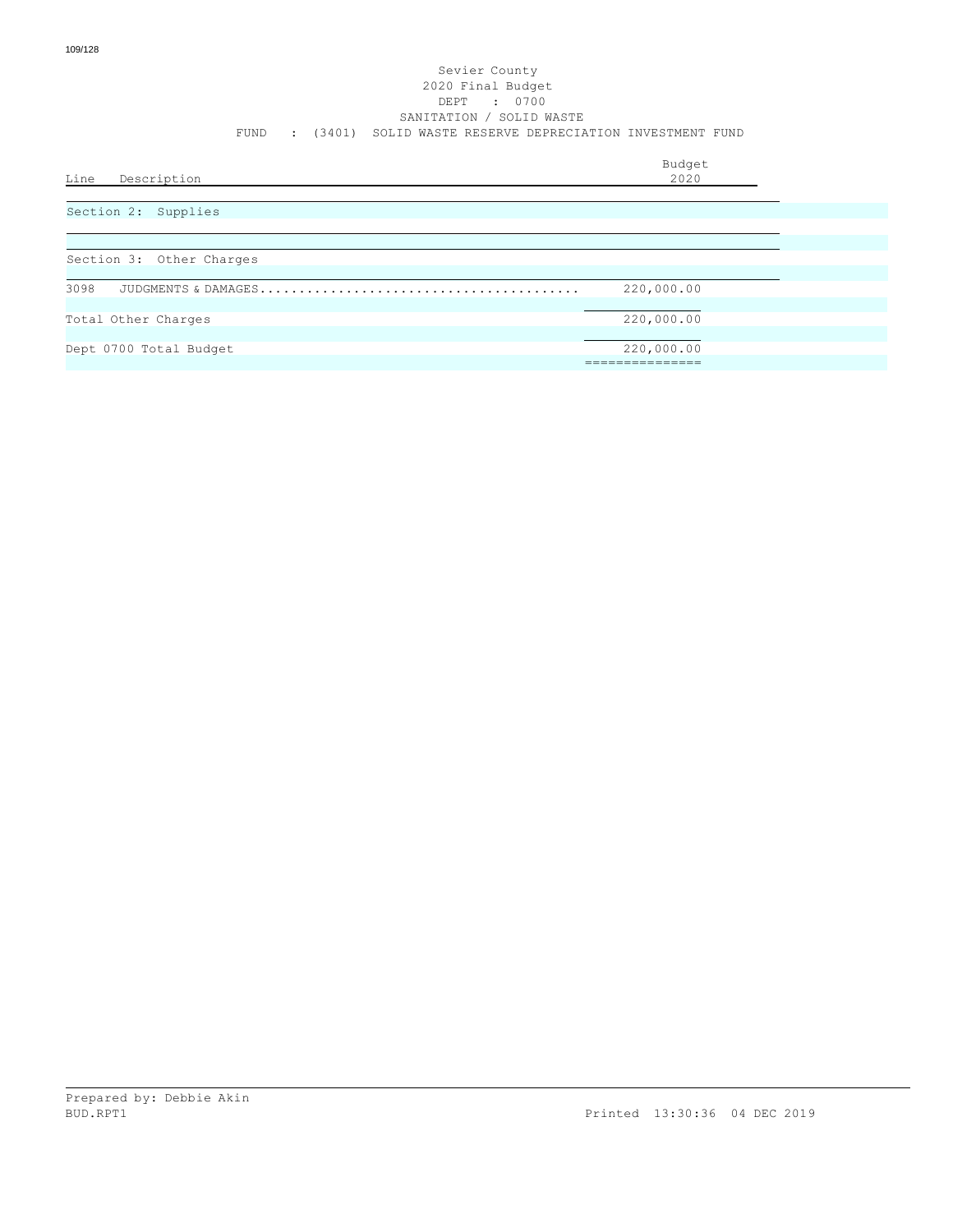#### Sevier County 2020 Final Budget DEPT : 0501 EMERGENCY 9-1-1 FUND : (3402) EMERGENCY 911 RESERVE INVESTMENT FUND

| Line | Description | Budget<br>2020 |
|------|-------------|----------------|
|      |             | Budget         |
| Line | Description | 2020           |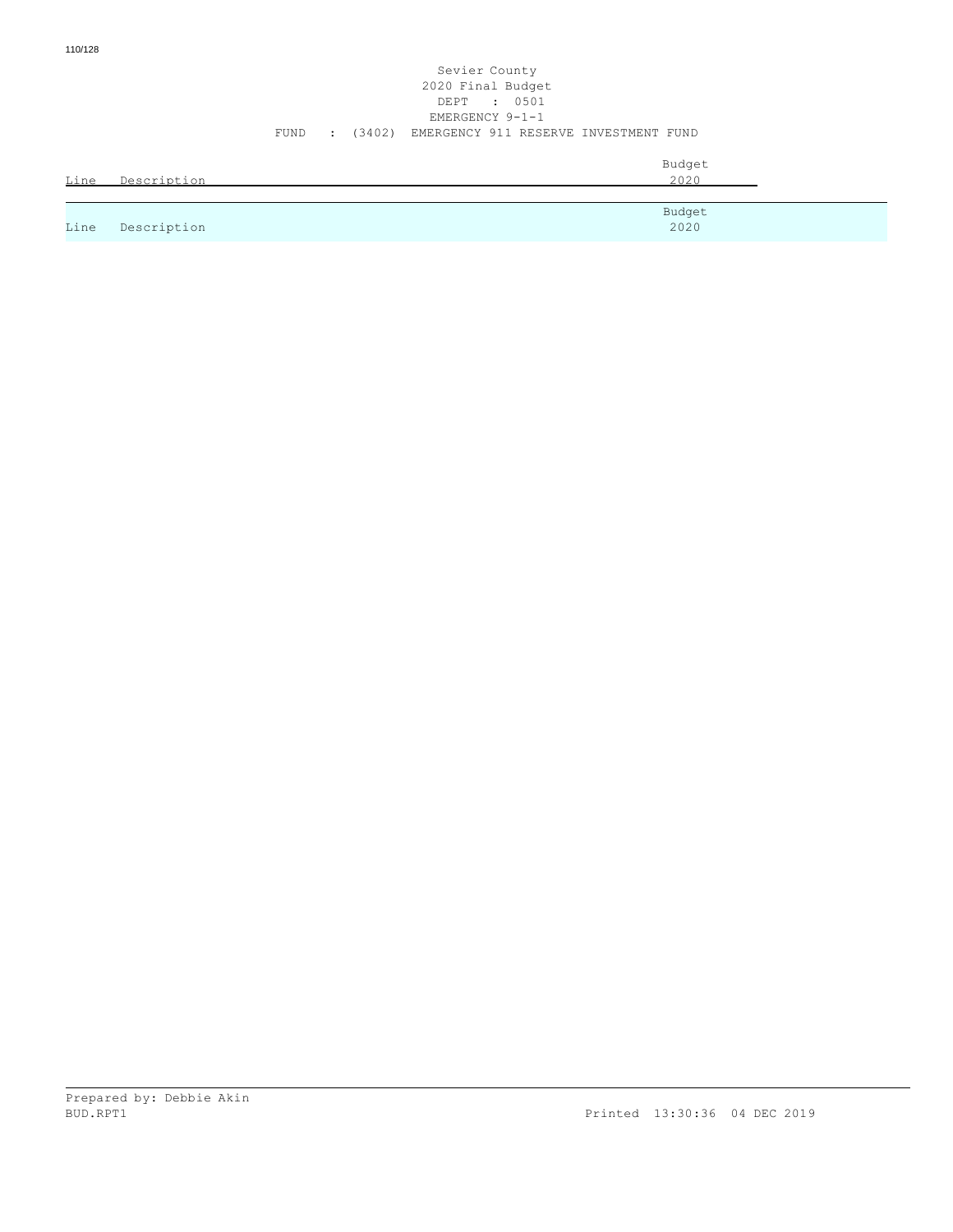#### Sevier County 2020 Final Budget DEPT : 0501 EMERGENCY 9-1-1 FUND : (3402) EMERGENCY 911 RESERVE INVESTMENT FUND

Budget

Line Description

Section 2: Supplies

Section 3: Other Charges

Total Other Charges

Dept 0501 Total Budget 0.00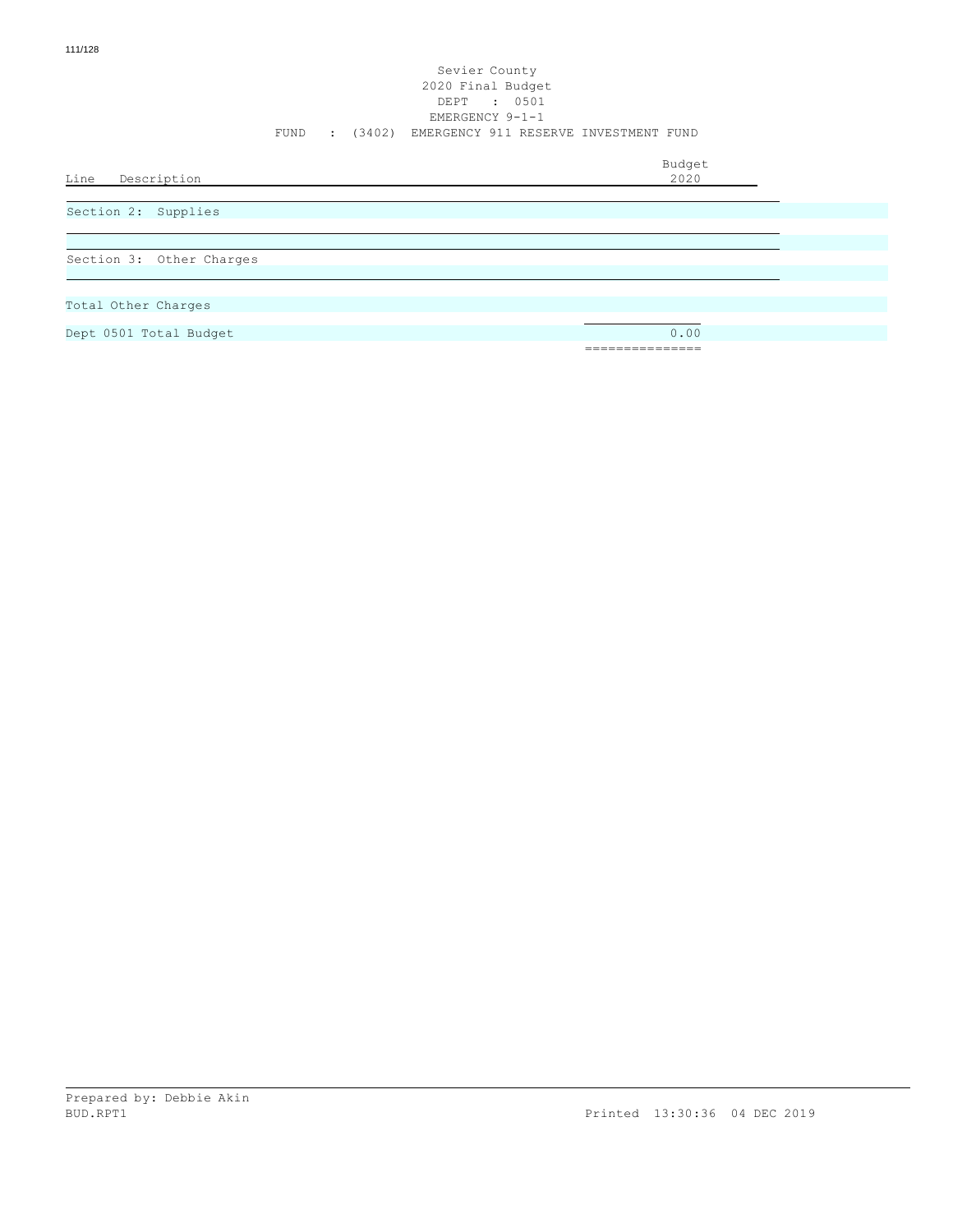#### Sevier County 2020 Final Budget DEPT : 0108 COURTHOUSE MAINTENANCE FUND : (3403) COUNTY GENERAL IMPROVEMENT GRANT FUND

| Line | Description | Budget<br>2020 |
|------|-------------|----------------|
|      |             | Budget         |
| Line | Description | 2020           |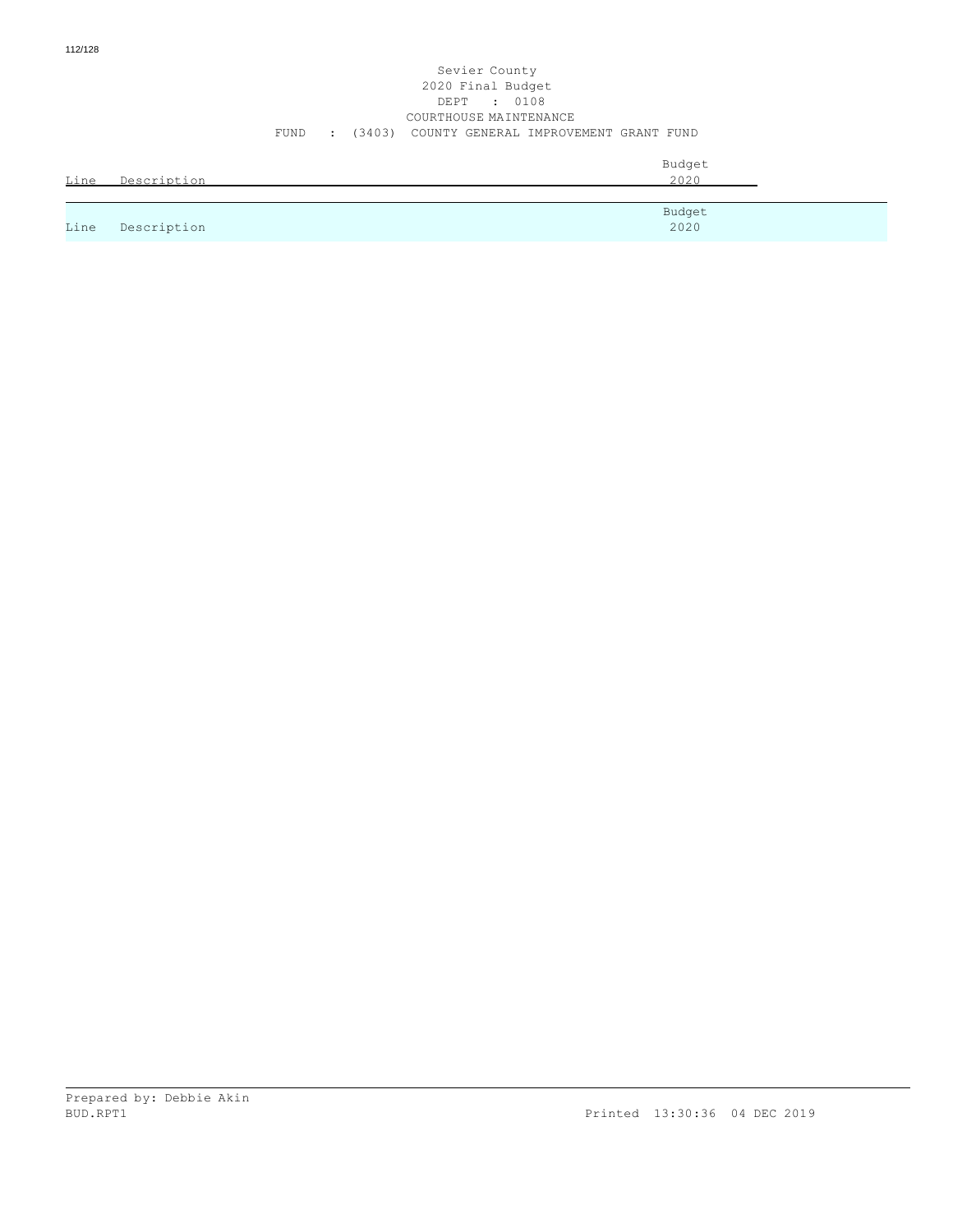## Sevier County 2020 Final Budget DEPT : 0108 COURTHOUSE MAINTENANCE FUND : (3403) COUNTY GENERAL IMPROVEMENT GRANT FUND

| Line Description            | Budget<br>2020 |  |
|-----------------------------|----------------|--|
| Section 2: Supplies<br>2023 | 5,000.00       |  |
| Total Supplies              | 5,000.00       |  |
| Dept 0108 Total Budget      | 5,000.00       |  |
|                             |                |  |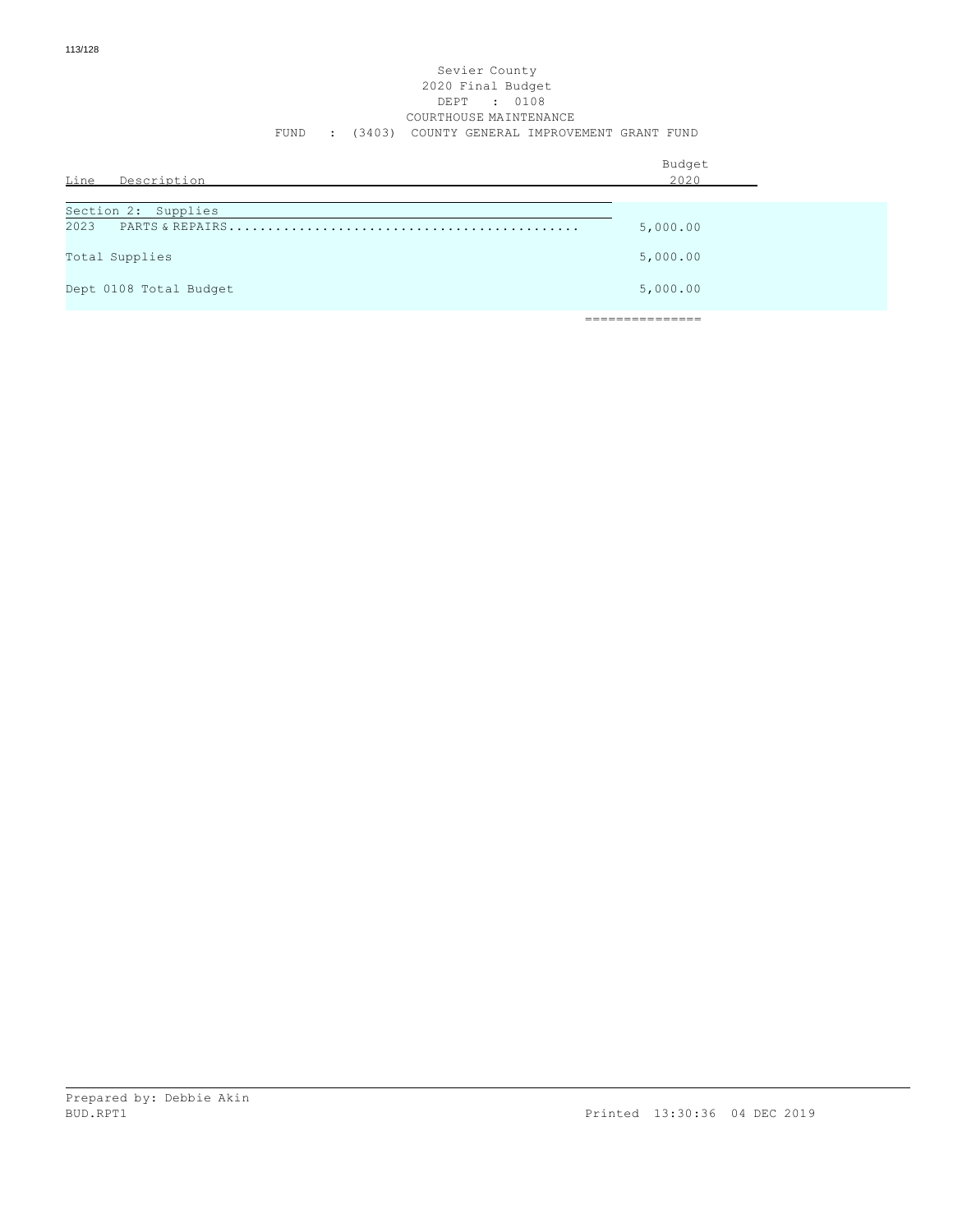## Sevier County 2020 Final Budget DEPT : 0502 FIRE DEPARTMENTS FUND : (3403) COUNTY GENERAL IMPROVEMENT GRANT FUND

| Line | Description | Budget<br>2020 |
|------|-------------|----------------|
|      |             | Budget         |
| Line | Description | 2020           |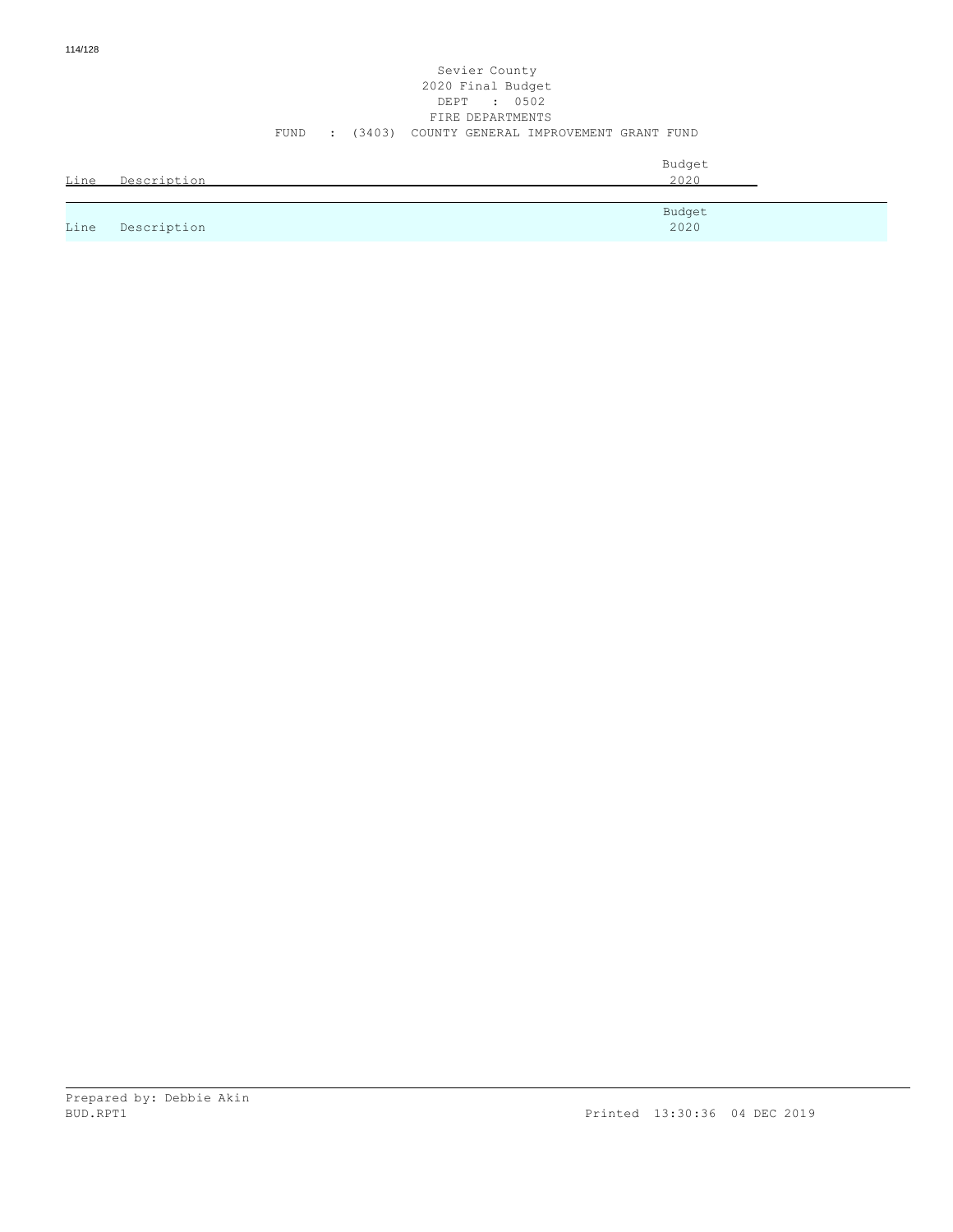#### Sevier County 2020 Final Budget DEPT : 0502 FIRE DEPARTMENTS FUND : (3403) COUNTY GENERAL IMPROVEMENT GRANT FUND

Budget

Line Description

Section 2: Supplies

Section 3: Other Charges

Section 4: Capital Outlay

Total Capital Outlay

Dept 0502 Total Budget 0.00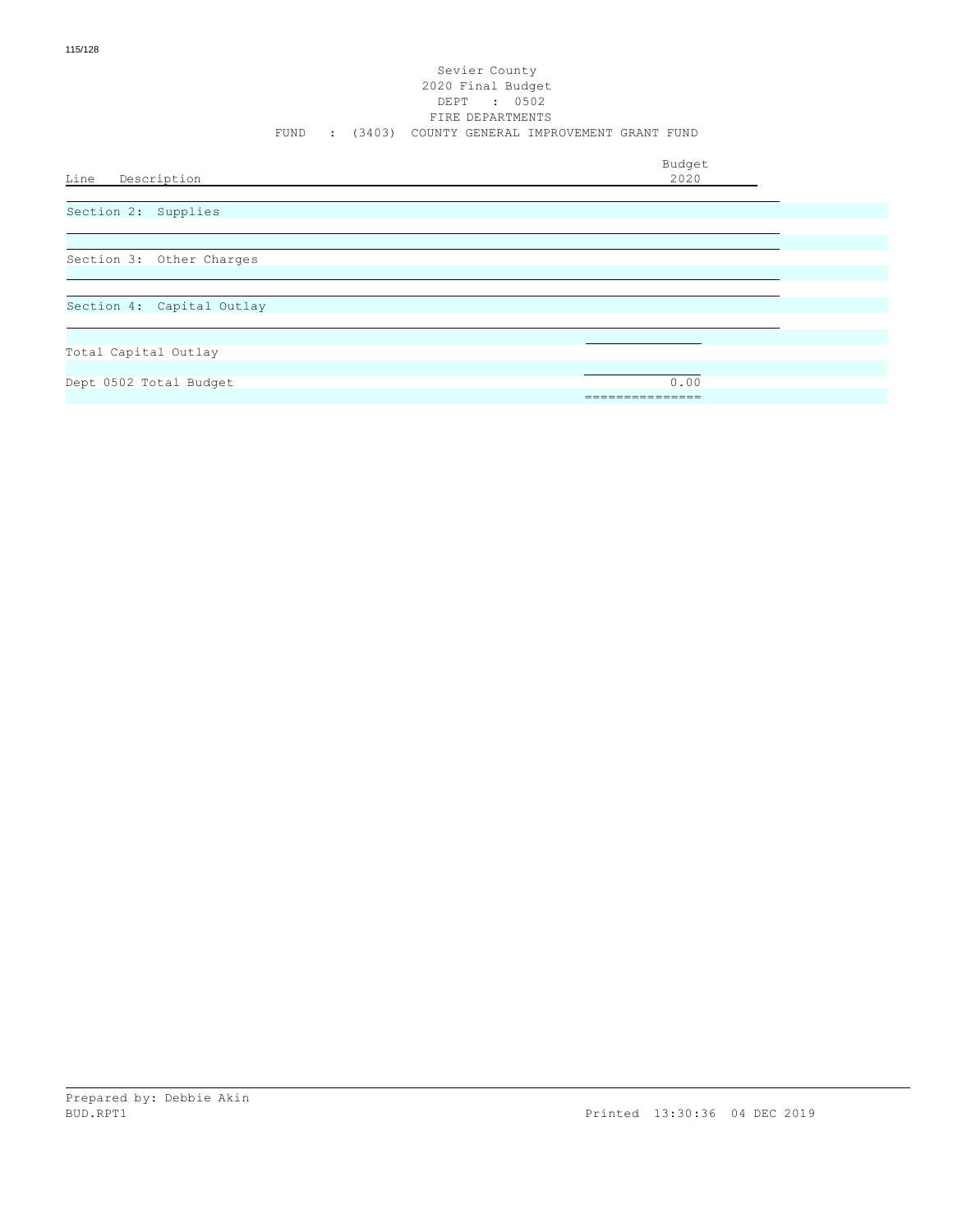# Sevier County 2020 Final Budget DEPT : 0418 UNKNOWN FUND : (3404) JAIL OPERATION & MAINTENANCE RESERVE DEPRECIATION FUND

| Line | Description | Budget<br>2020 |
|------|-------------|----------------|
|      |             |                |
| Line | Description | Budget<br>2020 |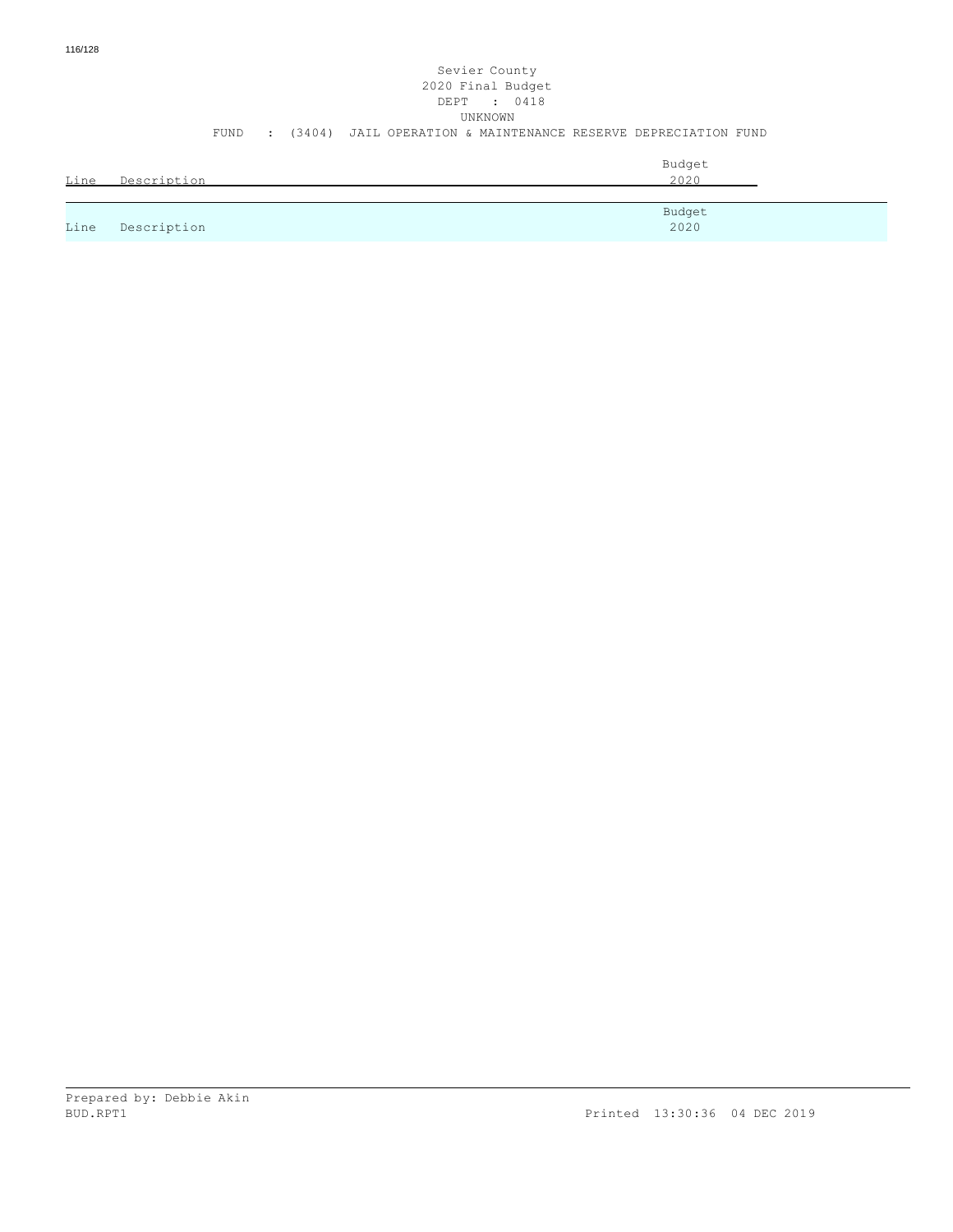# Sevier County 2020 Final Budget DEPT : 0418 UNKNOWN FUND : (3404) JAIL OPERATION & MAINTENANCE RESERVE DEPRECIATION FUND Budget<br>2020 Line Description Section 3: Other Charges Section 2: Supplies

# Section 4: Capital Outlay

| Section 5: Transfers Out |           |  |
|--------------------------|-----------|--|
|                          |           |  |
| 9999                     | 10,000.00 |  |
|                          |           |  |
| Total Transfers Out      | 10,000.00 |  |
|                          |           |  |
| Dept 0418 Total Budget   | 10,000.00 |  |
|                          |           |  |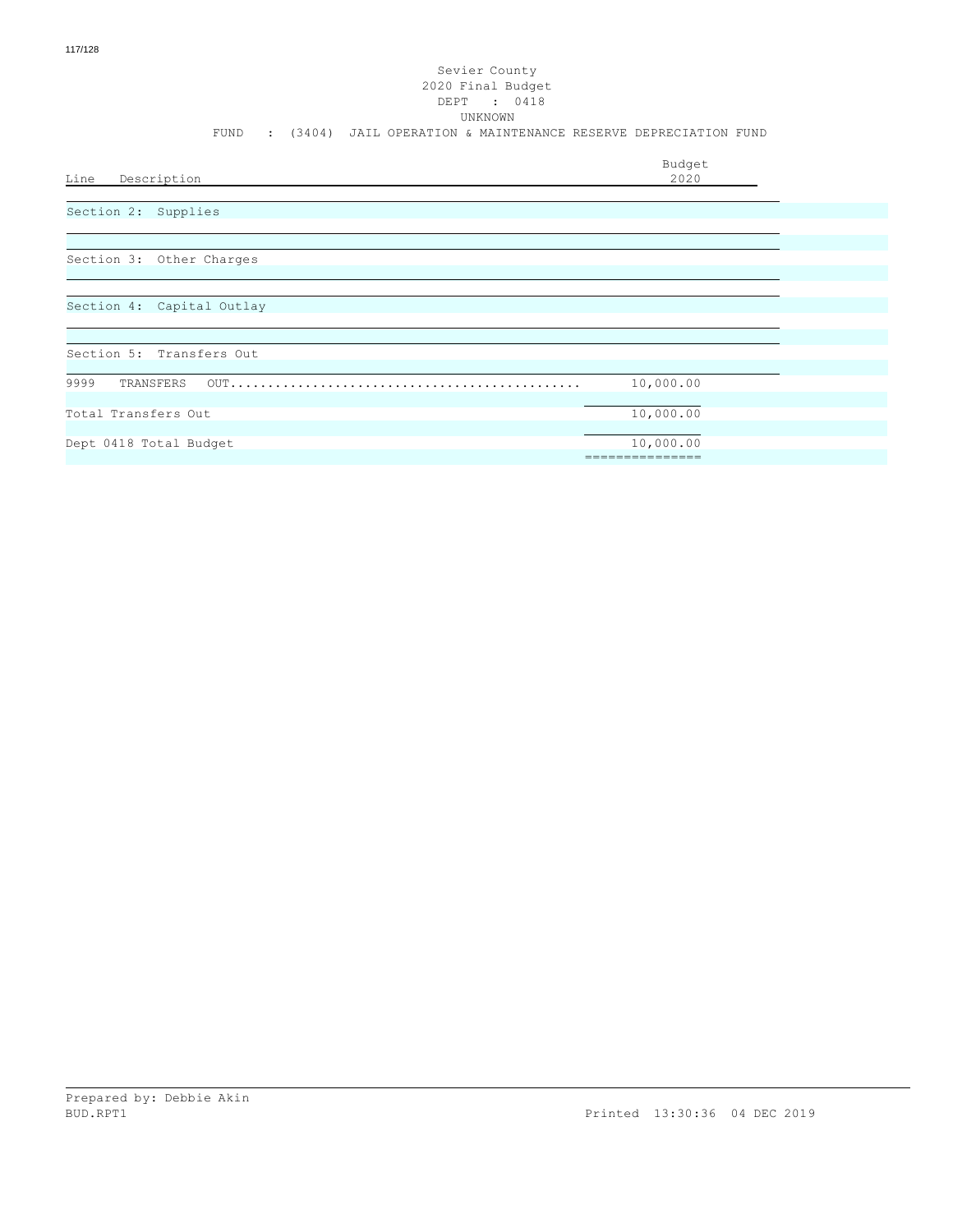# Sevier County 2020 Final Budget DEPT : 0120 DISASTER FUND : (3405) DISASTER RECOVERY MAY 2015 STORM FUND

| Line | Description | Budget<br>2020 |
|------|-------------|----------------|
|      |             | Budget         |
| Line | Description | 2020           |

Total Personnel Services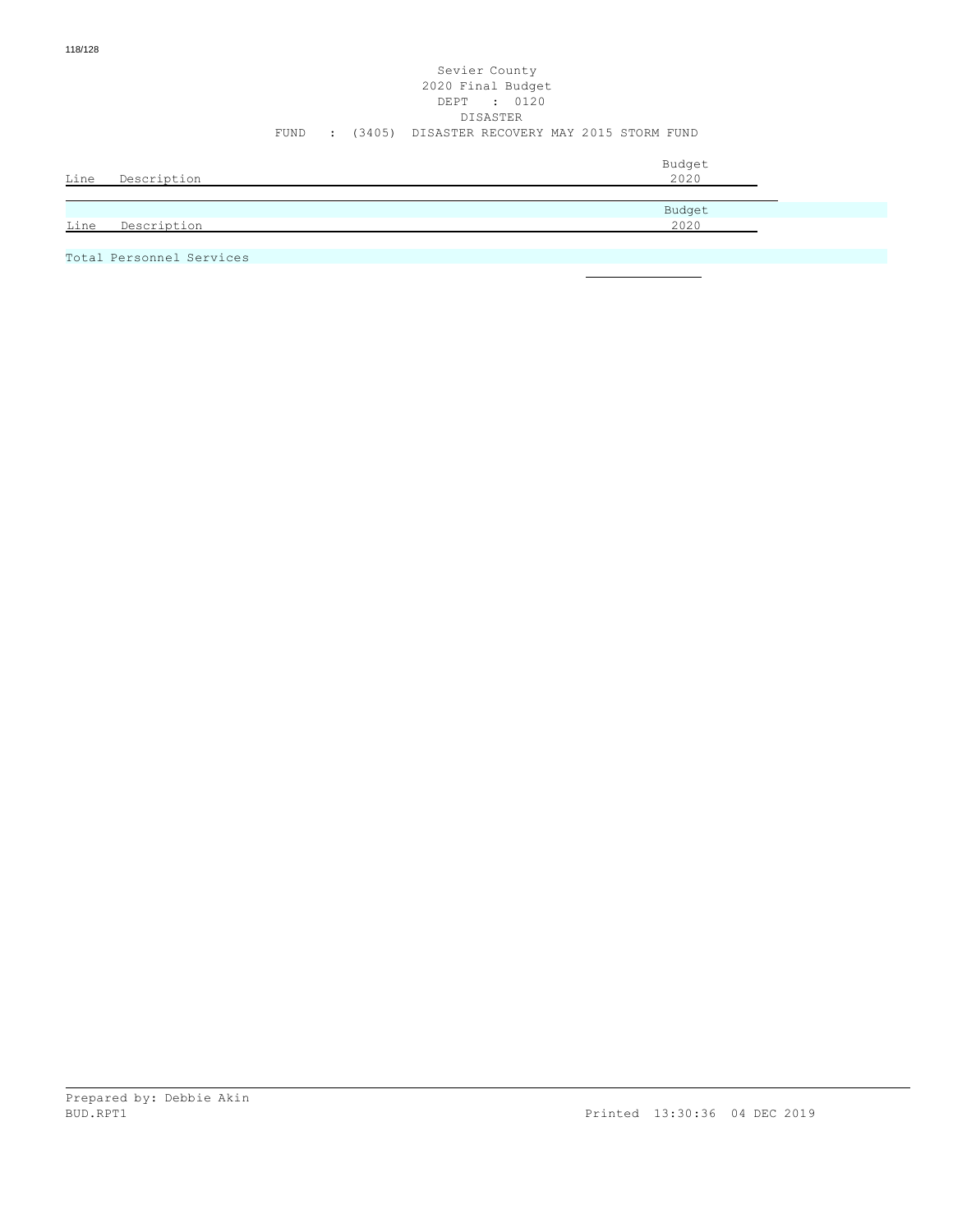#### Sevier County 2020 Final Budget DEPT : 0120 DISASTER FUND : (3405) DISASTER RECOVERY MAY 2015 STORM FUND

| Line Description          | Budget<br>2020          |
|---------------------------|-------------------------|
| Section 2: Supplies       |                         |
| Total Supplies            |                         |
| Section 3: Other Charges  |                         |
| Total Other Charges       |                         |
| Section 4: Capital Outlay |                         |
| Total Capital Outlay      |                         |
| Section 5: Transfers Out  |                         |
| Total Transfers Out       |                         |
| Dept 0120 Total Budget    | 0.00<br>=============== |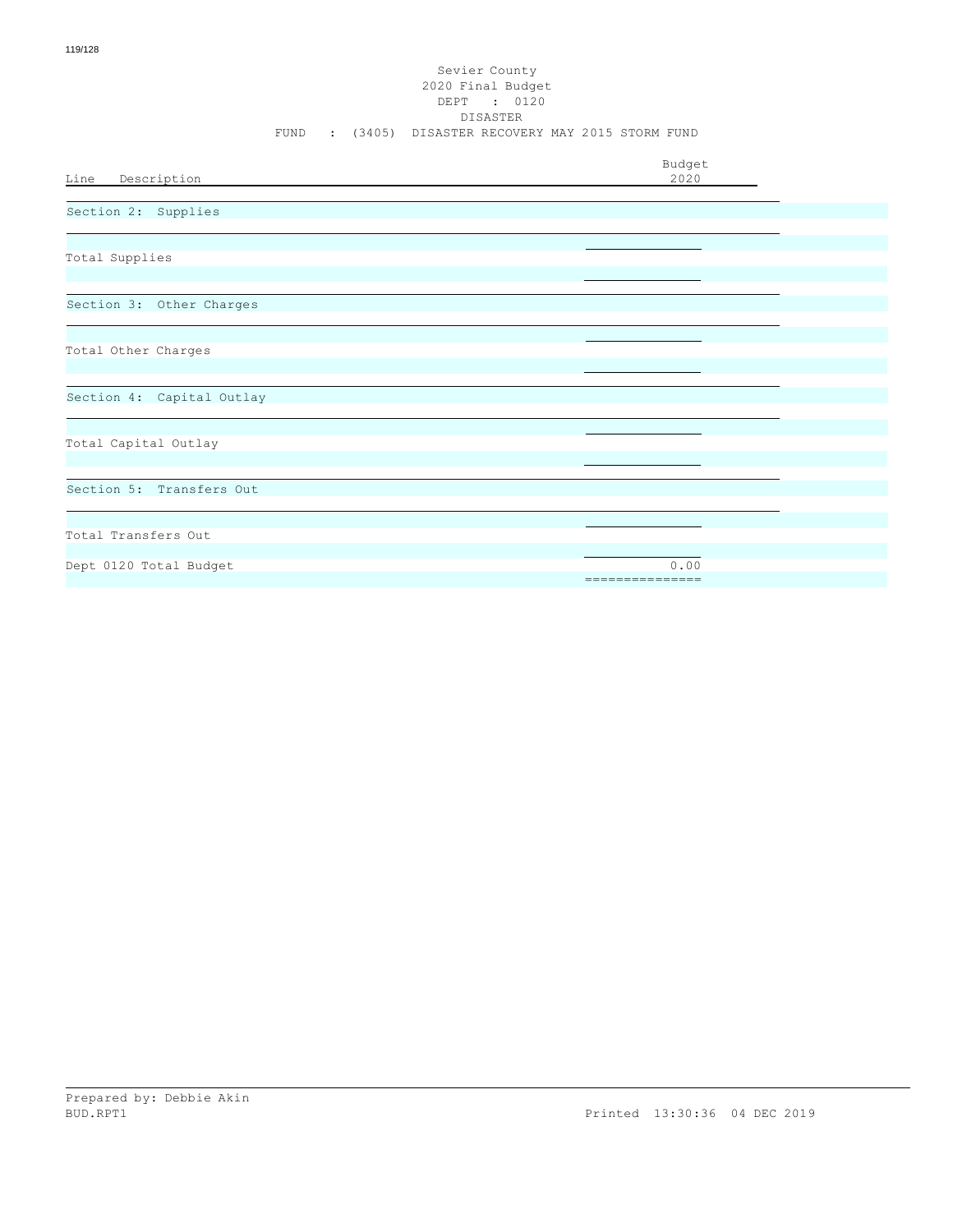#### Sevier County 2020 Final Budget DEPT : 0418 CRIMINAL JUSTICE FUND : (3406) JAIL REHABILITATION EDUCATION FUND

|      | Line Description | Budget<br>2020 |
|------|------------------|----------------|
|      |                  | Budget         |
| Line | Description      | 2020           |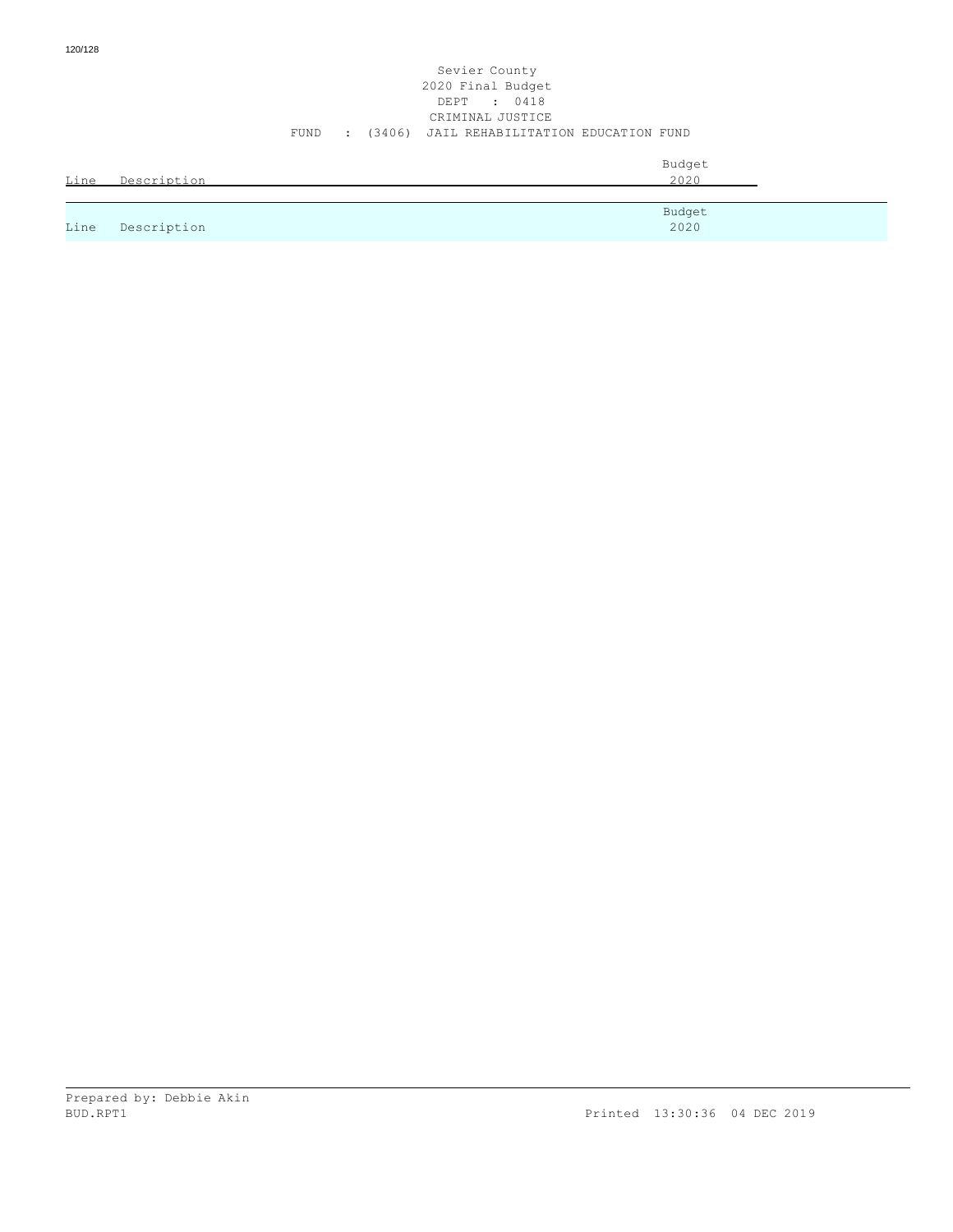#### Sevier County 2020 Final Budget DEPT : 0418 CRIMINAL JUSTICE FUND : (3406) JAIL REHABILITATION EDUCATION FUND

Budget

Line Description

Section 2: Supplies

Section 3: Other Charges

- Total Other Charges
- Dept 0418 Total Budget 0.00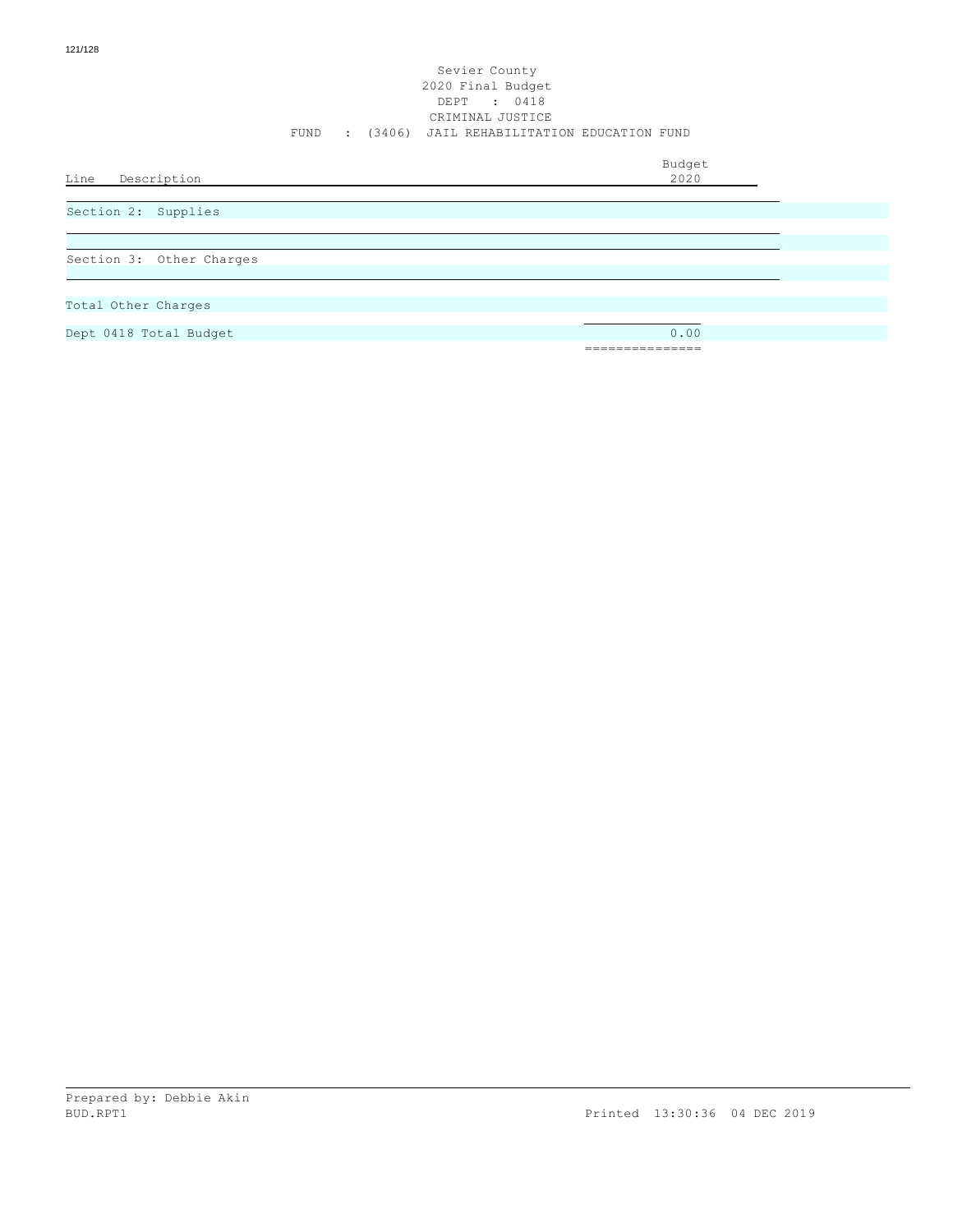#### Sevier County 2020 Final Budget DEPT : 0102 CIRCUIT CLERK FUND : (3502) AUTOMATED RECORDS SYSTEM GRANT FUND

| Line | Description | Budget<br>2020 |
|------|-------------|----------------|
|      |             | Budget         |
| Line | Description | 2020           |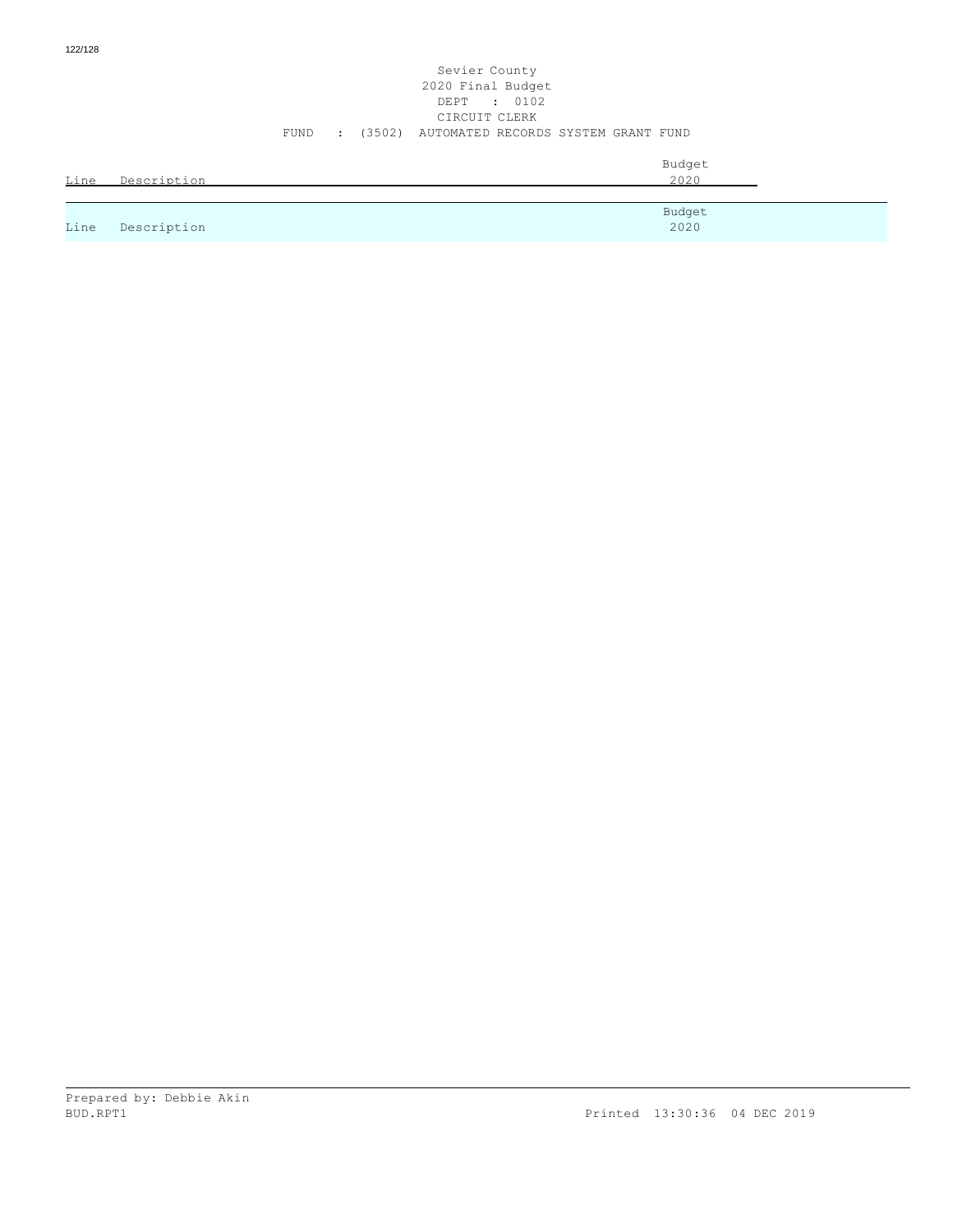#### Sevier County 2020 Final Budget DEPT : 0102 CIRCUIT CLERK FUND : (3502) AUTOMATED RECORDS SYSTEM GRANT FUND

Budget

Line Description

Section 2: Supplies

Section 3: Other Charges

- Total Other Charges
- Dept 0102 Total Budget 0.00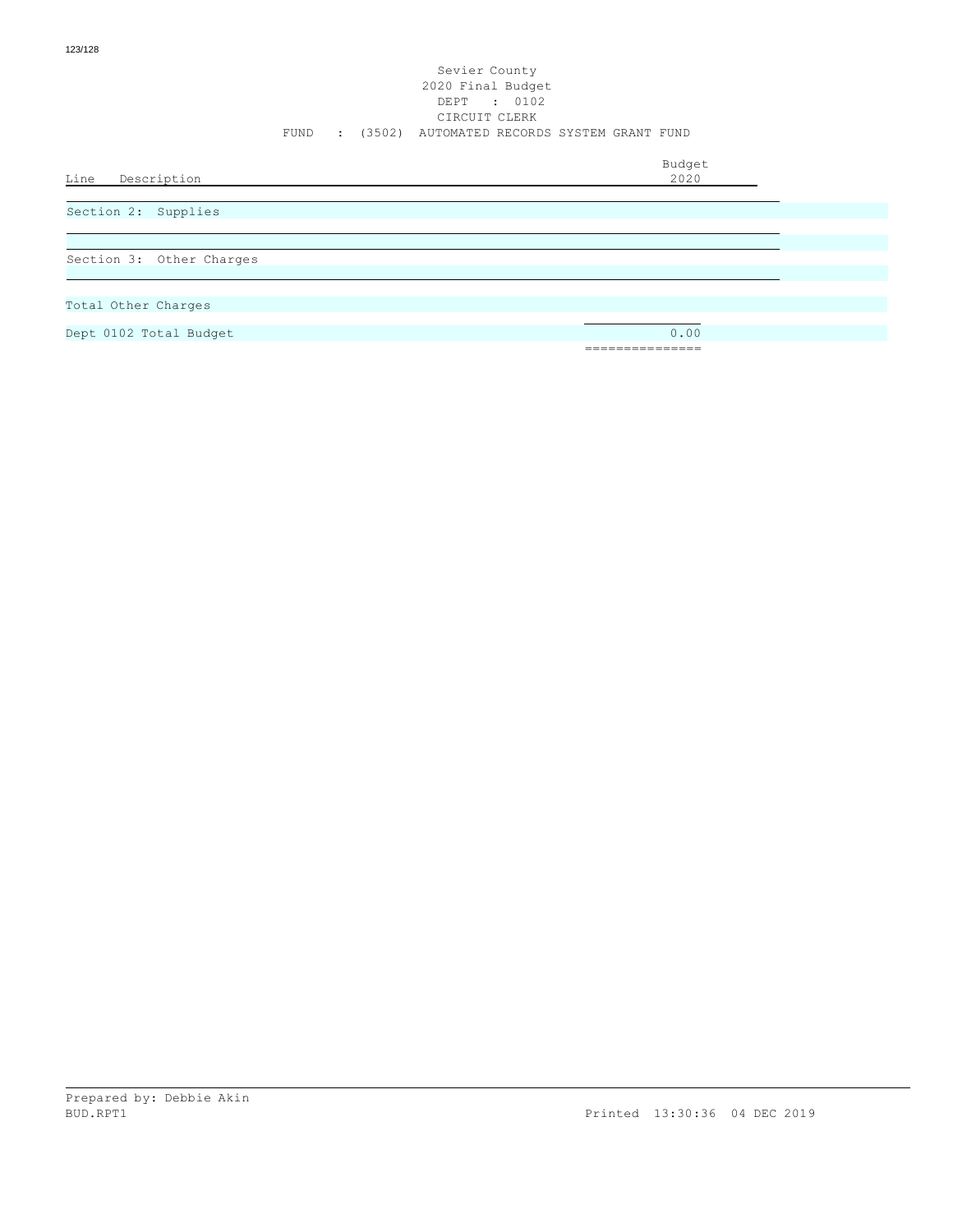## Sevier County 2020 Final Budget DEPT : 0418 UNKNOWN FUND : (3503) RESIDENTIAL SUBSTANCE ABUSE TREATMENT

|     |     |              | Current Annual<br>بالنديب السلبان |
|-----|-----|--------------|-----------------------------------|
| PCN | m ÷ | <b>Arade</b> |                                   |
|     |     |              |                                   |

|  |  |  |  |  |  | Total Salaries |
|--|--|--|--|--|--|----------------|
|  |  |  |  |  |  |                |

 $\overline{54,600.00}$ 

|      |                          | Budget    |
|------|--------------------------|-----------|
| Line | Description              | 2020      |
| 1001 |                          | 54,600.00 |
| 1002 |                          | 13,520.00 |
| 1006 |                          | 5, 211.18 |
| 1007 | Retirement               | 10,435.98 |
| 1009 |                          | 12,179.40 |
| 1010 |                          | 295.00    |
| 1011 |                          | 900.00    |
| 1016 | ⊺.i fe                   | 244.00    |
|      |                          |           |
|      | Total Personnel Services | 97,385.56 |
|      |                          |           |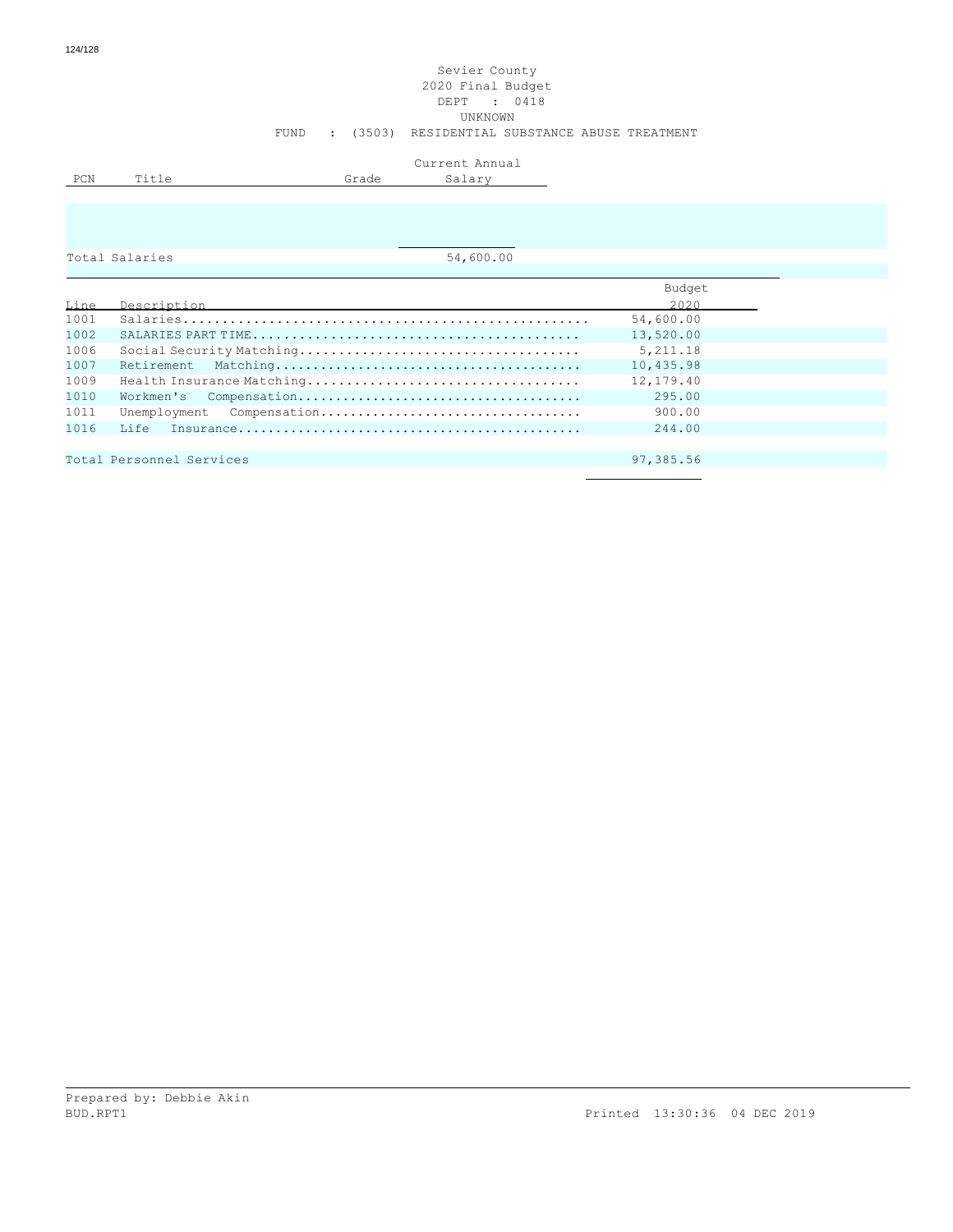#### Sevier County 2020 Final Budget DEPT : 0418 UNKNOWN FUND : (3503) RESIDENTIAL SUBSTANCE ABUSE TREATMENT

| Line<br>Description                 | Budget<br>2020 |  |
|-------------------------------------|----------------|--|
| Section 2: Supplies                 |                |  |
| 2001                                | 3,000.00       |  |
| Total Supplies                      | 3,000.00       |  |
| Section 3: Other Charges            |                |  |
| 3006                                | 1,488.00       |  |
| Other Professional Services<br>3009 | 30,996.00      |  |
| 3054                                | 600.00         |  |
| Total Other Charges                 | 33,084.00      |  |
| Dept 0418 Total Budget              | 133,469.56     |  |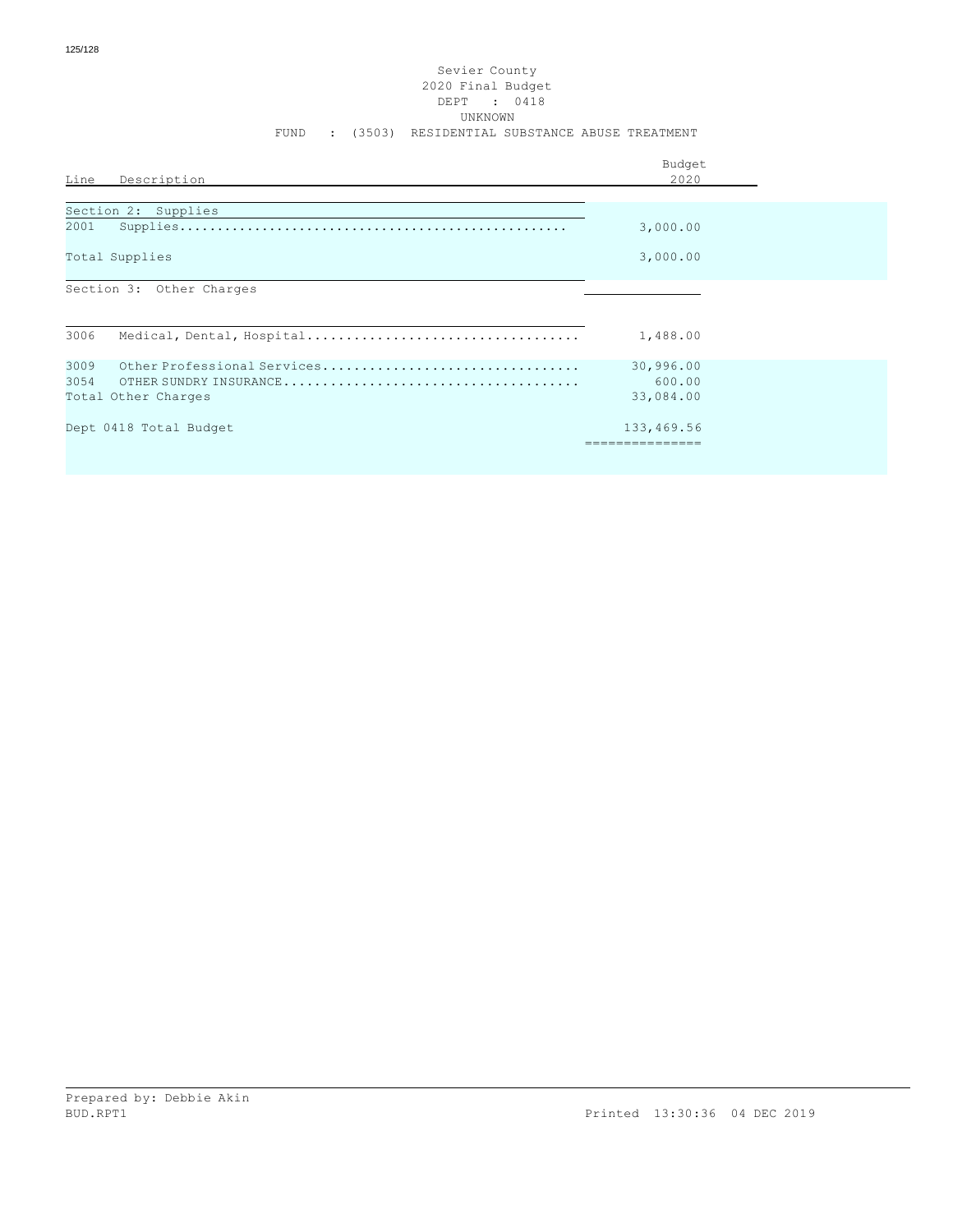#### Sevier County 2020 Final Budget DEPT : 0401 CIRCUIT COURT FUND : (6009) COUNTY LAW LIBRARY

| Line | Description | Budget<br>2020 |
|------|-------------|----------------|
| Line | Description | Budget<br>2020 |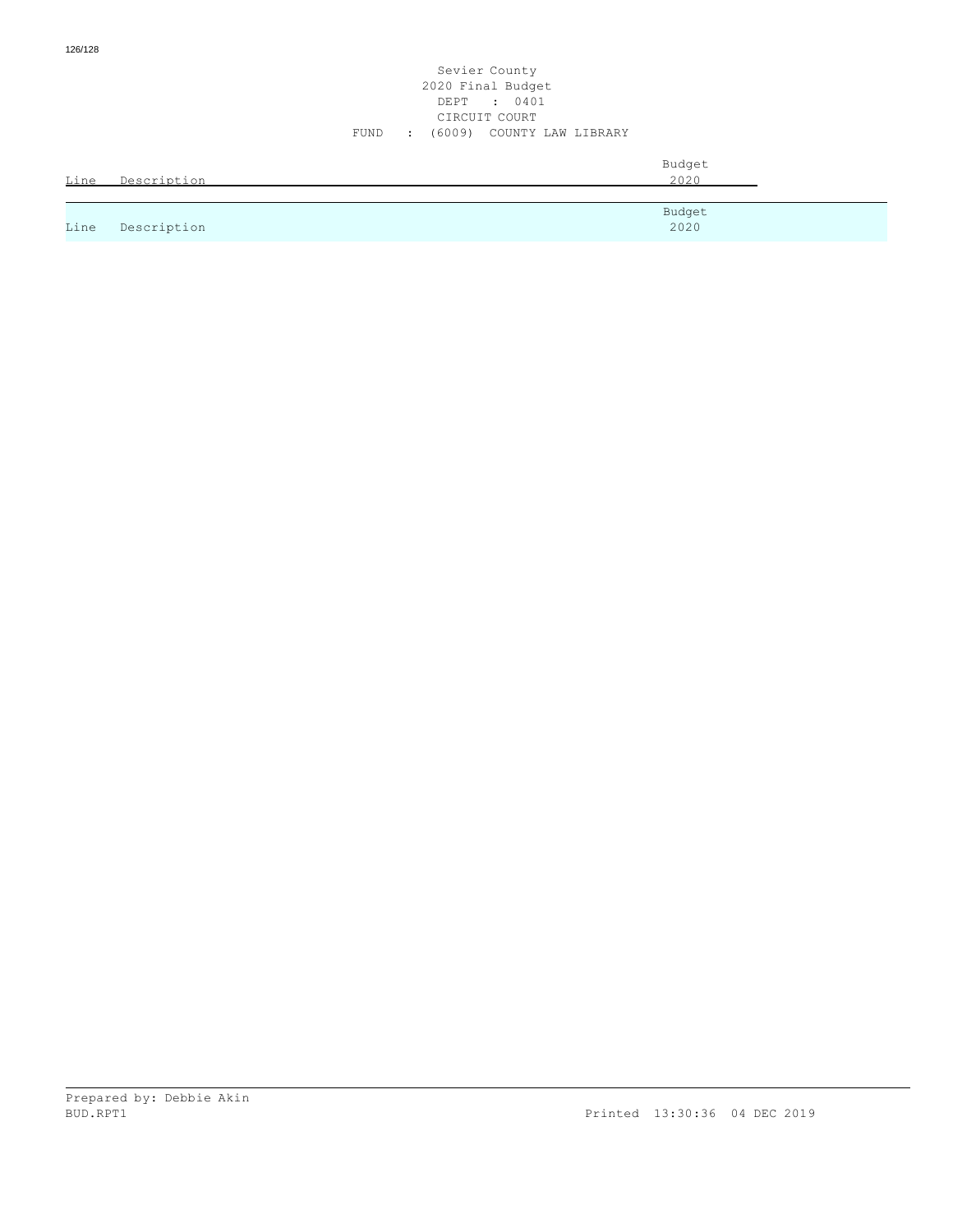#### Sevier County 2020 Final Budget DEPT : 0401 CIRCUIT COURT FUND : (6009) COUNTY LAW LIBRARY

Budget

# Line Description

|  | Section 2: Supplies |
|--|---------------------|
|  |                     |

| Total Supplies                                             |          |  |
|------------------------------------------------------------|----------|--|
|                                                            |          |  |
|                                                            |          |  |
| Section 3: Other Charges                                   |          |  |
|                                                            |          |  |
| 3102<br>COMPUTER SOFTWARE, SUPPORT & MAINTENANCE AGREEMENT | 6,630.00 |  |
|                                                            |          |  |
| Total Other Charges                                        | 6,630.00 |  |
|                                                            |          |  |
| Dept 0401 Total Budget                                     | 6,630.00 |  |
|                                                            |          |  |